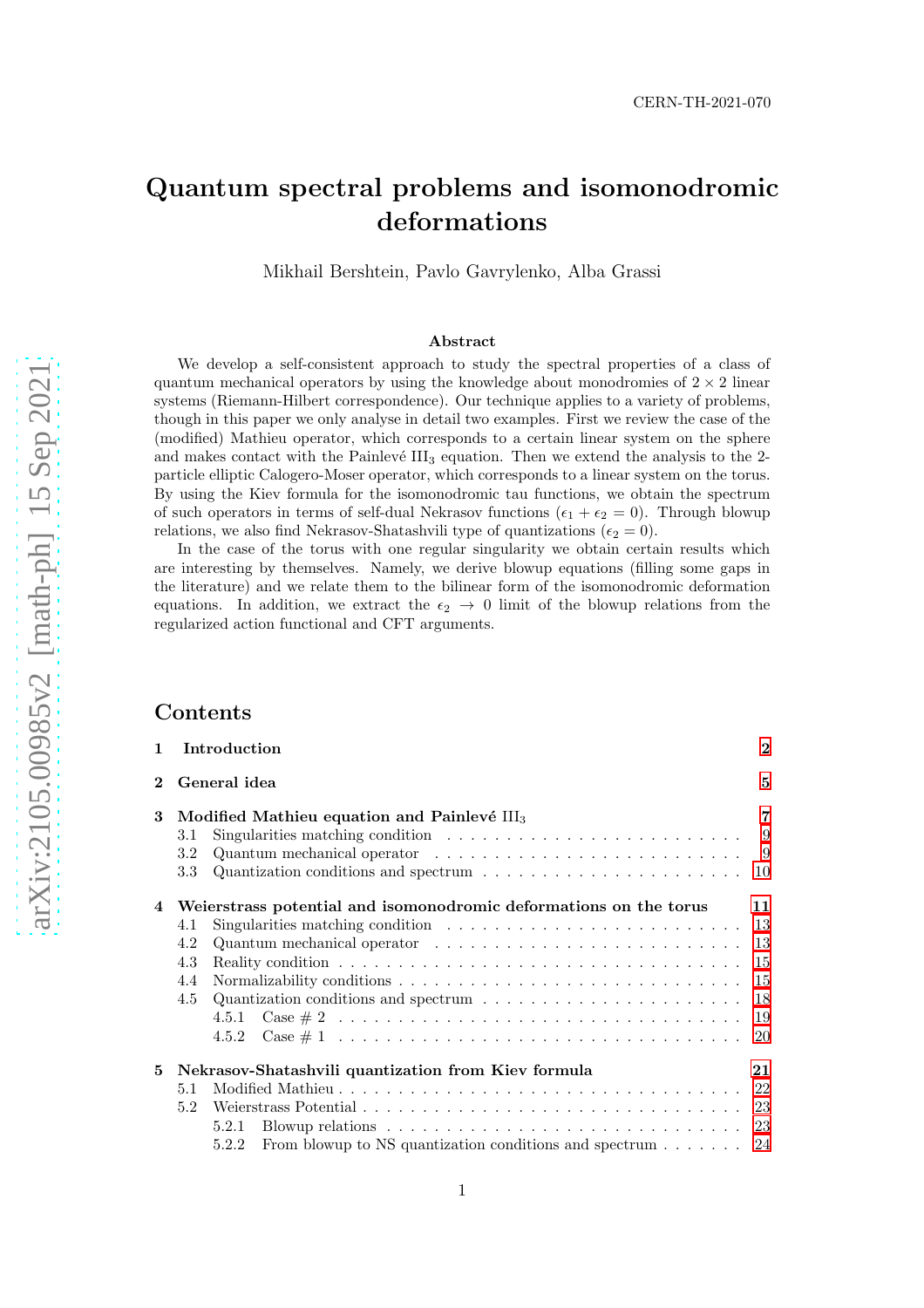| 6 | Bilinear relations on the torus                                                                               | 26 |  |  |  |  |  |
|---|---------------------------------------------------------------------------------------------------------------|----|--|--|--|--|--|
|   | From blowup relations $\ldots \ldots \ldots \ldots \ldots \ldots \ldots \ldots \ldots \ldots \ldots$<br>6.1   |    |  |  |  |  |  |
|   | From isomonodromic deformations $\dots \dots \dots \dots \dots \dots \dots \dots \dots \dots \dots$ 28<br>6.2 |    |  |  |  |  |  |
|   | 7 Blowup equations from regularized action functional                                                         | 30 |  |  |  |  |  |
|   | Definition and derivatives of the action functional $\ldots \ldots \ldots \ldots \ldots$ 30<br>7.1            |    |  |  |  |  |  |
|   | 7.2                                                                                                           |    |  |  |  |  |  |
| 8 | Other examples and generalizations                                                                            | 36 |  |  |  |  |  |
|   | A Conventions for elliptic functions                                                                          | 42 |  |  |  |  |  |
|   | B Perturbative study of quantum mechanical potentials                                                         |    |  |  |  |  |  |
|   |                                                                                                               |    |  |  |  |  |  |
|   |                                                                                                               |    |  |  |  |  |  |
|   | C Computation of monodromies                                                                                  |    |  |  |  |  |  |
|   |                                                                                                               |    |  |  |  |  |  |
|   |                                                                                                               |    |  |  |  |  |  |
|   |                                                                                                               |    |  |  |  |  |  |
|   |                                                                                                               |    |  |  |  |  |  |
|   | D Conformal blocks on the torus: conventions                                                                  | 52 |  |  |  |  |  |
|   | E Some proofs                                                                                                 |    |  |  |  |  |  |
|   |                                                                                                               |    |  |  |  |  |  |
|   |                                                                                                               |    |  |  |  |  |  |

# <span id="page-1-0"></span>1 Introduction

1.1 The results of this paper are based on the interplay between different branches of mathematical physics. The key objects are 1d quantum mechanical operators, Painlevé equations, monodromies of  $2 \times 2$  linear systems [\[1,](#page-55-0) [2,](#page-55-1) [3,](#page-55-2) [4,](#page-55-3) [5,](#page-55-4) [6\]](#page-55-5), 4d Nekrasov partition functions [\[7,](#page-55-6) [8\]](#page-55-7), blowup relations [\[9,](#page-55-8) [10\]](#page-55-9) and conformal blocks [\[11,](#page-55-10) [12,](#page-55-11) [13\]](#page-55-12). At the center of this circle of connections lie linear systems. We usually denote such system as

<span id="page-1-1"></span>
$$
\frac{\mathrm{d}}{\mathrm{d}z}Y(z) = A(z)Y(z),\tag{1.1}
$$

where  $A(z)$  is a  $2 \times 2$  matrix,  $Y(z) = (Y_1(z), Y_2(z))^t$ .

One can also rewrite the linear system [\(1.1\)](#page-1-1) as a second order differential equation in  $Y_1(z)$ . To remove the first derivative term from this equation we also need to rescale  $Y_1(z)$  by switching to  $\widetilde{Y}_1(z) = (A_{12}(z))^{-1/2} Y_1(z)$ . This function satisfies a Schrödinger-type equation of the form

$$
(-\partial_z^2 + W(z))\widetilde{Y}_1(z) = 0.
$$
\n(1.2)

However,  $W(z)$  is not yet a good quantum mechanical potential because, first of all, it has extra singularities at the zeros of  $A_{12}(z)$  (so-called apparent singularities). To work with an actual quantum mechanical problem we demand that apparent singularities are hidden inside the actual singularities of  $A(z)$ . In this case the potential simplifies. We call the simplified version  $U(z)$ . Then we get the actual Schrödinger equation we are interested in:

<span id="page-1-2"></span>
$$
(-\partial_z^2 + U(z))\widetilde{Y}_1(z) = 0.
$$
\n(1.3)

Under some special conditions on the monodromies of the linear system  $(1.1)$  the function  $\tilde{Y}_1(z)$  becomes square integrable on some one-dimensional domain of the complex plane. Hence we get the eigenfunctions for a certain 1d quantum mechanical operator (and the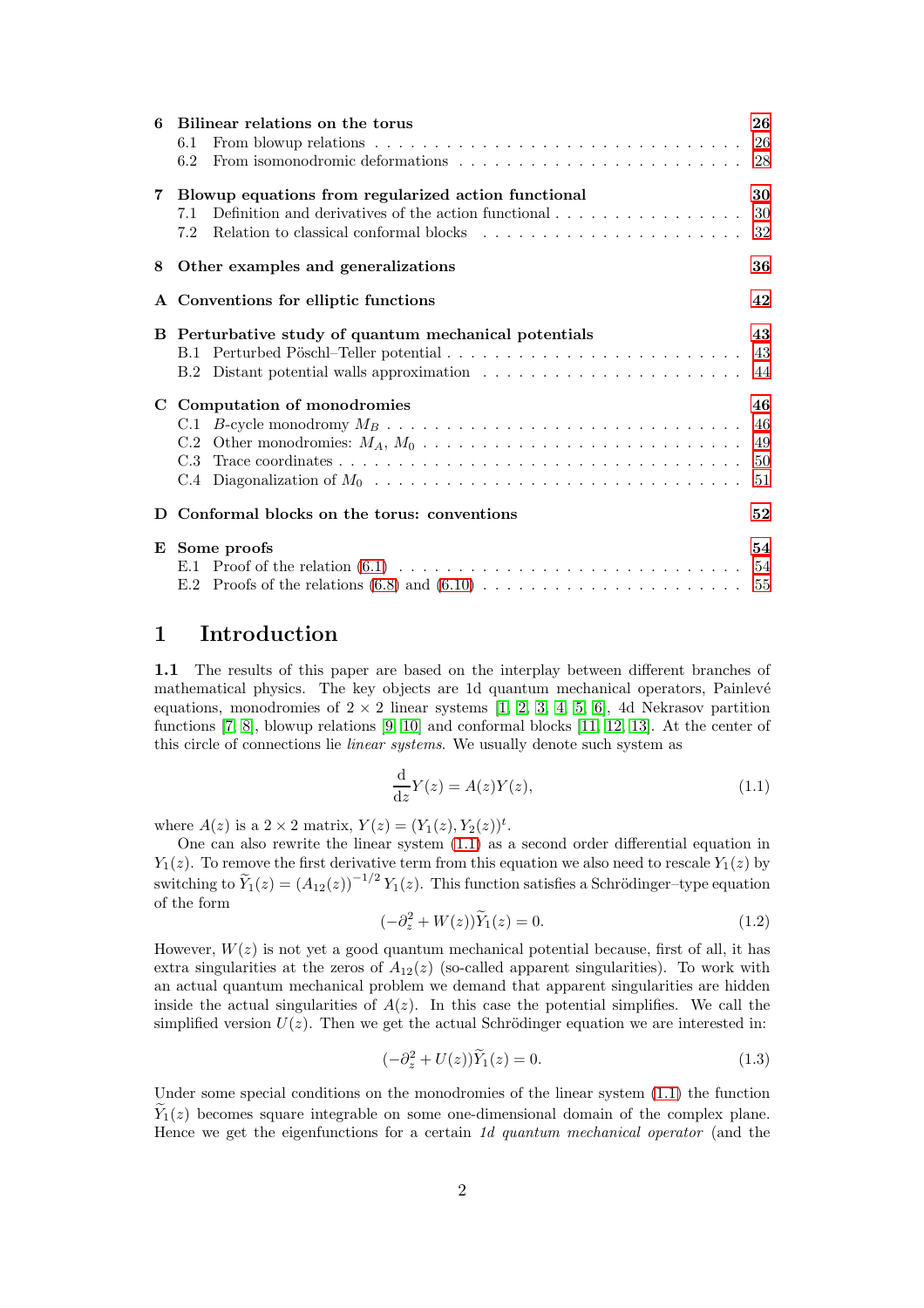corresponding formulas for its discrete spectrum) in terms of the solution to the isomonodromic deformation equations. Indeed, the monodromy data of  $A(z)$  are encoded in these equations.

In the simplest case these isomonodromic deformation equations are  $Painlevé$  equations, see [\[14\]](#page-55-13) for a review and a list of references. Among the corresponding quantum mechanical operators we recover the cubic, quartic and hyperbolic cosine potentials as well as (confluent) Heun's equation whose appearance in the context of Painlevé equations was also discussed in [\[15,](#page-55-14) [16,](#page-55-15) [17,](#page-55-16) [18,](#page-55-17) [19,](#page-55-18) [20,](#page-55-19) [21,](#page-56-0) [22,](#page-56-1) [23,](#page-56-2) [24,](#page-56-3) [25,](#page-56-4) [26,](#page-56-5) [27,](#page-56-6) [28,](#page-56-7) [29,](#page-56-8) [30,](#page-56-9) [31\]](#page-56-10).

Another case, which is also considered in this paper, is the linear system on the torus with one regular singular point of  $A(z)$ . The corresponding operator is the 2-particle elliptic Calogero-Moser operator [\(4.33\)](#page-14-2).

1.2 In the seminal paper [\[32\]](#page-56-11) Gamayun, Iorgov and Lisovyy suggested a formula for the tau function of Painlevé VI as a sum of  $c = 1$  $c = 1$  Virasoro conformal blocks<sup>1</sup>. In the last ten years this relation was proven and generalized to many other isomonodromic deformation problems, see for example [\[41,](#page-56-12) [42,](#page-56-13) [43,](#page-56-14) [44,](#page-57-0) [45,](#page-57-1) [46,](#page-57-2) [47,](#page-57-3) [48\]](#page-57-4). In particular, the generalization to the isomonodromic problem on the torus was recently worked out in [\[49,](#page-57-5) [50,](#page-57-6) [51\]](#page-57-7).

Due to the AGT correspondence [\[52\]](#page-57-8) conformal blocks essentially coincide with Nekrasov partition functions. Hence, the aforementioned result can be stated as a formula expressing the solution to the isomonodromic deformation problem in terms of the self-dual (i.e.  $\epsilon_1+\epsilon_2$ ) 0) Nekrasov partition functions<sup>[2](#page-2-1)</sup>. To be more precise, the isomonodromic tau function is equal to the Nekrasov-Okounkov dual partition function [\[8\]](#page-55-7). This correspondence is sometimes referred to as Isomonodromy/CFT/gauge theory correspondence. The formula for the tau function is usually called "Kiev formula", named after [\[32\]](#page-56-11).

Using this correspondence, and the discussion of paragraph 1.1, we get the exact formulas for the quantization conditions of the operators [\(1.3\)](#page-1-2) in terms of self-dual Nekrasov functions. More precisely the spectrum of [\(1.3\)](#page-1-2) will be obtained by imposing (among other things) the vanishing of a suitable combination of isomonodromic tau functions<sup>[3](#page-2-2)</sup>.

This also connects with the observation [\[15,](#page-55-14) [16,](#page-55-15) [18,](#page-55-17) [19,](#page-55-18) [20,](#page-55-19) [21\]](#page-56-0) that movable poles in Painlevé III<sub>3</sub>, II and I are closely connected to the spectrum of a class of quantum mechanical operators. Within our framework this observation can be straightforwardly generalised to other isomonodromic deformation problems, the corresponding quantum operator is simply obtained from [\(1.3\)](#page-1-2).

1.3 There is another remarkable way to write down the discrete spectrum of these operators due to Nekrasov and Shatashvili (NS). In this approach the main ingredient is the NS limit (i.e.  $\epsilon_2 \rightarrow 0$ ) [\[56,](#page-57-9) [57,](#page-57-10) [58\]](#page-57-11) of Nekrasov functions. Compatibility between these two approaches follows from a special limit of Nakajima-Yoshioka blowup relations [\[9,](#page-55-8) [10\]](#page-55-9). From this perspective one can view our results as an independent derivation of the NS formulas [\[57,](#page-57-10) [58\]](#page-57-11).

Let us note however that the NS approach to spectral theory has some restrictions, for example when it comes to study the edges of the bands in periodic potentials, see for instance [\[59\]](#page-57-12), or the spectrum of relativistic integrable systems, see for instance [\[55\]](#page-57-13). On the contrary thinking in terms of vanishing of isomonodromic tau functions provides a unifying framework which naturally extends also to these situations. We discuss this briefly at the end of Sec [8.](#page-35-0)

The connection between the self-dual and the NS limits of Nekrasov functions (or  $c = 1$ ) and  $c = \infty$  conformal blocks) has been discussed in various contexts over the past few years. For example, by using quantization conditions as motivation, a five dimensional version of

<span id="page-2-0"></span><sup>1</sup>Connection between isomonodromic deformations and two-dimensional quantum field theory was noticed before in [\[33,](#page-56-15) [34,](#page-56-16) [35,](#page-56-17) [36,](#page-56-18) [37,](#page-56-19) [38,](#page-56-20) [39,](#page-56-21) [40\]](#page-56-22).

<span id="page-2-1"></span><sup>&</sup>lt;sup>2</sup>The relation between Painlevé equations and supersymmetric gauge theories (their Seiberg-Witten curves) was noticed before in [\[53,](#page-57-14) [54\]](#page-57-15).

<span id="page-2-2"></span><sup>&</sup>lt;sup>3</sup>It is interesting to note that the existence of such expressions agrees with predictions from (the limit of) Topological String/Spectral Theory duality [\[55\]](#page-57-13).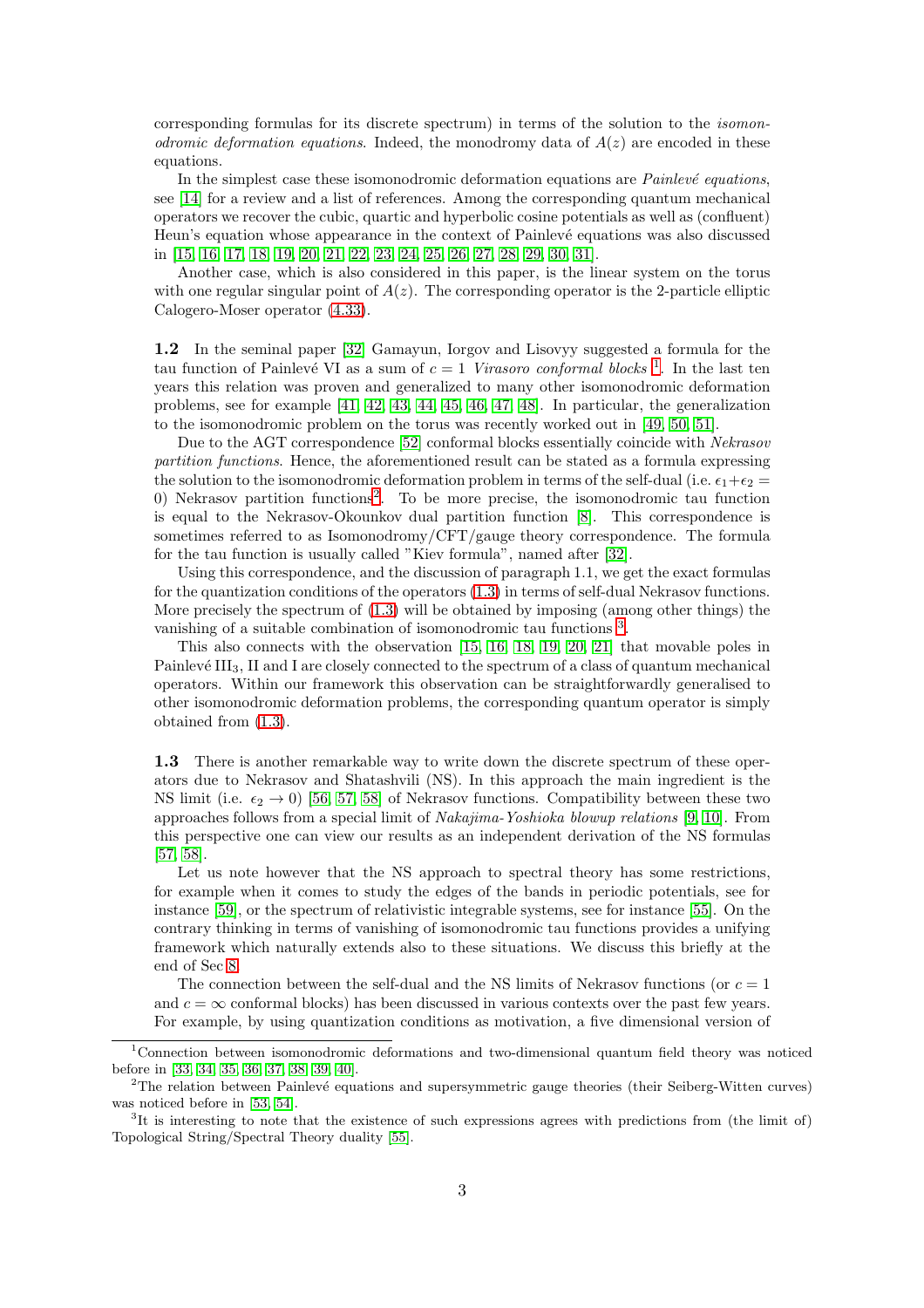such relations was first proposed in [\[60\]](#page-57-16). The idea to use the  $\epsilon_2 \rightarrow 0$  limit of blowup relations for such problem can be found in  $[61]^4$  $[61]^4$ . More recently, in  $[64, 65, 66]$  $[64, 65, 66]$  $[64, 65, 66]$ , a four dimensional version of these relations has been applied in the context of Painlev´e equations and spectral theory. We will discuss this further in the main text. Finally, in [\[67,](#page-58-3) [68,](#page-58-4) [69\]](#page-58-5) blowup equations for Nekrasov function with defects have been used to provide a direct link between the work of [\[32\]](#page-56-11) and the work of [\[21\]](#page-56-0) which relates the  $c \to \infty$  limit of the  $N_f = 4$  BPZ equation to the Hamilton-Jacobi equation of Painlevé VI, see also [\[31\]](#page-56-10). This has provided an alternative derivation for [\[32\]](#page-56-11) as well as a gauge theoretical meaning of the monodromy parameter  $\eta$ appearing in the Kiev formula.

1.4 This paper is structured as follows.

In Sec. [2](#page-4-0) we accurately formulate the relationship between  $2 \times 2$  linear systems and quantum mechanical operators. In order to get such operators (and the corresponding spectrum) we have to fulfil three constraints: the singularities matching condition, the reality condition and the square integrability of the solution.

In Sec. [3](#page-6-0) we apply this procedure to the example of Painlevé III<sub>3</sub> whose associated  $2 \times 2$ linear system is [\(3.2\)](#page-6-1). The corresponding operator is the (modified) Mathieu

<span id="page-3-5"></span>
$$
-\partial_x^2 + \sqrt{t}\left(e^x + e^{-x}\right). \tag{1.4}
$$

We find that the operator spectrum is given by

<span id="page-3-4"></span>
$$
E_n(t) = -t\partial_t \log \mathcal{T}_0(\sigma_n, \eta_n, t), \qquad (1.5)
$$

where  $\mathcal{T}_0(\sigma, \eta, t)$  is the Painlevé III<sub>3</sub> tau function, and  $(\sigma_n, \eta_n)$  are solutions of<sup>[5](#page-3-1)</sup>

<span id="page-3-2"></span>
$$
\mathcal{T}_0(\sigma + \frac{1}{2}, \eta, t) = 0, \qquad (1.6)
$$

<span id="page-3-3"></span>
$$
\sin\frac{\eta}{2} = 0. \tag{1.7}
$$

The variables  $(\sigma, \eta)$  are the monodromy data of the associated  $2 \times 2$  linear system given in  $(3.2)$  and they specify the initial conditions for the Painlevé III<sub>3</sub> equation. In this language equation [\(1.6\)](#page-3-2) corresponds to the singularity matching condition while [\(1.7\)](#page-3-3) is the normalizability condition. See Sec. [3](#page-6-0) for the details. Thanks to the Kiev formula [\(3.10\)](#page-7-0),  $\mathcal{T}_0$  is computed explicitly by using  $c = 1$  conformal blocks. Hence [\(1.5\)](#page-3-4)-[\(1.7\)](#page-3-3) completely determine the spectrum of [\(1.4\)](#page-3-5) in terms of the self-dual ( $\epsilon_1 + \epsilon_2 = 0$ ) Nekrasov function. The results of this section also overlap with [\[65,](#page-58-1) [64\]](#page-58-0).

In Sec. [4](#page-10-0) we extend the analysis to the case of isomonodromic deformation on the one punctured torus. The associated  $2 \times 2$  linear system is given in [\(4.1\)](#page-10-1) and the isomonodromy equation corresponds to an elliptic form of Painlevé VI (the non-autonomous classical elliptic Calogero-Moser system [\(4.4\)](#page-10-2)). In this example our procedure leads naturally to two quantum operators

<span id="page-3-6"></span>
$$
O_{\mp} = -\partial_z^2 + m(m \mp 1)\wp(z|\tau),\tag{1.8}
$$

which correspond to the 2-particle quantum elliptic Calogero-Moser operator. As in the previous case, the operator spectrum is obtained by asking some particular constraints on monodromy data of linear system  $(4.1)$ . However, unlike in the previous case, here we have two charts parametrising the monodromy data of the linear system. We denote the corresponding coordinates as  $(\sigma, \eta)$  and  $(\sigma, \tilde{\eta})$ . In addition, to satisfy the condition of reality here we have several different options which require independent considerations, see Tab. [1.](#page-14-3)

<sup>&</sup>lt;sup>4</sup>This was later used in [\[62\]](#page-57-18) and in several follow-up papers leading to the formulation of blowup equations for new class of geometries, see for instance [\[63\]](#page-57-19).

<span id="page-3-1"></span><span id="page-3-0"></span><sup>&</sup>lt;sup>5</sup>We can actually fix without loss of generality  $\eta_n = 0 \ \forall n$ .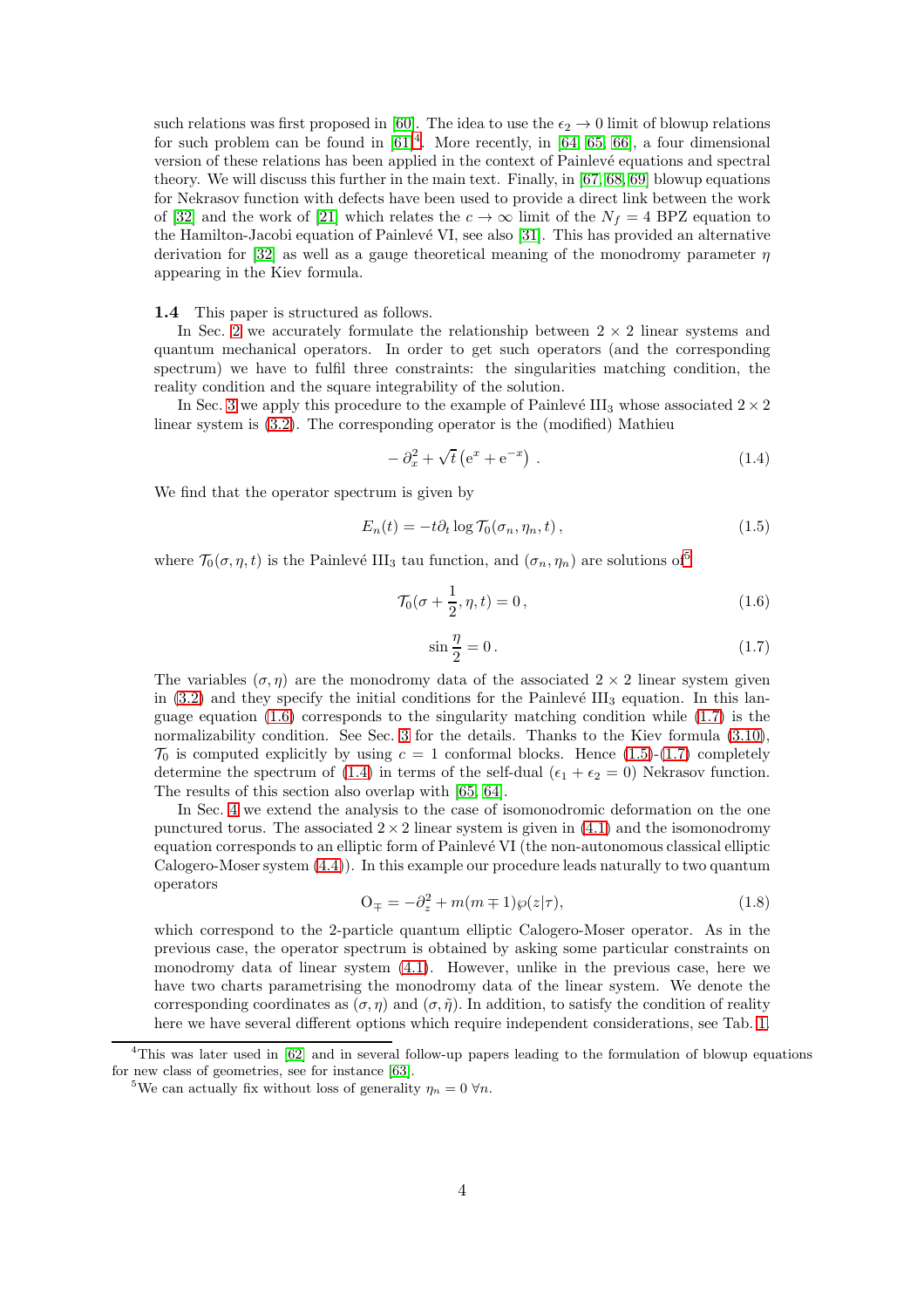Schematically, the spectrum of  $(1.8)$  is given by  $<sup>6</sup>$  $<sup>6</sup>$  $<sup>6</sup>$ </sup>

$$
E_n^{\pm} \sim H_\star^{\pm}(\sigma, \eta, \tau) \Big|_{(\sigma, \eta) = (\sigma_n^{\pm}, \eta_n^{\pm})} = \left(2\pi i \partial_\tau \log Z_0^D(\sigma, m, \eta, \tau) + 2\pi i \partial_\tau \log \frac{\eta(\tau)}{\theta_3(0|2\tau)} \mp 2m \frac{\theta_3''(0|2\tau)}{\theta_3(0|2\tau)}\right) \Big|_{(\sigma, \eta) = (\sigma_n^{\pm}, \eta_n^{\pm})}
$$
(1.9)

where  $Z_0$  is essentially the isomonodromic tau function on the torus as in [\(4.8\)](#page-11-0). We also denoted by  $(\sigma_n^{\pm}, \eta_n^{\pm})$  the set of values which satisfies the singularity matching condition [\(4.19\)](#page-12-2)

<span id="page-4-2"></span>
$$
\theta_2(0|2\tau)Z_0^D(\sigma, m, \eta, \tau) - \theta_3(0|2\tau)Z_{1/2}^D(\sigma, m, \eta, \tau) = 0, \qquad (1.10)
$$

as well as the normalizability condition listed in Tab. [2.](#page-17-1) Note that the solutions to such equations contain simultaneously the spectrum of  $O_+$  and  $O_-$ . Hence one still has to disentangle such solutions and map them either to  $O_+$  or to  $O_-$ . The Kiev formula [\(4.13\)](#page-11-1) give us  $Z_{1/2}$  and  $Z_0$  in terms of  $c = 1$  conformal blocks. Hence the spectrum of [\(1.8\)](#page-3-6) is completely determined in terms of self-dual ( $\epsilon_1 + \epsilon_2 = 0$ ) Nekrasov function.

In Sec. [5](#page-20-0) we discuss the compatibility between our results and the Nekrasov-Shatashvili (NS) exact quantization. For the Painlevé  $III_3$  example we essentially follow [\[65,](#page-58-1) [64\]](#page-58-0) with slight improvement. For the example of the torus these results are new. Even blowup relations for the four-dimensional  $\mathcal{N} = 2^*$  theory were not written explicitly in the literature (see [\[63\]](#page-57-19) for the 5d version of some of these equations). For example, by using blowup equations we show that the solutions  $\eta_{\star}^{\pm}$  to the singularity matching condition [\(1.10\)](#page-4-2) can be expressed as

$$
\eta_{\star}^{\pm} = -\mathrm{i}\partial_{\sigma} F^{\mathrm{NS}}(\sigma, m \mp \frac{1}{2}, \tau),\tag{1.11}
$$

where  $F^{\text{NS}}$  is the  $c \to \infty$  conformal blocks on the torus.

In Sec. [6](#page-25-0) we derive some new results for the isomonodromic problem associated to the linear system on the torus with one regular singular point. More precisely, we show that the isomonodromic equation for the corresponding tau function takes the form of a very simple bilinear relation which is written in equation [\(4.12\)](#page-11-2) and reads ( $q = e^{2\pi i \tau}$ )

$$
(\tilde{Z}_{0}^{D})^{2} \partial_{\log q}^{2} \log \tilde{Z}_{0}^{D} + (\tilde{Z}_{1/2}^{D})^{2} \partial_{\log q}^{2} \log \tilde{Z}_{1/2}^{D}
$$
  
= 
$$
2 \left( \frac{\partial_{\log q} \theta_{3}(0|\tau)}{\theta_{3}(0|\tau)} \left( \partial_{\log q} - \frac{\partial_{\log q} \theta_{3}(0|\tau)}{\theta_{3}(0|\tau)} \right) - m^{2} \partial_{\log q}^{2} \log(\theta_{3}(0|\tau)) \right) (\tilde{Z}_{0}^{D} \tilde{Z}_{0}^{D} + \tilde{Z}_{1/2}^{D} \tilde{Z}_{1/2}^{D}),
$$
\n(1.12)

where  $\tilde{Z}_{\epsilon}^D(\sigma,m,\eta,\tau) = \eta(\tau)Z_{\epsilon}^D(\sigma,m,\eta,\tau)$ . Such relation generalise to the torus setup the well known Hirota-like equations characterising the Painlevé  $III<sub>3</sub>$  tau functions. We use them, as well as the  $\mathcal{N} = 2^*$  blowup relations, to provide an alternative proof for the result of [\[49\]](#page-57-5).

In Sec. [7](#page-29-0) we deduce the NS limit of the blowup relations from the regularized action functional and CFT arguments. This is done by following the method developed in [\[65\]](#page-58-1), which was also inspired by the works of [\[21,](#page-56-0) [18\]](#page-55-17).

Finally, in Sec. [8](#page-35-0) we conclude by discussing some other examples and generalisations.

There are five appendices which contain definitions (App. [A](#page-41-0) and App. [D\)](#page-51-0), additional tests (App. [B\)](#page-42-0), technical details (App. [C\)](#page-45-0), and some proofs (App. [E\)](#page-53-0).

### <span id="page-4-0"></span>2 General idea

The main idea can be outlined as follows. We start from a  $2 \times 2$  linear system

<span id="page-4-3"></span>
$$
\frac{\mathrm{d}}{\mathrm{d}z} \begin{pmatrix} Y_1(z) \\ Y_2(z) \end{pmatrix} = \begin{pmatrix} A_{11}(z) & A_{12}(z) \\ A_{21}(z) & -A_{11}(z) \end{pmatrix} \begin{pmatrix} Y_1(z) \\ Y_2(z) \end{pmatrix} . \tag{2.1}
$$

<span id="page-4-1"></span> $6$ Here ∼ means up to overall factors and shifts by  $\eta_1(\tau)$  which depend on the reality condition we chose. The precise expression for each case is shown in the last column of Tab. [1](#page-14-3)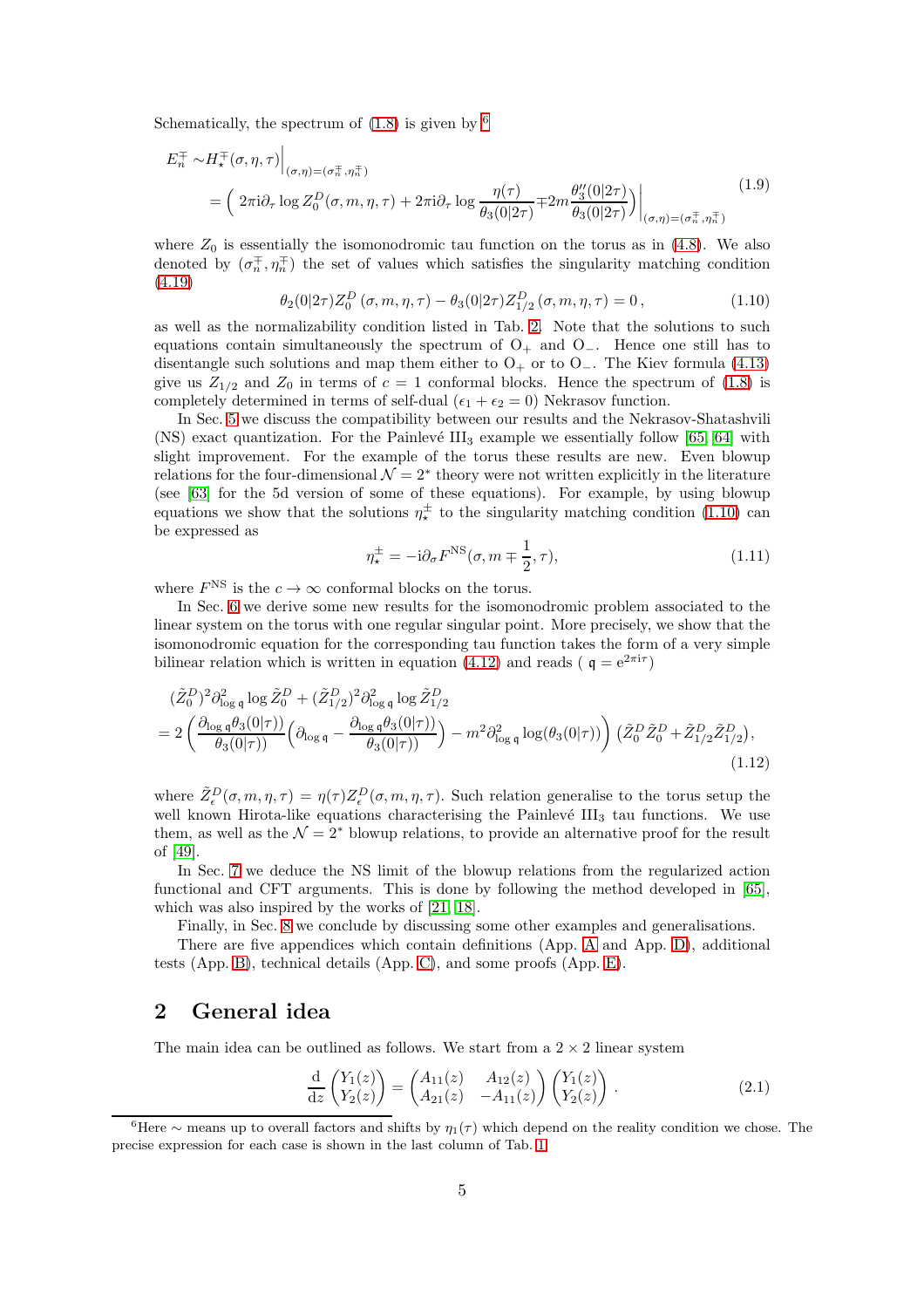For a given matrix

$$
A(z) = \begin{pmatrix} A_{11}(z) & A_{12}(z) \\ A_{21}(z) & -A_{11}(z) \end{pmatrix}
$$
 (2.2)

the global monodromy of the solution

$$
Y(z) = \begin{pmatrix} Y_1(z) \\ Y_2(z) \end{pmatrix}
$$
 (2.3)

is fixed. However, the opposite is generically not true. Given a solution  $Y(z)$  with a corresponding monodromy, we can find a parametric family of matrices  $A(z, t)$  realising such solution. We refer to  $A(z, t)$  as the set of isomonodromic deformations of  $A(z)$ . One can then deduce that  $Y(z, t)$  satisfies the following system (see for instance [\[14,](#page-55-13) Ch. 4])

<span id="page-5-0"></span>
$$
\frac{\mathrm{d}}{\mathrm{d}z}Y(z,t) = A(z,t)Y(z,t),
$$
\n
$$
\frac{\mathrm{d}}{\mathrm{d}t}Y(z,t) = B(z,t)Y(z,t),
$$
\n(2.4)

where  $B(z, t)$  can be obtained with a suitable procedure once  $A(z, t)$  is known. The system [\(2.4\)](#page-5-0) comes together with a compatibility condition

$$
\frac{\mathrm{d}}{\mathrm{d}z}\frac{\mathrm{d}}{\mathrm{d}t}Y(z,t) = \frac{\mathrm{d}}{\mathrm{d}t}\frac{\mathrm{d}}{\mathrm{d}z}Y(z,t),\tag{2.5}
$$

which can be written as

<span id="page-5-1"></span>
$$
\frac{d}{dt}A(z,t) = \frac{d}{dz}B(z,t) + [B(z,t), A(z,t)].
$$
\n(2.6)

If z is a coordinate on the 4-punctured  $\mathbb{CP}^1$  and  $A(z, t) \in sl(2, \mathbb{C})$  is suitably chosen, then  $(2.6)$  takes the form of a Painlevé equation, see for instance [\[14,](#page-55-13) Ch. 4]. The matrices  $A(z, t)$ and  $B(z, t)$  are also known as Lax pairs. We claim that for a given isomonodromic problem, characterised by  $A(z, t)$ , we can associate a corresponding quantum mechanical operator

$$
-\partial_z^2 + U(z,t) \tag{2.7}
$$

whose exact spectrum is computed using the tau function of the original isomonodromic problem.

We proceed as follows. We wish to rewrite the linear system in the form of a 2nd order linear equation for  $Y_1(z, t)$ . From the first equation in [\(2.1\)](#page-4-3) we have:

$$
Y_2(z,t) = \frac{1}{A_{12}(z,t)} \left( Y_1'(z,t) - A_{11}(z,t) Y_1(z,t) \right) ,\qquad (2.8)
$$

where by ' we denote the derivative w.r.t. z. By plugging  $Y_2(z, t)$  back into [\(2.1\)](#page-4-3) we get

$$
Y''_1(z,t) + Y'_1(z,t) \left( -\frac{A'_{12}(z,t)}{A_{12}(z,t)} - \text{tr } A(z,t) \right) +
$$
  
\n
$$
Y_1(z,t) \left( \det A(z,t) + \frac{A'_{12}(z,t)}{A_{12}(z,t)} A_{11}(z,t) - A'_{11}(z,t) \right) = 0.
$$
\n(2.9)

To remove the first derivative part we define:

<span id="page-5-2"></span>
$$
Y_1(z,t) = \sqrt{A_{12}(z,t)} \tilde{Y}_1(z,t).
$$
 (2.10)

The resulting equation is

<span id="page-5-3"></span>
$$
\left(-\partial_z^2 + W(z,t)\right)\widetilde{Y}_1(z,t) = 0\,,\tag{2.11}
$$

where

<span id="page-5-4"></span>
$$
W(z,t) = \left(-\det A + A'_{11} - \frac{A_{11}A'_{12}}{A_{12}} - \frac{2A_{12}A''_{12} - 3(A'_{12})^2}{4A_{12}^2}\right).
$$
 (2.12)

Furthermore, we want  $\widetilde{Y}_1(z,t)$  to give the eigenfunction for some quantum mechanical problem. To achieve this we need to fulfil several requirements: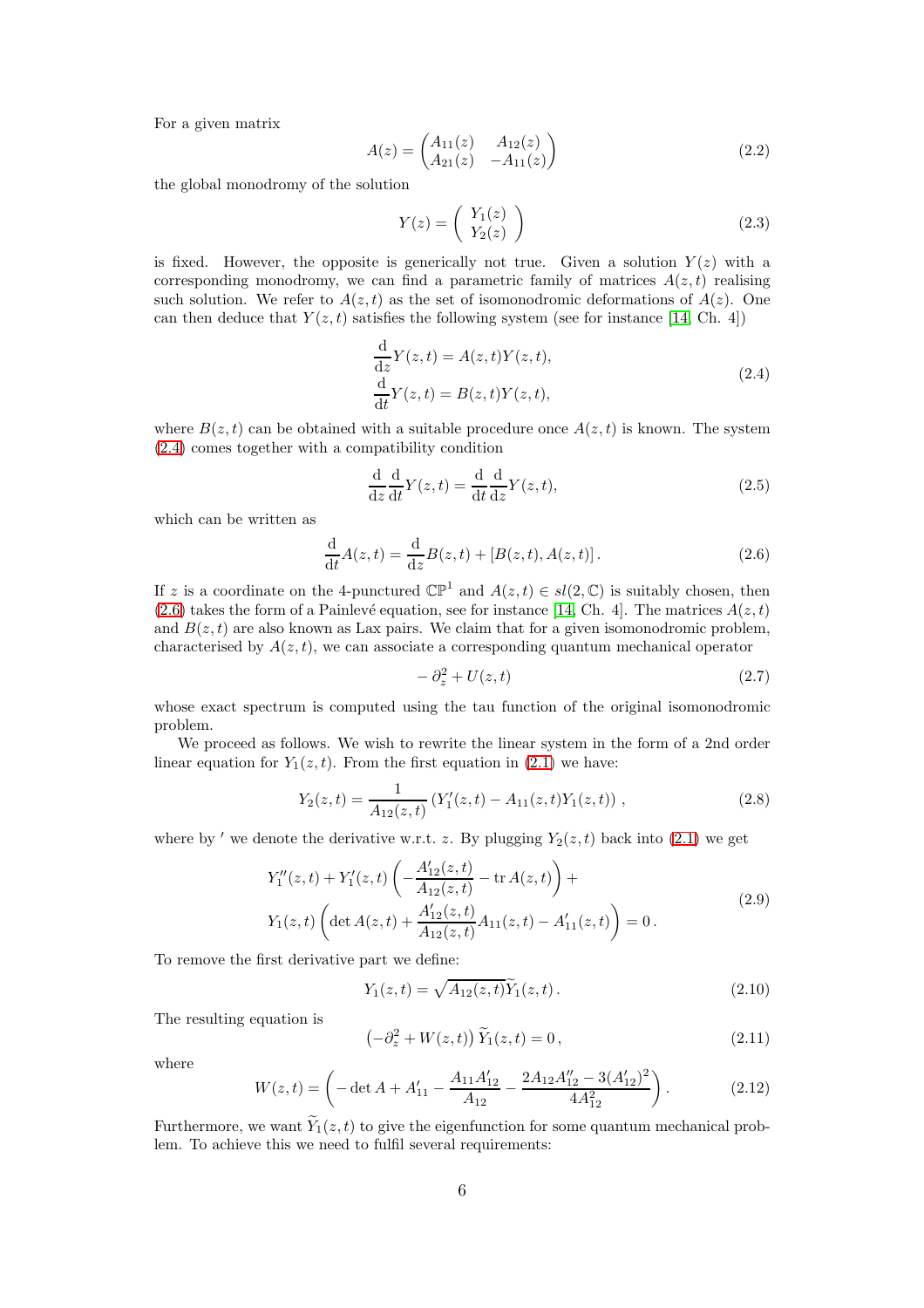- 1. Let us denote the zero of  $A_{12}(z, t)$  by  $z_0$ . Due to the change of variable [\(2.10\)](#page-5-2), the equation [\(2.11\)](#page-5-3) has apparent singularity (singularity with trivial monodromy  $(-1)$ ) at  $z = z_0$ . We require that such apparent singularities match with the existing singularities of  $A(z, t)$ . We refer to this constraint as *singularities matching condition*. This requirement gives some restrictions on the matrix elements of  $A(z, t)$  and has two consequences.
	- (a) On one hand such restriction leads to a further simplification of the potential

$$
W(z,t) \xrightarrow{\text{ singularities matching}} U(z,t). \tag{2.13}
$$

- (b) On the other hand  $A(z, t)$  are dynamical variables in the isomonodromic problem. Hence the aforementioned condition can be written as a vanishing condition involving some particular combination of isomonodromic tau functions.
- 2. We want the operator  $e^{i\alpha} (\partial_z^2 U(z, t))$  to be self-adjoint on some one-dimensional domain C in the variable z and for some values of  $\alpha$ . This requirement gives some reality conditions for the parameters of the potential and for the domain of z.
- 3. We also demand that  $\widetilde{Y}_1(z,t)$  is normalizable. For periodic potentials we don't need this condition. For confining potentials this condition, together with point (b) above, gives an equation for the spectrum. More precisely, it gives some constraints on the monodromy data: the transport matrix between two singular points should map regular solutions to regular solutions. This is a very standard idea from quantum mechanics, but in contrast to the usual quantum mechanical problems, here the monodromies of  $Y_1(z, t)$  are known by construction.

In this way we get a self-consistent approach which allows us to study the spectrum of some quantum mechanical operators by using the knowledge about isomonodromic deforma-tions. In Sec. [3](#page-6-0) and Sec. [4](#page-10-0) we illustrate this procedure in details for the example of Painlevé III<sup>3</sup> and for the isomonodromic deformation on the torus.

# <span id="page-6-0"></span>3 Modified Mathieu equation and Painlevé  $III<sub>3</sub>$

In this section we will apply the strategy presented in Sec. [2](#page-4-0) to the isomonodromic problem leading to the Painlevé  $III_3$  equation. As explained below, the relevant quantum operator in this context is the modified Mathieu, or 2-particle quantum Toda Hamiltonian. Connection between the spectrum of modified Mathieu and the poles of Painlevé  $III<sub>3</sub>$  have been observed for instance in [\[16,](#page-55-15) [70,](#page-58-6) [18\]](#page-55-17) at the level of asymptotic expansions as well as numerically. This interplay was recently revisited in [\[64,](#page-58-0) [65\]](#page-58-1) from the optic of the  $\Omega$  background and blowup equations.

We follow  $[45]$  (some formulas for Painlevé are taken from [\[71\]](#page-58-7)). The linear system associated to Painlevé  $\rm III_3$  has the form

<span id="page-6-2"></span><span id="page-6-1"></span>
$$
\frac{\mathrm{d}}{\mathrm{d}z}Y(z,t) = A(z,t)Y(z,t),\tag{3.1}
$$

where  $z \in \mathbb{CP}^1$  and

$$
A(z,t) = z^{-2} \begin{pmatrix} 0 & 0 \\ w & 0 \end{pmatrix} + z^{-1} \begin{pmatrix} -p/w & t/w \\ -1 & p/w \end{pmatrix} - \begin{pmatrix} 0 & 1 \\ 0 & 0 \end{pmatrix},
$$
(3.2)

where  $w = w(t)$  and  $p = p(t)$ . The compatibility condition of this isomonodromy problem is given by (see e.g  $[45, \text{ eq. } (2.10)]$ )

<span id="page-6-3"></span>
$$
\begin{cases}\nt\frac{dw}{dt} = 2p + w, \\
t\frac{dp}{dt} = \frac{2p^2}{w} + p + w^2 - t,\n\end{cases} (3.3)
$$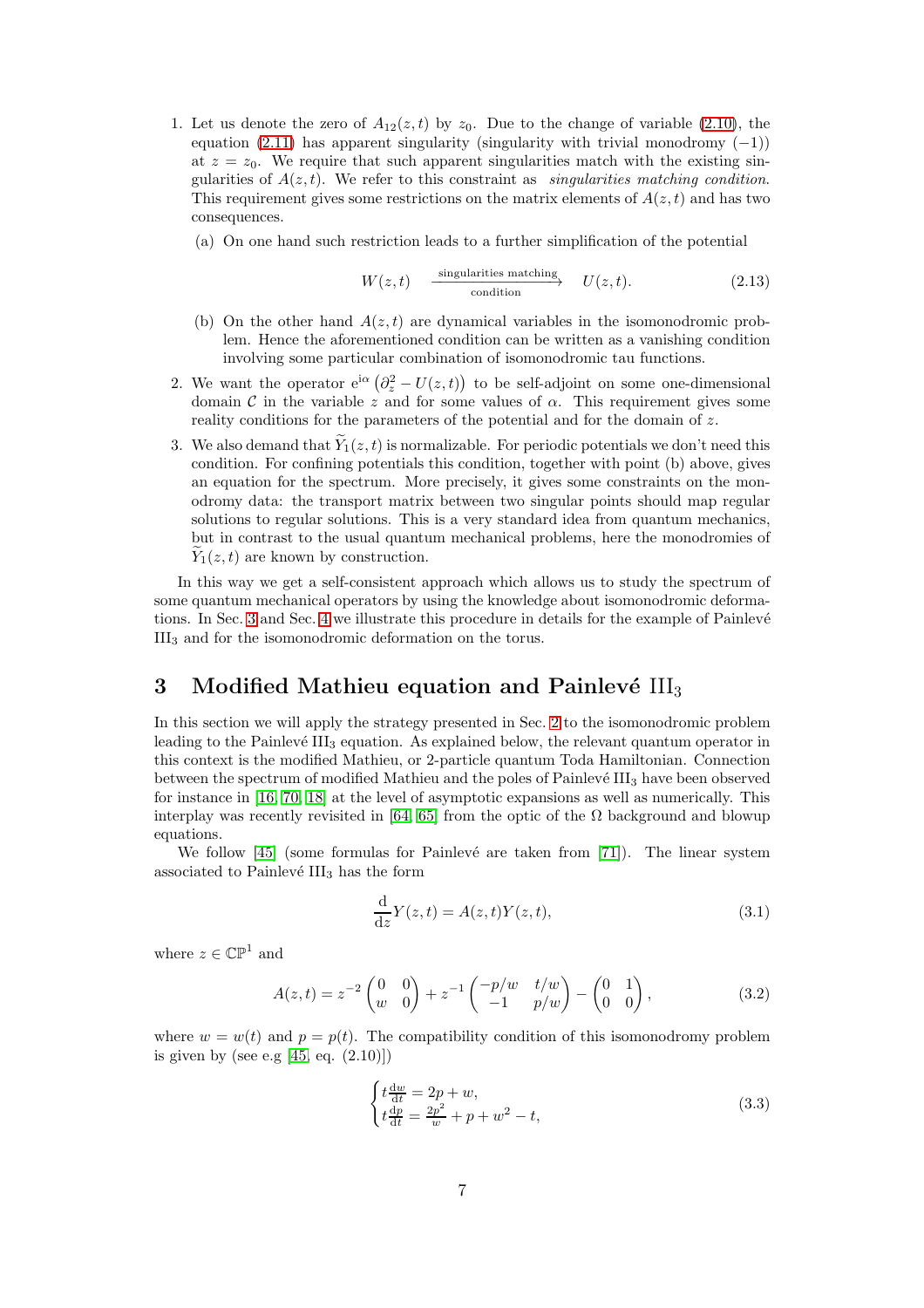which can be written as the known Painlevé  $III<sub>3</sub>$  equation:

<span id="page-7-1"></span>
$$
\frac{d^2w}{d^2t} = \frac{1}{w} \left(\frac{dw}{dt}\right)^2 - \frac{1}{t}\frac{dw}{dt} + \frac{2w^2}{t^2} - \frac{2}{t}.
$$
 (3.4)

By using

$$
w(t) = -(r/8)^2 e^{iu(r)}, \quad t = (r/8)^4
$$
\n(3.5)

we can write [\(3.4\)](#page-7-1) as the radial sin-Gordon equation

<span id="page-7-5"></span>
$$
\frac{d^2u}{d^2r} + r^{-1}\frac{du}{dr} + \sin u = 0.
$$
 (3.6)

We also introduce the Hamiltonians  $H_i$  as

$$
H_0 = H_1 + \frac{p}{w} + \frac{1}{4}, \quad H_1 = \frac{p^2}{w^2} - w - \frac{t}{w}.
$$
 (3.7)

Note that here p and w are not canonical coordinates, we have  $\{w, p\} = w^2$ . Transforma-tion to canonical coordinates from [\[71\]](#page-58-7) is  $p \mapsto pw^2 - w/2, w \mapsto w$ . There is a Bäcklund transformation of the Painlevé III<sub>3</sub> equation which permutes  $H_0, H_1(t)$ , it maps  $w \mapsto t/w$ .

The tau functions are defined as

<span id="page-7-4"></span>
$$
H_i(t) = t \frac{d \log \mathcal{T}_i(t)}{dt}.
$$
\n(3.8)

The Painlevé transcendent  $w$  can be expressed as

<span id="page-7-3"></span>
$$
w = \frac{-1}{\partial_{\log t}^2 \mathcal{T}_0} = t^{1/2} \frac{\mathcal{T}_0^2}{\mathcal{T}_1^2}.
$$
\n(3.9)

The tau functions  $\mathcal{T}_0(t), \mathcal{T}_1(t)$  are holomorphic on the universal covering of  $\mathbb{C} \setminus \{0\}$ . Let  $\{t_n(\sigma,\eta)\}_n>0$  denote the zeros of  $\mathcal{T}_1(t)$ , they correspond to movable poles of the Painlevé transcendent w.

Remarkably, the tau function of Painlevé  $III<sub>3</sub>$  has been computed in [\[41,](#page-56-12) [32\]](#page-56-11) for generic initial conditions. They found

<span id="page-7-0"></span>
$$
\mathcal{T}_{0}(\sigma,\eta,t) = \sum_{n\in\mathbb{Z}} e^{in\eta} \frac{t^{(\sigma+n)^{2}}}{G(2\sigma+2n+1)G(1-2\sigma-2n)} Z(\sigma+n,t),
$$
\n
$$
\mathcal{T}_{1}(\sigma,\eta,t) = \sum_{n\in\frac{1}{2}+\mathbb{Z}} e^{in\eta} \frac{t^{(\sigma+n)^{2}}}{G(2\sigma+2n+1)G(1-2\sigma-2n)} Z(\sigma+n,t),
$$
\n(3.10)

where  $G(z)$  denotes the Barnes G function and  $Z(\sigma, t)$  is the irregular  $c = 1$  Virasoro conformal block  $^7$  $^7$  whose precise definition can be found for instance in [\[72,](#page-58-8) eqs. (3.4)-(3.6)]. The first few terms read

<span id="page-7-6"></span>
$$
Z(\sigma, t) = 1 + \frac{t}{2\sigma^2} + \frac{8\sigma^2 + 1}{4\sigma^2(4\sigma^2 - 1)^2}t^2 + \mathcal{O}(t^3).
$$
 (3.11)

Higher order terms can be computed systematically by using combinatorics and Young dia-grams, we refer to [\[72\]](#page-58-8) for the details. The parameters  $(\sigma, \eta)$  are related to the monodromies of the linear system [\(3.1\)](#page-6-2) around  $z = 0$ ,  $\infty$  and parametrise the space of initial conditions (see for instance [\[45,](#page-57-1) Sec. 2] or [\[72,](#page-58-8) Sec. 2]). It was proven in [\[72\]](#page-58-8) that, as long as  $2\sigma \notin \mathbb{Z}$ , the series [\(3.10\)](#page-7-0) converges uniformly and absolutely on every bounded subset of the universal cover of  $\mathbb{C} \setminus \{0\}.$ 

The expression  $(3.10)$  is also known as Kiev formula for Painlevé III<sub>3</sub>.

<span id="page-7-2"></span><sup>&</sup>lt;sup>7</sup>Via AGT [\[52\]](#page-57-8) this is equivalent to Nekrasov partition function of pure  $\mathcal{N} = 2$ ,  $SU(2)$  SYM in the fourdimensional self-dual phase  $(\epsilon_1 + \epsilon_2 = 0)$  of the  $\Omega$  background [\[7\]](#page-55-6).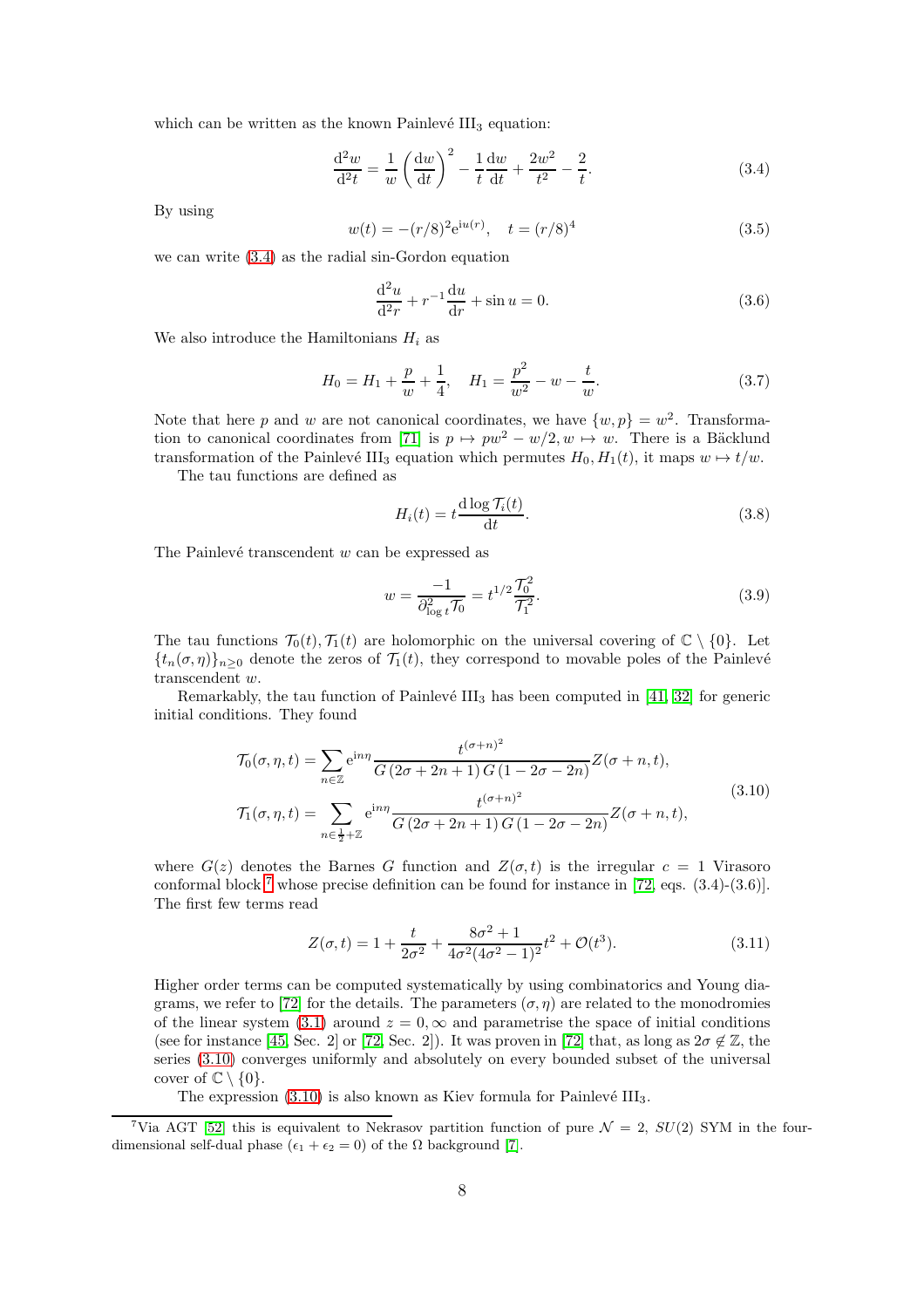#### <span id="page-8-0"></span>3.1 Singularities matching condition

It is convenient to introduce  $x = \log z$ , as well as  $\tilde{Y}_1(z) = e^{x/2} \Psi(x)$ . Then [\(2.11\)](#page-5-3) reads

<span id="page-8-2"></span>
$$
\left(\partial_x^2 - V(x,t)\right)\Psi(x) = 0\,,\tag{3.12}
$$

where

$$
V(x,t) = e^{2x}W(e^x, t) + \frac{1}{4}.
$$
\n(3.13)

By using the explicit expression [\(3.2\)](#page-6-1) we get

<span id="page-8-3"></span>
$$
V(x,t) = \frac{p^2 + pw - w(t + w^2)}{w^2} + \frac{t(p+w)}{w(we^x - t)} + \frac{3t^2}{4(t - we^x)^2} + \frac{t}{e^x} + e^x + \frac{1}{4}.
$$
 (3.14)

The linear system [\(3.1\)](#page-6-2) has singularities at  $x = \pm \infty$ . However, since

$$
A_{12}(x) = -(e^x - t/w), \tag{3.15}
$$

we have an auxiliary pole in the equation [\(3.12\)](#page-8-2) at the point  $x = \log(t/w)$ . We do not have this pole if  $w = \infty$  or  $w = 0$ . Hence, we need to be at such points (singularities matching condition). Let us analyse these two cases in more detail.

**Case**  $w = \infty$  at some time  $t_{\star}$ . Using [\(3.3\)](#page-6-3) we have

$$
w \sim \frac{t_{\star}^2}{(t - t_{\star})^2} + \mathcal{O}(1), \quad p \sim \frac{-t_{\star}^3}{(t - t_{\star})^3} - \frac{t_{\star}^2}{2(t - t_{\star})^2} + \mathcal{O}(1). \tag{3.16}
$$

It follows from these expressions, or from [\(3.9\)](#page-7-3), that

<span id="page-8-7"></span>
$$
\mathcal{T}_1(t_\star) = 0,\tag{3.17}
$$

as well as  $\mathcal{T}_0(t_\star) \neq 0$ , and  $H_0$  is finite.

**Case**  $w = 0$  at some time  $t_{\star}$ . We have

$$
w \sim t_{\star}^{-1}(t - t_{\star})^2 + \mathcal{O}((t - t_{\star})^3), \quad p \sim (t - t_{\star}) + \mathcal{O}((t - t_{\star})^2).
$$

It follows from these expressions, or from [\(3.9\)](#page-7-3), that

$$
\mathcal{T}_0(t_\star) = 0,\tag{3.18}
$$

as well as  $\mathcal{T}_1 \neq 0$ ,  $H_1$  is finite.

The two cases  $w = 0$  and  $w = \infty$  are actually related by Bäcklund transformation and are equivalent. In the rest of the work we will focus without loss of generality on the constraints coming from imposing  $w = \infty$ .

#### <span id="page-8-1"></span>3.2 Quantum mechanical operator

It is easy to see that if we expand the potential  $(3.14)$  around  $w = \infty$ , we obtain

<span id="page-8-5"></span>
$$
V(x,t) \to U(x,t) = e^x + te^{-x} + H_0.
$$
 (3.19)

Here and below we use t instead of  $t_{\star}$  for simplicity. The corresponding spectral problem is<sup>[8](#page-8-4)</sup>

<span id="page-8-6"></span>
$$
\left(\partial_x^2 - \left(\sqrt{t}e^x + \sqrt{t}e^{-x} - E\right)\right)\Psi(x) = 0,\tag{3.20}
$$

which is the well known (modified) Mathieu operator. Moreover, from  $(3.8)$  and  $(3.19)$  we have

<span id="page-8-8"></span>
$$
E = -H_0 = -t \frac{\mathrm{d}\log \mathcal{T}_0(\sigma, \eta, t)}{\mathrm{d}t}.
$$
\n(3.21)

If  $\sqrt{t} > 0$ ,  $x \in \mathbb{R}$  this operator is self-adjoint with a positive discrete spectrum on  $L^2(\mathbb{R})$ .

<span id="page-8-4"></span><sup>&</sup>lt;sup>8</sup>We shifted here  $x \mapsto x + \frac{1}{2} \log t$ .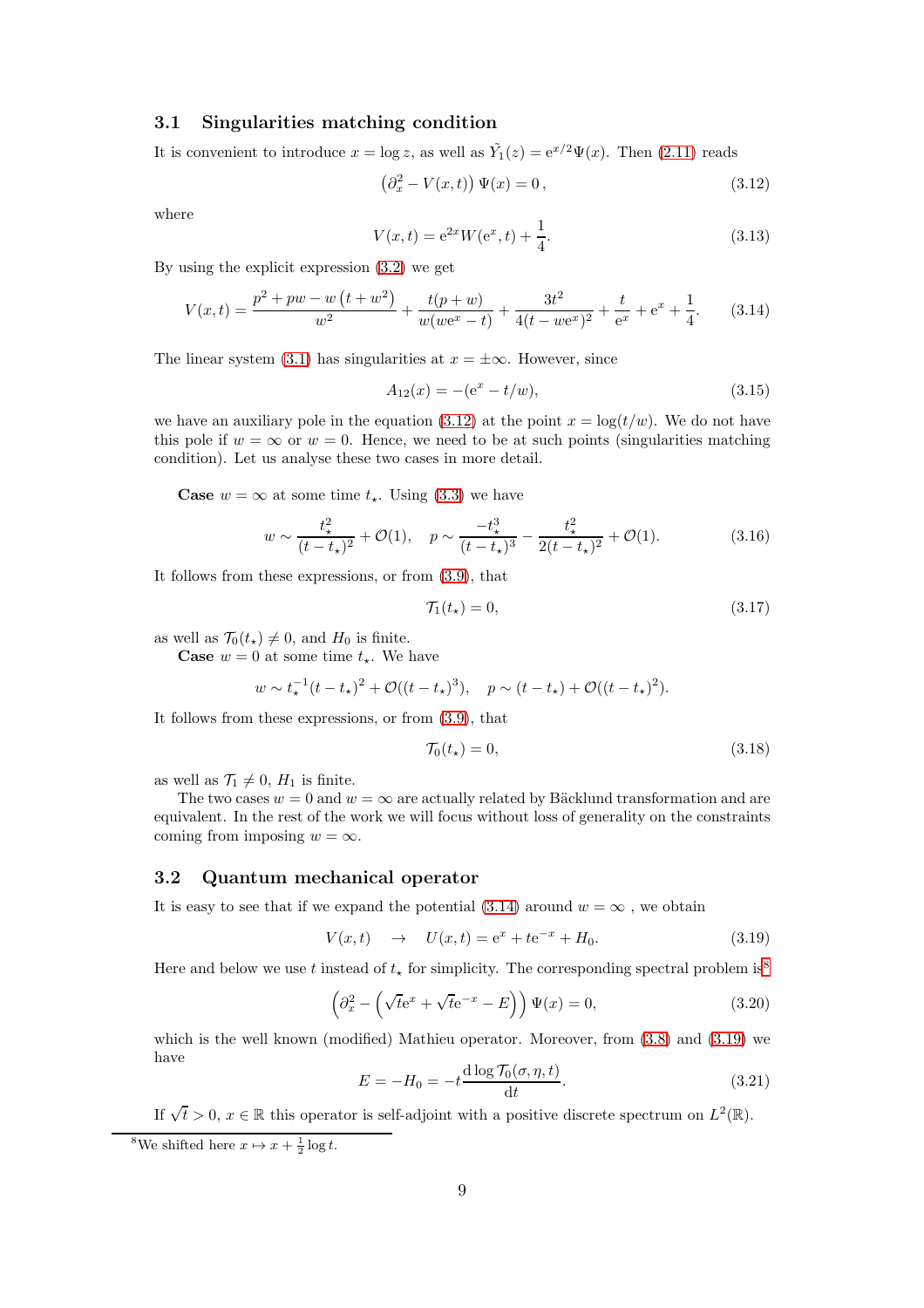### <span id="page-9-0"></span>3.3 Quantization conditions and spectrum

According to our general approach illustrated in Sec. [2,](#page-4-0) the exact quantization condition for the operator [\(3.20\)](#page-8-6) is obtained by asking simultaneously the singularities matching condition as well as the normalizability of the associated linear problem. The singularities matching condition is given in equation [\(3.17\)](#page-8-7):

<span id="page-9-2"></span>
$$
\mathcal{T}_1(\sigma, \eta, t) = 0. \tag{3.22}
$$

The condition that  $Y_1$  is normalisable can be expressed in terms of the connection matrix  $\mathcal E$ for the Painlevé III<sub>3</sub> equation. We follow [\[45,](#page-57-1) Sec.2] and use a gauge transformation together with the two-fold covering  $z = \zeta^2$  to write [\(3.1\)](#page-6-2) in the form

 $\mathbb{R}^2$ 

<span id="page-9-1"></span>
$$
\partial_{\zeta}\widehat{Y}(\zeta,t) = \widehat{A}(\zeta,t)\widehat{Y}(\zeta,t)
$$
\n(3.23)

with

$$
\widehat{Y}(\zeta,t) = \begin{pmatrix} \frac{\mathrm{i}}{\sqrt{2}\sqrt{\zeta}} & \frac{\mathrm{i}\sqrt{\zeta}}{\sqrt{2}}\\ \frac{\mathrm{i}}{\sqrt{2}\sqrt{\zeta}} & -\frac{\mathrm{i}\sqrt{\zeta}}{\sqrt{2}} \end{pmatrix} Y(\zeta^2,t) \tag{3.24}
$$

and

$$
\widehat{A}(\zeta, t) = \frac{1}{\zeta^2} \left( \left( w + \frac{t}{w} \right) \sigma_3 + \left( w - \frac{t}{w} \right) i \sigma_2 \right) - \frac{1}{\zeta} \left( \frac{2p}{w} + \frac{1}{2} \right) \sigma_1 - 2\sigma_3, \tag{3.25}
$$

where  $\sigma_i$  are the Pauli matrices. The reason for such rewriting is that the matrices multiplying  $\zeta^{-2}$  and  $\zeta^{0}$  in [\(3.23\)](#page-9-1) are diagonalizable, hence we can easily write formal solutions around  $\zeta = 0$  and  $\zeta = \infty$ . Around  $\zeta = 0$  we have

$$
\widehat{Y}_{\text{form}}^{(0)}(\zeta,t) = \left(-\frac{w}{\sqrt{t}}\right)^{-\sigma_1/2} \left(\mathbb{1} + \mathcal{O}(\zeta)\right) e^{2\sqrt{t}\sigma_3/\zeta}.\tag{3.26}
$$

Likewise around  $\zeta = \infty$  we have

$$
\widehat{Y}_{\text{form}}^{(\infty)}(\zeta, t) = \left(\mathbb{1} + \mathcal{O}(\zeta^{-1})\right) e^{-2\sigma_3 \zeta}.\tag{3.27}
$$

The connection matrix  $\mathcal{E}$  relates solutions around 0 to solutions around  $\infty$  as  $\widehat{Y}^{(0)}\mathcal{E} = \widehat{Y}^{(\infty)}$ . We have (see [\[45,](#page-57-1) eq.  $(2.7)$ ]):

$$
\mathcal{E} = \frac{1}{\sin(2\pi\sigma)} \begin{pmatrix} \sin(\eta/2) & -i\sin(2\pi\sigma + \eta/2) \\ i\sin(2\pi\sigma - \eta/2) & \sin(\eta/2) \end{pmatrix}.
$$
 (3.28)

Normalizability of Y requires that we map decaying solutions around  $\zeta = 0$  to decaying solutions around  $\zeta = \infty$ . Hence the diagonal elements of  $\mathcal E$  have to vanish:

<span id="page-9-3"></span>
$$
\sin\left(\frac{\eta}{2}\right) = 0.\tag{3.29}
$$

By combining [\(3.22\)](#page-9-2), [\(3.29\)](#page-9-3), and the Bäcklund transformation  $\mathcal{T}_1(\sigma, \eta, t) \sim \mathcal{T}_0(\sigma + \frac{1}{2}, \eta, t)$ from [\[42\]](#page-56-13) we get the quantization condition for modified Mathieu:

<span id="page-9-4"></span>
$$
\mathcal{T}_0(\sigma + \frac{1}{2}, 0, t) = 0.
$$
\n(3.30)

From the point of view of spectral theory we think of [\(3.30\)](#page-9-4) as a quantization condition for  $\sigma$ . If we denote the solutions to such quantization condition by

$$
\{\sigma_n\}_{n\geq 1},\tag{3.31}
$$

then the spectrum  ${E_n(t)}_{n>1}$  of modified Mathieu is obtained from [\(3.21\)](#page-8-8) and reads

<span id="page-9-5"></span>
$$
E_n(t) = -t\partial_t \log \mathcal{T}_0(\sigma_n, 0, t). \tag{3.32}
$$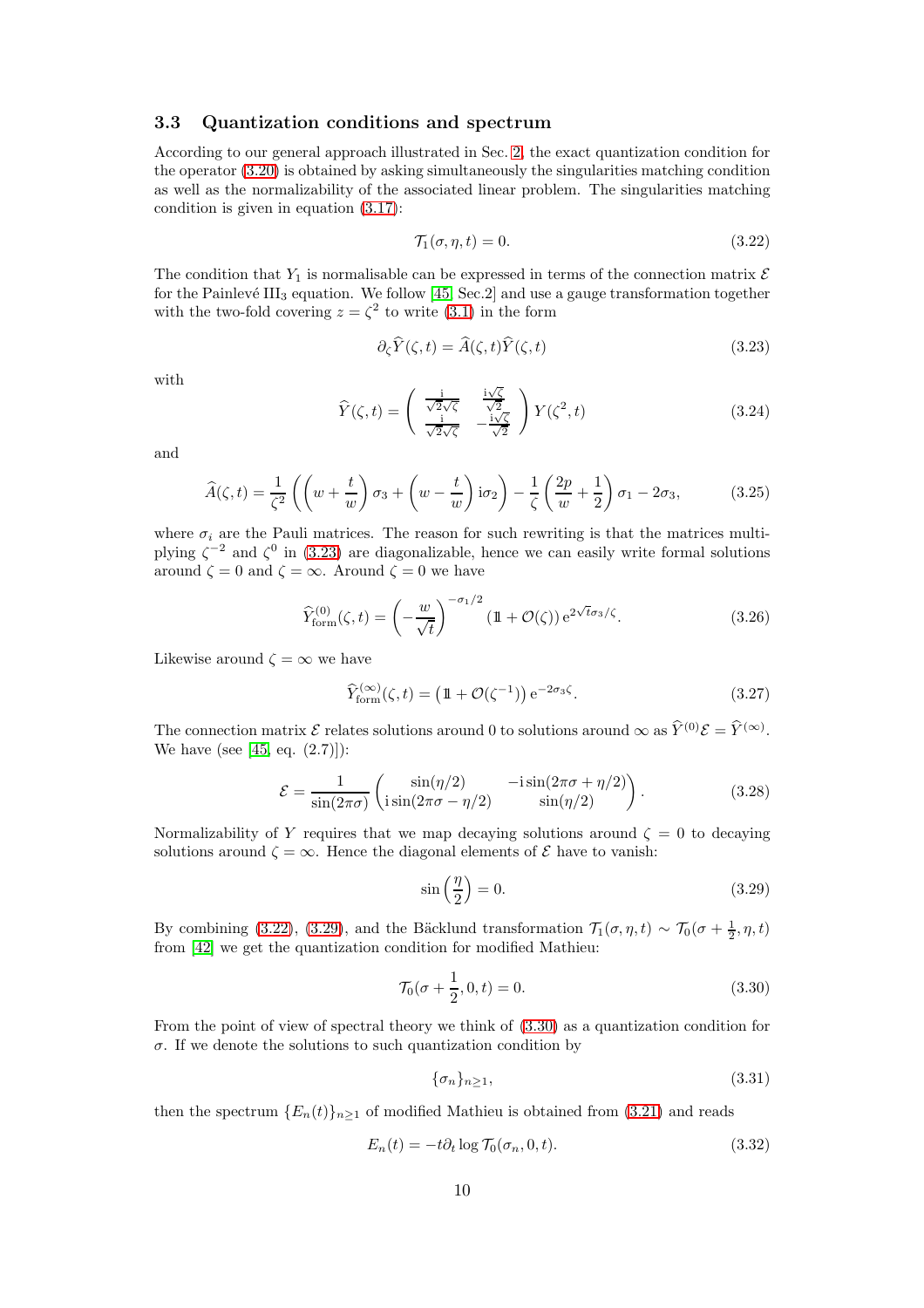We also cross-checked against explicit (numerical) computations that [\(3.32\)](#page-9-5) and [\(3.30\)](#page-9-4) indeed reproduce the correct spectrum of modified Mathieu. Hence, from that point of view, the exact quantization condition of modified Mathieu follows from the Kiev formula for the tau function of Painlevé III<sub>3</sub> [\(3.10\)](#page-7-0) and can be expressed entirely by using  $c = 1$  Virasoro conformal blocks.

Some comments.

• In the work  $[15]$ , which was later made more precise in  $[18, 70]$  $[18, 70]$ , the Author considers the semi-classical Bohr-Sommerfeld quantization for the Mathieu operator as a quan-tization for the variable t in [\(3.20\)](#page-8-6). Then he connects such solutions  $\{t_n(E)\}\$  (in the limit  $n \to \infty$ ) to the poles in the time variable t of the function u satisfying [\(3.6\)](#page-7-5). Roughly speaking one has  $u \sim \log(\sqrt{t} - \sqrt{t_n})$ . These poles are the zeros of the tau function.

Here instead we are using the inverse analysis. We do not start from the quantization for the Mathieu operator: we derive it from tau function of Painlevé  $III<sub>3</sub>$  as computed in [\[41\]](#page-56-12).

- Note that  $(3.30)$  is precisely the condition found in [\[64,](#page-58-0) Sec. 6] even though the derivation of [\[64\]](#page-58-0) is different from the approach presented in this section. Moreover in [\[64\]](#page-58-0) one still needs to relay on Matone relation (hence  $c = \infty$  conformal blocks). Instead in our perspective we have [\(3.32\)](#page-9-5). We will see in Sec. [5.1](#page-21-0) that [\(3.32\)](#page-9-5) and Matone relation are connected via blowup equations.
- Some of the results presented in this section overlap with [\[65\]](#page-58-1).

# <span id="page-10-0"></span>4 Weierstrass potential and isomonodromic deformations on the torus

In this section we will apply the strategy presented in Sec. [2](#page-4-0) to the isomonodromic problem on the one-punctured torus which was studied recently in [\[49\]](#page-57-5), and then in [\[51\]](#page-57-7). As explained below, the relevant quantum operator in this context is the 2-particle quantum elliptic Calogero-Moser Hamiltonian.

We follow [\[49\]](#page-57-5). We start from the following linear system:

<span id="page-10-1"></span>
$$
\frac{\mathrm{d}}{\mathrm{d}z}Y(z,\tau) = A(z,\tau)Y(z,\tau),\tag{4.1}
$$

with

<span id="page-10-3"></span>
$$
A(z,\tau) = \begin{pmatrix} p & mx(2Q,z) \\ mx(-2Q,z) & -p \end{pmatrix},\tag{4.2}
$$

where

$$
x(u,z) = \frac{\theta_1(z - u|\tau)\theta_1'(0|\tau)}{\theta_1(z|\tau)\theta_1(u|\tau)}
$$

is the Lamé function,  $\theta_1$  is the Jacobi theta function, and  $\theta'_1(0|\tau) = \partial_z \theta_1(z|\tau)\Big|_{z=0}$ . See Appendix [A](#page-41-0) for the conventions. The coordinate z is on the torus  $\mathbb{T}^2$  with modular parameter  $\tau$ . Note that [\(4.2\)](#page-10-3) has a simple pole at  $z = 0$ . It was shown in [\[73,](#page-58-9) [74,](#page-58-10) [75,](#page-58-11) [76\]](#page-58-12), see also [\[49\]](#page-57-5) and reference therein, that the compatibility condition of the linear system [\(4.1\)](#page-10-1) leads to

<span id="page-10-4"></span>
$$
p = 2\pi i \partial_{\tau} Q, \tag{4.3}
$$

<span id="page-10-2"></span>
$$
(2\pi i)^2 \frac{d^2}{d\tau^2} Q = m^2 \wp(2Q|\tau)',\tag{4.4}
$$

where ' refers to the derivative w.r.t. the first argument, and  $\wp$  is the Weierstrass function defined in  $(A.8)$ . We see that the potential of this system is the Weierstrass  $\varphi$ -function, where the time  $\tau$  is identified with the modular parameter: this is the classical non-autonomous 2-particle elliptic Calogero-Moser system.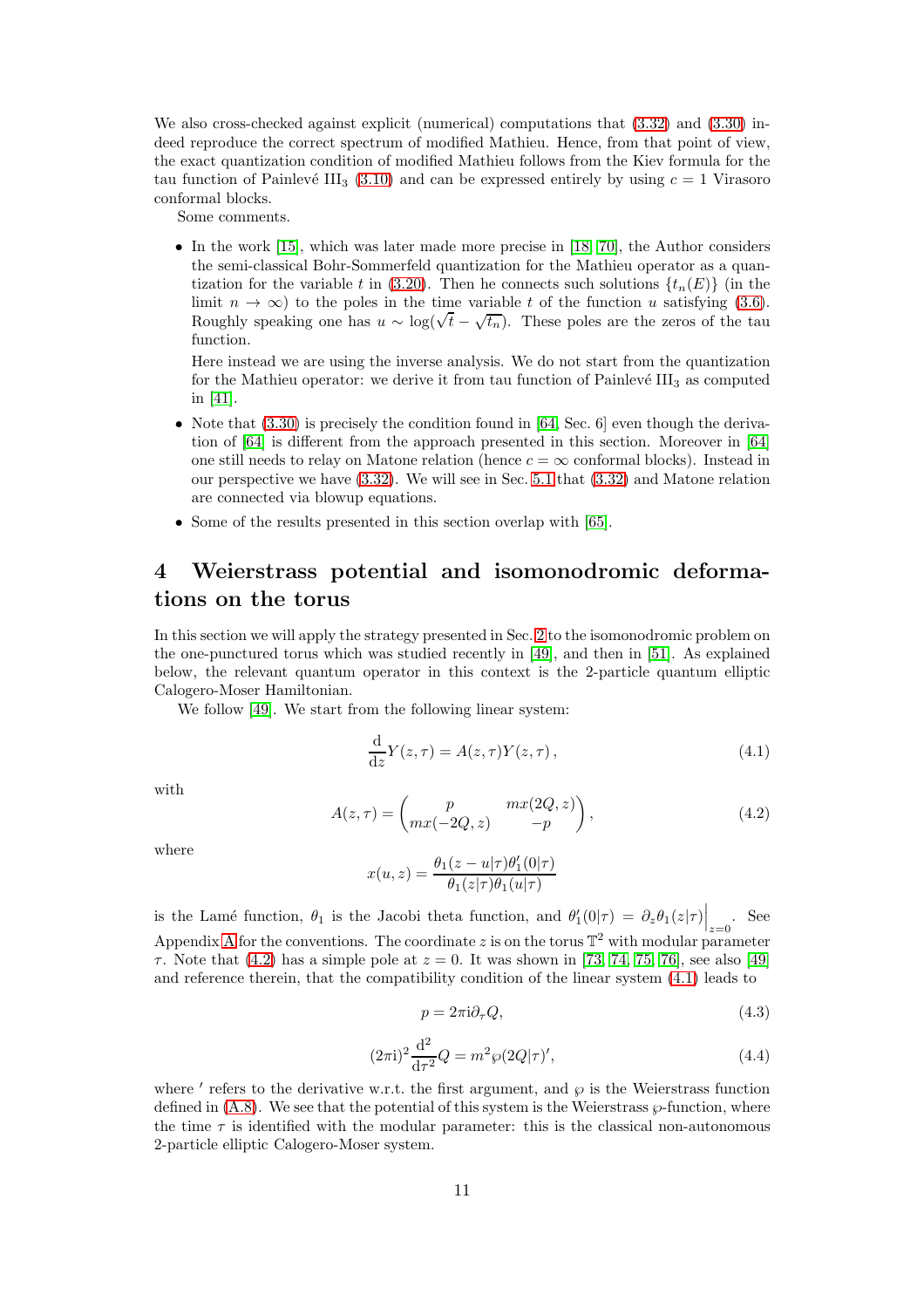Notice that [\(4.4\)](#page-10-2) has to be supplied by two integration constants  $(\sigma, \eta)$ . These are such that at  $m = 0$  we have

<span id="page-11-3"></span>
$$
Q\Big|_{m=0} = \tau \sigma + \frac{\eta}{4\pi}.\tag{4.5}
$$

The variables  $(\sigma, \eta)$  are also related to the monodromies of  $Y(z, t)$  around the A and B cycles of the torus, whereas m determines the monodromy around the singularity  $z = 0$ . This is explained in [\[49,](#page-57-5) Sec. 4.2]. We report some of these results in Appendix [C.](#page-45-0)

One also defines the Hamiltonian associated to [\(4.4\)](#page-10-2), [\(4.3\)](#page-10-4) as [\[49,](#page-57-5) eq. (3.9)]

<span id="page-11-6"></span>
$$
H = p^2 - m^2 \left( \wp(2Q|\tau) + 2\eta_1(\tau) \right), \tag{4.6}
$$

where  $\eta_1(\tau)$  is defined in [\(A.9\)](#page-41-2). The tau function  $\tau$  corresponding to the linear system [\(4.1\)](#page-10-1) is then defined following [\[5,](#page-55-4) [77,](#page-58-13) [6,](#page-55-5) [78\]](#page-58-14) as

<span id="page-11-4"></span>
$$
H = 2\pi i \partial_{\tau} \log \mathcal{T}.
$$
\n(4.7)

It is very convenient to introduce the functions  $Z_0^D$ ,  $Z_{1/2}^D$  as in [\[49\]](#page-57-5) by the formula

<span id="page-11-0"></span>
$$
\mathcal{T}(\sigma, m, \eta, \tau) = \frac{\eta(\tau)Z_{1/2}^D(\sigma, m, \eta, \tau)}{\theta_2(2Q|2\tau)} = \frac{\eta(\tau)Z_0^D(\sigma, m, \eta, \tau)}{\theta_3(2Q|2\tau)},
$$
\n(4.8)

where  $\eta(\tau)$  is the Dedekind's  $\eta$  function defined in [\(A.4\)](#page-41-3), and  $Q = Q(\sigma, m, \eta, \tau)$  is a solution of [\(4.4\)](#page-10-2). These formulas express indirectly both the tau function  $\mathcal T$  and the transcendent Q in terms of some functions  $Z_0^D$  and  $Z_{1/2}^D$ . Note that the function Q is determined by  $Z_0^D$ and  $Z_{1/2}^D$  (up to a sign and shifts by  $\mathbb{Z} + \mathbb{Z}\tau$ ) via the equation

<span id="page-11-5"></span>
$$
\frac{\theta_2(2Q(\sigma, m, \eta, \tau)|2\tau)}{\theta_3(2Q(\sigma, m, \eta, \tau)|2\tau)} = \frac{Z_{1/2}^D(\sigma, m, \eta, \tau)}{Z_0^D(\sigma, m, \eta, \tau)}.
$$
\n(4.9)

Indeed, suppose that  $\tilde{Q}$  solves the same equation, then using the relation

$$
\frac{\theta_2(2\tilde{Q}|\tau)}{\theta_3(2\tilde{Q}|\tau)} - \frac{\theta_2(2Q|\tau)}{\theta_3(2Q|\tau)} = \frac{\theta_1(Q-\tilde{Q}|\tau)\theta_1(Q+\tilde{Q}|\tau)}{\theta_3(2\tilde{Q}|2\tau)\theta_3(2Q|2\tau)}\tag{4.10}
$$

we get  $\tilde{Q} = \pm Q + n\tau + \ell$ , with  $n, \ell \in \mathbb{Z}$ .

In order to write the isomonodromic deformation equations in terms of  $Z_0^D, Z_{1/2}^D$  it is convenient to introduce

<span id="page-11-7"></span><span id="page-11-2"></span>
$$
\tilde{Z}_{\epsilon}^{D}(\sigma, m, \eta, \tau) = \eta(\tau) Z_{\epsilon}^{D}(\sigma, m, \eta, \tau).
$$
\n(4.11)

We will show in Sec. [6](#page-25-0) that if  $Q$  defined by  $(4.8)$  satisfies the isomonodromic deformation equations [\(4.4\)](#page-10-2), then  $\tilde{Z}_0^D$ ,  $\tilde{Z}_{1/2}^D$  satisfy

$$
\begin{split} & (\tilde{Z}_{0}^{D})^{2} \partial_{\log q}^{2} \log \tilde{Z}_{0}^{D} + (\tilde{Z}_{1/2}^{D})^{2} \partial_{\log q}^{2} \log \tilde{Z}_{1/2}^{D} \\ &= 2 \left( \frac{\partial_{\log q} \theta_{3}(0|\tau)}{\theta_{3}(0|\tau)} \left( \partial_{\log q} - \frac{\partial_{\log q} \theta_{3}(0|\tau)}{\theta_{3}(0|\tau)} \right) - m^{2} \partial_{\log q}^{2} \log \theta_{3}(0|\tau) \right) \left( \tilde{Z}_{0}^{D} \tilde{Z}_{0}^{D} + \tilde{Z}_{1/2}^{D} \tilde{Z}_{1/2}^{D} \right), \end{split} \tag{4.12}
$$

where  $q = e^{2\pi i \tau}$ .

The main proposal of [\[49\]](#page-57-5) is the explicit expression of  $Z_0^D$ ,  $Z_{1/2}^D$  as dual Nekrasov partition functions. They found that

<span id="page-11-1"></span>
$$
Z_{\epsilon}^{D}(\sigma, m, \eta, \tau) = \sum_{n \in \mathbb{Z} + \epsilon} e^{in\eta} \frac{\prod_{\epsilon' = \pm} G(1 - m + 2\epsilon'(\sigma + n))}{\prod_{\epsilon' = \pm} G(1 + 2\epsilon'(\sigma + n))} \mathfrak{q}^{(\sigma + n)^2 - 1/24} Z(\sigma + n, m, \mathfrak{q}), \tag{4.13}
$$

where  $Z(\sigma, m, \mathfrak{q})$  denotes the  $c = 1$  conformal block on the torus, i.e. Nekrasov partition function for the  $SU(2)$ ,  $\mathcal{N} = 2^*$  theory in the four-dimensional self-dual phase of the  $\Omega$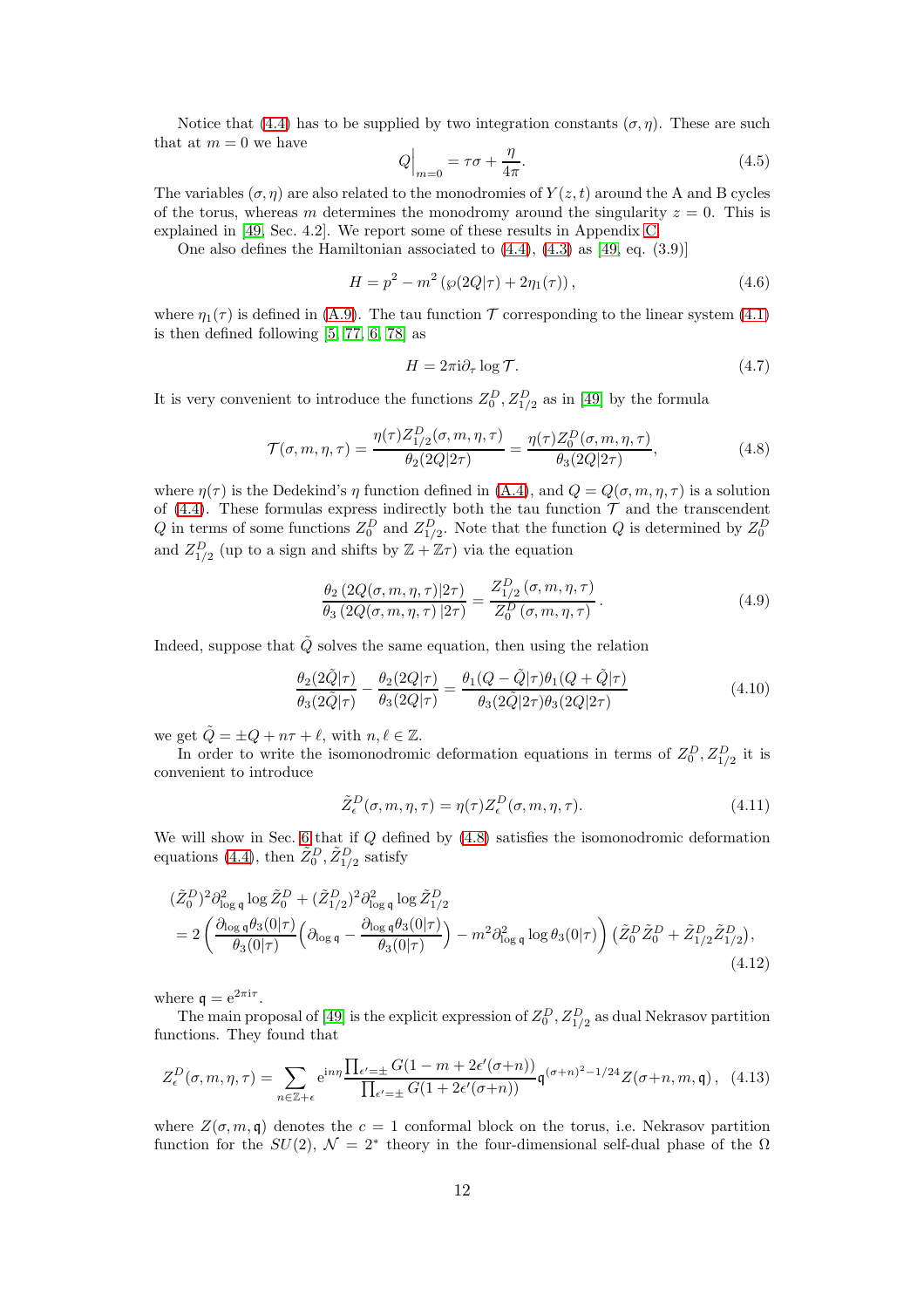background, see eq. [\(D.13\)](#page-52-0) for the definition. This proposal was proved recently in a more rigorous and mathematical way in [\[51\]](#page-57-7) using the techniques of Fredholm determinants. Notice that if  $m = 0$  we have a very simple expression

<span id="page-12-8"></span>
$$
\mathcal{T}(\sigma, 0, \eta, \tau) = e^{2i\pi\sigma^2 \tau}.
$$
\n(4.14)

This formula can be easily deduced from equations  $(4.5)$  and  $(4.7)$ , or from the formula [\(4.13\)](#page-11-1) using  $Z(\sigma, 0, \mathfrak{q}) = \mathfrak{q}^{1/24} \eta(\tau)^{-1}$ . In Sec. [6](#page-25-0) we will demonstrate that [\(4.13\)](#page-11-1) indeed satisfy [\(4.12\)](#page-11-2), providing in this way another proof of the isomonodromy-CFT correspondence for the 1-punctured torus, alternative to [\[49,](#page-57-5) [51\]](#page-57-7).

Remark. One might wonder how could it happen that [\(4.13\)](#page-11-1) is naively non-symmetric under  $m \mapsto -m$ , while [\(4.4\)](#page-10-2) is symmetric. The answer is that one needs to accompany this transformation by the transformation of the Barnes functions

$$
\frac{G(1-\nu+n)}{G(1-\nu)} = (-1)^{\frac{n(n-1)}{2}} \frac{G(1+\nu-n)}{G(1+\nu)} \left(\frac{\pi}{\sin \pi \nu}\right)^n ,\qquad (4.15)
$$

which leads to the transformation  $(m, \eta) \mapsto (-m, \tilde{\eta})$ , where  $\tilde{\eta}$  is defined by<sup>[9](#page-12-3)</sup>

<span id="page-12-7"></span>
$$
e^{i\frac{\tilde{\eta}}{2}} = e^{i\frac{\eta}{2}} \frac{\sin \pi (2\sigma + m)}{\sin \pi (2\sigma - m)}.
$$
\n(4.16)

The latter transformation is not well defined if  $\sigma = \frac{1}{2}(\pm m + k)$ ,  $k \in \mathbb{Z}$ . In this case we have to chose either  $\eta$  or  $\tilde{\eta}$  to be finite. Different choices will correspond to different charts on the monodromy manifold, see also Appendix [C.3.](#page-49-0)

### <span id="page-12-0"></span>4.1 Singularities matching condition

In the current example we have

<span id="page-12-9"></span>
$$
A_{12}(z) = m \frac{\theta_1(z - 2Q|\tau)\theta_1'(0|\tau)}{\theta_1(z|\tau)\theta_1(2Q|\tau)}.
$$
\n(4.17)

Hence  $A_{12}(z)$  admits several zeroes unless<sup>[10](#page-12-4)</sup>

<span id="page-12-5"></span>
$$
Q = Q(\sigma, m, \eta, \tau) = 0.
$$
\n
$$
(4.18)
$$

This is our condition of singularities matching. By using  $(4.9)$  we see that  $(4.18)$  is equivalent to

<span id="page-12-2"></span>
$$
\theta_2(0|2\tau)Z_0^D(\sigma, m, \eta, \tau) - \theta_3(0|2\tau)Z_{1/2}^D(\sigma, m, \eta, \tau) = 0.
$$
\n(4.19)

#### <span id="page-12-1"></span>4.2 Quantum mechanical operator

Let us denote by  $\tau_{\star}$  the solution to [\(4.18\)](#page-12-5)

$$
Q(\sigma, m, \eta, \tau_{\star}) = 0. \tag{4.20}
$$

By solving  $(4.4)$  around  $Q = 0$  we get

<span id="page-12-6"></span>
$$
Q \approx \frac{\exp\left(\mp \frac{i\pi}{4}\right) \left(\sqrt{m}\sqrt{\tau - \tau_\star}\right)}{\sqrt{2\pi}}.\tag{4.21}
$$

<span id="page-12-3"></span><sup>&</sup>lt;sup>9</sup>The transformation  $\eta \to \tilde{\eta}$  or  $m \to -m$  also appears for other isomonodromic systems in the context of transition between different topologies of the spectral networks [\[79,](#page-58-15) [80\]](#page-58-16), or as a very close companion of the complex conjugation, used to construct "physical" correlation function [\[81\]](#page-58-17).

<span id="page-12-4"></span><sup>&</sup>lt;sup>10</sup>To be precise, one should require  $Q = \frac{n}{2} + \frac{\tau k}{2}$ . However, due to [\[49,](#page-57-5) Appendix C], such a shift can be achieved by a simple Bäcklund transformation  $(\sigma, \eta) \mapsto (\sigma + k/2, \eta + 2\pi n)$ , so it is sufficient to consider only  $Q = 0$ .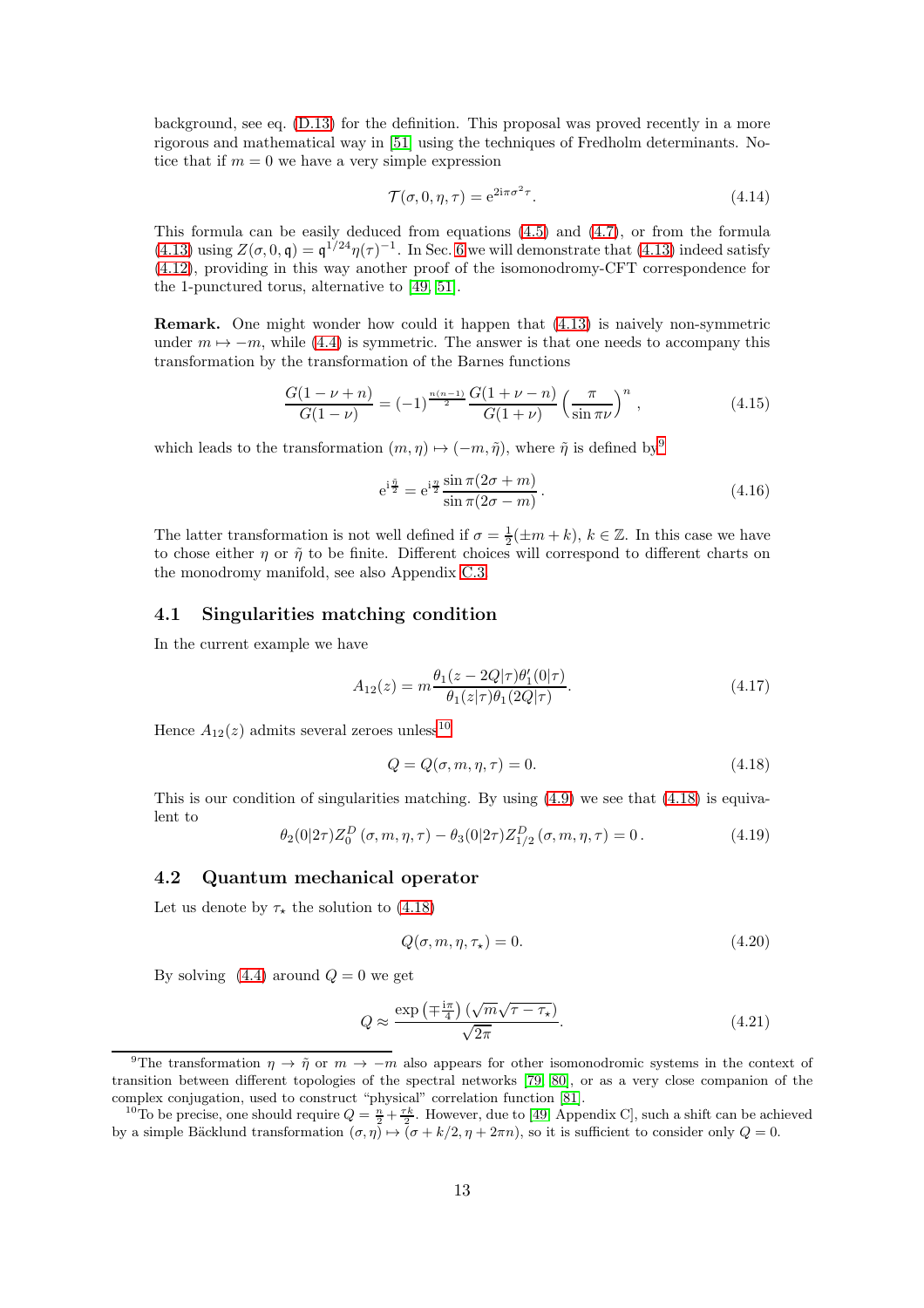One is actually free to choose any of the two signs. We keep them both in order to see possible symmetries. We will also denote the quantities corresponding to the two different solutions by  $\overline{+}$ : the upper sign always corresponds to the upper sign in [\(4.21\)](#page-12-6), and vice versa.

By using [\(4.3\)](#page-10-4) it is easy to see that

<span id="page-13-2"></span>
$$
p = 2\pi i \partial_{\tau} Q = \pm \frac{m}{2Q} + \mathcal{O}(Q^0). \tag{4.22}
$$

Hence the Hamiltonian [\(4.6\)](#page-11-6) is finite at the point  $\tau_{\star}^{11}$  $\tau_{\star}^{11}$  $\tau_{\star}^{11}$ . Likewise we can think of [\(4.18\)](#page-12-5) as an equation for  $\sigma$  or  $\eta$ . In this case we will denote the corresponding solution by  $\sigma_{\star}$  or  $\eta_{\star}$ . The corresponding Hamiltonian will always be finite and we will denote its values by  $H^{\pm}_{\star}$ .

Let us now look at the quantum mechanical operator. After some algebra, we find that the potential  $(2.12)$  associated to the linear system  $(4.1)$  can be written as

<span id="page-13-1"></span>
$$
W(z,\tau) = H + m^2 (\wp(z) + 2\eta_1(\tau)) - p (\zeta(z - 2Q|\tau) - \zeta(z|\tau) + 4Q\eta_1(\tau))
$$
  
+ 
$$
\frac{1}{2} (\wp(z - 2Q|\tau) - \wp(z|\tau)) + \frac{1}{4} (\zeta(z - 2Q|\tau) - \zeta(z|\tau) + 4Q\eta_1(\tau))^2,
$$
(4.23)

where the elliptic functions  $\wp$ ,  $\zeta$ ,  $\eta_1$  are defined in Appendix [A.](#page-41-0) In deriving [\(4.23\)](#page-13-1) we also used several identities for the Lamé function  $x(u, z)$  which can be found in [\[49,](#page-57-5) Appendix A].

The potential [\(4.23\)](#page-13-1) is quite complicated, especially because it depends on  $Q = Q(\sigma, m, \eta, \tau)$ . However, when we impose the singularities matching condition [\(4.18\)](#page-12-5) the second line of  $(4.23)$  vanishes. In addition, by using  $(4.22)$  we can rewrite the first line in  $(4.23)$  as

$$
-p(\zeta(z-2Q|\tau) - \zeta(z|\tau) + 4Q\eta_1(\tau)) = \mp m(\wp(z|\tau) + 2\eta_1(\tau)) + \mathcal{O}(Q). \tag{4.24}
$$

It follows that the relevant potential at  $Q = 0$  is

$$
U(z,\tau) = (m^2 \mp m)\wp(z|\tau) + \left(H_\star^\mp + 2(m^2 \mp m)\eta_1(\tau)\right). \tag{4.25}
$$

Hence the quantum operator arising from isomonodromic deformations on the torus is the 2-particle quantum elliptic Calogero-Moser system with potential  $(m^2 \mp m) \wp(z|\tau)$ .

To have a physically well-defined spectral problem, in this paper we will restrict without loss of generality to  $|m| > 1$ . Note that  $H^{\mp}_{\star}$  can be computed explicitly from [\(4.7\)](#page-11-4), [\(4.8\)](#page-11-0) with the help of [\(4.22\)](#page-13-2). It reads:

<span id="page-13-4"></span>
$$
H_{\star}^{\mp} = \left(2\pi i \partial_{\tau} \log Z_0^D(\sigma, m, \eta, \tau) + 2\pi i \partial_{\tau} \log \frac{\eta(\tau)}{\theta_3(0|2\tau)} \mp 2m \frac{\theta_3''(0|2\tau)}{\theta_3(0|2\tau)}\right)\Big|_{Q=0}.
$$
 (4.26)

Here we denote by ' the derivative w.r.t. the first argument of the  $\theta$  function.

**Remark.** By inverting [\(4.21\)](#page-12-6) we get  $\tau - \tau_{\star} \approx \pm \frac{2\pi i}{m} Q^2$ . By substituting this into [\(4.4\)](#page-10-2), [\(4.6\)](#page-11-6) one can compute further terms

<span id="page-13-3"></span>
$$
\tau - \tau_{\star} = \pm \frac{2\pi i}{m} \left( Q^2 - \frac{H_{\star}^{\mp} + 2m^2 \eta_1(\tau_{\star})}{m^2} Q^4 \right) + \mathcal{O}(Q)^6. \tag{4.27}
$$

To derive this formula it is sufficient to use the approximation  $\wp(x|\tau) \sim \frac{1}{x^2}$ , since higher order terms in such expansion start to contribute from  $\mathcal{O}(Q)^6$ . The upper and lower signs in  $(4.27)$  agree with the ones in  $(4.21)$ . We will use  $(4.27)$  in Section [7.](#page-29-0)

**Remark.** By using  $(4.27)$  and  $(4.26)$  we can compute the first few terms in the q-expansion of  $H^{\mp}_{\star}$ . We get

$$
H_{\star}^{\mp} = 4\pi^2 \left( -\sigma^2 + \frac{2m^2(m \mp 1)^2}{1 - 4\sigma^2} \mathfrak{q}_{\star} + \mathcal{O}(\mathfrak{q}_{\star}^2) \right). \tag{4.28}
$$

<span id="page-13-0"></span><sup>&</sup>lt;sup>11</sup>Another way to get this is to notice that  $\frac{d}{d\tau}H = -m^2\partial_\tau\left(\wp(2Q|\tau) + 2\eta_1(\tau)\right)$  is regular when  $Q = 0$  (note that the partial  $\tau$ -derivative is computed at fixed Q). Then one gets the behavior [\(4.22\)](#page-13-2) from the finiteness of  $H_{\star}$ .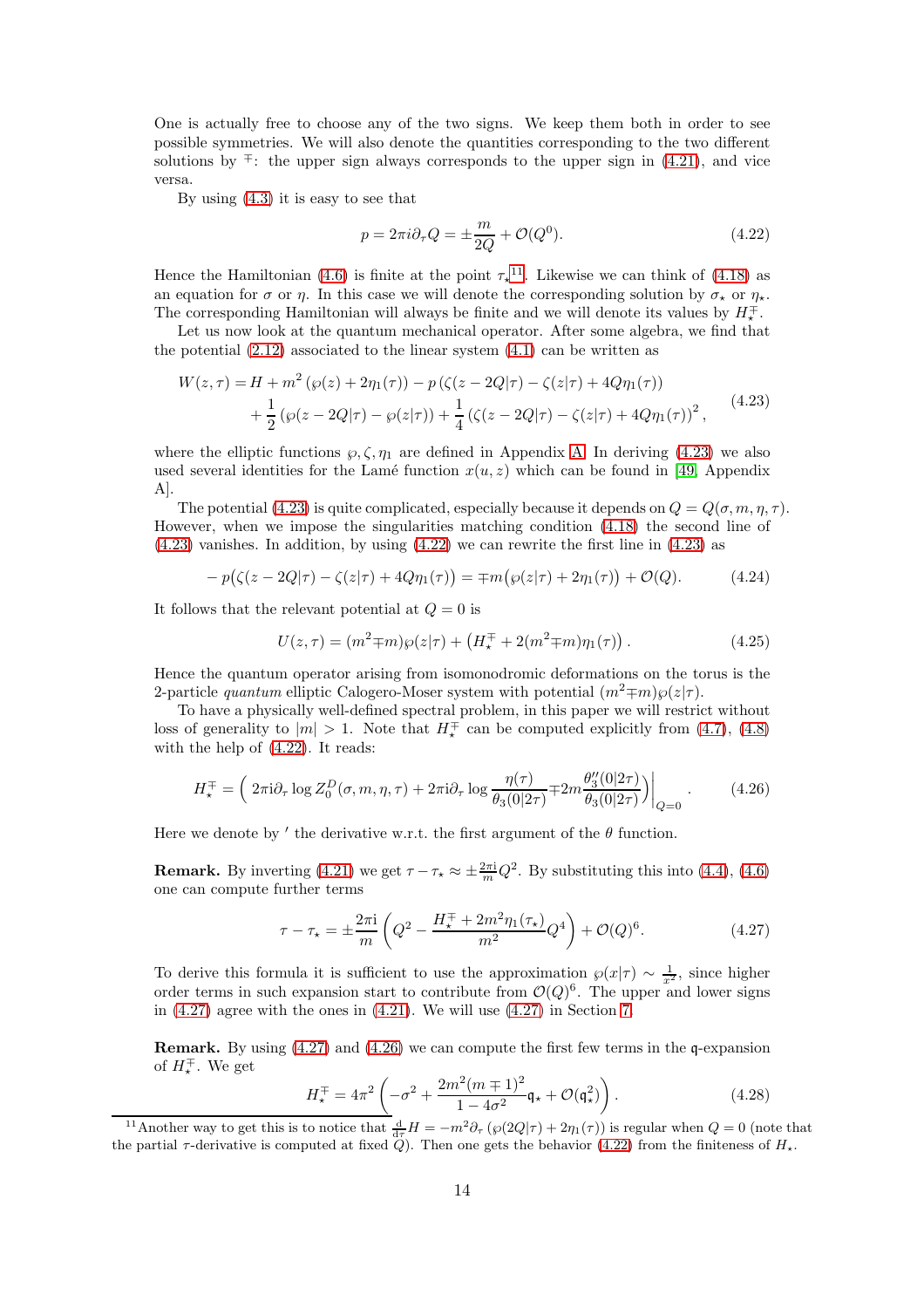### <span id="page-14-0"></span>4.3 Reality condition

Now we wish to fulfil another requirement: the reality of the potential in the Schrödinger equation

<span id="page-14-6"></span>
$$
\left(-\partial_z^2 + (m^2 \mp m)\wp(z|\tau) + H_\star^\mp + 2(m^2 \mp m)\eta_1(\tau)\right)\widetilde{Y}_1(z) = 0\,. \tag{4.29}
$$

There are several ways to do this. First we study the conjugation of the Weierstrass function:  $\wp(z|\tau) = \wp(\overline{z} - \overline{\tau})$ . This transformation reflects the fundamental domain of the modular group with respect to the vertical line. There are two (actually intersecting) branches which are invariant under such conjugation:  $\tau \in i\mathbb{R}_{>0}$  and  $\tau \in \frac{1}{2} + i\mathbb{R}_{>0}$  <sup>[12](#page-14-4)</sup>. The two special points with additional symmetry of the elliptic curve also lie on these branches:  $\tau = i$  and  $\tau = e^{i\pi/3}.$ 

If we want the potential to be real, then  $z$  should lie on some suitable domain  $\mathcal{C}$ . In Table [1](#page-14-3) we give a list of all the possible options. In this Table the complex variables  $\tau$  and z are parametrised by the two real variables

<span id="page-14-5"></span>
$$
\mathfrak{t} \in \mathbb{R}_{>0}, \quad x \in (0,1). \tag{4.30}
$$

The corresponding lines in the z-plane are shown in Figure [1.](#page-15-0) During the computations we also used the modular transformation for the Weierstrass function:

$$
\wp(z|\tau) = \tau^{-2} \wp(\frac{z}{\tau} | -\frac{1}{\tau}).
$$
\n(4.31)

After parametrising z and  $\tau$  via [\(4.30\)](#page-14-5) we write the Schrödinger equation [\(4.29\)](#page-14-6) as

$$
\left(-\partial_x^2 + u_{\mp}(x, \mathfrak{t}) + E(\mathfrak{t})\right)\psi(x, \mathfrak{t}) = 0 ,\qquad (4.32)
$$

where  $E(t)$  and  $u_{\mp}(x, t)$  are reported in the last and the second to last column of Table [1.](#page-14-3) Later we will also use the notation

<span id="page-14-2"></span>
$$
O_{\mp} = -\partial_x^2 + u_{\mp}(x, t). \tag{4.33}
$$

| #              |                       | $\boldsymbol{z}$    | $[\mathcal{C}% ]^{k}=\mathbb{E}_{m}^{k}(\mathcal{C})^{\ast }(\mathcal{C})$ | Notation    | Potential $u_{\pm}(x, \mathfrak{t})$            | Energy $E(\mathfrak{t})$                                                     |
|----------------|-----------------------|---------------------|----------------------------------------------------------------------------|-------------|-------------------------------------------------|------------------------------------------------------------------------------|
|                | it                    | $\boldsymbol{x}$    | A                                                                          | .           | $(m^2 \mp m)\wp(x it)$                          | $-H^{\mp}_{\tau} - 2(m^2 \mp m)\eta_1$ (it)                                  |
| $\overline{2}$ | it                    | $_{\rm itx}$        | B                                                                          | ----------- | $(m^2 \mp m) \wp(x \frac{1}{4})$                | $\mathfrak{t}^2(H^{\mp}_* + 2(m^2 \mp m)\eta_1(\textup{it}))$                |
| 3              | it                    | $x + \frac{11}{2}$  | А                                                                          |             | $(m^2 \mp m)\wp(x + \frac{it}{2} \text{it})$    | $-H_{\star}^{\mp} - 2(m^2 \mp m)\eta_1(i\mathfrak{t})$                       |
|                | it                    | $itx + \frac{1}{2}$ | B                                                                          |             | $(m^2 \mp m)\wp(x + \frac{1}{24} \frac{1}{4})$  | $\mathfrak{t}^2(H^{\mp}_\star + 2(m^2 \mp m)\eta_1(\mathrm{i}\mathfrak{t}))$ |
| 5              | $it -$                | $\boldsymbol{x}$    | А                                                                          |             | $(m^2 \mp m)\wp(x \text{it} - \frac{1}{2})$     | $-H_{\star}^{\mp} - 2(m^2 \mp m)\eta_1(\text{it} - \frac{1}{2})$             |
|                | 6   it $-\frac{1}{2}$ | $2$ it $x$          | $C = 2B + A$                                                               |             | $(m^2 \mp m) \wp(x \frac{1}{44} - \frac{1}{2})$ | $4t^2(H_{\star}^{\mp}+2(m^2 \mp m)\eta_1(\textup{it}-\frac{1}{2}))$          |

<span id="page-14-3"></span>Table 1: The possible spectral problems associated to the linear system [\(4.1\)](#page-10-1). The Hamiltonian  $H^{\mp}_{\star}$  is given in [\(4.26\)](#page-13-4). The cases 3 and 4 correspond to the Bloch waves and will not be discussed here.

#### <span id="page-14-1"></span>4.4 Normalizability conditions

As we saw above, all the potentials with a discrete spectrum that appear in this problem live on a line segment C bounded by the point 0 and its image, which we denote by  $a = 0.\gamma_c$ . Normalizability of the linear problem means that we map normalizable solutions at one end to normalizable solutions at the other end. As in equation [\(3.29\)](#page-9-3), we expect normalizability to give us some constraints on the monodromies  $(\sigma, \eta)$  of the linear system.

<span id="page-14-4"></span><sup>&</sup>lt;sup>12</sup>The latter branch maps to  $|\tau| = 1$  $|\tau| = 1$  by the transformation  $\tau' = \frac{\tau}{1-\tau}$ , in the Table 1 we map it to the line  $-\frac{1}{2}+i\mathbb{R}_{>0}$ .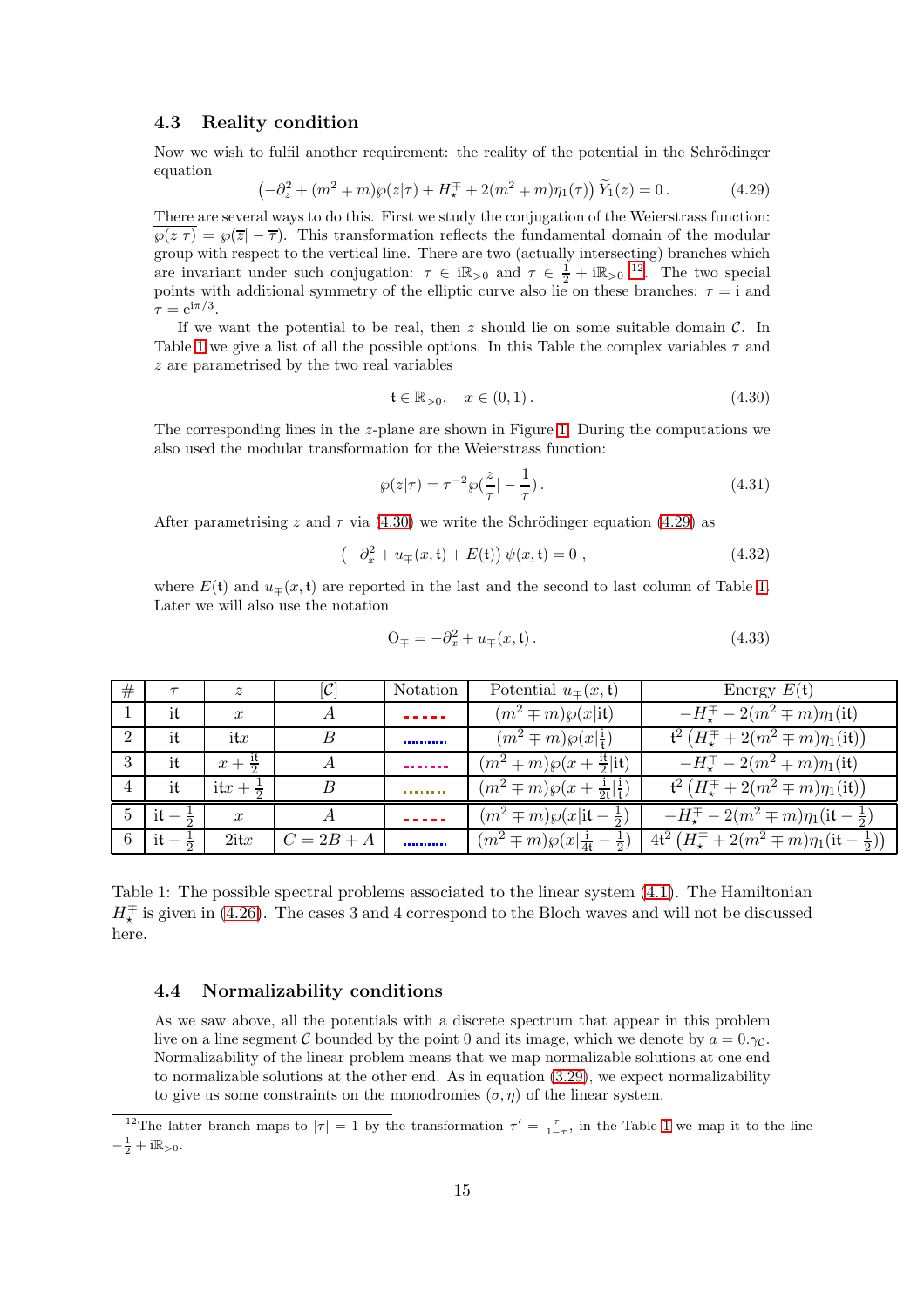

Figure 1: Lines corresponding to a real potential in [\(4.29\)](#page-14-6). Left figure: cases 1–4. Right figure: cases 5, 6.

<span id="page-15-0"></span>Let us first study the solution of the linear system  $(4.1)$  around  $z = 0$ . For the purposes of this paper we can focus on the limit  $\tau \to \tau_{\star}$ . In order to do this we use [\(4.22\)](#page-13-2) and further expand [\(4.2\)](#page-10-3) at  $Q \rightarrow 0$ :

<span id="page-15-1"></span>
$$
A(z,\tau) \approx \begin{pmatrix} \pm \frac{m}{2Q} & \frac{m}{2Q} - \frac{m}{z} \\ -\frac{m}{2Q} - \frac{m}{z} & \mp \frac{m}{2Q} \end{pmatrix} . \tag{4.34}
$$

By substituting  $(4.34)$  into  $(4.1)$  we get

$$
Y(z,\tau) = \begin{pmatrix} 1 & 1 \\ 1 & -1 \end{pmatrix} \left( \mathbb{I} + \frac{mz}{2Q(1 \mp 2m)} \begin{pmatrix} 0 & -1 \pm 1 \\ 1 \pm 1 & 0 \end{pmatrix} + \mathcal{O}(z)^2 \right) \begin{pmatrix} z^{-m} & 0 \\ 0 & z^m \end{pmatrix} \mathsf{C}, \tag{4.35}
$$

for some z-independent matrix C. We see that this expression has a singularity at  $Q \to 0$ , so it needs to be renormalized by choosing an appropriate diagonal matrix C. This is done in different ways for the upper and for the lower sign:

• Upper sign,  $C = diag((1 - 2m)Q/m, 1)$ :

$$
Y(z,\tau) \approx \left( \begin{array}{cc} \frac{(1-2m)Qz^{-m}}{m} + z^{1-m} + \mathcal{O}(z^{2-m}) & z^m + \mathcal{O}(z^{2+m}) \\ \frac{(1-2m)Qz^{-m}}{m} - z^{1-m} + \mathcal{O}(z^{2-m}) & -z^m + \mathcal{O}(z^{2+m}) \end{array} \right) + \mathcal{O}(Q^2). \tag{4.36}
$$

Hence the leading asymptotics in the limit<sup>[13](#page-15-2)</sup>  $Q \rightarrow 0$  are

$$
(z^{1-m}, z^m). \t\t(4.37)
$$

• Lower sign,  $C = diag(1, (-1 - 2m)Q/m)$ :

$$
Y(z,\tau) \approx \begin{pmatrix} z^{-m} + \mathcal{O}(z^{2-m}) & \frac{z^m(mz - (2m+1)Q)}{m} + \mathcal{O}(z^{2+m}) \\ z^{-m} + \mathcal{O}(z^{2-m}) & \frac{z^m(2mQ + mz + Q)}{m} + \mathcal{O}(z^{2+m}) \end{pmatrix} + \mathcal{O}(Q^2). \tag{4.38}
$$

Hence the leading asymptotics in the limit  $Q \to 0$  are

$$
(z^{-m}, z^{m+1}). \t\t(4.39)
$$

Notice that in the limit  $Q \to 0$  and around  $z = 0$ , the function  $\tilde{Y}_1(z, \tau)$  differs from  $Y_1(z, \tau)$ only by a normalization factor, i.e. by  $\sqrt{2Q/m}$ . In particular they both have the same asymptotics.

A similar analysis can be repeated for the point  $a = 0.\gamma_c$ . Hence for  $m > 0$  a normalizable solution  $Y_{norm}(z)$  should have positive asymptotics near both boundaries. For the upper sign we find

$$
Y(z) \sim z^m, \quad Y(z) \sim (z - a)^m,
$$
\n
$$
(4.40)
$$

<span id="page-15-2"></span><sup>&</sup>lt;sup>13</sup>We keep z fixed and send  $Q \to 0$ , or in other words consider  $2Q \ll z$ .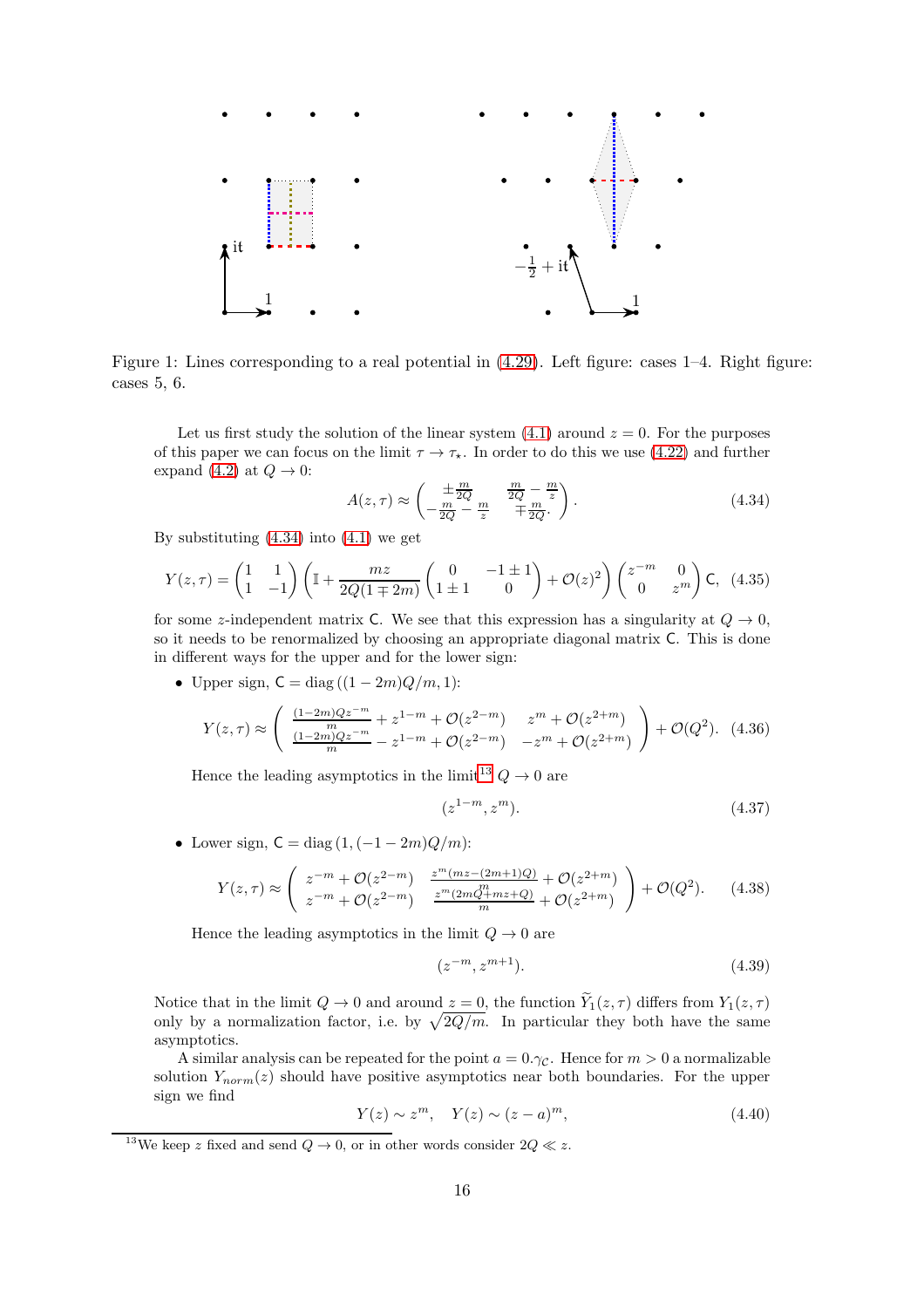while for the lower sign we get

$$
Y(z) \sim z^{1+m}, \quad Y(z) \sim (z-a)^{1+m}.
$$
 (4.41)

This means that normalizable solutions should have monodromies  $e^{2\pi im}$  around both points (for both upper and lower signs):

<span id="page-16-1"></span>
$$
Y_{norm}(z.\gamma_0) = e^{2\pi im} Y_{norm}(z), \quad Y_{norm}(z.\gamma_a) = e^{2\pi im} Y_{norm}(z), \tag{4.42}
$$

where  $\gamma_0$  and  $\gamma_a$  are the contours encircling 0 and a. To fulfil the first requirement it is sufficient to project onto the column of  $Y(z)$  with appropriate asymptotics<sup>[14](#page-16-0)</sup>:

$$
Y_{norm}(z) = Y(z)(M_0 - e^{-2\pi im}I). \tag{4.43}
$$

We now look at the second requirement in  $(4.42)$ . Let  $M_{\mathcal{C}}$  be the monodromy along the cycle  $\mathcal C$  as defined in Table [1.](#page-14-3) We want to map normalisable solutions around 0 to normalisable solution around  $a = 0.\gamma_c$  (and the other way around). Hence we ask

$$
Y(z) \cdot M_C^{-1} (M_0 - e^{2\pi im} \mathbb{I}) M_C \cdot (M_0 - e^{-2\pi im} \mathbb{I}) = 0.
$$
 (4.44)

Using that  $M_C^{-1}$  and  $Y(z)$  are non-degenerate we have

<span id="page-16-2"></span>
$$
(M_0 - e^{2\pi im} \mathbb{I}) M_{\mathcal{C}} (M_0 - e^{-2\pi im} \mathbb{I}) = 0.
$$
 (4.45)

This is the normalizability equation.

It is, of course, more convenient to rewrite this condition in the basis where  $M_0$  is diagonal:

$$
M_0^{(I,II)} = \begin{pmatrix} e^{2\pi im} & 0\\ 0 & e^{-2\pi im} \end{pmatrix} . \tag{4.46}
$$

The superscripts  $^{(I)}$ ,  $^{(II)}$  denote different charts on the monodromy manifold with coordinates  $(\sigma, \eta)$  and  $(\sigma, \tilde{\eta})$ , see Appendix [C](#page-45-0) for more details. The diagonalization of  $M_0$  is performed by a matrix that depends on the chart, see Appendix [C.4](#page-50-0) for more details. Hence [\(4.45\)](#page-16-2) means that for  $m > 0$  it maps the column vector  $(*, 0)$  to itself. For  $m < 0$  instead it should map  $(0,*)$  to itself. This means that  $M_{\mathcal{C}}$  is upper- or lower-triangular:

$$
M_C^{(I,II)} = \begin{pmatrix} * & * \\ 0 & * \end{pmatrix}, \text{ for } m > 0, \qquad M_C^{(I,II)} = \begin{pmatrix} * & 0 \\ * & * \end{pmatrix}, \text{ for } m < 0. \tag{4.47}
$$

Hence if  $m > 0$  the normalizability condition reads

$$
\left(M_{\mathcal{C}}^{(I,II)}\right)_{21} = 0.\t\t(4.48)
$$

Likewise the condition for  $m < 0$  is

$$
\left(M_{\mathcal{C}}^{(I,II)}\right)_{12} = 0.\t\t(4.49)
$$

To simplify our analysis it is convenient to notice that if  $2\sigma \in \pm m + \mathbb{Z}$ , the matrix elements of  $M_{\cdots}^{(I,II)}$  are regular in one of the two charts with  $\eta$  or  $\tilde{\eta}$  finite<sup>[15](#page-16-3)</sup>, see also [\(4.16\)](#page-12-7). In addition, the element 12 or 21 does not vanish simultaneously for any pair of matrices of our interest,  $M_A$ ,  $M_B$ , and  $M_C$ . So we consider the ratios of the corresponding matrix elements:

$$
f_{21}^{\mathcal{C}/A} = \frac{\left(M_{\mathcal{C}}^{(I)}\right)_{21}}{\left(M_A^{(I)}\right)_{21}} = \frac{\left(M_{\mathcal{C}}^{(II)}\right)_{21}}{\left(M_A^{(II)}\right)_{21}}, \quad f_{12}^{\mathcal{C}/A} = \frac{\left(M_{\mathcal{C}}^{(I)}\right)_{12}}{\left(M_A^{(I)}\right)_{12}} = \frac{\left(M_{\mathcal{C}}^{(II)}\right)_{12}}{\left(M_A^{(II)}\right)_{12}}.
$$
(4.50)

<span id="page-16-0"></span><sup>&</sup>lt;sup>14</sup>We notice that one can capture the two asymptotics by their monodromies only for  $m \notin \frac{1}{2}\mathbb{Z}$ . However, there are no singularities in m in the solution of the spectral problem at  $m \in \frac{1}{2}\mathbb{Z}$ , so everything can be continued analytically to these points.

<span id="page-16-3"></span><sup>&</sup>lt;sup>15</sup>We are not talking here about the singularities at  $\sigma \in \frac{1}{2}\mathbb{Z}$ . These cannot be removed by switching to another chart and they are completely forbidden in this framework. The singularities at  $m \in \frac{1}{2} + \mathbb{Z}$  are not visible in the spectral problem and will not appear in the normalizability conditions.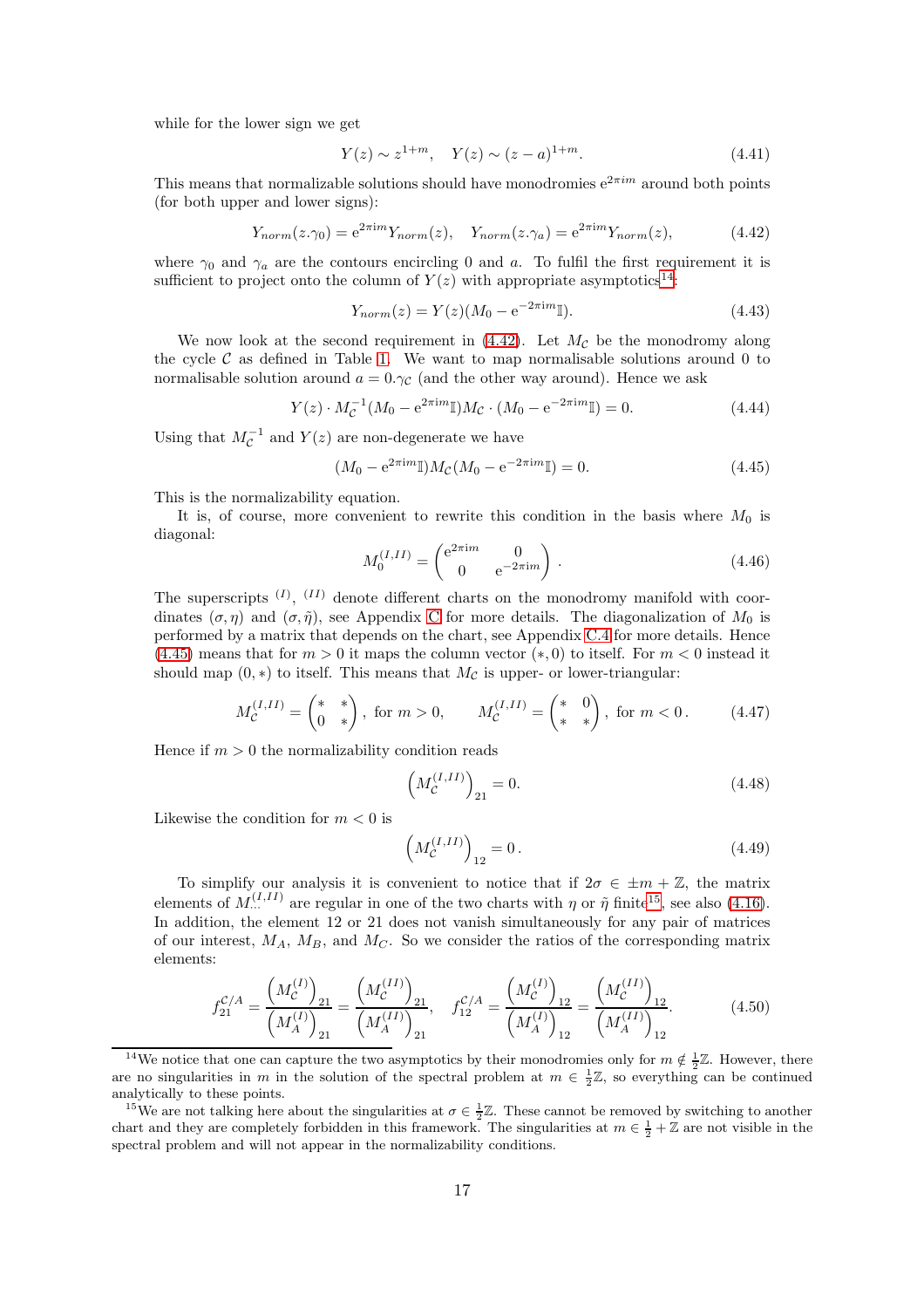These expressions are better because they are independent from the remaining diagonal conjugation. Their explicit values are (see Appendix [C.4\)](#page-50-0)

$$
f_{21}^{B/A} = \frac{e^{i\frac{\eta}{2}\frac{\sin\pi(2\sigma+m)}{\sin\pi(2\sigma-m)} - e^{-i\frac{\eta}{2}\frac{\sin\pi(2\sigma-m)}{\sin\pi(2\sigma+m)}}}{-2ie^{-i\pi m}\sin 2\pi\sigma} = -e^{\pi im}\frac{\sin\frac{\tilde{\eta}}{2}}{\sin 2\pi\sigma},
$$
(4.51)

$$
f_{12}^{B/A} = -e^{-\pi im} \frac{\sin \frac{\eta}{2}}{\sin 2\pi \sigma} = \frac{e^{i\frac{\tilde{\eta}}{2} \frac{\sin \pi (2\sigma - m)}{\sin \pi (2\sigma + m)} - e^{-\frac{i\tilde{\eta}}{2} \frac{\sin \pi (2\sigma + m)}{\sin \pi (2\sigma - m)}}}{-2ie^{i\pi m} \sin 2\pi \sigma},
$$
(4.52)

$$
f_{21}^{C/A} = \frac{ie^{i\pi m - i\tilde{\eta} + 2\pi i\sigma}}{\sin^2 2\pi\sigma} \left( e^{i\tilde{\eta} - 2\pi i\sigma} \cos \pi (\sigma - \frac{m}{2}) - \cos \pi (\sigma + \frac{m}{2}) \right) \times \times \left( e^{i\tilde{\eta} - 2\pi i\sigma} \sin \pi (\sigma - \frac{m}{2}) + \sin \pi (\sigma + \frac{m}{2}) \right), \quad (4.53)
$$

$$
f_{12}^{C/A} = \frac{ie^{-i\pi m - i\eta + 2\pi i\sigma}}{\sin^2 2\pi\sigma} \left( e^{i\eta - 2\pi i\sigma} \cos \pi (\sigma + \frac{m}{2}) - \cos \pi (\sigma - \frac{m}{2}) \right) \times \times \left( e^{i\eta - 2\pi i\sigma} \sin \pi (\sigma + \frac{m}{2}) + \sin \pi (\sigma - \frac{m}{2}) \right). \tag{4.54}
$$

We conclude that the normalizability condition for  $\mathcal{C} = A$  is

$$
\left(f_{21}^{B/A}\right)^{-1} = 0, \quad \text{if } m > 0,
$$
\n
$$
\left(f_{12}^{B/A}\right)^{-1} = 0, \quad \text{if } m < 0.
$$
\n(4.55)

If  $C = B$  or  $C = C$  instead we have

$$
f_{21}^{\mathcal{C}/A} = 0, \quad \text{if } m > 0 ,f_{12}^{\mathcal{C}/A} = 0, \quad \text{if } m < 0 .
$$
 (4.56)

We write all these conditions explicitly in Table [2.](#page-17-1)

| $\text{Cases} \#$ |   | m     | $\eta, \sigma$                                                                                                                                                                                                                                |
|-------------------|---|-------|-----------------------------------------------------------------------------------------------------------------------------------------------------------------------------------------------------------------------------------------------|
| 1, 5              | А | m > 0 | $\sigma \in \pm \frac{m}{2} + \frac{1}{2}\mathbb{Z},$<br>$\eta$ — finite                                                                                                                                                                      |
| 1, 5              | А | m<0   | $\sigma \in \pm \frac{m}{2} + \frac{1}{2}\mathbb{Z},$<br>$\tilde{\eta}$ — finite                                                                                                                                                              |
|                   | B | m > 0 | $\tilde{\eta} \in 2\pi\mathbb{Z}$                                                                                                                                                                                                             |
| റ                 | B | m < 0 | $\eta \in 2\pi\mathbb{Z}$                                                                                                                                                                                                                     |
| 6                 |   | m > 0 | $e^{i\tilde{\eta}} = e^{2\pi i \sigma} \frac{\cos \pi (\sigma + \frac{m}{2})}{\sigma}$<br>$e^{i\tilde{\eta}} = -e^{2\pi i \sigma} \frac{\sin \pi (\sigma - \tau)}{2\pi i \tau}$<br>$\sin \pi (\sigma$<br>$\cos \pi(\sigma -$<br>$\frac{m}{2}$ |
|                   |   |       | $m < 0$   $e^{i\eta} = e^{2\pi i \sigma} \frac{\cos \pi (\sigma - \frac{m}{2})}{2}$<br>$e^{i\eta} = -e^{2\pi i \sigma} \frac{\sin \pi (\sigma - \frac{m}{2})}{m}$<br>$\cos \pi (\sigma + \frac{m}{2})$<br>$\sin \pi($                         |

Table 2: Normalizability conditions for different spectral problems. The Cases  $#$  are as in the first column of Tab. [1.](#page-14-3)

### <span id="page-17-1"></span><span id="page-17-0"></span>4.5 Quantization conditions and spectrum

Following the general approach presented in Sec. [2,](#page-4-0) we want to test that the singularities matching condition [\(4.19\)](#page-12-2), combined with the normalizability conditions of Table [2,](#page-17-1) repro-duces the correct spectrum of the operators in Table [1.](#page-14-3) We work out in details the cases  $#$ 1 and # 2 of Table [1.](#page-14-3) The other examples work analogously.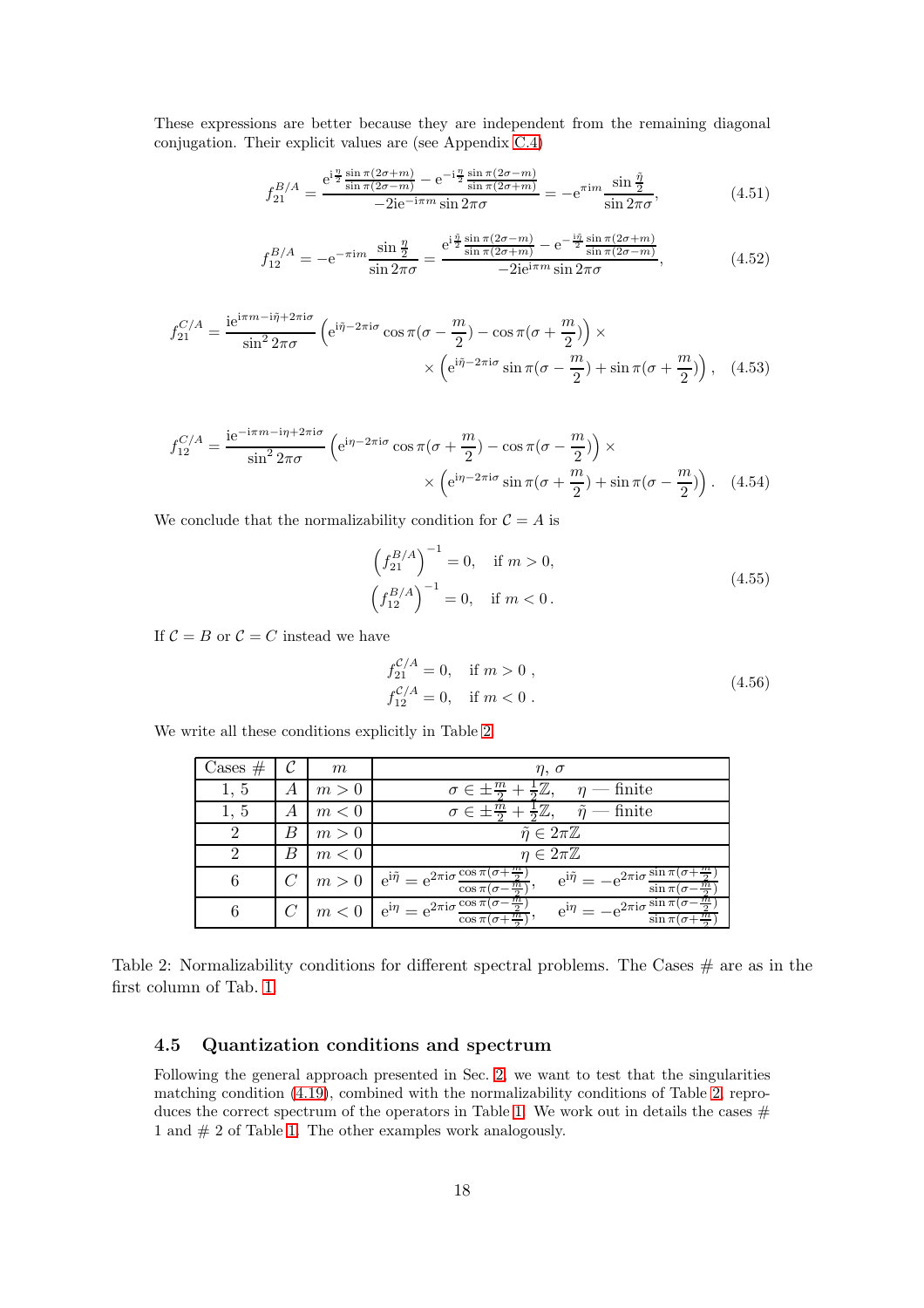#### <span id="page-18-0"></span>4.5.1 Case  $\# 2$

Let us first focus on case  $\# 2$  of Table [1.](#page-14-3) The operator we consider is

<span id="page-18-2"></span>
$$
O_{\mp} = -\partial_x^2 + (m^2 \mp m) \wp(x | \frac{i}{t}), \quad x \in [0, 1], \quad t \in \mathbb{R}_+ \tag{4.57}
$$

on  $L^2[0,1]$ .

Let us first consider the case  $m < 0$ . The relevant conditions can be written as  $(\tau = it)$ 

<span id="page-18-1"></span>
$$
\theta_2(0|2\tau)Z_0^D(\sigma, m, \eta, \tau) - \theta_3(0|2\tau)Z_{1/2}^D(\sigma, m, \eta, \tau) = 0 \quad \text{with} \quad \eta \in 2\pi\mathbb{Z}. \tag{4.58}
$$

Notice that there are two inequivalent values of  $\eta$  in [\(4.58\)](#page-18-1)

<span id="page-18-6"></span>
$$
\eta = \begin{cases} 0 & \text{mod } 4\pi, \\ 2\pi & \text{mod } 4\pi. \end{cases}
$$
 (4.59)

These correspond to even and odd eigenvalues of [\(4.57\)](#page-18-2). Moreover, the solutions to [\(4.58\)](#page-18-1) reproduce the spectrum of both  $O_+$  and  $O_-\$ . Hence it is useful to introduce the notation

$$
\eta_n^+ = \begin{cases} 0 & \text{if } n \text{ is even} \\ 2\pi & \text{if } n \text{ is odd} \end{cases}, \quad \eta_n^- = 2\pi - \eta_n. \tag{4.60}
$$

We think of  $(4.58)$  as a quantization condition for  $\sigma$ . More precisely, we can organise the zeroes of [\(4.58\)](#page-18-1) in ascending order

<span id="page-18-3"></span>
$$
(\sigma, \eta) \in \{(\sigma_0, 0), (\sigma_1, 2\pi), (\sigma_2, 2\pi), (\sigma_3, 0), \cdots\}.
$$
 (4.61)

This sequence contains both the spectrum of  $O_+$  and  $O_-\$ . Experimentally, we find that a pattern to disentangle them is the following. If we wish to study the operator  $O_{-}$  in [\(4.57\)](#page-18-2), then we have to consider the subset of [\(4.61\)](#page-18-3) given by

$$
(\sigma, \eta) \in \{ (\sigma_{2n+1}, \eta_n^{-}) \}_{n \ge 0} = \{ (\sigma_n^{-}, \eta_n^{-}) \}_{n \ge 0}.
$$
 (4.62)

Instead, if we wish to study the operator  $O_+$  in [\(4.57\)](#page-18-2), then we have to consider the subset of [\(4.61\)](#page-18-3) given by

$$
(\sigma, \eta) \in \{ (\sigma_{2n}, \eta_n^+) \}_{n \ge 0} = \{ (\sigma_n^+, \eta_n^+) \}_{n \ge 0}.
$$
 (4.63)

To obtain the exact spectrum of [\(4.57\)](#page-18-2) one also needs the relation  $E(\tau)$  reported in the last column of Table [1.](#page-14-3) More precisely, the energy levels  $E_n^{\pm}$  of  $O_{\mp}$  are obtained from  $(\sigma_n^{\pm}, \eta_n^{\pm})$ as

<span id="page-18-5"></span>
$$
E_n^{\pm}(m, \mathfrak{t}) = \mathfrak{t}^2 \left( (H_\star^{\mp})^{(n)} + 2(m^2 \mp m) \eta_1(\text{it}) \right), \tag{4.64}
$$

with

$$
(H_{\star}^{\mp})^{(n)} = \left(2\pi i \partial_{\tau} \log Z_{0}^{D}(\sigma_{n}^{\mp}, m, \eta_{n}^{\mp}, \tau)\right) \mid_{\tau = it} + 2\pi i \partial_{\tau} \left( \log \frac{\eta(\tau)}{\theta_{3}(0|2\tau)} \right) \bigg|_{\tau = it} + 2m \frac{\theta_{3}^{\prime\prime}(0|2it)}{\theta_{3}(0|2it)},
$$
\n(4.65)

where  $'$  denotes the derivative w.r.t. the first argument of the  $\theta$  function. Some independent tests are provided in Table [3.](#page-19-1)

If  $m > 0$ , instead of  $(4.58)$  we have

<span id="page-18-4"></span>
$$
\theta_2(0|2\tau)Z_0^D(\sigma, m, \eta, \tau) - \theta_3(0|2\tau)Z_{1/2}^D(\sigma, m, \eta, \tau) = 0,
$$
  
\n
$$
e^{i\frac{\eta}{2}} = e^{i\frac{\tilde{\eta}}{2}} \frac{\sin \pi (2\sigma - m)}{\sin \pi (2\sigma + m)}, \quad \tilde{\eta} \in 2\pi \mathbb{Z}.
$$
\n(4.66)

One can perform the same analysis as before. In particular, the zeros of [\(4.66\)](#page-18-4) are mapped to the spectrum of  $O<sub>‡</sub>$  by using [\(4.64\)](#page-18-5). The only subtlety is that, if  $m > 0$ , we impose  $\tilde{\eta} \in 2\pi \mathbb{Z}$  instead of  $\eta \in 2\pi \mathbb{Z}$  as summarised in Table [2.](#page-17-1)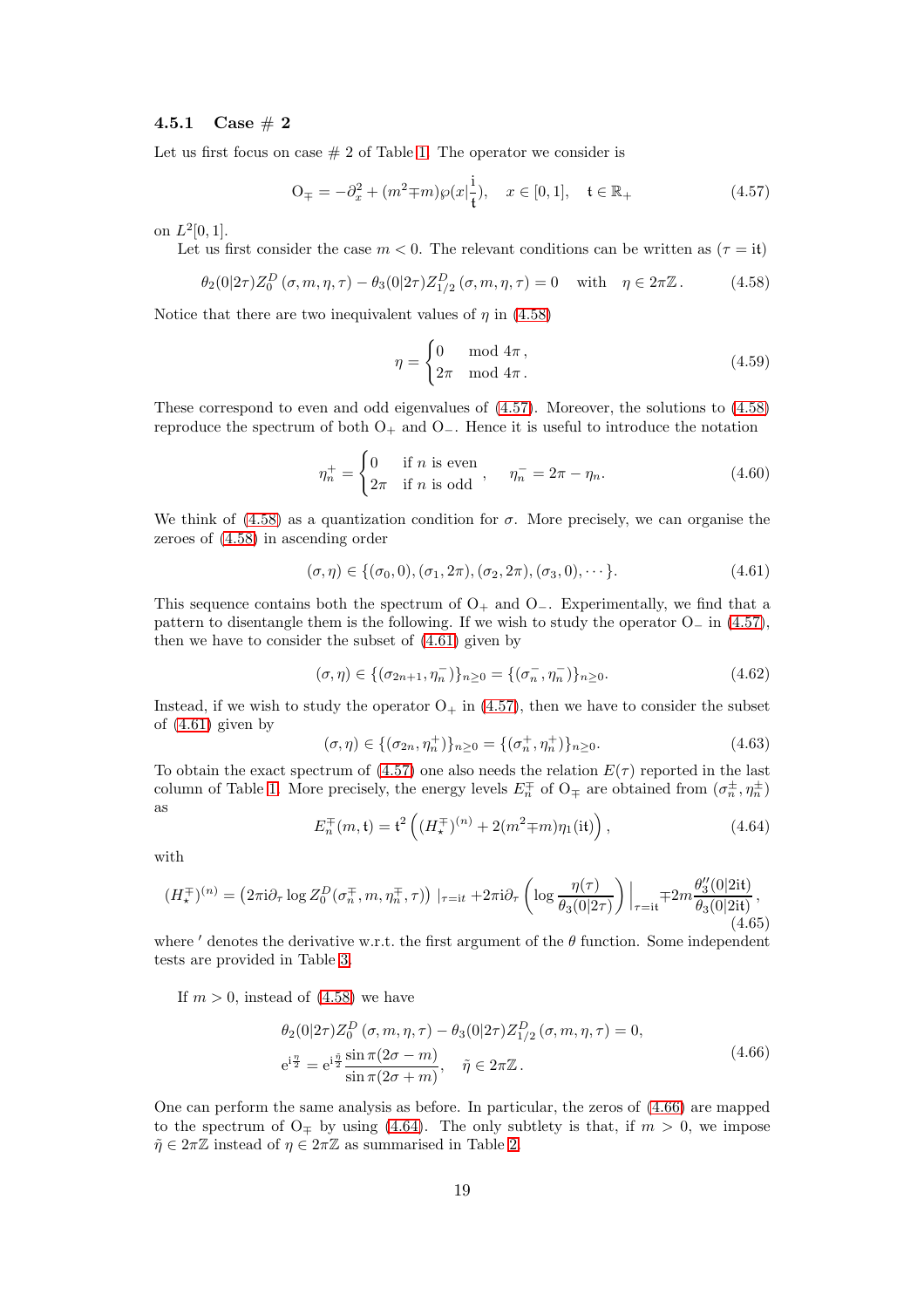| Nb  | $E_0^+$        | $E_{\Omega}$     |
|-----|----------------|------------------|
| 1   | 48.68163544578 | 92.4799329375161 |
| 3   | 48.43513749440 | 91.8587660448900 |
| 5   | 48.43513819947 | 91.8587662451199 |
| Num | 48.43513819950 | 91.8587662451245 |

 $\mathbf{I}$ 

<span id="page-19-1"></span>Table 3: The ground state energy of  $O<sub>‡</sub>$  in [\(4.57\)](#page-18-2) as computed from [\(4.58\)](#page-18-1) and [\(4.64\)](#page-18-5) for  $t = 1$ ,  $m = -\sqrt{6}$ . We denote by Nb the order  $q^{\text{Nb}}$  at which we truncate the instanton partition function  $Z(\sigma, m, q)$  in [\(4.13\)](#page-11-1). We underline the stable digits. The numerical result reported in the last line is performed as Appendix [B.1](#page-42-1) , see also [\[82,](#page-58-18) [83\]](#page-58-19).

<span id="page-19-0"></span>4.5.2 Case  $# 1$ 

We study

<span id="page-19-2"></span>
$$
O_{\mp} = -\partial_x^2 + (m^2 \mp m)\wp(x|i\mathbf{t}), \quad x \in [0, 1], \quad \mathbf{t} \in \mathbb{R}_+.
$$
 (4.67)

We focus on  $m > 1$  without loss of generality. The normalizability condition in Table [2](#page-17-1) gives

- 1.  $\eta$  finite
- 2.  $\sigma = \sigma_{1,2}$ , where

<span id="page-19-3"></span>
$$
2\sigma_1 = m + k_1 \quad \text{or} \quad 2\sigma_2 = -m + k_2 \tag{4.68}
$$

with  $k_{\ell} \in \mathbb{Z}, \ell = 1, 2$ .

Hence we look at the singularities matching condition [\(4.19\)](#page-12-2) as an equation for  $\eta$ . More precisely, we should find a solution of [\(4.19\)](#page-12-2) in a form

$$
\eta = \eta_\star(\sigma, m, \tau). \tag{4.69}
$$

To do this we substitute an Ansatz

$$
e^{i\eta_{\star}/2} = \mathfrak{q}^{-\sigma} e^{i\eta_0/2} e^{\sum_{i=1}^{\infty} c_i \mathfrak{q}^i}.
$$
 (4.70)

At the first non-trivial level such substitution gives the quadratic equation:

$$
2\frac{G(1-m-2\sigma)G(1-m+2\sigma)}{G(1-2\sigma)G(1+2\sigma)} - e^{i\eta_0/2}\frac{G(1-m-2\sigma-1)G(1-m+2\sigma+1)}{G(1-2\sigma-1)G(1-2\sigma+1)} -
$$

$$
-e^{-i\eta_0/2}\frac{G(1-m-2\sigma+1)G(1-m+2\sigma-1)}{G(1-2\sigma+1)G(1-2\sigma-1)} = 0. \quad (4.71)
$$

Its two solutions are

<span id="page-19-5"></span>
$$
e^{i\eta_0/2} = \frac{(2\sigma + m)\Gamma(-m - 2\sigma)\Gamma(2\sigma)}{(2\sigma - m)\Gamma(-m + 2\sigma)\Gamma(-2\sigma)}, \quad e^{i\eta_0/2} = \frac{\Gamma(-m - 2\sigma)\Gamma(2\sigma)}{\Gamma(-m + 2\sigma)\Gamma(-2\sigma)}.
$$
(4.72)

By solving  $(4.19)$  iteratively as a power series in q, we get the full answers in both these cases:

<span id="page-19-6"></span>
$$
e^{i\eta_{\star}^{-}/2} = -\mathfrak{q}^{-\sigma} \frac{\Gamma(1-m-2\sigma)\Gamma(2\sigma)}{\Gamma(1-m+2\sigma)\Gamma(-2\sigma)} \exp\left(\frac{8m^{2}(m-1)^{2}}{(1-4\sigma^{2})^{2}}\mathfrak{q} + \mathcal{O}(\mathfrak{q}^{2})\right)
$$
  
= 
$$
\exp\left(\partial_{\sigma}F^{\text{NS}}(\sigma, m-\frac{1}{2}, \mathfrak{q})/2\right),
$$
 (4.73)

<span id="page-19-4"></span>
$$
e^{i\eta_{\star}^{+}/2} = q^{-\sigma} \frac{\Gamma(-m - 2\sigma)\Gamma(2\sigma)}{\Gamma(-m + 2\sigma)\Gamma(-2\sigma)} \exp\left(\frac{8m^{2}(m+1)^{2}}{(1 - 4\sigma^{2})^{2}}q + \mathcal{O}(q^{2})\right)
$$
  
= 
$$
\exp\left(\partial_{\sigma}F^{\text{NS}}(\sigma, m + \frac{1}{2}, \mathfrak{q})/2\right),
$$
 (4.74)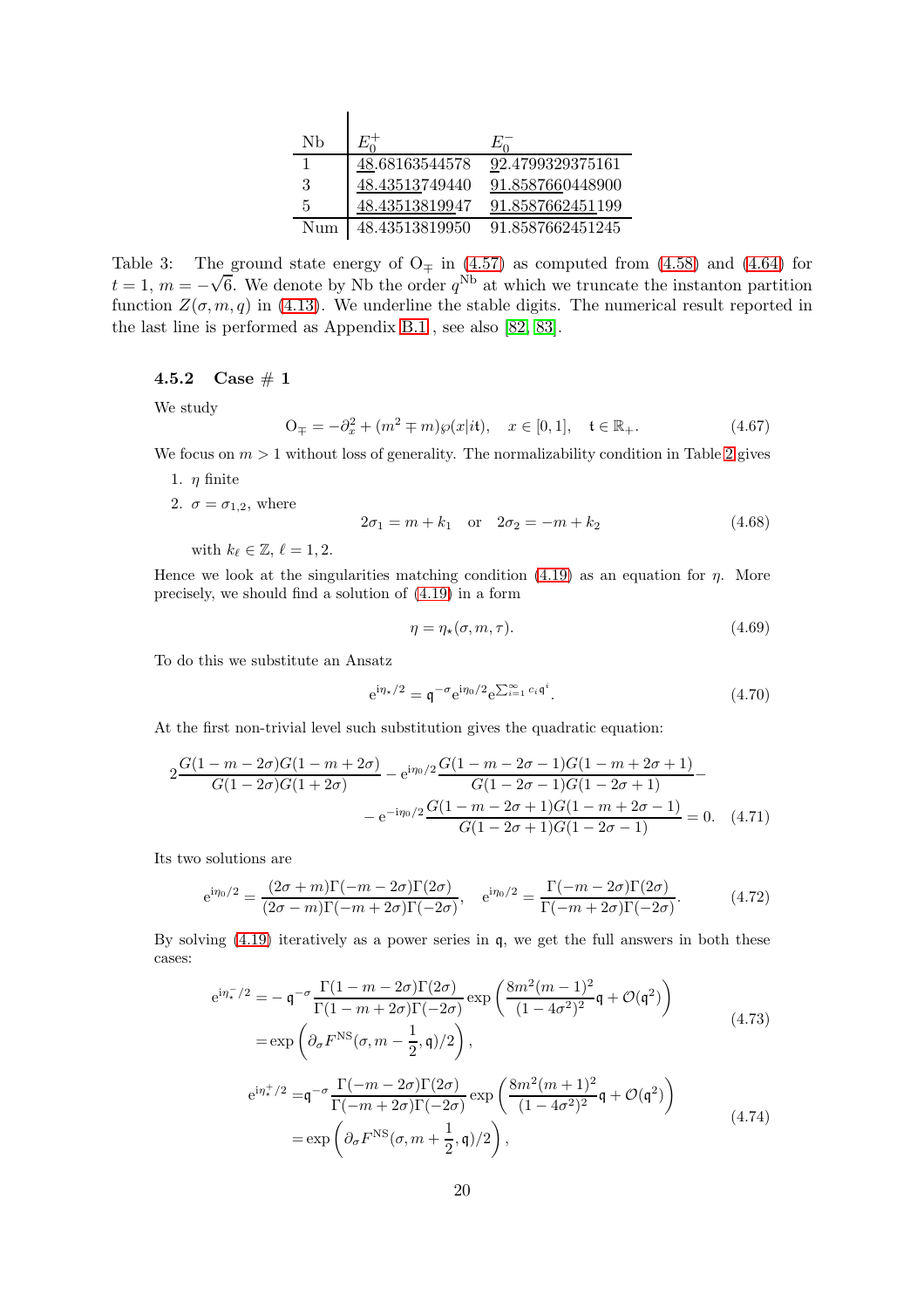where we used the definition of  $F<sup>NS</sup>$  in  $(D.15)$  <sup>[16](#page-20-1)</sup>. The appearance of this quantity will be clarified in Sec. [5.](#page-20-0) The two solutions  $e^{i\eta^{\pm}_\ast/2}$  correspond to the two operators  $O_{\mp}$  in [\(4.67\)](#page-19-2). We can focus without loss of generality on O−.

If now we impose the normalizability condition for  $\sigma$  [\(4.68\)](#page-19-3) on this solution, we get

<span id="page-20-2"></span>
$$
e^{i\eta_{\star}^{-}/2} \left|_{\sigma=\sigma_{\ell}} = -\mathfrak{q}^{(-1)^{\ell}m/2 - k_{\ell}/2} \frac{\Gamma(1 - (-1)^{\ell}m - k_{\ell})\Gamma((-1)^{\ell+1}m + k_{\ell})}{\Gamma(1 - (-1)^{\ell+1}m + k_{\ell})\Gamma((-1)^{\ell}m - k_{\ell})} (1 + \mathcal{O}(\mathfrak{q})). \tag{4.75}
$$

Now we consider the condition that  $\eta$  is finite. This means that the gamma functions should not have poles nor zeroes. For  $\sigma_1$  (i.e.  $\ell = 1$  in [\(4.75\)](#page-20-2)) this means that

$$
k_1 \ge 1. \tag{4.76}
$$

For  $\sigma_2$  instead we have

$$
k_2 \le -1. \tag{4.77}
$$

In other words, this means

$$
2\sigma_{\ell} = (-1)^{\ell+1}(m+k), \quad k \ge 1, \quad \ell = 1, 2. \tag{4.78}
$$

To compute the energy we use Table [2](#page-17-1) as well as [\(4.26\)](#page-13-4)

$$
E = -H_{\star}^{-}(\sigma, m, \eta_{\star}^{-}, \tau) - 2m(m - 1)\eta_{1}(\tau)\Big|_{\sigma = \pm (m - k)/2}.
$$
 (4.79)

The first terms of the expansion are

<span id="page-20-4"></span>
$$
E = -\frac{\pi^2}{3}m(m-1) + \pi^2(m+k)^2 + 8\pi^2m(m-1)\mathfrak{q}\left(1 + \frac{m(m-1)}{(m+k)^2 - 1}\right) + \mathcal{O}(\mathfrak{q})^2, \tag{4.80}
$$

which coincides with perturbative calculation  $(B.5)$  (see also [\[83,](#page-58-19) Sec.2]).

### <span id="page-20-0"></span>5 Nekrasov-Shatashvili quantization from Kiev formula

The operators discussed above have an interpretation as (four-dimensional) quantum Seiberg-Witten curves. In particular they also appear in the work of Nekrasov and Shatashvili (NS) in the context of the Bethe/gauge correspondence for (non-relativistic) quantum integrable models [\[57,](#page-57-10) [58\]](#page-57-11). In this section we show that the exact quantization condition proposed by [\[57,](#page-57-10) [58\]](#page-57-11) can in fact be derived from the approach based on the tau function of isomonodromic problems presented above. The key ingredients in this analysis are the Kiev formulas for tau functions [\[41,](#page-56-12) [32,](#page-56-11) [49\]](#page-57-5), as well as Nakajima-Yoshioka blowup equations [\[9,](#page-55-8) [10\]](#page-55-9). The relation between Painlevé and blowup equations has appeared before in the literature. For example in [\[84,](#page-58-20) [42\]](#page-56-13) blowup equations on  $\mathbb{C}^2/\mathbb{Z}^2$  were used to prove the Kiev formula [\[41\]](#page-56-12) and its q-deformation [\[85\]](#page-58-21). More recently an alternative proof for the Painlevé VI example was presented in [\[68,](#page-58-4) [69\]](#page-58-5) based on blowup equation with defects. The interplay between Painlevé and blowup equations appearing in this section is similar to the one of  $[64, 61, 65]$  $[64, 61, 65]$  $[64, 61, 65]$ and does not require any defect.

In order to write differential blowup relations we will use the Hirota differential operators  $D_{\epsilon_1,\epsilon_2}^k$  with respect to log q which are defined by the formula

<span id="page-20-3"></span>
$$
F(\mathfrak{qe}^{\epsilon_1 \hbar})G(\mathfrak{qe}^{\epsilon_2 \hbar}) = \sum \frac{\hbar^k}{k!} \mathcal{D}^k_{\epsilon_1, \epsilon_2}(F, G). \tag{5.1}
$$

For example  $D^1_{\epsilon_1,\epsilon_2}(F,G) = \epsilon_1 G \partial_{\log q} F + \epsilon_2 F \partial_{\log q} G.$ 

<span id="page-20-1"></span><sup>&</sup>lt;sup>16</sup>In principle, formulas [\(4.74\)](#page-19-4), [\(4.72\)](#page-19-5) work for both cases  $# 1$  and  $# 2$  as we will also see in Sec. [5.](#page-20-0) However, in  $\#$  2 it is more natural to think of the normalizability equation as an equation for  $\sigma$  instead of an equation for  $\eta$ . But the two approaches are equivalent.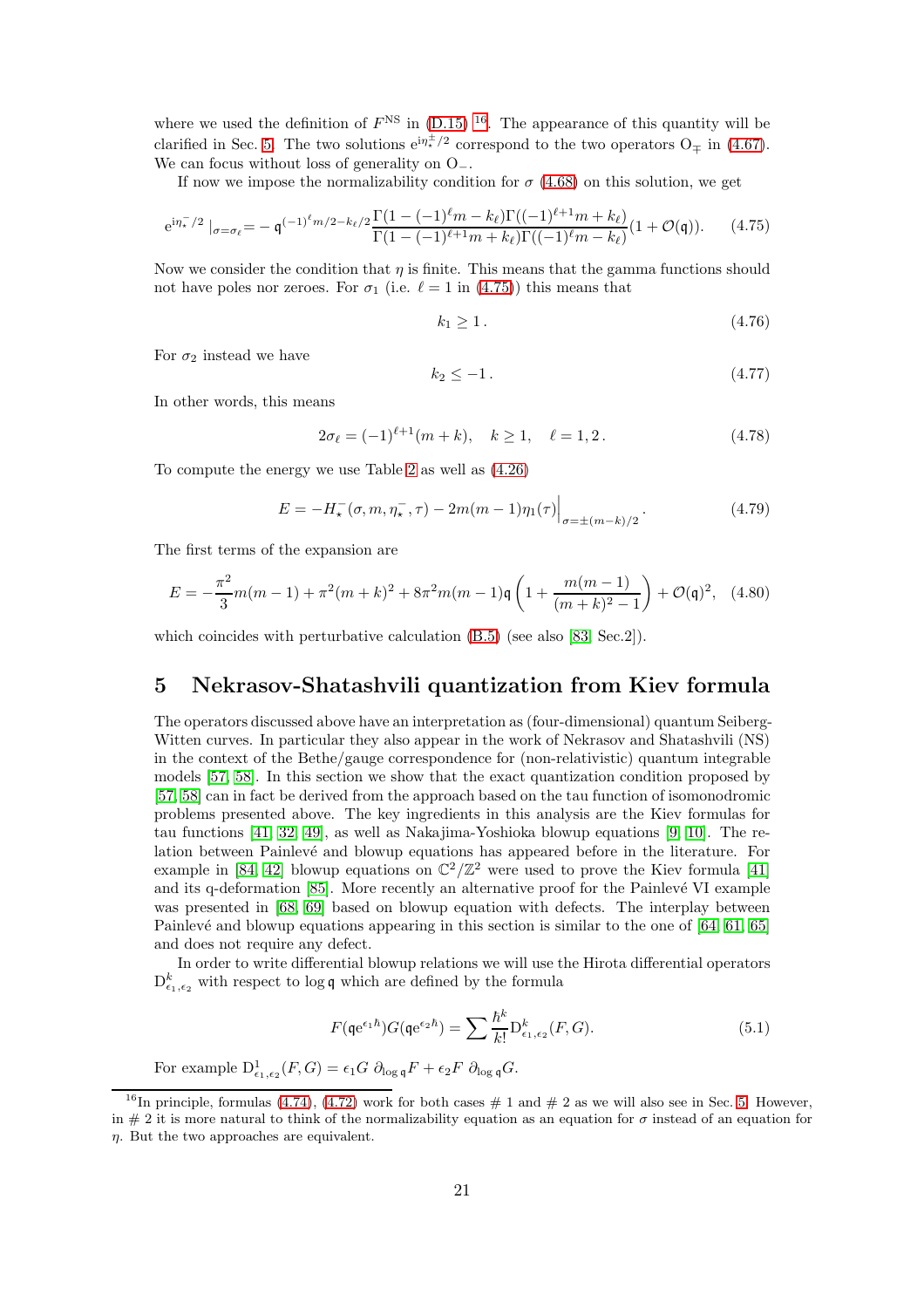### <span id="page-21-0"></span>5.1 Modified Mathieu

In this section we prove that [\(3.32\)](#page-9-5) and [\(3.30\)](#page-9-4) lead to the quantization condition obtained in [\[57,](#page-57-10) [86\]](#page-58-22) and proven in [\[87\]](#page-59-0).

The starting point are Nakajima-Yoshioka blowup equations [\[9\]](#page-55-8) for Nekrasov partition function of pure  $\mathcal{N} = 2$ ,  $SU(2)$  Seiberg-Witten theory in the four-dimensional  $\Omega$  background. Such partition function is denoted by  $\mathcal{Z}(a, \epsilon_1, \epsilon_2, t)$ , see for instance [\[64,](#page-58-0) Sec 4.1] for a complete definition and more references. In this paper we are interested in two special limits of this function

The first one is the self-dual limit where  $\epsilon_2 \rightarrow -\epsilon_1$ . In this case we have

$$
\mathcal{Z}(a,\epsilon_1,\epsilon_2,t) \xrightarrow{\epsilon_2=-\epsilon_1=-1, a=\sigma} \sim \mathfrak{q}^{\sigma^2} \frac{1}{\prod_{\epsilon'=\pm} G(1+2\epsilon'\sigma)} Z(\sigma,t),\tag{5.2}
$$

where  $Z(\sigma, t)$  is the c = 1 Virasoro conformal block appearing in [\(3.11\)](#page-7-6), and  $\sim$  stands for the constant factor.

The second limit is the Nekrasov-Shatashvili limit  $\epsilon_2 \rightarrow 0$ . In this case we have

$$
\epsilon_2 \log \left( \mathcal{Z}(\sigma, 1, \epsilon_2, t) \right) \xrightarrow{\epsilon_2 \to 0} -F_{\text{NS}}(\sigma, t), \tag{5.3}
$$

where  $F_{\text{NS}}$  is the NS free energy for the pure  $\mathcal{N} = 2$ ,  $SU(2)$  four-dimensional theory. More precisely we have

$$
F_{\rm NS}(\sigma, t) = -\psi^{(-2)}(1 + 2\sigma) - \psi^{(-2)}(1 - 2\sigma) + \sigma^2 \log(t) + F_{\rm inst}^{\rm NS}(\sigma, t),\tag{5.4}
$$

where  $\psi$  is the polygamma function, and  $F_{\text{inst}}^{\text{NS}}$  is the instanton part of the NS free energy (or logarithm of  $c \to \infty$  Virasoro conformal blocks). The first few terms read

$$
F_{\text{inst}}^{\text{NS}}(\sigma, t) = -\frac{2t}{-4\sigma^2 + 1} + \frac{t^2 (7 + 20\sigma^2)}{(-4\sigma^2 + 1)^3 (-4\sigma^2 + 4)} + \mathcal{O}(t^3). \tag{5.5}
$$

Higher order terms can be computed by using combinatorics and Young diagrams, we refer to [\[64,](#page-58-0) Sec. 4.1] for the details of the definition and a list of references. It was shown in [\[61\]](#page-57-17) that the two limits introduced above are in fact closely related by the Nakajima-Yoshioka blowup equations [\[9\]](#page-55-8) on  $\mathbb{C}^2$ .

We have several blowup relations on  $\mathbb{C}^2$ . One relation is [\[10,](#page-55-9) Eq. (5.3)]

$$
\sum_{n\in\mathbb{Z}+1/2}\mathcal{Z}(a+n\epsilon_1,\epsilon_1,-\epsilon_1+\epsilon_2;z)\mathcal{Z}(a+n\epsilon_2,\epsilon_1-\epsilon_2,\epsilon_2;z)=0.
$$
 (5.6)

As in [\[61\]](#page-57-17), we take the limit  $\epsilon_2 \rightarrow 0$  of [\(5.6\)](#page-21-1) and we get

$$
\mathcal{T}_1(\sigma, \eta, t) = 0, \quad \text{ for } \eta = \mathrm{i} \partial_\sigma F^{\mathrm{NS}}(\sigma, t). \tag{5.7}
$$

This means that if we look at the singularities matching condition [\(3.22\)](#page-9-2) as an equation for  $\eta$ , the solution is

<span id="page-21-1"></span>
$$
\eta = \mathrm{i}\partial_{\sigma} F^{\mathrm{NS}}(\sigma, t). \tag{5.8}
$$

Moreover, if in addition we impose [\(3.29\)](#page-9-3) we get

<span id="page-21-2"></span>
$$
\partial_{\sigma} F^{\text{NS}}(\sigma, t) = 2i\pi n, \quad n = 1, 2, \cdots.
$$
 (5.9)

This is the quantization condition proposed in [\[57\]](#page-57-10), where it was found that the solutions  ${\{\sigma_n\}}_{n>0}$  of [\(5.9\)](#page-21-2) are related to the spectrum  ${E_n}\}_{n>0}$  of [\(3.20\)](#page-8-6) via the Matone relation [\[88,](#page-59-1) [89,](#page-59-2) [90,](#page-59-3) [91\]](#page-59-4)

<span id="page-21-3"></span>
$$
E_n(t) = -t \partial_t F^{\text{NS}}(\sigma_n, t). \tag{5.10}
$$

To reproduce Matone relation from the point of view of isomonodromic deformations we need another blowup equation which takes the form of a differential bilinear relation and reads [\[9,](#page-55-8) eq. (6.14)]

$$
\sum_{n\in\mathbb{Z}} D^1_{\epsilon_1,\epsilon_2} \Big(\mathcal{Z}(a+n\epsilon_1,\epsilon_1,-\epsilon_1+\epsilon_2;t),\mathcal{Z}(a+n\epsilon_2,\epsilon_1-\epsilon_2,\epsilon_2;t)\Big)=0,
$$
\n(5.11)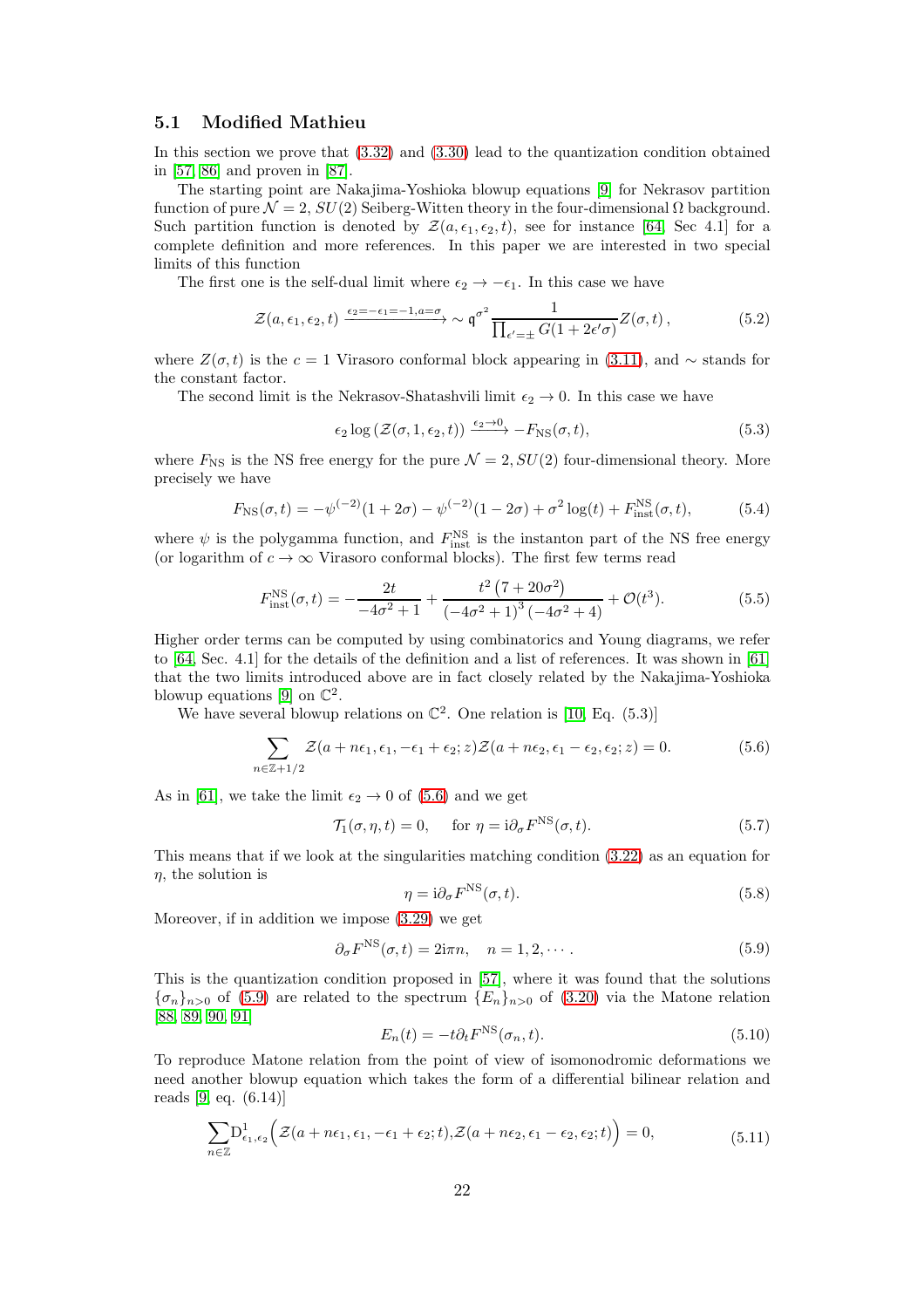where  $\mathrm{D}^1_{\epsilon_1,\epsilon_2}$  was defined in [\(5.1\)](#page-20-3) . In the limit  $\epsilon_2\to 0$  this equation becomes

$$
(t\partial_t \log \mathcal{T}_0(\sigma, \eta, t))\Big|_{\eta = i\partial_\sigma F^{\text{NS}}(\sigma, t)} = (t\partial_t F^{\text{NS}}(\sigma, t)).
$$
\n(5.12)

Note that the t derivative on the l.h.s. does not act on  $\eta$ . Hence we have an equivalence between Matone relation  $(5.10)$  and the Hamiltonian  $(3.32)$  of Painlevé III<sub>3</sub>. This concludes the derivation of the NS quantization from the Kiev formula.

### <span id="page-22-0"></span>5.2 Weierstrass Potential

The starting point are Nakajima-Yoshioka blowup equations for Nekrasov partition function of  $\mathcal{N} = 2^* SU(2)$  Seiberg-Witten theory in the four-dimensional  $\Omega$  background. Such partition function is denoted by

<span id="page-22-2"></span>
$$
\mathcal{Z}(a,\alpha;\epsilon_1,\epsilon_2|\mathfrak{q}).\tag{5.13}
$$

One can find the definition in [\(D.1\)](#page-51-1). For the purpose of this paper we are interested only in two limits of  $(5.13).^{17}$  $(5.13).^{17}$  $(5.13).^{17}$  In the self-dual limit we have

$$
\mathcal{Z}(a,\alpha,\epsilon_1,\epsilon_2|\mathfrak{q}) \xrightarrow{\epsilon_2=-\epsilon_1=1, a=\sigma,\alpha=m} \mathfrak{q}^{\sigma^2} (2\pi)^{-m} \frac{\prod_{\epsilon'=\pm} G(1-m+2\epsilon'\sigma)}{\prod_{\epsilon'=\pm} G(1+2\epsilon'\sigma)} Z(\sigma,m,\mathfrak{q}), \quad (5.14)
$$

where  $Z(\sigma, m, \mathfrak{q})$  is the  $c = 1$  conformal block on the torus as in [\(4.13\)](#page-11-1). In the NS limit we have

$$
\epsilon_2 \log \left( \mathcal{Z}(\sigma, m, 1, \epsilon_2 | \mathbf{q}) \right) \xrightarrow{\epsilon_2 \to 0} F^{\text{NS}}(\sigma, m - \frac{1}{2}, \mathbf{q}), \tag{5.15}
$$

where  $F<sup>NS</sup>$  is defined in [\(D.15\)](#page-52-1).

#### <span id="page-22-1"></span>5.2.1 Blowup relations

We first note that Nakajima-Yoshioka blowup relations for the four dimensional  $\mathcal{N} = 2^*$ theory were not written explicitly in the literature. In this section we list the relevant relations that are used in the paper. Some of them have been worked out by one of us (MB) together with A. Litvinov and A. Shchechkin some time ago. The five-dimensional version of some of these equations was recently obtained in [\[63,](#page-57-19) Sec. 3.1].

We start with two algebraic blowup relations on  $\mathbb{C}^2$ 

<span id="page-22-4"></span>
$$
\frac{\theta_3(0|2\tau)}{\varphi(\mathfrak{q})} \mathcal{Z}(a,\alpha;\epsilon_1,\epsilon_2|\mathfrak{q}) = \sum_{n\in\mathbb{Z}} \mathcal{Z}(a+n\epsilon_1,\alpha;\epsilon_1,\epsilon_2-\epsilon_1|\mathfrak{q}) \mathcal{Z}(a+n\epsilon_2,\alpha;\epsilon_1-\epsilon_2,\epsilon_2|\mathfrak{q}),
$$
  

$$
\frac{\theta_2(0|2\tau)}{\varphi(\mathfrak{q})} \mathcal{Z}(a,\alpha;\epsilon_1,\epsilon_2|\mathfrak{q}) = \sum_{n\in\mathbb{Z}+\frac{1}{2}} \mathcal{Z}(a+n\epsilon_1,\alpha;\epsilon_1,\epsilon_2-\epsilon_1|\mathfrak{q}) \mathcal{Z}(a+n\epsilon_2,\alpha;\epsilon_1-\epsilon_2,\epsilon_2|\mathfrak{q}).
$$
  
(5.16)

Using the symmetry [\(D.9\)](#page-52-2) we can obtain two more equations:

<span id="page-22-5"></span>
$$
\frac{\theta_3(0|2\tau)}{\varphi(\mathfrak{q})}\mathcal{Z}(a,\alpha;\epsilon_1,\epsilon_2|\mathfrak{q}) = \sum_{n\in\mathbb{Z}} \mathcal{Z}(a+n\epsilon_1,\alpha-\epsilon_1;\epsilon_1,\epsilon_2-\epsilon_1|\mathfrak{q})\mathcal{Z}(a+n\epsilon_2,\alpha-\epsilon_2;\epsilon_1-\epsilon_2,\epsilon_2|\mathfrak{q}),
$$
  

$$
\frac{\theta_2(0|2\tau)}{\varphi(\mathfrak{q})}\mathcal{Z}(a,\alpha;\epsilon_1,\epsilon_2|\mathfrak{q}) = \sum_{n\in\mathbb{Z}+\frac{1}{2}} \mathcal{Z}(a+n\epsilon_1,\alpha-\epsilon_1;\epsilon_1,\epsilon_2-\epsilon_1|\mathfrak{q})\mathcal{Z}(a+n\epsilon_2,\alpha-\epsilon_2;\epsilon_1-\epsilon_2,\epsilon_2|\mathfrak{q}).
$$
  
(5.17)

There are also differential relations which are written in terms of the Hirota differential operators defined in [\(5.1\)](#page-20-3). The first order relations are

<span id="page-22-6"></span>
$$
\begin{aligned}\n\left( (\epsilon_1 + \epsilon_2) \beta_0^{1,1}(\mathfrak{q}) + \alpha \beta_0^{1,2}(\mathfrak{q}) \right) \mathcal{Z}(a, \alpha; \epsilon_1, \epsilon_2 | \mathfrak{q}) \\
&= \sum_{n \in \mathbb{Z}} D_{\epsilon_1, \epsilon_2}^1 \big( \mathcal{Z}(a + n\epsilon_1, \alpha; \epsilon_1, \epsilon_2 - \epsilon_1 | \mathfrak{q}), \mathcal{Z}(a + n\epsilon_2, \alpha; \epsilon_1 - \epsilon_2, \epsilon_2 | \mathfrak{q}) \big), \quad (5.18)\n\end{aligned}
$$

<span id="page-22-3"></span><sup>17</sup>In such limits we can absorb  $\epsilon_1$  into a redefinition of parameters. So we set it to  $\epsilon_1 = 1$ .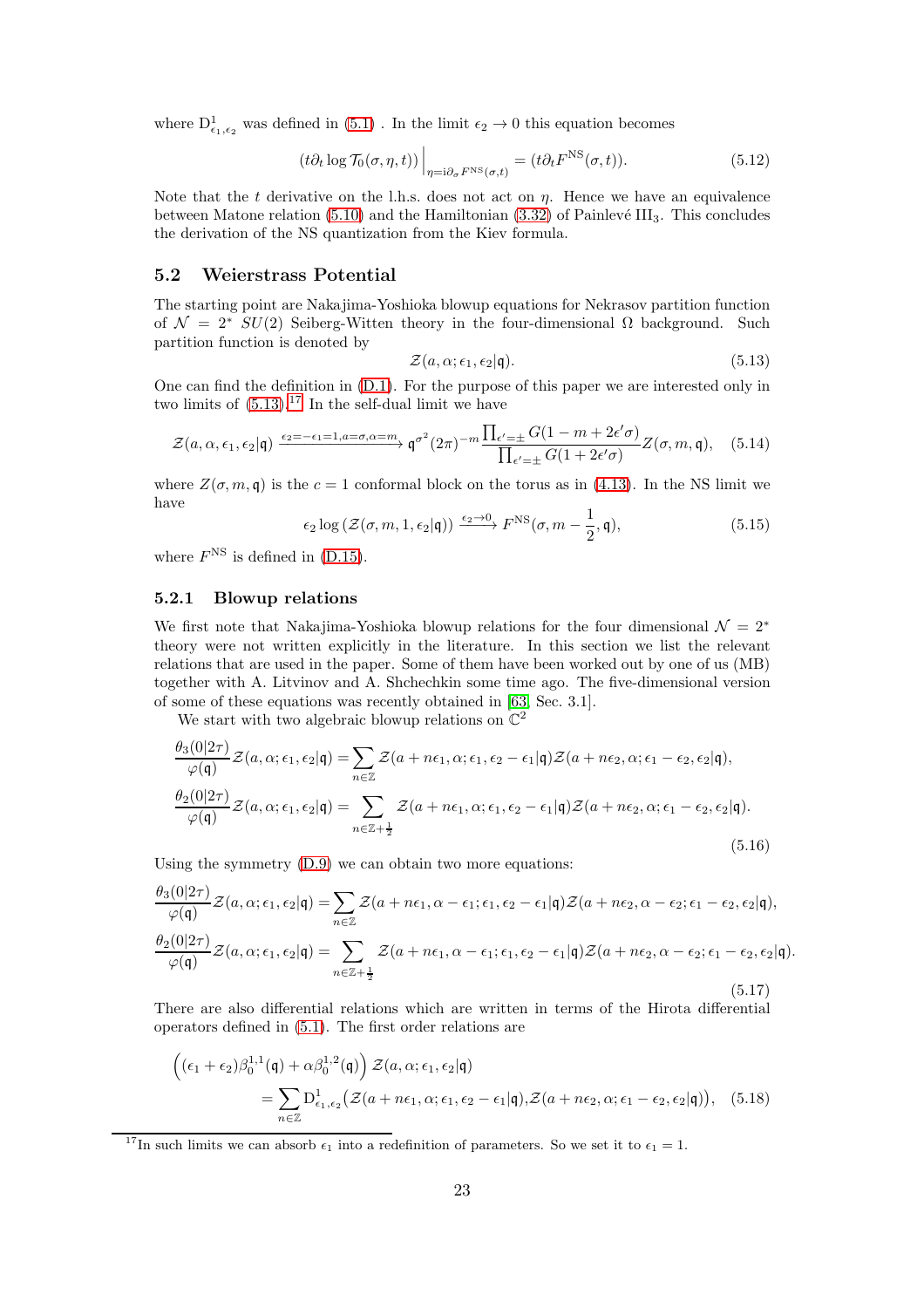$$
\begin{aligned}\n\left((\epsilon_1 + \epsilon_2)\beta_1^{1,1}(\mathfrak{q}) + \alpha\beta_1^{1,2}(\mathfrak{q})\right) \mathcal{Z}(a,\alpha;\epsilon_1,\epsilon_2|\mathfrak{q}) \\
&= \sum_{n \in \mathbb{Z}+\frac{1}{2}} D^1_{\epsilon_1,\epsilon_2} \big(\mathcal{Z}(a+n\epsilon_1,\alpha;\epsilon_1,\epsilon_2-\epsilon_1|\mathfrak{q}),\mathcal{Z}(a+n\epsilon_2,\alpha;\epsilon_1-\epsilon_2,\epsilon_2|\mathfrak{q})\big),\n\end{aligned} (5.19)
$$

where

<span id="page-23-3"></span>
$$
\beta_0^{1,1}(\mathfrak{q}) = \partial_{\log \mathfrak{q}} \left( \frac{\theta_3(0|2\tau)}{\varphi(\mathfrak{q})} \right), \quad \beta_0^{1,2}(\mathfrak{q}) = 2 \frac{\partial_{\log \mathfrak{q}} \theta_3(0|2\tau)}{\varphi(\mathfrak{q})},\tag{5.20}
$$

<span id="page-23-2"></span><span id="page-23-1"></span>
$$
\beta_1^{1,1}(\mathfrak{q}) = \partial_{\log \mathfrak{q}} \big( \frac{\theta_2(0|2\tau)}{\varphi(\mathfrak{q})} \big), \quad \beta_1^{1,2}(\mathfrak{q}) = 2 \frac{\partial_{\log \mathfrak{q}} \theta_2(0|2\tau)}{\varphi(\mathfrak{q})}.
$$
 (5.21)

There are also second order differential relations which look rather cumbersome

$$
\begin{split} \left( (\epsilon_1 + \epsilon_2)^2 \beta_0^{2,1}(\mathfrak{q}) + \alpha (\epsilon_1 + \epsilon_2) \beta_0^{2,2}(\mathfrak{q}) + \epsilon_1 \epsilon_2 \beta_0^{2,3}(\mathfrak{q}) + \epsilon_1 \epsilon_2 \beta_0^{2,4}(\mathfrak{q}) \partial_{\log \mathfrak{q}} \right) \mathcal{Z}(a, \alpha; \epsilon_1, \epsilon_2 | \mathfrak{q}) \\ &= \sum_{n \in \mathbb{Z}} D_{\epsilon_1, \epsilon_2}^2 \left( \mathcal{Z}(a + n\epsilon_1, \alpha; \epsilon_1, \epsilon_2 - \epsilon_1 | \mathfrak{q}) \mathcal{Z}(a + n\epsilon_2, \alpha; \epsilon_1 - \epsilon_2, \epsilon_2 | \mathfrak{q}) \right), \end{split} \tag{5.22}
$$

$$
\begin{split} \left( (\epsilon_1 + \epsilon_2)^2 \beta_1^{2,1}(\mathfrak{q}) + \alpha (\epsilon_1 + \epsilon_2) \beta_1^{2,2}(\mathfrak{q}) + \epsilon_1 \epsilon_2 \beta_1^{2,3}(\mathfrak{q}) + \epsilon_1 \epsilon_2 \beta_1^{2,4}(\mathfrak{q}) \partial_{\log \mathfrak{q}} \right) \mathcal{Z}(a, \alpha; \epsilon_1, \epsilon_2 | \mathfrak{q}) \\ &= \sum_{n \in \mathbb{Z} + \frac{1}{2}} D_{\epsilon_1, \epsilon_2}^2 \left( \mathcal{Z}(a + n\epsilon_1, \alpha; \epsilon_1, \epsilon_2 - \epsilon_1 | \mathfrak{q}) \mathcal{Z}(a + n\epsilon_2, \alpha; \epsilon_1 - \epsilon_2, \epsilon_2 | \mathfrak{q}) \right), \end{split} \tag{5.23}
$$

where

$$
\beta_0^{2,1}(\mathfrak{q}) = \partial_{\log \mathfrak{q}}^2 \frac{\theta_3(0|2\tau)}{\varphi(\mathfrak{q})}, \ \beta_0^{2,2}(\mathfrak{q}) = 4 \partial_{\log \mathfrak{q}} \frac{\partial_{\log \mathfrak{q}} \theta_3(0|2\tau)}{\varphi(\mathfrak{q})}, \ \beta_0^{2,4}(\mathfrak{q}) = -4 \frac{\partial_{\log \mathfrak{q}} \theta_3(0|2\tau)}{\varphi(\mathfrak{q})} \tag{5.24}
$$

$$
\beta_0^{2,3}(\mathbf{q}) = \left(-\frac{1}{3}\frac{\partial_{\log \mathbf{q}}\theta_3(0|2\tau)}{\varphi(\mathbf{q})} - 4\frac{\partial_{\log \mathbf{q}}\theta_3(0,2\tau)\partial_{\log \mathbf{q}}\varphi(\mathbf{q})}{\varphi(\mathbf{q})^2} + \frac{4}{3}\frac{\partial_{\log \mathbf{q}}^2\theta_3(0|2\tau)}{\varphi(\mathbf{q})}\right), (5.25)
$$

$$
\beta_1^{2,1}(\mathfrak{q}) = \partial_{\log \mathfrak{q}}^2 \frac{\theta_2(0|2\tau)}{\varphi(\mathfrak{q})}, \ \beta_1^{2,2}(\mathfrak{q}) = 4 \partial_{\log \mathfrak{q}} \frac{\theta_2(0|2\tau)}{\varphi(\mathfrak{q})}, \ \beta_1^{2,4}(\mathfrak{q}) = -4 \frac{\partial_{\log \mathfrak{q}} \theta_2(0|2\tau)}{\varphi(\mathfrak{q})} \tag{5.26}
$$
\n
$$
\beta_1^{2,3}(\mathfrak{q}) = \left(-\frac{1}{3} \frac{\partial_{\log \mathfrak{q}} \theta_2(0|2\tau)}{\varphi(\mathfrak{q})} - 4 \frac{\partial_{\log \mathfrak{q}} \theta_2(0,2\tau) \partial_{\log \mathfrak{q}} \varphi(\mathfrak{q})}{\varphi(\mathfrak{q})^2} + \frac{4}{3} \frac{\partial_{\log \mathfrak{q}}^2 \theta_2(0|2\tau)}{\varphi(\mathfrak{q})}\right). \tag{5.27}
$$

We will not use the relations  $(5.22)$ ,  $(5.23)$  to study the Nekrasov-Shatashvili quantization conditions, but they will be used later in Sec. [6.](#page-25-0)

We do not claim that this is the full list of blowup relations, this is just the list needed in this paper. Note also that, as far as we know, there is no rigorous proof of these relations. However we believe that this can be done either by using the geometric methods of [\[9,](#page-55-8) [92\]](#page-59-5) or by using the representation theory methods of [\[93\]](#page-59-6).

### <span id="page-23-0"></span>5.2.2 From blowup to NS quantization conditions and spectrum

By combining the relations [\(5.16\)](#page-22-4) we obtain

$$
\theta_2(0|2\tau) \sum_{n \in \mathbb{Z}} \mathcal{Z}(a + n\epsilon_1, \alpha; \epsilon_1, \epsilon_2 - \epsilon_1 | \mathbf{q}) \mathcal{Z}(a + n\epsilon_2, \alpha; \epsilon_1 - \epsilon_2, \epsilon_2 | \mathbf{q})
$$
  
- 
$$
\theta_3(0|2\tau) \sum_{n \in \mathbb{Z}+\frac{1}{2}} \mathcal{Z}(a + n\epsilon_1, \alpha; \epsilon_1, \epsilon_2 - \epsilon_1 | \mathbf{q}) \mathcal{Z}(a + n\epsilon_2, \alpha; \epsilon_1 - \epsilon_2, \epsilon_2 | \mathbf{q}) = 0.
$$
 (5.28)

Similarly from [\(5.17\)](#page-22-5) we obtain

$$
\theta_2(0|2\tau) \sum_{n \in \mathbb{Z}} \mathcal{Z}(a + n\epsilon_1, \alpha; \epsilon_1, \epsilon_2 - \epsilon_1 | \mathbf{q}) \mathcal{Z}(a + n\epsilon_2, \alpha + \epsilon_1 - \epsilon_2; \epsilon_1 - \epsilon_2, \epsilon_2 | \mathbf{q})
$$

$$
- \theta_3(0|2\tau) \sum_{n \in \mathbb{Z} + \frac{1}{2}} \mathcal{Z}(a + n\epsilon_1, \alpha; \epsilon_1, \epsilon_2 - \epsilon_1 | \mathbf{q}) \mathcal{Z}(a + n\epsilon_2, \alpha + \epsilon_1 - \epsilon_2; \epsilon_1 - \epsilon_2, \epsilon_2 | \mathbf{q}) = 0. \quad (5.29)
$$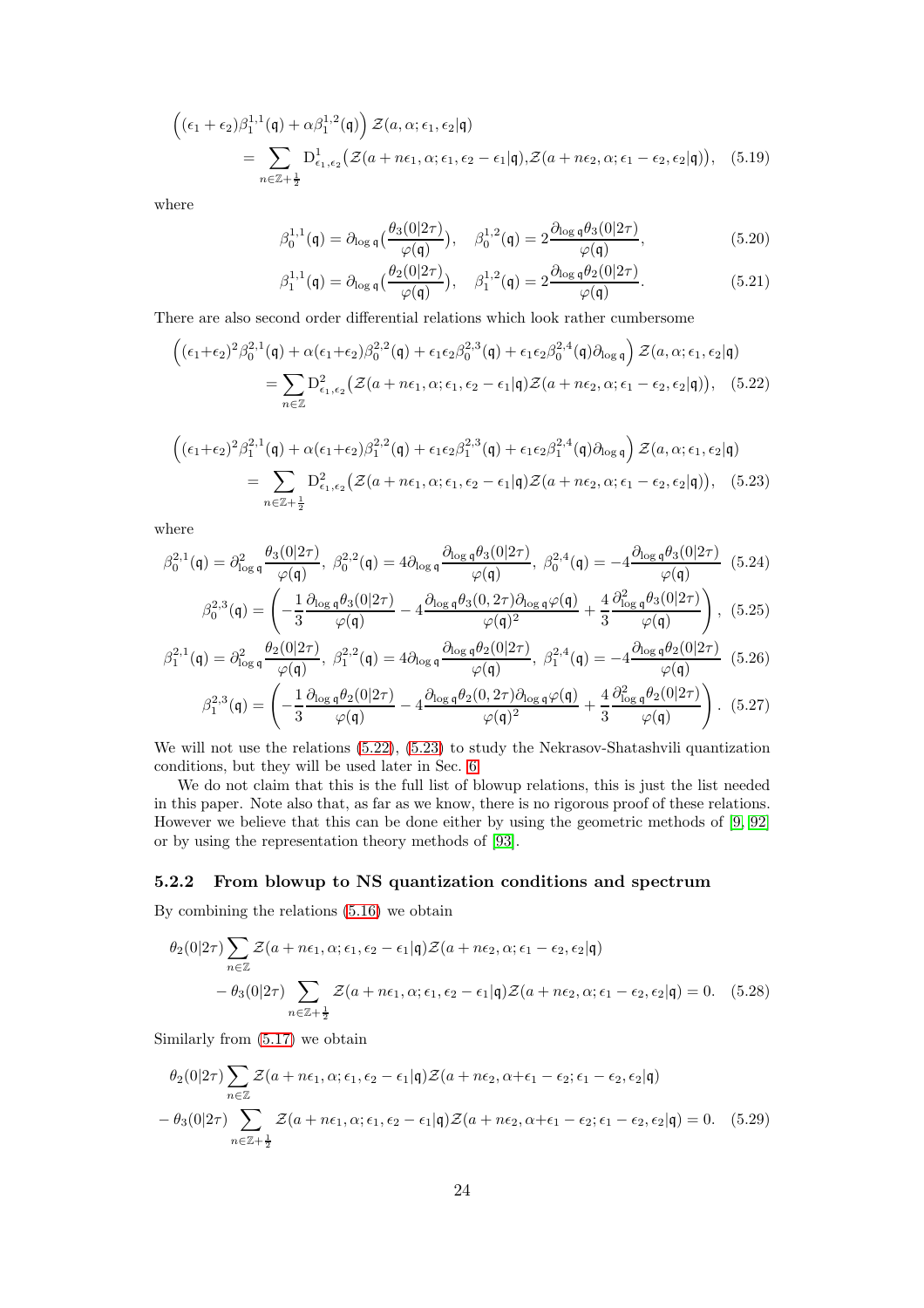Taking the NS limit  $a = \sigma$ ,  $\alpha = m$ ,  $\epsilon_1 = 1$ ,  $\epsilon_2 \rightarrow 0$  we are left with <sup>[18](#page-24-0)</sup>

<span id="page-24-2"></span>
$$
\theta_2(0|2\tau)Z_0^D(\sigma, m, \eta_\star^-, \tau) - \theta_3(0|2\tau)Z_{1/2}^D(\sigma, m, \eta_\star^-, \tau) = 0, \qquad \eta_\star^- = -i\partial_\sigma F^{\text{NS}}(\sigma, m - \frac{1}{2}, \mathfrak{q}),
$$
\n(5.30)

$$
\theta_2(0|2\tau)Z_0^D(\sigma, m, \eta_\star^+, \tau) - \theta_3(0|2\tau)Z_{1/2}^D(\sigma, m, \eta_\star^+, \tau) = 0, \qquad \eta_\star^+ = -i\partial_\sigma F^{\text{NS}}(\sigma, m + \frac{1}{2}, \mathfrak{q}).
$$
\n(5.31)

In turn, this means that if we consider  $(4.19)$  as an equation for  $\eta$ , then we have two solutions:  $\eta_{\star}^-$  and  $\eta_{\star}^+$ . The solution  $\eta_{\star}^-$  makes contact with the operator O<sub>-</sub>, while the solution  $\eta^+$  makes contact with the operator  $O_+$ . This is in perfect agreement with what we discussed around [\(4.61\)](#page-18-3) and [\(4.73\)](#page-19-6).

Let us now consider the operator corresponding to the case  $#2$  in Table [1](#page-14-3) (the other cases work analogously). From the above discussion it follows that the singularities matching condition and the normalizability of the linear problem are equivalent to

<span id="page-24-1"></span>
$$
\partial_{\sigma} F^{\text{NS}}(\sigma, m \mp \frac{1}{2}, \mathfrak{q}) = 2\pi i (n+1), \quad n = 0, 1, 2, \cdots \quad \text{if} \quad m < -1,
$$
  

$$
\partial_{\sigma} F^{\text{NS}}(\sigma, -m \pm \frac{1}{2}, \mathfrak{q}) = 2\pi i (n+1), \quad n = 0, 1, 2, \cdots \quad \text{if} \quad m > 1.
$$
 (5.32)

This is precisely the quantization condition proposed in [\[57,](#page-57-10) [58\]](#page-57-11) where it was found that the solutions  $\{\sigma_n\}_{n\geq 0}$  of  $(5.32)$  are related to the spectrum  $\{E_n\}_{n\geq 0}$  of  $O_{\mp}$  via Matone relation

<span id="page-24-3"></span>
$$
E_n(t) = (\log \mathfrak{q})^2 \left( \mathfrak{q} \partial_{\mathfrak{q}} F^{\rm NS}(\sigma, m \mp \frac{1}{2}, \mathfrak{q}) + \frac{1}{4\pi^2} 2m(m \mp 1)\eta_1(\tau) \right).
$$
 (5.33)

As in Sec. [5.1,](#page-21-0) to reproduce Matone relation in the context of isomonodromic deformations, we need another set of blowup equations. These take the form of differential bilinear relations. It follows from  $(5.18)$  and  $(5.16)$  that

$$
\begin{aligned}\n\left( (\epsilon_1 + \epsilon_2) \partial_{\log \mathfrak{q}} \left( \log \frac{\theta_3(0|2\tau)}{\varphi(\mathfrak{q})} \right) + 2\alpha \frac{\partial_{\log \mathfrak{q}} \theta_3(0|2\tau)}{\theta_3(0|2\tau)} \right) \times \\
&\sum_{n \in \mathbb{Z}} \mathcal{Z}(a + n\epsilon_1, \alpha; \epsilon_1, \epsilon_2 - \epsilon_1 | \mathfrak{q}) \mathcal{Z}(a + n\epsilon_2, \alpha; \epsilon_1 - \epsilon_2, \epsilon_2 | \mathfrak{q}) \\
&= \sum_{n \in \mathbb{Z}} D^1_{\epsilon_1, \epsilon_2} \left( \mathcal{Z}(a + n\epsilon_1, \alpha; \epsilon_1, \epsilon_2 - \epsilon_1 | \mathfrak{q}) \mathcal{Z}(a + n\epsilon_2, \alpha; \epsilon_1 - \epsilon_2, \epsilon_2 | \mathfrak{q}) \right). \n\end{aligned} \tag{5.34}
$$

Taking the NS limit  $a = \sigma$ ,  $\alpha = m$ ,  $\epsilon_1 = 1$ ,  $\epsilon_2 \rightarrow 0$  we get

$$
\begin{aligned}\n\left(\partial_{\log\mathfrak{q}}\left(\log\frac{\theta_{3}(0|2\tau)}{\varphi(\mathfrak{q})}\right)+2m\frac{\partial_{\log\mathfrak{q}}\theta_{3}(0|2\tau)}{\theta_{3}(0|2\tau)}\right)\mathfrak{q}^{1/24}Z_{0}^{D}(\sigma,m,\eta_{\star}^{-},\tau) \\
= \partial_{\log\mathfrak{q}}\left(\mathfrak{q}^{1/24}Z_{0}^{D}(\sigma,m,\eta_{\star}^{-},\tau)\right)+\mathfrak{q}^{1/24}Z_{0}^{D}(\sigma,m,\eta_{\star}^{-},\tau)\partial_{\log\mathfrak{q}}F^{\text{NS}}(\sigma,m-\frac{1}{2},\mathfrak{q})\,,\n\end{aligned} \tag{5.35}
$$

where we use

$$
\eta_{\star}^{-} = -\mathrm{i}\partial_{\sigma} F^{\mathrm{NS}}(\sigma, m - \frac{1}{2}, \mathfrak{q}),\tag{5.36}
$$

as in  $(5.30)$ . Using  $(4.26)$  we obtain

$$
\partial_{\log \mathfrak{q}} \log Z_0^D(\sigma, m, \eta_\star^-, \tau) = -\frac{1}{4\pi^2} H_\star^- - \partial_{\log \mathfrak{q}} \log \frac{\varphi(\mathfrak{q})}{\theta_3(0|2\tau)} - \frac{1}{24} + 2m \frac{\partial_{\log \mathfrak{q}} \theta_3(0|2\tau)}{\theta_3(0|2\tau)} \tag{5.37}
$$

and get

$$
\frac{1}{4\pi^2}H_{\star}^- = \mathfrak{q}\partial_{\mathfrak{q}}F^{\rm NS}(\sigma, m - \frac{1}{2}, \mathfrak{q}).\tag{5.38}
$$

<span id="page-24-0"></span> $18$ The possibility of a relation between [\(4.9\)](#page-11-5) and blowup equations has also been hypothesised by G. Bonelli, F. Del Monte, A. Tanzini in [\[94\]](#page-59-7).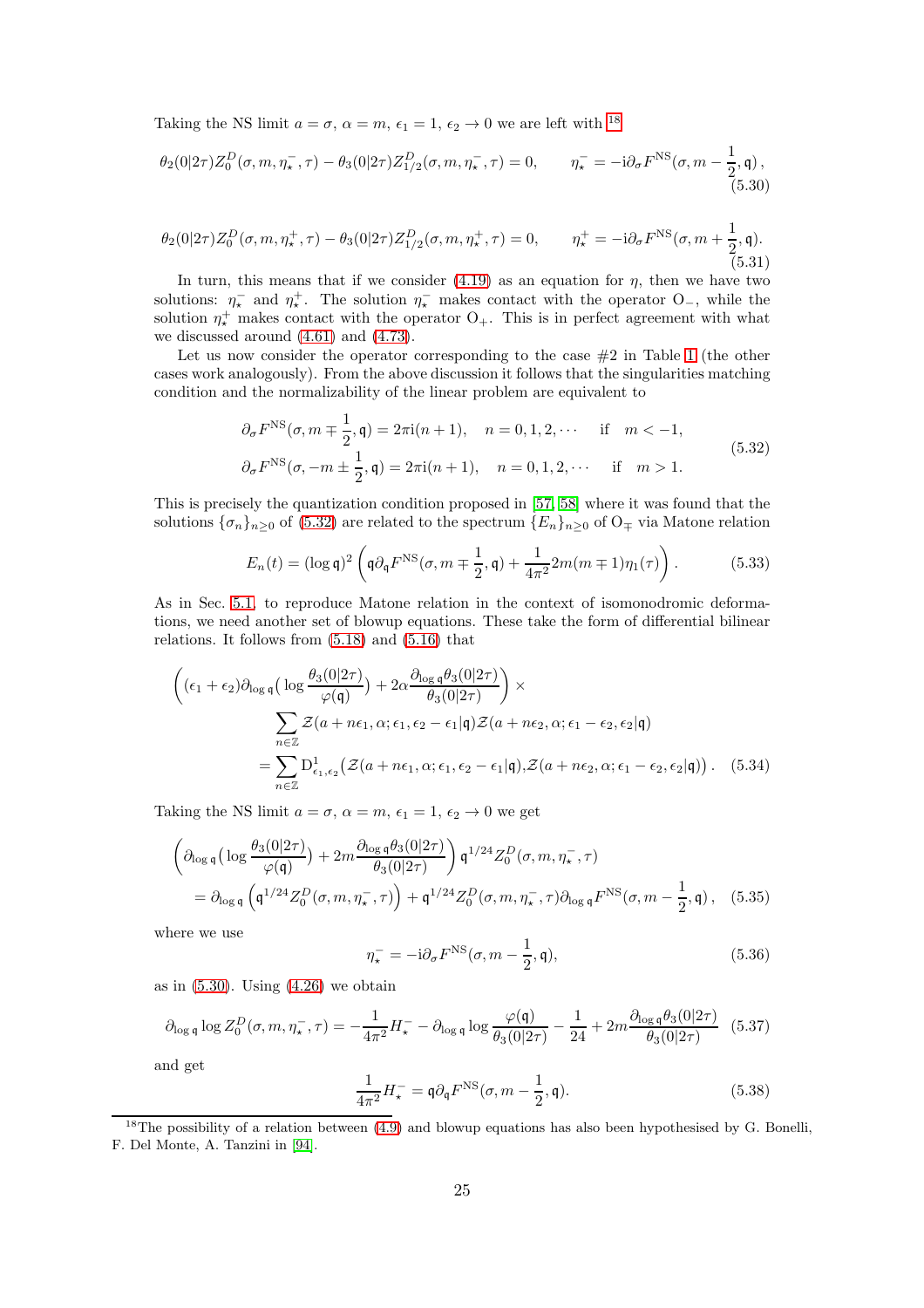The relation for  $\eta^+_{\star}$  can be obtained similarly by using the symmetry [\(D.9\)](#page-52-2). We have

$$
\frac{1}{4\pi^2}H^+_\star = \mathfrak{q}\partial_\mathfrak{q} F^{\rm NS}(\sigma, m + \frac{1}{2}, \mathfrak{q}).\tag{5.39}
$$

Hence we have a complete equivalence between the Hamiltonian [\(4.64\)](#page-18-5) and Matone relation [\(5.33\)](#page-24-3). This concludes the derivation of the NS quantization from the Kiev formula on the torus.

As a final remark we note that, unlike in the example of modified Mathieu, to our knowledge there is no proof of the NS quantization for the example of the quantum elliptic Calogero-Moser system[19](#page-25-3). Our derivation here is based on monodromy arguments, which are rigorous, and blowup relations, which we believe can be proven.

### <span id="page-25-0"></span>6 Bilinear relations on the torus

In this section we show that the isomonodromic equation  $(4.4)$  in  $Q$  is equivalent to the bilinear relation [\(4.12\)](#page-11-2) for the  $\mathcal T$  function, more precisely for  $Z_{\epsilon}^D$ . Moreover, by using blowup equations, we demonstrate that [\(4.13\)](#page-11-1) indeed satisfies such bilinear relation. This provides an alternative proof for the work of [\[49\]](#page-57-5)

#### <span id="page-25-1"></span>6.1 From blowup relations

Let us first note that by substituting  $(4.13)$  into  $(4.12)$  one gets a bilinear relation for the function  $Z$ . As already noted in a related context  $[42]$ , this type of relations cannot be a specialization of the  $\mathbb{C}^2$  blowup equations. Usually such relations come from the so-called (-2) or  $\mathbb{C}^2/\mathbb{Z}_2$  blowup equations. In this terminology the relations from Sec. [5.2.1](#page-22-1) are called (−1) blowup equations. The (−2) blowup relations can be obtained using representation theory (see e.g. [\[42\]](#page-56-13)) or algebraic geometry (see e.g. [\[98\]](#page-59-8), [\[99\]](#page-59-9)) arguments. There is a transparent algebraic method to deduce them from the standard  $(-1)$  blowup relations<sup>[20](#page-25-4)</sup>. This method goes back to the papers on Donaldson invariants [\[100\]](#page-59-10),[\[101\]](#page-59-11). Recently this method was applied to the case of the pure theory in [\[102\]](#page-59-12). Here we apply it to the  $\mathcal{N} = 2^*$ case. As a result we get a first order differential relation

<span id="page-25-2"></span>
$$
\sum_{2n\in\mathbb{Z}} D^1_{2\epsilon_1,2\epsilon_2} \left( \mathcal{Z}(a+2n\epsilon_1,\alpha;2\epsilon_1,\epsilon_2-\epsilon_1|\mathbf{q}) \mathcal{Z}(a+2n\epsilon_2,\alpha;\epsilon_1-\epsilon_2,2\epsilon_2|\mathbf{q}) \right)
$$
  
=  $(\epsilon_1+\epsilon_2)\gamma_0(\mathbf{q}) \sum_{2n\in\mathbb{Z}} \mathcal{Z}(a+2n\epsilon_1,\alpha;2\epsilon_1,\epsilon_2-\epsilon_1|\mathbf{q}) \mathcal{Z}(a+2n\epsilon_2,\alpha;\epsilon_1-\epsilon_2,2\epsilon_2|\mathbf{q})$  (6.1)

and a second order differential relation

<span id="page-25-5"></span>
$$
\sum_{2n\in\mathbb{Z}} D_{2\epsilon_1,2\epsilon_2}^2 \left( \mathcal{Z}(a+2n\epsilon_1,\alpha;2\epsilon_1,\epsilon_2-\epsilon_1|\mathbf{q})\mathcal{Z}(a+2n\epsilon_2,\alpha;\epsilon_1-\epsilon_2,2\epsilon_2|\mathbf{q}) \right)
$$
  
= 
$$
\left( \epsilon_1 \epsilon_2 \gamma_1(\mathbf{q}) + \alpha^2 \gamma_2(\mathbf{q}) + (\epsilon_1+\epsilon_2)^2 \gamma_3(\mathbf{q}) + \alpha(\epsilon_1+\epsilon_2)\gamma_4(\mathbf{q}) + \epsilon_1 \epsilon_2 \gamma_5(\mathbf{q})\partial_{\log \mathbf{q}} \right)
$$

$$
\sum_{2n\in\mathbb{Z}} \mathcal{Z}(a+2n\epsilon_1,\alpha;2\epsilon_1,\epsilon_2-\epsilon_1|\mathbf{q})\mathcal{Z}(a+2n\epsilon_2,\alpha;\epsilon_1-\epsilon_2,2\epsilon_2|\mathbf{q}), \quad (6.2)
$$

 $19$ There are however several independent tests which have been performed (see for instance [\[83,](#page-58-19) Sec.2], as well as [\[95,](#page-59-13) [96,](#page-59-14) [59,](#page-57-12) [97\]](#page-59-15), or also Appendix [B\)](#page-42-0).

<span id="page-25-4"></span><span id="page-25-3"></span> $20$ We a grateful to H. Nakajima for explaining this idea and help with references.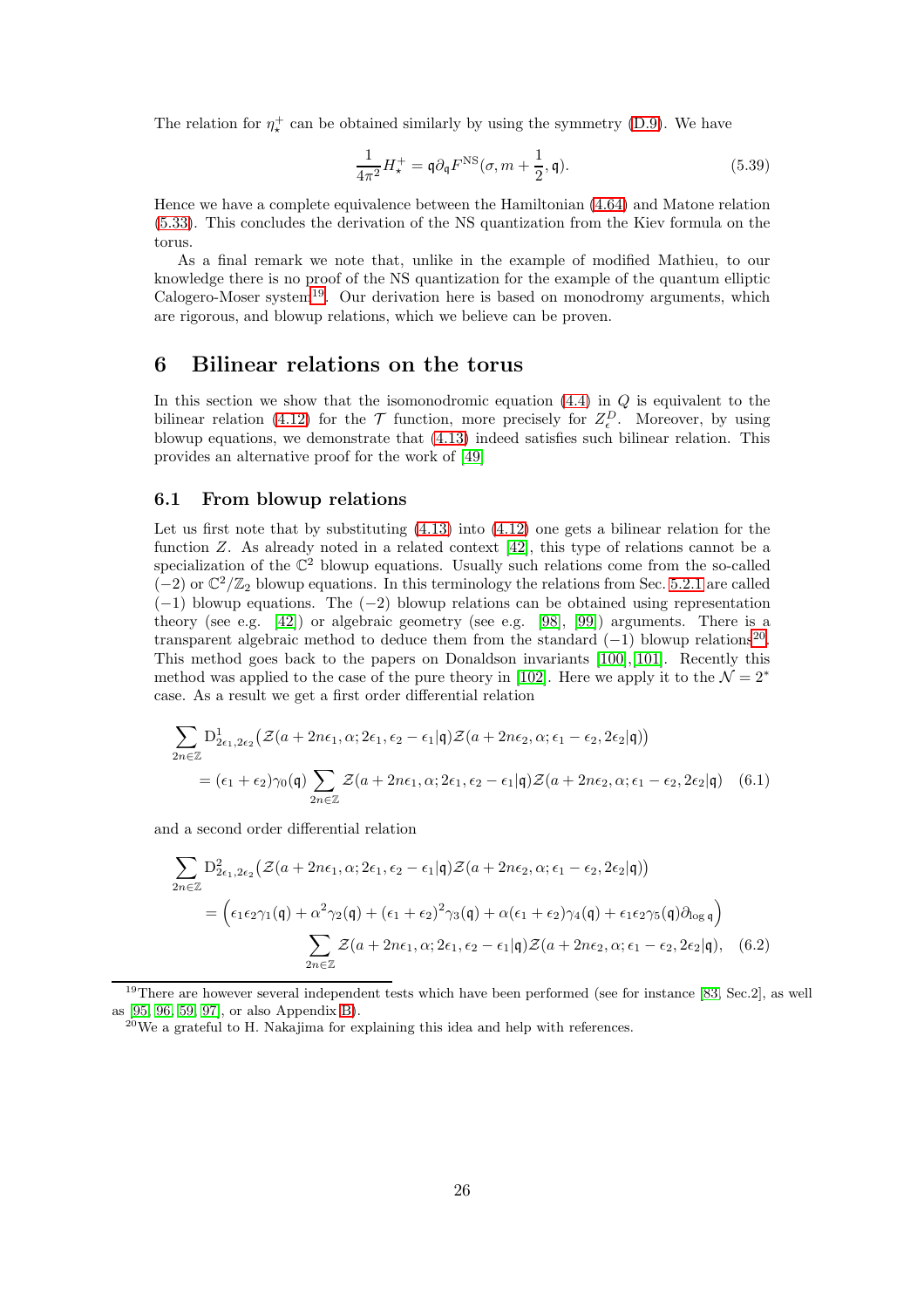where the Hirota differential operators were defined in [\(5.1\)](#page-20-3) and we use

$$
\gamma_0(\mathfrak{q}) = \log' \left( \frac{\theta_3^2 + \theta_2^2}{\varphi^2} \right) = 2 \partial_{\log \mathfrak{q}} \log \left( \frac{\theta_3(0|\tau)}{\varphi(\mathfrak{q})} \right),
$$
  
\n
$$
\gamma_2(\mathfrak{q}) = -\gamma_4(\mathfrak{q}) = -8 \frac{(\theta_3')^2 + (\theta_2')^2}{\theta_3^2 + \theta_2^2} = -4 (\partial_{\log \mathfrak{q}}^2 \log(\theta_3(0|\tau))),
$$
  
\n
$$
\gamma_5(\mathfrak{q}) = -8 \log'(\theta_3^2 + \theta_2^2) = -16 (\partial_{\log \mathfrak{q}} \log(\theta_3(0|\tau))),
$$
  
\n
$$
\gamma_1(\mathfrak{q}) = -8 \frac{\theta_3^2 \log''(\theta_3/\varphi) + \theta_2^2 \log''(\theta_2/\varphi)}{\theta_2^2 + \theta_3^2} + 8 \log' \left( \frac{\theta_3^2 + \theta_2^2}{\varphi^2} \right) \log'(\theta_3^2 + \theta_2^2)
$$
  
\n
$$
= 8 (\partial_{\log \mathfrak{q}}^2 \log \varphi(\mathfrak{q})) - 32 (\partial_{\log \mathfrak{q}} \log \varphi(\mathfrak{q})) (\partial_{\log \mathfrak{q}} \log(\theta_3(0|\tau))) + 16 (\partial_{\log \mathfrak{q}} \log \theta_3(0|\tau))^2,
$$
  
\n
$$
\gamma_3(\mathfrak{q}) = \frac{2(3\varphi'\varphi' - \varphi\varphi'')}{\varphi^2} - \frac{16\varphi'(\theta_3\theta_3' + \theta_2\theta_2')}{\varphi(\theta_3^2 + \theta_2^2)} - \frac{18(\theta_3'\theta_3' + \theta_2'\theta_2') + 10(\theta_3\theta_3'' + \theta_2\theta_2'') - (\theta_3\theta_3' + \theta_2\theta_2')}{3(\theta_3^2 + \theta_2^2)}
$$

<span id="page-26-2"></span><span id="page-26-1"></span>.

with the understanding that  $\theta_i = \theta_i(0|2\tau)$ ,  $\varphi = \varphi(\mathfrak{q})$ , and ' means that the derivatives are taken with respect to log q. We give a detailed proof of the relation [\(6.1\)](#page-25-2) in App. [E.1.](#page-53-1) The proof of the relation [\(6.2\)](#page-25-5) is based on the same ideas, but involves more cumbersome calculations.

After the substitution  $\epsilon_2 = -\epsilon_1 = \frac{1}{2}$ ,  $a = \sigma$ ,  $\alpha = m$ , equation [\(6.2\)](#page-25-5) leads to the following bilinear relation for the self-dual Nekrasov function  $\mathcal{Z}(\sigma, m, -1, 1|\mathfrak{q})$ 

$$
\sum_{2n\in\mathbb{Z}} D_{-1,1}^2 \left( \mathcal{Z}(\sigma - n, m, -1, 1 | \mathbf{q}) \mathcal{Z}(\sigma + n, m, -1, 1 | \mathbf{q}) \right)
$$
  
=  $\left( -\frac{1}{4}\gamma_1(\mathbf{q}) + m^2\gamma_2(\mathbf{q}) - \frac{1}{4}\gamma_5(\mathbf{q})\partial_{\log \mathbf{q}} \right) \sum_{2n\in\mathbb{Z}} \left( \mathcal{Z}(\sigma - n, m, -1, 1 | \mathbf{q}) \mathcal{Z}(\sigma + n, m, -1, 1 | \mathbf{q}) \right).$  (6.3)

This is equivalent to

$$
D_{-1,1}^{2}(Z_{0}^{D}, Z_{0}^{D}) + D_{-1,1}^{2}(Z_{1/2}^{D}, Z_{1/2}^{D})
$$
  
=  $\left(-\frac{1}{4}(\gamma_{1}(\mathbf{q}) - \frac{1}{12}\gamma_{5}(\mathbf{q})) + m^{2}\gamma_{2}(\mathbf{q}) - \frac{1}{4}\gamma_{5}(\mathbf{q})\partial_{\log \mathbf{q}}\right)(Z_{0}^{D}Z_{0}^{D} + Z_{1/2}^{D}Z_{1/2}^{D}).$  (6.4)

Indeed, by comparing terms with given  $\eta$  exponents (say e<sup>ik $\eta$ </sup> in [\(6.4\)](#page-26-1)) we obtain [\(6.3\)](#page-26-2). This is the same argument as in [\[42,](#page-56-13) Sec. 4.2]. Using the notation [\(4.11\)](#page-11-7) and the relation  $D_{-1,1}^2(F,F) = 2F^2(\partial_{\log q}^2 \log F)$  we get

$$
(\tilde{Z}_{0}^{D})^{2} \partial_{\log q}^{2} \log \tilde{Z}_{0}^{D} + (\tilde{Z}_{1/2}^{D})^{2} \partial_{\log q}^{2} \log \tilde{Z}_{1/2}^{D}
$$
  
=  $\left( -2(\partial_{\log q} \log(\theta_{3}(0|\tau)))^{2} - 2m^{2}(\partial_{\log q}^{2} \log(\theta_{3}(0|\tau))) + 2(\partial_{\log q} \log(\theta_{3}(0|\tau)))\partial_{\log q} \right)$   
 $(\tilde{Z}_{0}^{D}\tilde{Z}_{0}^{D} + \tilde{Z}_{1/2}^{D}\tilde{Z}_{1/2}^{D}),$  (6.5)

which is precisely equation  $(4.12)$ . To have a better intuition on the meaning of  $(6.5)$  let us consider two particular cases.

**Example 1.** Let  $m = 0$ . Then we have  $Z(\sigma, m, \mathfrak{q}) = 1/\varphi(\mathfrak{q})$  and get (cf. formulas [\(4.5\)](#page-11-3) and  $(4.14)$ 

$$
\tilde{Z}_0^D = \mathfrak{q}^{\sigma^2} \theta_3 (\frac{\eta}{2\pi} + 2\sigma \tau | 2\tau), \quad \tilde{Z}_{1/2}^D = \mathfrak{q}^{\sigma^2} \theta_2 (\frac{\eta}{2\pi} + 2\sigma \tau | 2\tau). \tag{6.6}
$$

It is convenient to reduce everything to theta functions with modular parameter  $\tau$  by using

<span id="page-26-4"></span><span id="page-26-3"></span><span id="page-26-0"></span>
$$
\theta_3(z|2\tau)^2 + \theta_2(z|2\tau)^2 = \theta_3(z|\tau)\theta_3(0|\tau). \tag{6.7}
$$

We have

$$
\theta_3(z|2\tau)^2 \left(\partial_{\log q}^2 \log \theta_3(z|2\tau)\right) + \theta_2(z|2\tau)^2 \left(\partial_{\log q}^2 \log \theta_2(z|2\tau)\right)
$$
  
=  $2\left(\partial_{\log q} \theta_3(z|\tau)\right) \left(\partial_{\log q} \theta_3(0|\tau)\right),$  (6.8)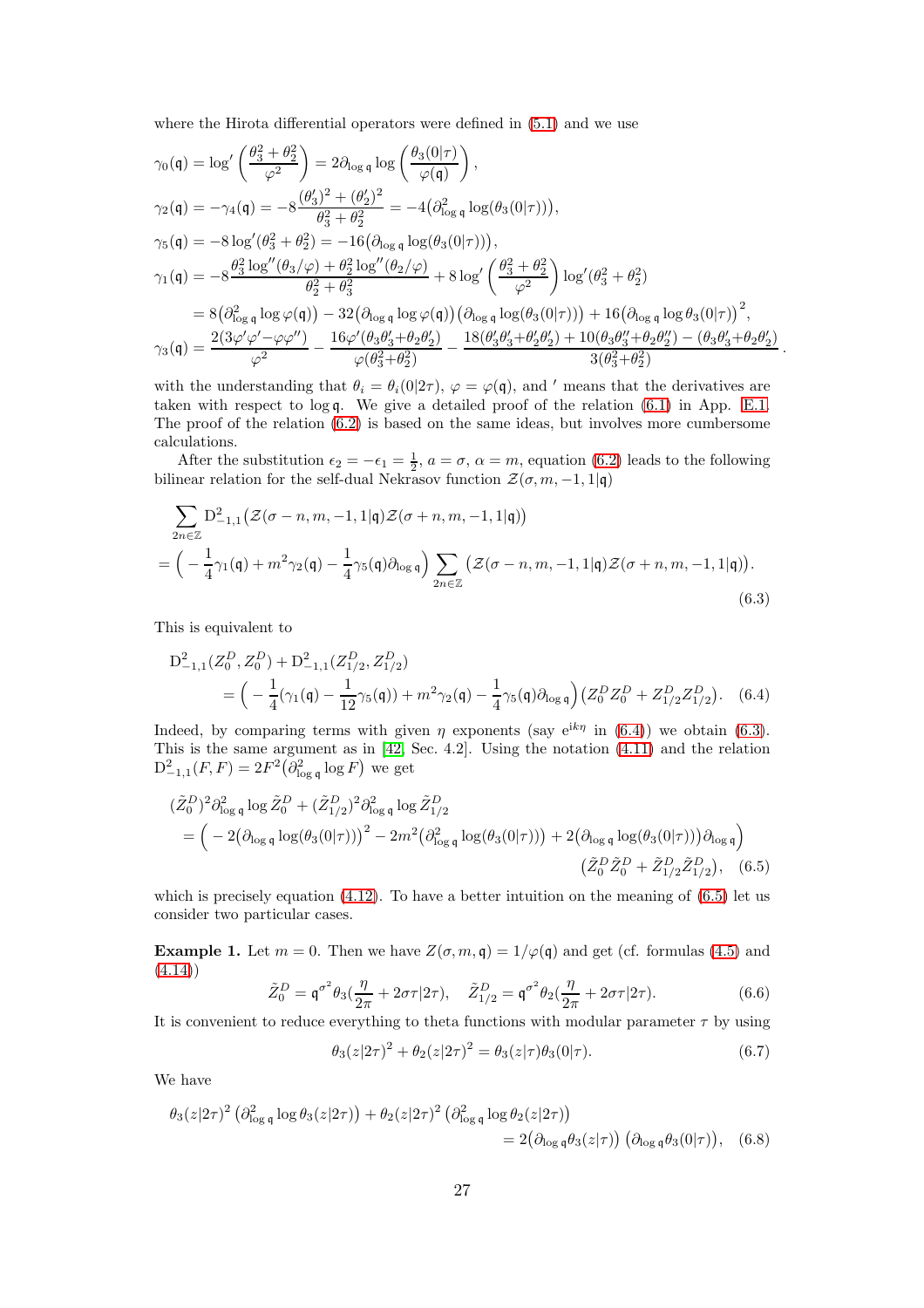<span id="page-27-2"></span>
$$
\theta_3(z|2\tau)^2 \left(\partial_{2\pi i z}^2 \log \theta_3(z|2\tau)\right) + \theta_2(z|2\tau)^2 \left(\partial_{2\pi i z}^2 \log \theta_2(z|2\tau)\right) = \theta_3(z|\tau) \left(\partial_{\log q} \theta_3(0|\tau)\right), (6.9)
$$

$$
\theta_3(z|2\tau)^2 \left(\partial_{\log q}\partial_{2\pi iz} \log \theta_3(z|2\tau)\right) + \theta_2(z|2\tau)^2 \left(\partial_{\log q}\partial_{2\pi iz} \log \theta_2(z|2\tau)\right)
$$
  
\n
$$
= \left(\partial_{2\pi iz}\theta_3(z|\tau)\right) \left(\partial_{\log q}\theta_3(0|\tau)\right), \quad (6.10)
$$
  
\n
$$
\theta_3(z|2\tau)^2 \left(\partial_{2\pi iz} \log \theta_3(z|2\tau)\right) + \theta_2(z|2\tau)^2 \left(\partial_{2\pi iz} \log \theta_2(z|2\tau)\right) = \left(\partial_{2\pi iz}\theta_3(z|\tau)\right) \theta_3(0|\tau).
$$
  
\n(6.11)

<span id="page-27-3"></span>These relations can be easily proven by using the definition of theta function as power series in q. We present the details of the calculation for [\(6.8\)](#page-26-0) and [\(6.10\)](#page-27-1) in App. [E.2.](#page-54-0) The other relations are similar. By using [\(6.7\)](#page-26-4), we can write the relation [\(6.5\)](#page-26-3) at  $m = 0$  as

$$
q^{2\sigma^2} \left(\theta_3 \left(\frac{\eta}{2\pi} + 2\sigma\tau |2\tau\right)^2 \partial_{\log q}^2 \theta_3 \left(\frac{\eta}{2\pi} + 2\sigma\tau |2\tau\right) + \theta_2 \left(\frac{\eta}{2\pi} + 2\sigma\tau |2\tau\right)^2 \partial_{\log q}^2 \theta_2 \left(\frac{\eta}{2\pi} + 2\sigma\tau |2\tau\right)\right)
$$
  
= 
$$
2 \frac{\partial_{\log q} \theta_3(0|\tau)}{\theta_3(0|\tau)} \left(\partial_{\log q} - \frac{\partial_{\log q} \theta_3(0|\tau)}{\theta_3(0|\tau)}\right) \left(q^{2\sigma^2} \theta_3 \left(\frac{\eta}{2\pi} + 2\sigma\tau | \tau\right) \theta_3(0|\tau)\right).
$$
 (6.12)

This equality can be easily proven from  $(6.8)$ ,  $(6.9)$ ,  $(6.10)$ .

**Example 2.** Consider the limit  $m \to \infty$ ,  $\mathfrak{q}m^4 \to t$ . In this limit  $Z_{\epsilon}^D \to \mathcal{T}_{2\epsilon}$ , where  $\mathcal{T}_{2\epsilon}$  is the Painlevé III<sub>3</sub> tau function given in  $(3.10)$ . The equation  $(6.4)$  becomes the Toda equation in the form [\[71,](#page-58-7) Prop 2.3]

<span id="page-27-1"></span>
$$
D_{-1,1}^2(\mathcal{T}_0, \mathcal{T}_0) + D_{-1,1}^2(\mathcal{T}_1, \mathcal{T}_1) = 2t^{1/2}(\mathcal{T}_0^2 + \mathcal{T}_1^2). \tag{6.13}
$$

### <span id="page-27-0"></span>6.2 From isomonodromic deformations

In this part we deduce the bilinear equation  $(6.5)$  from the isomonodromic equations  $(4.3)$ , $(4.4)$ and the formula for the tau function [\(4.8\)](#page-11-0). The logic of the calculation is the same as in the example  $m = 0$  above but instead of the simple formula for  $Q$  given in [\(4.5\)](#page-11-3), we have to use the formulas  $(4.3)$ , $(4.4)$ . It is convenient to rewrite them as

$$
\partial_{\log \mathfrak{q}}(2\pi i Q) = \frac{p}{2\pi i}, \quad \partial_{\log \mathfrak{q}} \frac{p}{2\pi i} = -m^2 \partial_1^3 \log \theta_1(2Q|\tau). \tag{6.14}
$$

In this section we use the following short notation for the derivatives of theta functions:

$$
\partial_1 \theta_j(z,\tau) = \partial_{2\pi i z} \theta_j(z,\tau), \quad \partial_2 \theta_j(z,\tau) = \partial_{2\pi i \tau} \theta_j(z,\tau). \tag{6.15}
$$

After these preparations we compute the left and the right sides of equation [\(6.5\)](#page-26-3). We have

<span id="page-27-4"></span>LHS = 
$$
\tilde{Z}_0^D \tilde{Z}_0^D \partial_{\log q}^2 \log \tilde{Z}_0^D + \tilde{Z}_{1/2}^D \tilde{Z}_{1/2}^D \partial_{\log q} \log \tilde{Z}_{1/2}^D
$$
  
\n=  $\mathcal{T}^2 (\theta_3 (2Q|2\tau)^2 + \theta_2 (2Q|2\tau)^2) \partial_{\log q}^2 \log \mathcal{T}$   
\n+  $\mathcal{T}^2 (\theta_3 (2Q|2\tau)^2 \partial_{\log q}^2 \log (\theta_3 (2Q|2\tau) + \theta_2 (2Q|2\tau)^2 \partial_{\log q}^2 \log (\theta_2 (2Q|2\tau))$   
\n=  $\mathcal{T}^2 (m^2 \theta_3 (2Q|\tau) \theta_3 (0|\tau) \partial_2 \partial_1^2 \log \theta_1 (2Q|\tau) - m^2 \partial_1 \theta_3 (2Q|\tau) \theta_3 (0|\tau) \partial_1^3 \log \theta_1 (2Q|\tau)$   
\n+  $2\partial_2 \theta_3 (2Q|\tau) \theta_3 (0|\tau) - \frac{p^2}{\pi^2} \theta_3 (2Q, \tau) \partial_2 \theta_3 (0|\tau) + \frac{2p}{\pi^2} \partial_1 \theta_3 (2Q|\tau) \partial_2 \theta_3 (0|\tau) ,$  (6.16)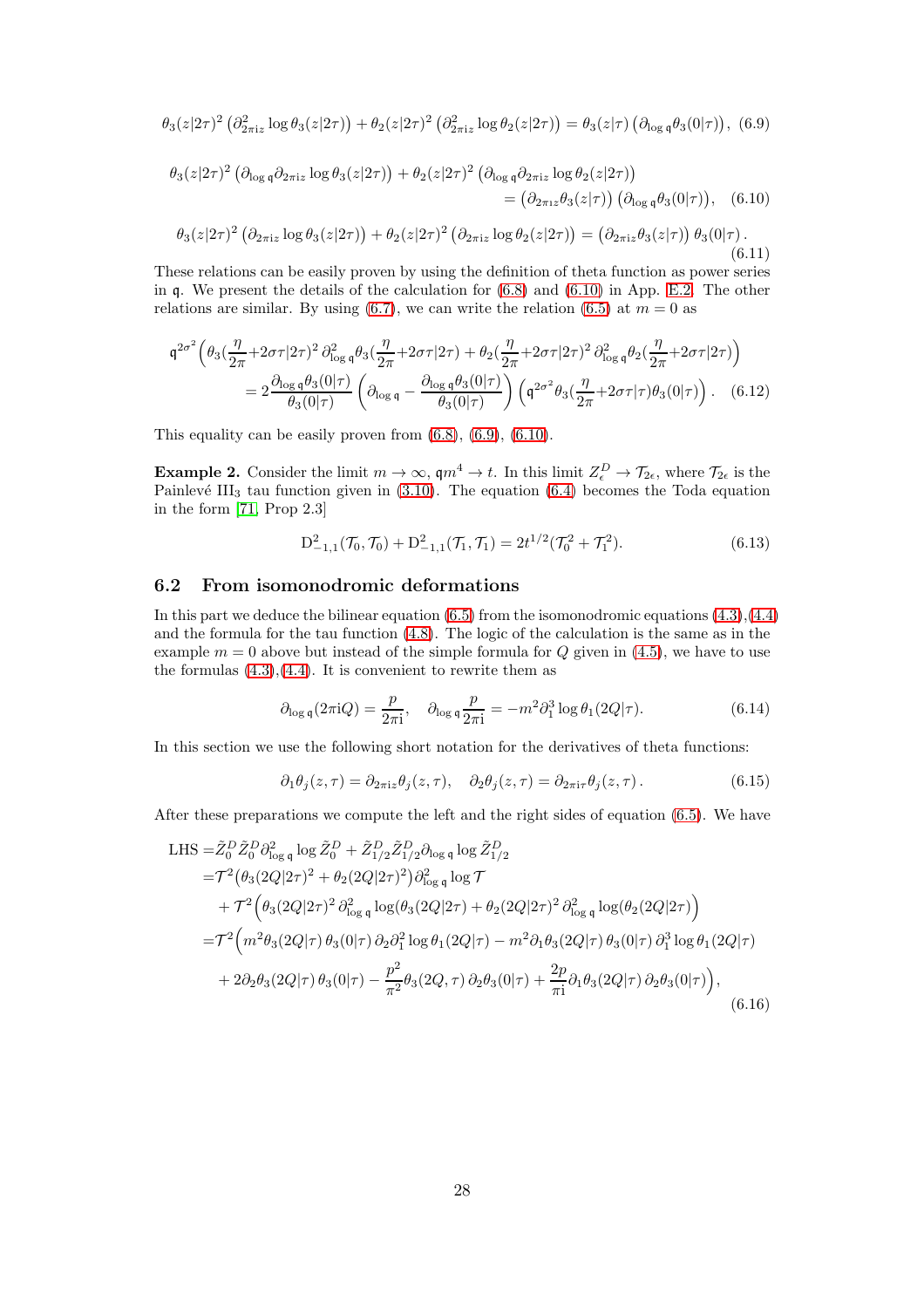where we used the relations  $(4.7),(4.6)$  $(4.7),(4.6)$  for the tau functions and the relations  $(6.8)-(6.11)$  $(6.8)-(6.11)$ for the theta functions. On the other side we have

<span id="page-28-0"></span>RHS =2
$$
\left(\partial_2 \log(\theta_3(0|\tau)) \left(\partial_{\log q} - \partial_2 \log(\theta_3(0|\tau))\right) - m^2 \partial_2^2 \log(\theta_3(0|\tau))\right) \left(\tilde{Z}_0^D \tilde{Z}_0^D + \tilde{Z}_{1/2}^D \tilde{Z}_{1/2}^D\right)
$$
  
\n=2 $\left(\partial_2 \log(\theta_3(0|\tau)) \left(\partial_{\log q} - \partial_2 \log(\theta_3(0|\tau))\right) - m^2 \partial_2^2 \log(\theta_3(0|\tau))\right) \left(\mathcal{T}^2 \theta_3(2Q|\tau) \theta_3(0|\tau)\right)$   
\n=2 $\theta_3(0|\tau) \left(\partial_2 \log(\theta_3(0|\tau)) \partial_{\log q} - m^2 \partial_2^2 \log(\theta_3(0|\tau)))\right) \left(\mathcal{T}^2 \theta_3(2Q|\tau)\right)$   
\n= $\mathcal{T}^2 \left(m^2 \theta_3(2Q|\tau) \left(-2\theta_3(0|\tau) \partial_2^2 \log \theta_3(0|\tau) + 4\partial_1^2 \log \theta_1(2Q|\tau) \partial_2 \theta_3(0|\tau)\right)\right)$   
\n+2 $\partial_2 \theta_3(0|\tau) \partial_2 \theta_3(2Q|\tau) - \frac{p^2}{\pi^2} \theta_3(2Q|\tau) \partial_2 \theta_3(0|\tau) + \frac{2p}{\pi^2} \partial_2 \theta_3(0|\tau) \partial_1 \theta_3(2Q|\tau)\right)$ , (6.17)

where we used  $(4.7)$   $(4.6)$  for the tau function and  $(6.7)$  for the theta functions. The last three terms in  $(6.16)$  agree with the last three terms in  $(6.17)$ . The equality of the two other terms is equivalent to a theta function identity

$$
\theta_3(2Q|\tau)\Big(-2\theta_3(0|\tau)\partial_2^2\log\theta_3(0|\tau)+4\partial_1^2\log\theta_1(2Q|\tau)\partial_2\theta_3(0|\tau)\Big)
$$
  
=  $\theta_3(0|\tau)\Big(\theta_3(2Q|\tau)\partial_2\partial_1^2\log\theta_1(2Q|\tau)-\partial_1\theta_3(2Q|\tau)\partial_1^3\log\theta_1(2Q|\tau)\Big) \quad (6.18)$ 

which we are going to prove now. After some simple algebra  $(6.18)$  reduces to a relation  $F(z, \tau) = 0$ , where (here all derivatives are taken with respect to  $2\pi i z$ )

$$
F(z,\tau) = \theta_1(z|\tau)^3 \theta_3(z|\tau) \Big( \theta_3^{(4)}(0|\tau) \theta_3(0|\tau) - \theta_3^{(2)}(0|\tau)^2 \Big) - 4\theta_1(z|\tau) \Big( \theta_1^{(2)}(z|\tau) \theta_1(z|\tau) - \theta_1^{(1)}(z|\tau)^2 \Big) \theta_3(z|\tau) \theta_3^{(2)}(0|\tau) \theta_3(0|\tau) - 2 \Big( \theta_1^{(3)}(z|\tau) \theta_1(z|\tau)^2 - 3\theta_1^{(2)}(z|\tau) \theta_1^{(1)}(z|\tau) \theta_1(z|\tau) + 2\theta_1^{(1)}(z|\tau)^3 \Big) \theta_3^{(1)}(z|\tau) \theta_3(0|\tau)^2 + \Big( \theta_1^{(4)}(z|\tau) \theta_1(z|\tau)^2 + \theta_1^{(2)}(z|\tau)^2 \theta_1(z|\tau) - 2\theta_1^{(3)}(z|\tau) \theta_1^{(1)}(z|\tau) \theta_1(z|\tau) + 2\theta_1^{(2)}(z|\tau) \theta_1^{(1)}(z|\tau)^2 \Big) \theta_3(z|\tau) \theta_3(0|\tau)^2.
$$
\n(6.19)

Using the power series expression for  $F(z, \tau)$  one can deduce the following modular properties

<span id="page-28-1"></span>
$$
F(z+\tau,\tau) = -e^{-4\pi i\tau}e^{-8\pi i z}F(z,\tau), \quad F(z+1,\tau) = -F(z,\tau). \tag{6.20}
$$

The function  $F(z, \tau)$  does not have poles. Therefore it should have exactly 4 zeroes in the fundamental domain otherwise  $F = 0$  (as we will see). Clearly F is an odd function  $F(z,\tau) = -F(-z,\tau)$ , and it is easy to see that  $F^{(1)}(0,\tau) = 0$ . Hence F has a zero of order at least 3 at  $z = 0$ . Moreover one can check that  $F(\frac{\tau+1}{2}, \tau) = 0$ ,  $F(\frac{1}{2}, \tau) = 0$ . Hence we must have  $F = 0$ . Actually the only nontrivial check is  $F(\frac{1}{2}, \tau) = 0$ . It reduces to the identity

$$
\left(\theta_2^{(4)}(0|\tau)\theta_2(0|\tau) - \theta_2^{(2)}(0|\tau)^2\right)\theta_3(0|\tau)^2 + \theta_2(0|\tau)^2 \left(\theta_3^{(4)}(0|\tau)\theta_3(0|\tau) - \theta_3^{(2)}(0|\tau)^2\right) - 4\theta_2(0|\tau)\theta_2^{(2)}(0|\tau)\theta_3(0|\tau)\theta_3^{(2)}(0|\tau) = 0. \quad (6.21)
$$

This identity can be proven directly using the q series expansion for the  $\theta$  functions.

Remark. Equation [\(6.5\)](#page-26-3) can be viewed as a system of two second order differential equations. Hence its general solution depends on four constants of integration. But there is a simple two-parametric set of transformations of the form

$$
\tilde{Z}_{\epsilon} \mapsto C_1 \exp^{C_2 \int \theta_3(0|\tau)^4 d\tau} \tilde{Z}_{\epsilon}, \quad \epsilon = 0, 1/2,
$$
\n(6.22)

which preserves equation [\(6.5\)](#page-26-3). These transformations preserve the ratio  $Z_0/Z_{1/2}$ , hence the equation for  $Q$  (which follows  $(4.8)$ )

<span id="page-28-2"></span>
$$
\frac{\theta_3(2Q|2\tau)}{\theta_2(2Q|2\tau)} = \frac{\tilde{Z}_0^D(\sigma, m, \eta, \tau)}{\tilde{Z}_{1/2}^D(\sigma, m, \eta, \tau)}
$$
(6.23)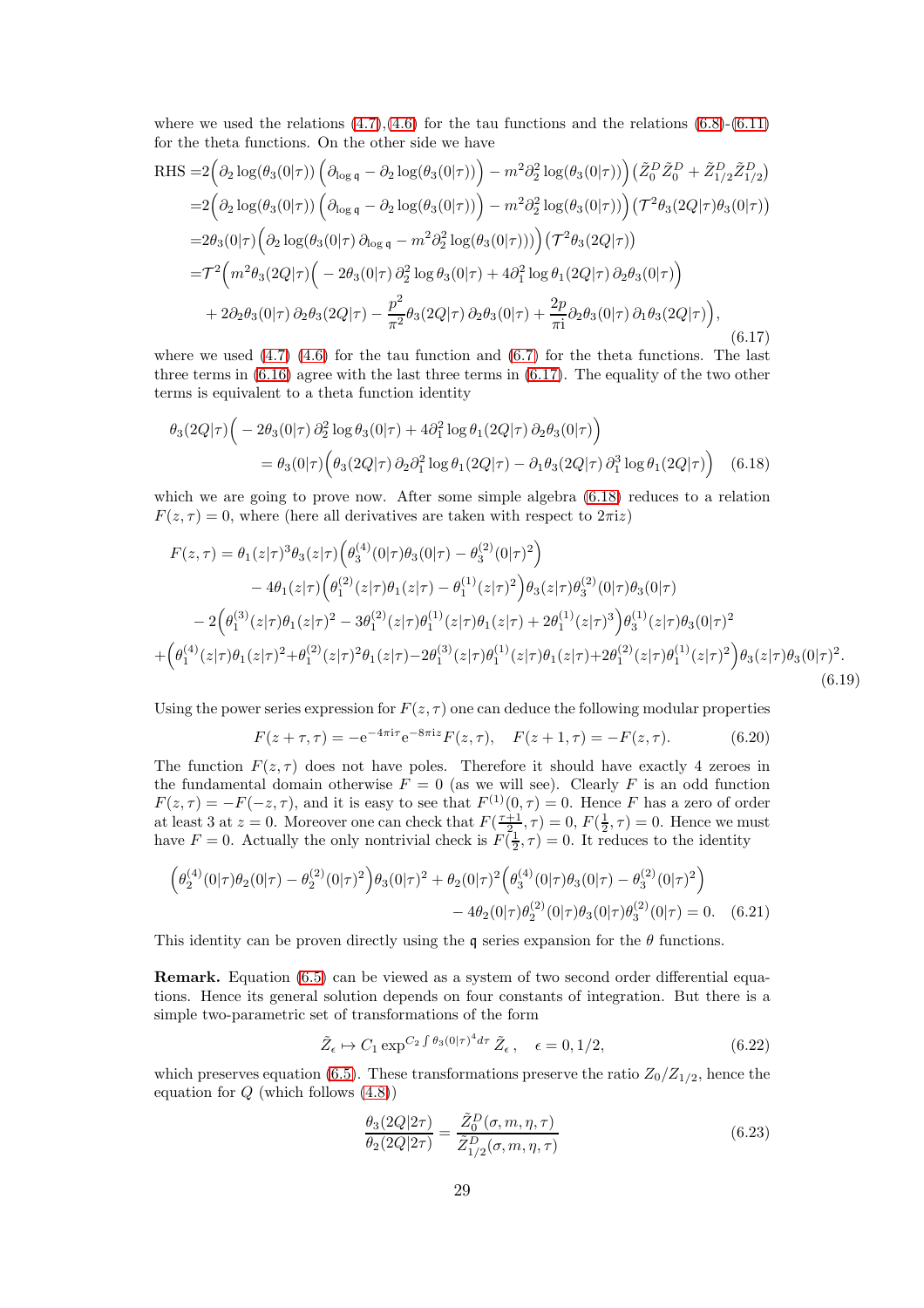will depend only on two constants of integration. In terms of the Ansatz  $(4.13)$  these constants are  $\sigma$ ,  $\eta$ . As we explained at the beginning of Sec. [4,](#page-10-0) the equation [\(6.23\)](#page-28-2) determines Q essentially uniquely. In addition we proved that for any solution of the isomonodromic de-formation equation [\(4.4\)](#page-10-2), the corresponding functions  $\tilde{Z}_0$ ,  $\tilde{Z}_{1/2}$  satisfy [\(6.5\)](#page-26-3). Since a generic solution of [\(4.4\)](#page-10-2) depends on two parameters, we get a correspondence. Therefore any generic solution  $\tilde{Z}_0$ ,  $\tilde{Z}_{1/2}$  of the equation [\(6.5\)](#page-26-3) determines Q which solves the isomonodromic deformation equation [\(4.4\)](#page-10-2).

# <span id="page-29-0"></span>7 Blowup equations from regularized action functional

In this section we derive the  $\epsilon_2 \rightarrow 0$  limit of blowup equations from the regularized action functional. This was first understood in the example of the pure  $\mathcal{N} = 2$ ,  $SU(2)$  SW theory in [\[65\]](#page-58-1), which was also inspired by the works of [\[21,](#page-56-0) [18\]](#page-55-17).

### <span id="page-29-1"></span>7.1 Definition and derivatives of the action functional

The Lagrangian of the non-autonomous classical Calogero-Moser system is given by

$$
\mathcal{L} = (2\pi i \partial_{\tau} Q)^{2} + m^{2} \wp(2Q|\tau) + 2m^{2} \eta_{1}(\tau).
$$
\n(7.1)

Now we study its asymptotics in two limits:  $\tau \to i\infty$  and  $\tau \to \tau_{\star}$ . We know that in the second limit the Hamiltonian is finite, so the leading singularity is given by  $2m^2\wp(2Q|\tau) \approx \frac{m^2}{2Q^2}$ . By using equation [\(4.27\)](#page-13-3) we get

$$
\mathcal{L} = \pm \frac{\pi \mathrm{i} m}{\tau - \tau_{\star}} + \mathcal{O}(1). \tag{7.2}
$$

In the other limit  $\tau \to i\infty$  the leading asymptotics is given by the derivative term, the constant term of  $\wp(2Q|\tau)$  from [\(A.13\)](#page-41-4) cancels with the asymptotics of  $\eta_1(\tau)$  [\(A.16\)](#page-42-2):

$$
\mathcal{L} = (2\pi i\sigma)^2 + \mathcal{O}(e^{2\pi i\tau}).\tag{7.3}
$$

We need to subtract both these asymptotics and define the regularized Lagrangian<sup>[21](#page-29-2)</sup>:

$$
\tilde{\mathcal{L}}^{\mp} = \mathcal{L} \mp \frac{\pi i m}{\tau - \tau_{\star}} \pm \frac{\pi i m}{\tau} - (2\pi i \sigma)^2.
$$
 (7.4)

Now we define the regularized action functional:

<span id="page-29-3"></span>
$$
\tilde{S}^{\mp}(\sigma, m, \tau_{\star}) = \int_{i\infty}^{\tau_{\star}} \tilde{\mathcal{L}}^{\mp} \frac{d\tau}{2\pi i} =
$$
  
= 
$$
\frac{1}{2\pi i} \int_{i\infty}^{\tau_{\star}} \left( \left( (2\pi i \partial_{\tau} Q)^{2} + m^{2} \left( \wp(2Q|\tau) + 2\eta_{1}(\tau) \right) \right) d\tau \mp \pi i m d \log \frac{\tau - \tau_{\star}}{\tau} - (2\pi i \sigma)^{2} d\tau \right).
$$
(7.5)

The  $\tau_{\star}$  derivative is:

$$
\partial_{\tau_{\star}} \tilde{S}^{\mp}(\sigma, m, \tau_{\star}) = \frac{\tilde{\mathcal{L}}^{\mp}(\tau_{\star})}{2\pi i} + \int_{i\infty}^{\tau_{\star}} d\left(4\pi i \partial_{\tau} Q \partial_{\tau_{\star}} Q \pm \frac{m/2}{\tau - \tau_{\star}}\right), \tag{7.6}
$$

where we used the equation of motion  $(4.4)$ . For this computation we need the expansions of Q in both limits. The expansion around  $\tau_{\star}$  is given by [\(4.27\)](#page-13-3):

$$
Q \approx \sqrt{\pm \frac{m}{2\pi i} (\tau - \tau_\star)} \left( 1 \pm \frac{H_\star^{\mp} + 2m^2 \eta_1(\tau_\star)}{4\pi i m} (\tau - \tau_\star) \right). \tag{7.7}
$$

<span id="page-29-2"></span><sup>&</sup>lt;sup>21</sup>We also subtract a finite part. This is needed to get the  $(7.12)$  and  $(7.14)$  in the current form.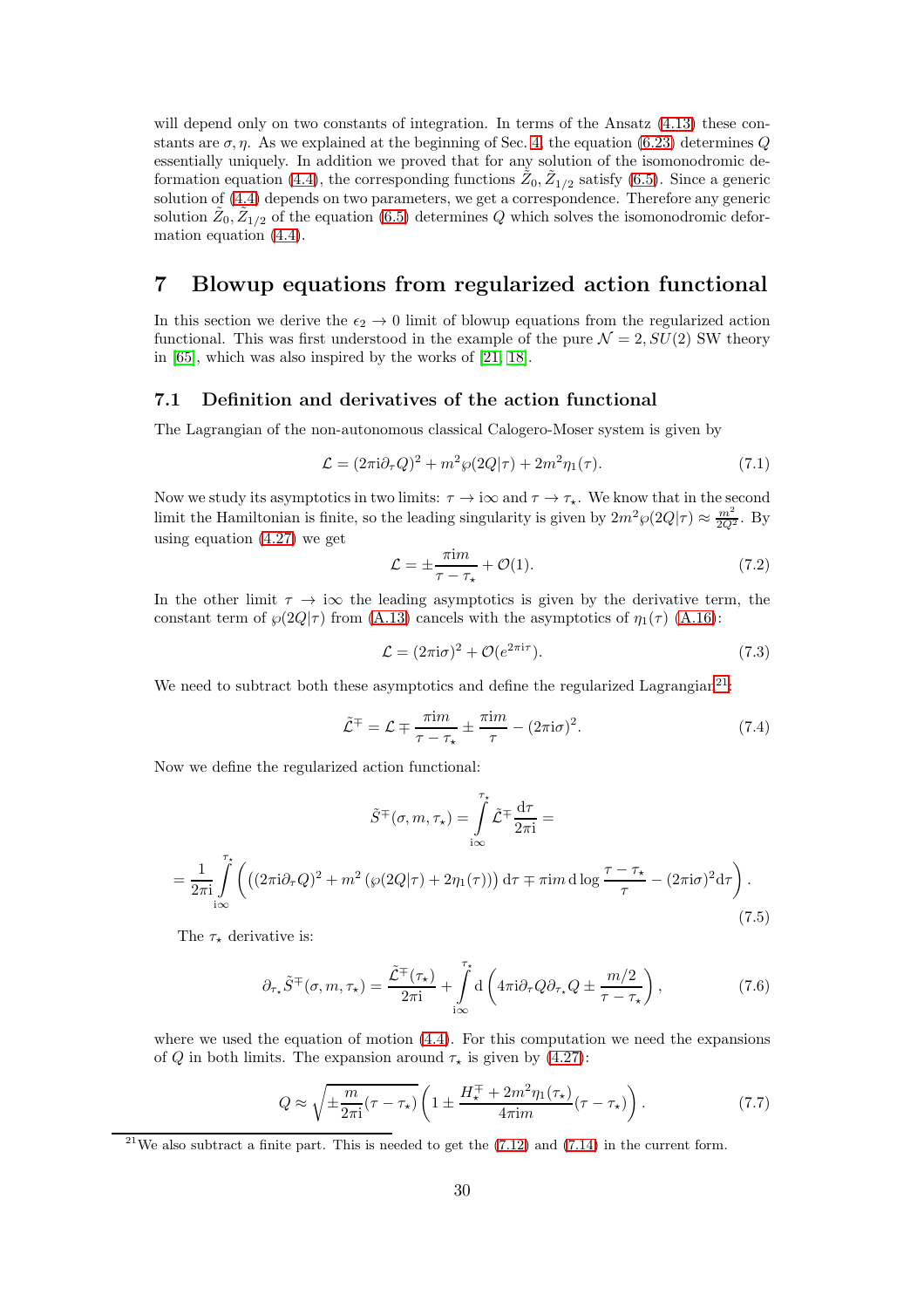The expansion around i $\infty$  is given by [\(C.5\)](#page-46-0):  $Q \approx \sigma \tau + \beta$ , where

$$
\beta = \frac{\eta}{4\pi} + \frac{1}{2\pi i} \log \frac{\Gamma(-m + 2\sigma)\Gamma(1 - 2\sigma)}{\Gamma(1 - m - 2\sigma)\Gamma(2\sigma)} =: \frac{\eta}{4\pi} + \frac{\phi(\sigma, m)}{2\pi i}.
$$
 (7.8)

We now compute the value of the regularized Lagrangian at the upper limit:

$$
\tilde{\mathcal{L}}^{\mp}(\tau_{\star}) \approx \frac{1}{2} \left( H_{\star}^{\mp} + 2m^2 \eta_1(\tau) \right) + 2m^2 \eta_1(\tau) \pm \frac{\pi i m}{\tau_{\star}} - (2\pi i \sigma)^2. \tag{7.9}
$$

Other useful expressions are the expansions around  $\tau_{\star}$ 

$$
4\pi i \partial_{\tau} Q \partial_{\alpha} Q \approx \mp \frac{\frac{m}{2} \partial_{\alpha} \tau_{\star}}{\tau - \tau_{\star}} - 3 \frac{\partial_{\alpha} \tau_{\star} (H_{\star}^{\mp} + 2m^2 \eta_1(\tau))}{4\pi i}, \tag{7.10}
$$

and around i∞:

$$
4\pi i \partial_{\tau} Q \partial_{\alpha} Q \approx 4\pi i \sigma (\tau \partial_{\alpha} \sigma + \partial_{\alpha} \beta), \tag{7.11}
$$

where  $\alpha$  is either  $\sigma$  or  $\tau_{\star}$ . Using these relations we finally find

<span id="page-30-0"></span>
$$
2\pi i \partial_{\tau_{\star}} \tilde{S}^{\mp}(\sigma, m, \tau_{\star}) = -H_{\star}^{\mp} \pm \frac{\pi i m}{\tau_{\star}} - (2\pi i \sigma)^2 - 2\pi i \partial_{\tau_{\star}} (4\pi i \sigma \beta). \tag{7.12}
$$

In the same way we also compute the  $\sigma$ -derivative:

<span id="page-30-2"></span>
$$
\partial_{\sigma}\tilde{S}^{\mp}(\sigma, m, \tau_{\star}) = \int_{i\infty}^{\tau_{\star}} d\left(4\pi i \partial_{\tau} Q \partial_{\sigma} Q - 4\pi i \tau \sigma\right) = -4\pi i \sigma \partial_{\sigma} \beta - 4\pi i \sigma \tau_{\star} =
$$
\n
$$
= \partial_{\sigma} \left(-4\pi i \sigma \beta - 2\pi i \sigma^{2} \tau_{\star}\right) + 4\pi i \beta.
$$
\n(7.13)

Now we consider the following equality:

<span id="page-30-1"></span>
$$
\tilde{S}^{\mp} - m\partial_m \tilde{S}^{\mp} =
$$
  
=  $\frac{1}{2\pi i} \int_{i\infty}^{\tau_{\star}} \left( (2\pi i \partial_{\tau} Q)^2 - m^2 \left( \wp(2Q|\tau) + 2\eta_1(\tau) \right) - (2\pi i \sigma)^2 \right) d\tau - d \left( 8(\pi i)^2 \partial_{\tau} Q \partial_m Q \right) =$   
=  $\int_{i\infty}^{\tau_{\star}} d \left( \log \mathcal{T} - 2\pi i \sigma^2 \tau - 4\pi i \partial_{\tau} Q m \partial_m Q \right)$  (7.14)

To complete this computation we need to know the asymptotics of  $\mathcal T$  at +i $\infty$ . This can be found from [\(4.8\)](#page-11-0) and [\(4.13\)](#page-11-1):

$$
\mathcal{T} \approx e^{2\pi i \tau \sigma^2} \prod_{\epsilon=\pm 1} \frac{G(1 - m + 2\epsilon\sigma)}{G(1 + 2\epsilon\sigma)}.
$$
\n(7.15)

Therefore

<span id="page-30-3"></span>
$$
\exp\left(\tilde{S}^{\mp} - m\partial_m \tilde{S}^{\mp} - m\partial_m \left(4\pi i\sigma\beta\right)\right) = \prod_{\epsilon=\pm 1} \frac{G(1+2\epsilon\sigma)}{G(1-m+2\epsilon\sigma)} e^{-2\pi i\tau_{\star}\sigma^2} \mathcal{T}(\sigma, m, \eta^{\mp}, \tau_{\star}).\tag{7.16}
$$

We introduce the new function

<span id="page-30-5"></span>
$$
S^{\mp} = \tilde{S}^{\mp} \mp m/2 \log \tau_{\star} + 2\pi i \sigma^2 \tau_{\star} + 4\pi i \sigma \beta + \varphi(\sigma, m) \tag{7.17}
$$

with some function  $\varphi(\sigma, m)$ , which will be chosen later. By using the S identities [\(7.12\)](#page-30-0), [\(7.13\)](#page-30-2), and [\(7.16\)](#page-30-3) we get

<span id="page-30-4"></span>
$$
2\pi i \partial_{\tau_{\star}} S^{\mp} = -H^{\mp}_{\star},
$$
  
\n
$$
\partial_{\sigma} S^{\mp} = i\eta + 2\phi(\sigma, m) + \partial_{\sigma}\varphi(\sigma, m),
$$
  
\n
$$
\exp(S^{\mp} - m\partial_{m} S^{\mp} - i\sigma\eta - 2\sigma\phi(\sigma, m) - \varphi(\sigma, m) + m\partial_{m}\varphi(\sigma, m)) =
$$
  
\n
$$
= \prod_{\epsilon = \pm 1} \frac{G(1 + 2\epsilon\sigma)}{G(1 - m + 2\epsilon\sigma)} \mathcal{T}(\sigma, m, \eta^{\mp}, \tau_{\star}).
$$
\n(7.18)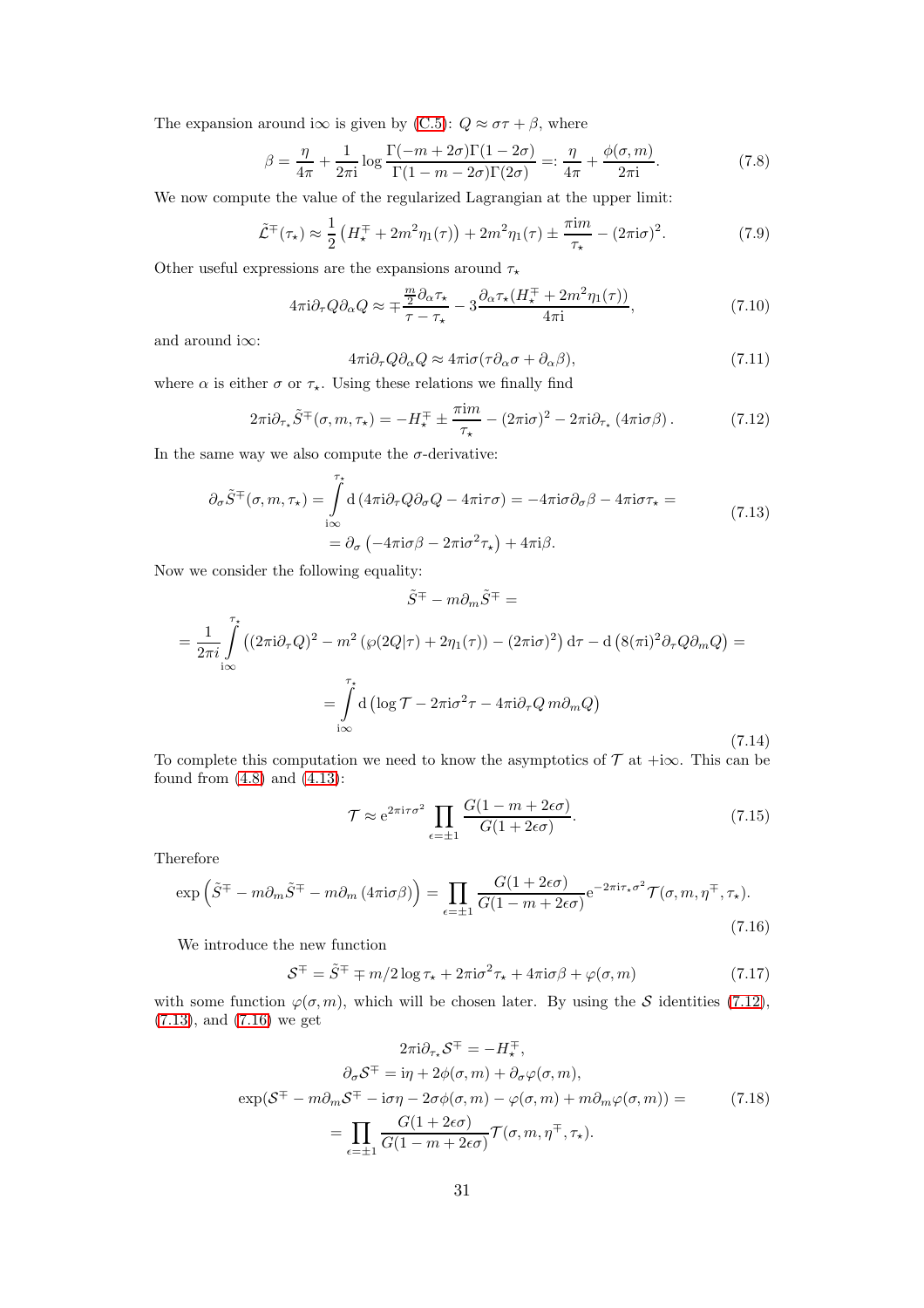We would like to cancel some unwanted terms, namely, to find  $\varphi(\sigma, m)$  such that

$$
\partial_{\sigma}\varphi(\sigma,m) = -2\phi(\sigma,m),
$$
  
 
$$
\varphi(\sigma,m) - m\partial_m\varphi(\sigma,m) = -2\sigma\phi(\sigma,m) + ...,
$$
 (7.19)

where ". . ." stands for the logarithm of the Barnes functions and is almost completely defined by the first equation ( $\sigma$ -derivative). We can solve the first equation by integration:

$$
\varphi(\sigma, m) = \varphi_0(m) - \int^{\sigma} d(2\sigma) \log \frac{\Gamma(-m + 2\sigma)\Gamma(1 - 2\sigma)}{\Gamma(1 - m - 2\sigma)\Gamma(2\sigma)} =
$$
  
=  $\log \frac{G(-m + 2\sigma)G(1 - m - 2\sigma)}{G(1 - 2\sigma)G(2\sigma)} - 2\sigma \log \Gamma(1 - 2\sigma) + (2\sigma - 1) \log \Gamma(2\sigma) -$   
-(2\sigma - m - 1)  $\log \Gamma(-m + 2\sigma) + (2\sigma + m) \log \Gamma(1 - m - 2\sigma) + m^2 + m \log 2\pi + \varphi_0(m).$  (7.20)

Here we used the following identity:

$$
\int^x dx \log \Gamma(x) = \frac{x(1-x)}{2} + \frac{x}{2} \log 2\pi + (x-1) \log \Gamma(x) - \log G(x). \tag{7.21}
$$

We now take  $\varphi_0(m) = -m^2 + am$ , where a is an arbitrary constant, which can be fixed after identification of  $S$  with the properly normalized conformal block. In this way we get

$$
\varphi(\sigma, m) - m\partial_m \varphi(\sigma, m) + 2\sigma \phi(\sigma, m) = \log \frac{G(1 - m + 2\sigma)G(1 - m - 2\sigma)}{G(1 - 2\sigma)G(1 + 2\sigma)}.
$$
(7.22)

<span id="page-31-2"></span>After choosing  $\varphi(\sigma, m)$  in such a way we have

$$
2\pi i \partial_{\tau_{\star}} S^{\mp}(\sigma, m, \tau_{\star}) = -H^{\mp}_{\star}(\sigma, m, \tau_{\star}),
$$

$$
\partial_{\sigma} S^{\mp}(\sigma, m, \tau_{\star}) = i\eta^{\mp}(\sigma, m, \tau_{\star}),
$$

$$
\exp(S^{\mp} - m\partial_m S^{\mp} - \sigma \partial_{\sigma} S^{\mp}) = \mathcal{T}(\sigma, m, \eta^{\mp}, \tau_{\star}).
$$
(7.23)

### <span id="page-31-0"></span>7.2 Relation to classical conformal blocks

Classical conformal blocks and BPZ equations. Following [\[21,](#page-56-0) [65\]](#page-58-1) S should be identifies with the  $c = \infty$  conformal blocks (or classical conformal blocks, or NS free energy), and therefore [\(7.18\)](#page-30-4) reproduces the  $\epsilon_2 \rightarrow 0$  limit of blowup equations used in Sec. [5.2.](#page-22-0) Following [\[103,](#page-59-16) [104,](#page-59-17) [105,](#page-59-18) [106,](#page-59-19) [107\]](#page-59-20), we start from consideration of the correlators with heavy degenerate field  $\phi_{(1,2)}(w)$ , light degenerate field  $\phi_{(2,1)}(w)$ , and energy-momentum tensor  $T(z)$ . We define

$$
G(\sigma, m, \tau) = \text{tr}_{\Delta(\sigma)} \mathcal{R} \left( \mathfrak{q}^{L_0 - \frac{c}{24}} V_{\Delta(m)}(0) \right),
$$
  
\n
$$
G_T(\sigma, m, z, \tau) = \text{tr}_{\Delta(\sigma)} \mathcal{R} \left( \mathfrak{q}^{L_0 - \frac{c}{24}} V_{\Delta(m)}(0) T(z) \right),
$$
  
\n
$$
G_h(\sigma, m, w, \tau) = \text{tr}_{\Delta(\sigma)} \mathcal{R} \left( \mathfrak{q}^{L_0 - \frac{c}{24}} V_{\Delta(m)}(0) \phi_{(1,2)}(w) \right),
$$
  
\n
$$
G_l(\sigma, m, w, \tau) = \text{tr}_{\Delta(\sigma)} \mathcal{R} \left( \mathfrak{q}^{L_0 - \frac{c}{24}} V_{\Delta(m)}(0) \phi_{(2,1)}(w) \right),
$$
  
\n
$$
G_{T,h}(\sigma, m, z, w, \tau) = \text{tr}_{\Delta(\sigma)} \mathcal{R} \left( \mathfrak{q}^{L_0 - \frac{c}{24}} V_{\Delta(m)}(0) T(z) \phi_{(1,2)}(w) \right),
$$
  
\n(7.24)

where  $R$  denotes the cyclic ordering on a cylinder (analog of the radial ordering), and we used the following parameterization of  $\Delta$ :

<span id="page-31-1"></span>
$$
\Delta(m) = \frac{1}{4}(b + b^{-1})^2 - m^2/b^2 = b^{-2}(1/4 - m^2) + \mathcal{O}(1). \tag{7.25}
$$

Now we use the OPE with degenerate field:

$$
T(z)\phi_{(1,2)}(w) = \frac{\Delta_{(1,2)}\phi_{(1,2)}(w)}{(z-w)^2} + \frac{\partial_w\phi_{(1,2)}(w)}{z-w} + (\mathcal{L}_{-2}\phi_{(1,2)})(w) + \dots
$$
 (7.26)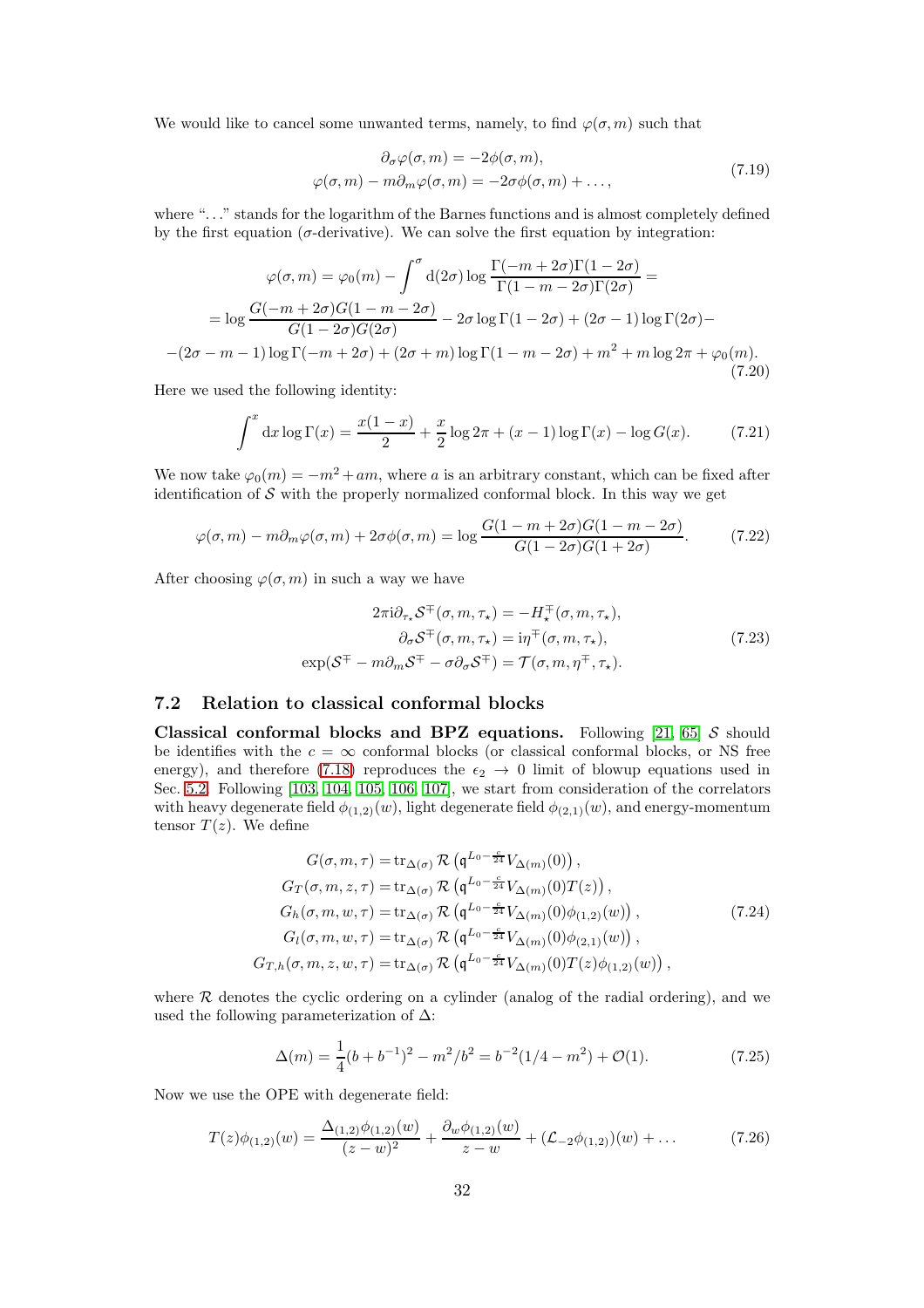Using the explicit form of the null-vector and the formula for  $\Delta_{(1,2)}$  we rewrite it as

<span id="page-32-1"></span>
$$
T(z)\phi_{(1,2)}(w) = \frac{-\frac{2b^2+3}{4b^2}\phi_{(1,2)}(w)}{(z-w)^2} + \frac{\partial_w\phi_{(1,2)}(w)}{z-w} - b^2\partial_w^2\phi_{(1,2)}(w) + \dots
$$
 (7.27)

Another OPE is

$$
T(z)V_{\Delta(m)}(0) = \frac{\Delta(m)V_{\Delta(m)}(0)}{z^2} + \frac{\partial V_{\Delta(m)}(0)}{z} + \dots
$$
 (7.28)

Combining these OPE's together, and using the fact that correlator depends only on difference of coordinates, we finally write

<span id="page-32-2"></span>
$$
G_{T,h}(\sigma, m, z, w, \tau) = I(\sigma, m, w, \tau) + \frac{2b^2 + 3}{4b^2} \left( \log \theta_1 (z - w) \right)^{\prime \prime} G_h(\sigma, m, w, \tau) +
$$

$$
+ \left( \log \frac{\theta_1 (z - w)}{\theta_1 (z)} \right)^{\prime} \partial_w G_h(\sigma, m, w, \tau) - \Delta(m) \left( \log \theta_1 (z) \right)^{\prime \prime} G_h(\sigma, m, w, \tau). \tag{7.29}
$$

To derive this formula we first wrote explicitly the globally defined functions  $(\log \theta_1(z - w))''$ ,  $(\log \theta_1(z))''$ ,  $(\log \frac{\theta_1(z-w)}{\theta_1(z)}$ ′ , which are fixed up to constants by their singular behavior. Coefficients in front of these functions are dictated by the OPE's with  $T(z)$  (conformal Ward identities). These terms have vanishing A-cycle integral in the variable z. The constant term  $I(\sigma, m, w, \tau)$  is not fixed by the singular parts of the OPE's. We can find it in two different ways, which will give a non-trivial equation [\(7.33\)](#page-32-0) on  $G_h(\sigma, m, w, \tau)$ . This is the analog of the BPZ equation [\[11\]](#page-55-10) on the torus, see [\[108\]](#page-59-21).

On one side,

$$
\oint_{A} T(z)dz = (2\pi i)^{2} \left( L_{0} - \frac{c}{24} \right),
$$
\n(7.30)

therefore

$$
I(\sigma, m, w, \tau) = 2\pi i \partial_{\tau} G_h(\sigma, m, w, \tau).
$$
\n(7.31)

On the other side, we have not used the regular part of [\(7.27\)](#page-32-1) yet. To do this first rewrite  $(7.29)$  in a more suitable form using  $(A.8)$  and  $(A.10)$ :

$$
G_{T,h}(\sigma, m, z, w, \tau) = -\frac{2b^2 + 3}{4b^2} \left( \wp(z - w|\tau) + 2\eta_1(\tau) \right) G_h(\sigma, m, w, \tau) ++ \left( \zeta(z - w|\tau) - \zeta(z|\tau) + 2\eta_1(\tau)w \right) \partial_w G_h(\sigma, m, w, \tau) ++ \Delta(m) \left( \wp(z|\tau) + 2\eta_1(\tau) \right) G_h(\sigma, m, w, \tau) + 2\pi i \partial_\tau G_h(\sigma, m, w, \tau). \tag{7.32}
$$

The regular part at  $z = w$  is:

$$
-b^2 \partial_w^2 G_h(\sigma, m, w, \tau) = -\frac{2b^2 + 3}{2b^2} \eta_1(\tau) G_h(\sigma, m, w, \tau) + (2\eta_1(\tau)w - \zeta(w|\tau)) \partial_w G_h(\sigma, m, w, \tau) + + \Delta(m) \left( \wp(w|\tau) + 2\eta_1(\tau) \right) G_h(\sigma, m, w, \tau) + 2\pi i \partial_\tau G_h(\sigma, m, w, \tau). \tag{7.33}
$$

To get rid of the first derivative we redefine [\[103,](#page-59-16) [104\]](#page-59-17)

<span id="page-32-0"></span>
$$
G_h(\sigma, m, w, \tau) = \theta_1(w|\tau)^{\frac{1}{2b^2}} \eta(\tau)^{-1-\frac{3}{2b^2}} \tilde{G}_h(\sigma, m, w, \tau)
$$
\n(7.34)

and then get

$$
2\pi i \partial_{\tau} \tilde{G}_h(\sigma, m, w, \tau) + b^2 \partial_w^2 \tilde{G}_h(\sigma, m, w, \tau) +
$$
  
+ 
$$
\left(\frac{1}{2} \frac{\partial_w^2 \theta_1(w|\tau)}{\theta_1(w|\tau)} + \left(\frac{1}{4b^2} + (m^2 - 1/4)b^{-2} + \mathcal{O}(1)\right) \partial_w^2 \log \theta_1(w|\tau)\right) \tilde{G}_h(\sigma, m, w, \tau) = 0,
$$
  
(7.35)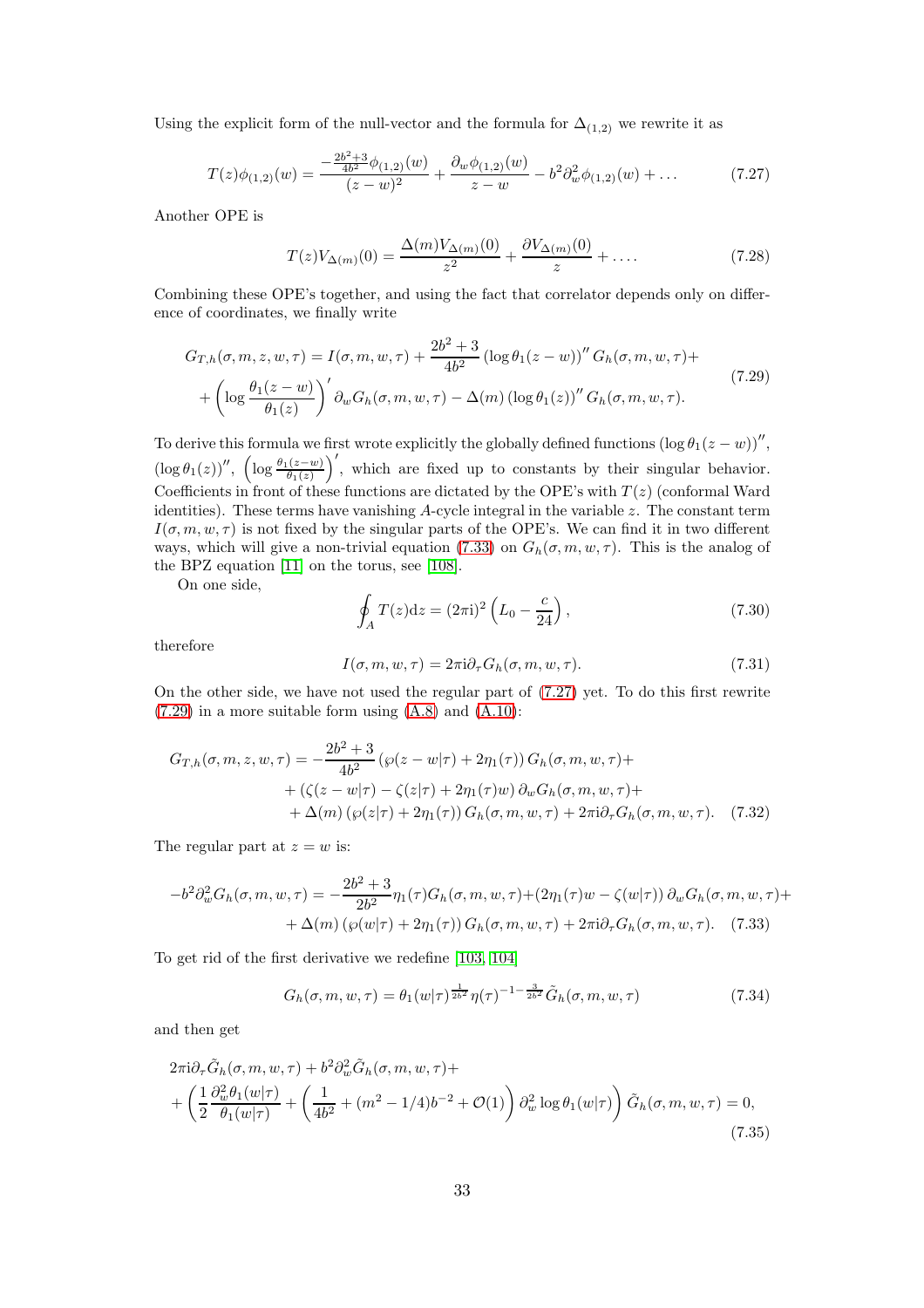where we substituted the  $b \to 0$  expansion of  $\Delta(m)$  [\(7.25\)](#page-31-1). It is convenient to make the following Ansatz

<span id="page-33-0"></span>
$$
G_h(\sigma, m, w, \tau) = e^{b^{-2}f_h(\sigma, m, w, \tau) + \mathcal{O}(1)}, \qquad \tilde{G}_h(\sigma, m, w, \tau) = e^{b^{-2}\tilde{f}_h(\sigma, m, w, \tau) + \mathcal{O}(1)},
$$
  

$$
G(\sigma, m, \tau) = e^{b^{-2}f(\sigma, m, \tau) + \mathcal{O}(1)},
$$
(7.36)

where  $f$ 's are called classical conformal blocks. Using the leading order of  $(7.36)$  one gets:

<span id="page-33-1"></span>
$$
2\pi i \partial_{\tau} \tilde{f}_h(\sigma, m, w, \tau) + (\partial_w \tilde{f}_h(\sigma, m, w, \tau))^2 - m^2 \left( \wp(w|\tau) + 2\eta_1(\tau) \right) = 0. \tag{7.37}
$$

Identification with the action functional. Equation [\(7.37\)](#page-33-1) is nothing but the Hamilton-Jacobi equation for a system with Hamiltonian given by

$$
H(p, w, \tau) = p^2 - m^2(\wp(w|\tau) + 2\eta_1(\tau)).
$$
\n(7.38)

The equations of motion are  $2\pi i \partial_\tau w = 2p$ ,  $2\pi i \partial_\tau p = m^2 \wp'(w|\tau)$ . If we define

$$
w = 2Q \tag{7.39}
$$

we recover  $(4.3)$  and  $(4.4)$ . Moreover if we evaluate  $Q$  on the solution of the equations of motions, we have

<span id="page-33-2"></span>
$$
\tilde{f}_h(\sigma, m, 2Q(\tau_2), \tau_2) - \tilde{f}_h(\sigma, m, 2Q(\tau_1), \tau_1) = \int_{\tau_1}^{\tau_2} \frac{d\tau}{2\pi i} \left( (2\pi i \partial_\tau Q)^2 + m^2 (\wp(2Q|\tau) + 2\eta_1(\tau)) \right). \tag{7.40}
$$

To get a non-trivial statement we consider the limit  $\tau_1 \to i\infty$  and  $\tau_2 \to \tau_*$ . First we look at the  $\tau_1 \rightarrow i\infty$  limit. In this region  $Q \approx \sigma \tau_1 + \beta$  [\(C.5\)](#page-46-0). Hence

$$
G_h(\sigma, m, 2Q(\tau_1), \tau_1) \approx e^{-\pi i \tau_1 \frac{c}{12}} \operatorname{tr}_{\Delta(\sigma)} \left( V_{\Delta(m)}(0) e^{2\pi i (2\sigma \tau_1 + 2\beta) L_0} \phi_{(1,2)}(0) e^{2\pi i (\tau_1 - 2\sigma \tau_1 - 2\beta) L_0} \right). \tag{7.41}
$$

Taking the logarithm we get in the leading order

$$
f_h(\sigma, m, 2Q(\tau_1), \tau_1) \approx 2\pi i (2\sigma \tau_1 + 2\beta) \left(\frac{1}{4} - (\sigma - \frac{1}{2})^2\right) +
$$
  
+  $2\pi i (\tau_1 - 2\sigma \tau_1 - 2\beta) (\frac{1}{4} - \sigma^2) - \frac{\pi i \tau_1}{2} + c(\sigma, m, \sigma - \frac{1}{2}) + c(\sigma - \frac{1}{2}, 1, \sigma) =$   
=  $2\pi i \tau_1 \sigma^2 + 4\pi i \sigma \beta - \pi i (\sigma \tau_1 + \beta) + c(\sigma, m, \sigma - \frac{1}{2}) + c(\sigma - \frac{1}{2}, 1, \sigma), \quad (7.42)$ 

where c's are NS limits of the 3-point functions:  $\log C(\alpha_1, \alpha_2, \alpha_3) = b^{-2}c(\alpha_1, \alpha_2, \alpha_3) + \mathcal{O}(1)$ .

Now we switch to  $\tilde{f}_h(\sigma, m, 2Q(\tau_1), \tau_1) = f_h(\sigma, m, 2Q(\tau_1), \tau_1) - \frac{1}{2} \log \theta_1(2Q(\tau_1)|\tau_1) +$  $\frac{3}{2} \log \eta(\tau_1)$ . By using the asymptotic

$$
\theta_1(2Q(\tau_1)|\tau_1) \approx i e^{\pi i \tau_1/4} e^{-2\pi i (\sigma \tau_1 + \beta)} \tag{7.43}
$$

we get:

<span id="page-33-3"></span>
$$
\tilde{f}_h(\sigma, m, 2Q(\tau_1), \tau_1) \approx -\pi i/4 + 2\pi i \tau_1 \sigma^2 + 4\pi \sigma \beta + c(\sigma, m, \sigma - \frac{1}{2}) + c(\sigma - \frac{1}{2}, 1, \sigma). \tag{7.44}
$$

Let us now focus on the  $\tau_2 \to \tau_*$  limit. Here we use the OPE

$$
V_{\Delta(m)}(0)\phi_{(1,2)}(2Q) = C(m+\frac{1}{2},1,m)(-2Q)^{\Delta(m+\frac{1}{2})-\Delta(1)-\Delta(m)}V_{\Delta(m+\frac{1}{2})}(0)+
$$
  
+  $C(m-\frac{1}{2},1,m)(-2Q)^{\Delta(m-\frac{1}{2})-\Delta(1)-\Delta(m)}V_{\Delta(m-\frac{1}{2})}(0)+\dots$  (7.45)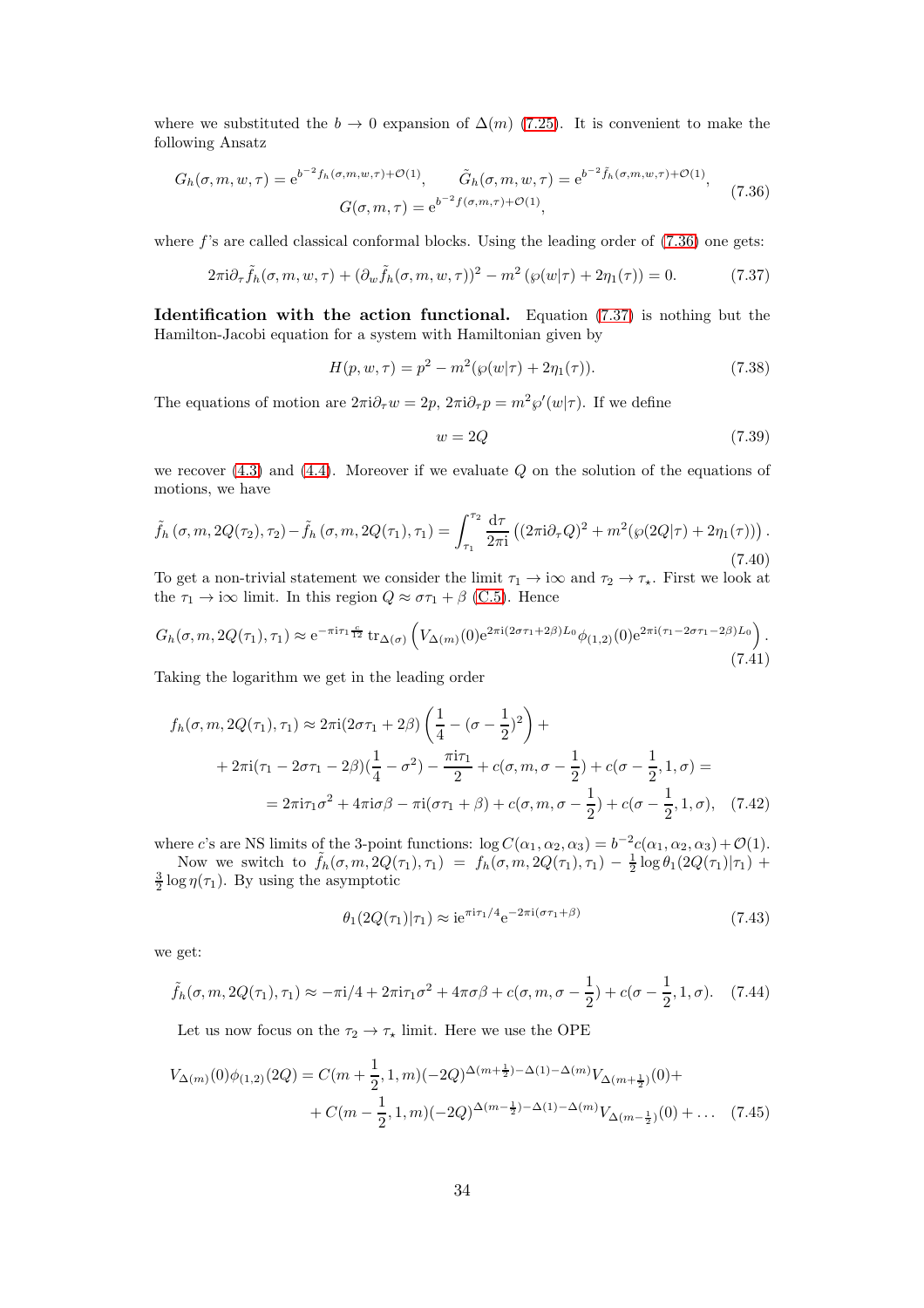In the  $b \to 0$  limit we can neglect the sub-leading term. However for different signs of m, different terms will dominate. We will again describe these two possibilities by using  $\pm$  sign:

$$
V_{\Delta(m)}(0)\phi_{(1,2)}(2Q) = C(m \mp \frac{1}{2}, 1, m)(-2Q)^{b^{-2}(\pm m + \frac{1}{2})}V_{\Delta(m \mp \frac{1}{2})}(0) + \dots
$$
 (7.46)

Using this OPE we write the asymptotics of  $\tilde{f}_h$ :

$$
\tilde{f}_h(\sigma, m, 2Q(\tau_2), \tau_2) \approx \left(\frac{1}{2} \pm m\right) i\pi \pm m \log 2Q - \frac{1}{2} \log \theta_1'(0|\tau_\star) + \frac{3}{2} \log \eta(\tau_\star) +
$$
  
+  $c(m \mp \frac{1}{2}, 1, m) + f(\sigma, m - \frac{1}{2}, \tau_\star) =$   
=  $\left(\frac{1}{2} \pm m\right) i\pi \pm m \log \left(\sqrt{\frac{2m}{\pi}} e^{\mp \frac{i\pi}{4}} \sqrt{\tau_2 - \tau_\star}\right) - \frac{1}{2} \log \theta_1'(0|\tau_\star) + \frac{3}{2} \log \eta(\tau_\star) +$   
+  $c(m \mp \frac{1}{2}, 1, m) + f(\sigma, m - \frac{1}{2}, \tau_\star) =$   
=  $\left(\frac{1}{2} \pm m\right) i\pi \pm \frac{m}{2} \log \frac{2m}{\pi} - \frac{i\pi m}{4} \pm \frac{m}{2} \log(\tau_2 - \tau_\star) + c(m \mp \frac{1}{2}, 1, m) + f(\sigma, m \mp \frac{1}{2}, \tau_\star),$  (7.47)

where we used

<span id="page-34-1"></span><span id="page-34-0"></span>
$$
G(\sigma, m, \tau) = e^{b^{-2} f(\sigma, m, \tau) + \mathcal{O}(1)}.
$$
\n(7.48)

Combining together [\(7.40\)](#page-33-2), [\(7.44\)](#page-33-3), [\(7.47\)](#page-34-0) we get the following equality:

$$
f(\sigma, m \mp \frac{1}{2}, \tau_{\star}) = \lim_{\substack{\tau_1 \to i\infty \\ \tau_2 \to \tau_{\star}}} \int_{\tau_1}^{\tau_2} \frac{d\tau}{2\pi i} \left( (2\pi i \partial_{\tau} Q)^2 + m^2 (\wp(2Q|\tau) + 2\eta_1(\tau)) \right) +
$$
  
+  $2\pi i \tau_1 \sigma^2 + 4\pi \sigma \beta + c(\sigma, m, \sigma - \frac{1}{2}) + c(\sigma - \frac{1}{2}, 1, \sigma) - \pi i/4 -$   
-  $\left( \frac{1}{2} \pm m \right) i\pi \mp \frac{m}{2} \log \frac{2m}{\pi} + \frac{i\pi m}{4} \mp \frac{m}{2} \log(\tau_2 - \tau_{\star}) - c(m \mp \frac{1}{2}, 1, m).$  (7.49)

Now we would like to compare  $(7.49)$  with the regularized and redefined action S. To do that we combine [\(7.5\)](#page-29-3) and [\(7.17\)](#page-30-5) and rewrite  $S$  as:

$$
\mathcal{S}^{\mp}(\sigma, m, \tau_{\star}) = \lim_{\substack{\tau_1 \to i\infty \\ \tau_2 \to \tau_{\star}}} \int_{\tau_1}^{\tau_2} \frac{d\tau}{2\pi i} \left( (2\pi i \partial_{\tau} Q)^2 + m^2 (\wp(2Q|\tau) + 2\eta_1(\tau)) \right) +
$$
  
+ 
$$
2\pi i \sigma^2 (\tau_1 - \tau_{\star}) \mp \frac{m}{2} \log(\tau_2 - \tau_{\star}) \pm \frac{m}{2} \log \tau_{\star} +
$$
  
+ 
$$
2\pi i \sigma^2 \tau_{\star} + 4\pi i \sigma \beta \mp \frac{m}{2} \log \tau_{\star} + \varphi(\sigma, m) =
$$
  
= 
$$
\lim_{\substack{\tau_1 \to i\infty \\ \tau_2 \to \tau_{\star}}} \int_{\tau_1}^{\tau_2} \frac{d\tau}{2\pi i} \left( (2\pi i \partial_{\tau} Q)^2 + m^2 (\wp(2Q|\tau) + 2\eta_1(\tau)) \right) +
$$
  
+ 
$$
2\pi i \sigma^2 \tau_1 + 4\pi i \sigma \beta \mp \frac{m}{2} \log(\tau_2 - \tau_{\star}) + \varphi(\sigma, m). \quad (7.50)
$$

By comparing the above expressions we get the following identification:

$$
f(\sigma, m \mp \frac{1}{2}, \tau_{\star}) = \mathcal{S}^{\mp}(\sigma, m, \tau_{\star}) + c(\sigma, m, \sigma - \frac{1}{2}) + c(\sigma - \frac{1}{2}, 1, \sigma) - c(m \mp \frac{1}{2}, 1, m) - - \varphi(\sigma, m) + \frac{i\pi(m - 1)}{4} - \left(\frac{1}{2} \pm m\right) i\pi \mp \frac{m}{2} \log \frac{2m}{\pi}.
$$
 (7.51)

This proves that the regularized action is equals to the classical conformal block up to some possible  $\tau$ -independent constant. Together with [\(7.23\)](#page-31-2) this gives an additional proof of the classical/ $c = 1$  blowup relations.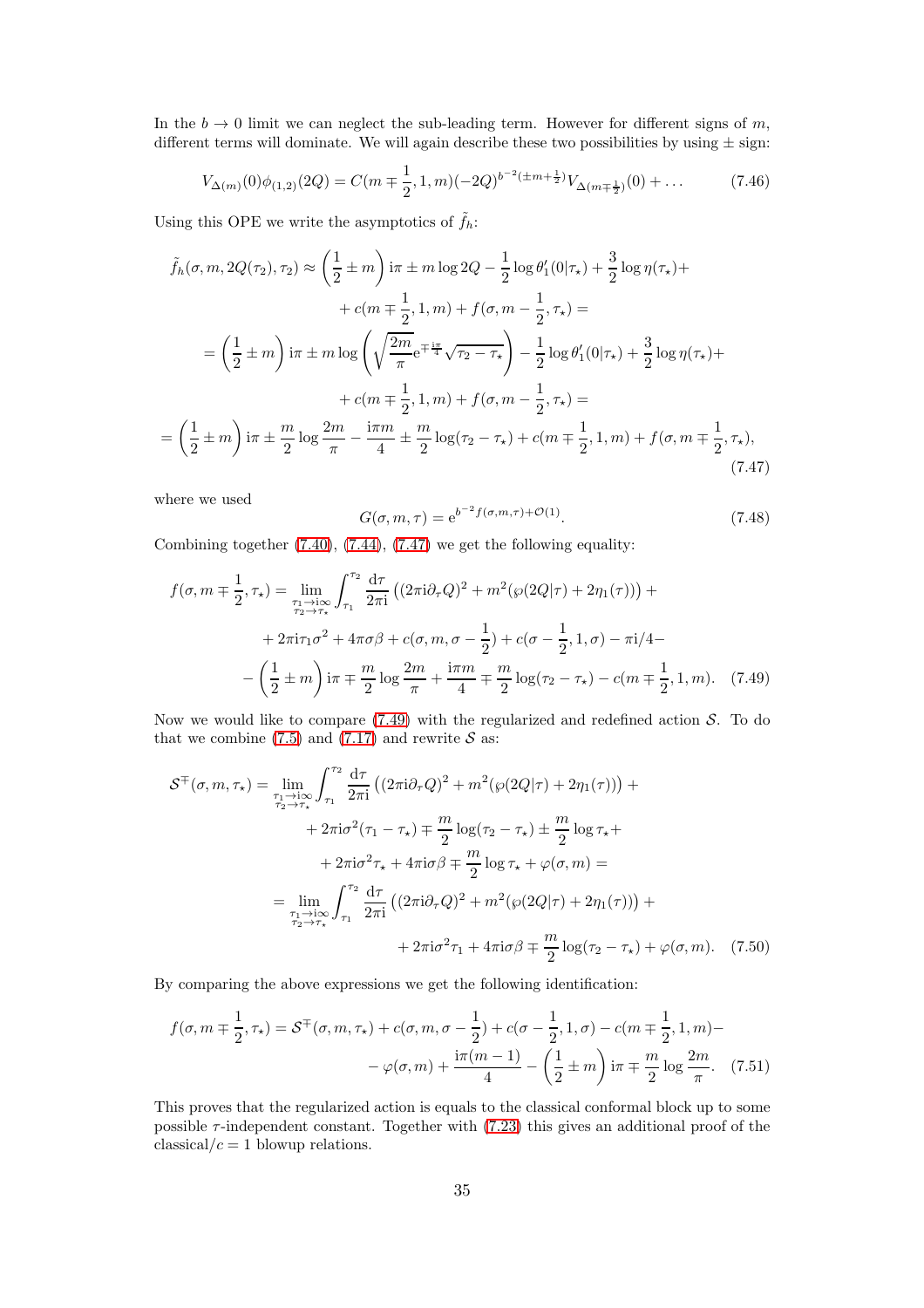Energy from classical conformal blocks. Though we already know that the energy for the spectral problem can be described by  $-H^{\mp}_{\star} = 2\pi i \partial_{\tau} f(\sigma, m \mp \frac{1}{2}, \tau)$ , we can see how this fact follows directly from CFT. To do this we consider the equivalent of equation [\(7.33\)](#page-32-0) for the light degenerate field. More precisely we have  $\phi_{(2,1)}(w)$ :

$$
-b^{-2}\partial_w^2 G_l(\sigma, m, w, \tau) = -\frac{2+3b^2}{2}\eta_1(\tau)G_l(\sigma, m, w, \tau) + (2\eta_1(\tau)w - \zeta(w|\tau))\partial_w G_l(\sigma, m, w, \tau) ++ \Delta(m)\left(\wp(w|\tau) + 2\eta_1(\tau)\right)G_l(\sigma, m, w, \tau) + 2\pi i\partial_\tau G_l(\sigma, m, w, \tau). \tag{7.52}
$$

As before we use the Ansatz

$$
G_l(\sigma, m, w, z) = \psi(\sigma, m, w, \tau) e^{b^{-2} f(\sigma, m, \tau) + \mathcal{O}(1)},
$$
\n(7.53)

where  $\mathcal{O}(1)$  is a function of  $\sigma, m, \tau$  only. In the  $b \to 0$  limit we get

$$
\left(\partial_w^2 - (m^2 - 1/4)\left(\wp(w|\tau) + 2\eta_1(\tau)\right) + 2\pi i \partial_\tau f(\sigma, m, \tau)\right) \psi(\sigma, m, w, \tau) = 0. \tag{7.54}
$$

By shifting  $m$  we end up with

$$
\begin{aligned}\n\left(-\partial_w^2 + m(m+1)\wp(w|\tau)\right) \psi(\sigma, m+ \frac{1}{2}, w, \tau) &= \\
&= \left(2\pi i \partial_\tau f(\sigma, m+ \frac{1}{2}, \tau) - 2m(m+1)\eta_1(\tau)\right) \psi(\sigma, m+ \frac{1}{2}, w, \tau),\n\end{aligned} \tag{7.55}
$$

in agreement with [\[103,](#page-59-16) [104\]](#page-59-17). One can also add that to get the solution of the general  $2 \times 2$ system, or equivalently the solution of the equation with apparent singularity  $(2.11)$ ,  $(4.23)$ , one should also insert heavy degenerate field  $\phi_{(1,2)}(2Q)$  into  $G_l$ . It has  $(-1)$  monodromy with  $\phi_{(2,1)}$ , so its insertion will give precisely apparent singularity.

Now using the AGT relation between conformal blocks and Nekrasov partition functions [\[52\]](#page-57-8) we can identify classical conformal block with the NS limit of Nekrasov partition function:

$$
f(\sigma, m \mp \frac{1}{2}, \tau) = F^{\text{NS}}(\sigma, m \mp \frac{1}{2}, e^{2\pi i \tau}).
$$
 (7.56)

## <span id="page-35-0"></span>8 Other examples and generalizations

In Sec. [3,](#page-6-0) [4](#page-10-0) we illustrated in detail the example of isomonodromic deformations on the torus and the one of Painlevé  $III<sub>3</sub>$ . In this section we briefly comment on other examples, even though we do not spell out all the details. We limit ourselves to list the quantum operators corresponding to the other Painlevé equations. These operators coincide with the quantum Seiberg-Witten (SW) curves of the gauge theories underlying Painlevé equations, in agreement with several existing results in the literature that we will discuss below. Some of these operators have been studied recently in [\[109\]](#page-59-22). According to the procedure spelled out in Sec. [2,](#page-4-0) the exact spectrum of such operators should be obtained by imposing vanishing of some combination of tau functions with suitable normalizability conditions on the monodromy parameters of the associated linear system.

**Painlevé I.** The associated linear problem is defined by the following Lax matrix (see for instance  $[110, eq. (2.2)]$ 

$$
A(z,t) = \begin{pmatrix} -p & q^2 + qz + \frac{t}{2} + z^2 \\ 4z - 4q & p \end{pmatrix}.
$$
 (8.1)

The compatibility conditions are

$$
\frac{dq}{dt} = p,
$$
  
\n
$$
\frac{dp}{dt} = 6q^2 + t,
$$
\n(8.2)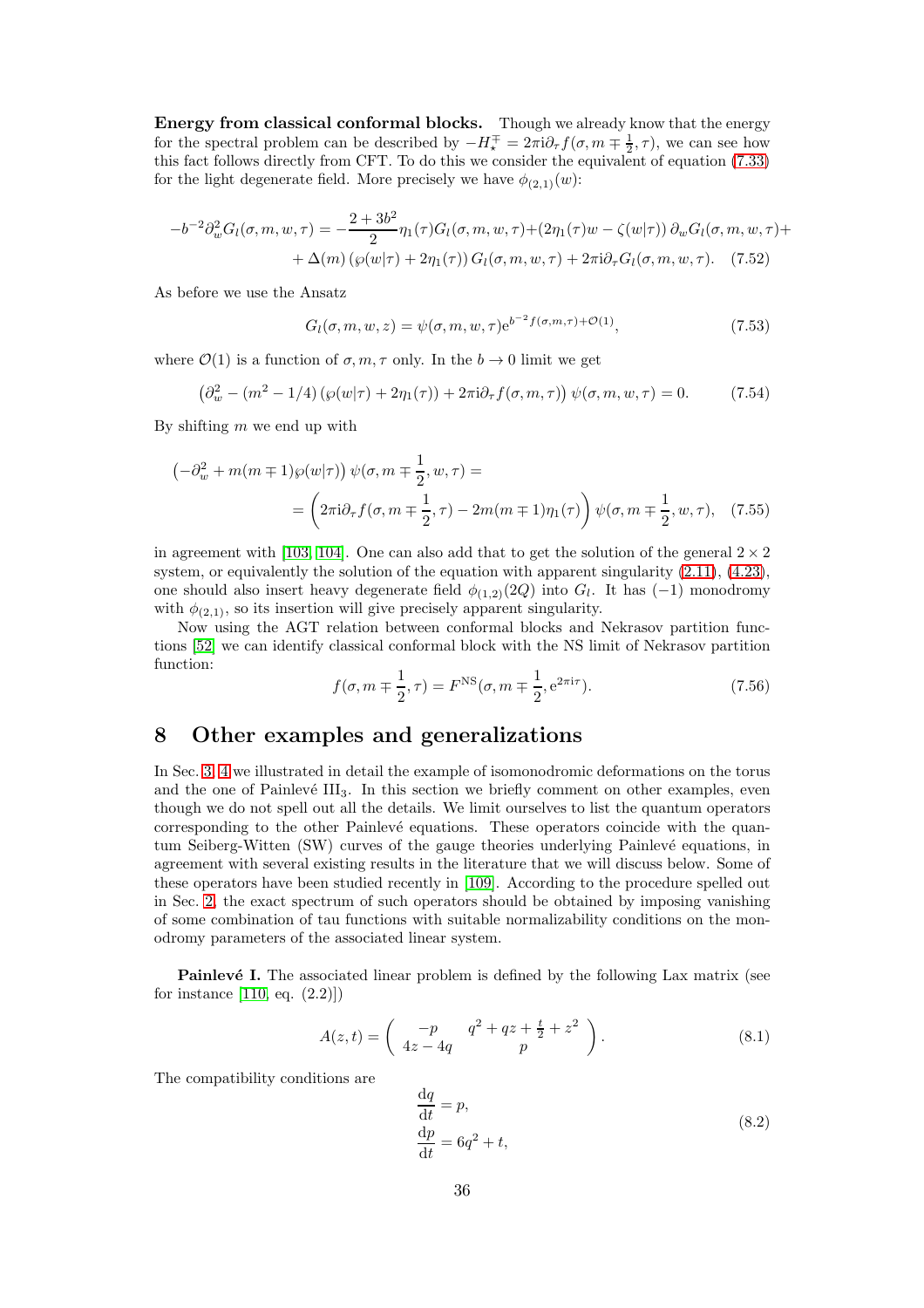leading to the Painlevé I equation

$$
\frac{\mathrm{d}^2 q}{\mathrm{d}^2 t} = 6q^2 + t.\tag{8.3}
$$

The Hamiltonian is

$$
H_0 = \frac{p^2}{2} - 2q^3 - qt.
$$
\n(8.4)

It is also useful to define

$$
H_1 = 2H_0 + \frac{p}{q}.\t\t(8.5)
$$

Moreover, since

$$
A_{12} = q^2 + qz + \frac{t}{2} + z^2,
$$
\n(8.6)

we have auxiliary poles unless  $q = \infty$ . This is our requirement for singularities matching and it gives the following operator

<span id="page-36-0"></span>
$$
-\partial_z^2 + 2tz + 4z^3 + H_1 \tag{8.7}
$$

in agreement with expectations from [\[20,](#page-55-19) [19,](#page-55-18) [15\]](#page-55-14). It is also straightforward to see that the singularities matching condition imposes vanishing of the Painlevé I tau function. The condition of normalizability instead is more subtle and will not be addressed in this work. Notice that, as expected, the operator [\(8.7\)](#page-36-0) is the one arising in the quantization of the Seiberg-Witten curve corresponding to the  $H_0$  Argyres-Douglas theory. It is also well known that the quantization condition for this potential involves the  $\mathcal{H}_0$  NS free energy (see for instance [\[111,](#page-60-1) [112\]](#page-60-2)). It should be possible to relate such NS type quantization to the vanishing of the Painlevé I tau function. For that we would need some kind of blowup equations for Argyres-Douglas theories which, at present, are not known. Alternatively one can try to develop a functional approach similar to [\[65\]](#page-58-1), see also Sec. [7.](#page-29-0) This is under investigation and will appear in [\[113\]](#page-60-3).

**Painlevé II.** The linear problem is obtained from the following Lax matrix (see for instance [\[46,](#page-57-2) eq. (3.14)])

$$
A(z,t) = \begin{pmatrix} p + \frac{t}{2} + z^2 & u(z-q) \\ -\frac{2(\theta + pq + pz)}{u} & -p - \frac{t}{2} - z^2 \end{pmatrix}.
$$
 (8.8)

The associated compatibility condition leads to the Painlevé II equation

$$
\frac{\mathrm{d}^2 q}{\mathrm{d}^2 t} = 2q^3 + qt + \frac{1}{2} - \theta.
$$
 (8.9)

The Hamiltonian is

$$
H_0 = \frac{p^2}{2} + pq^2 + \frac{pt}{2} + \theta q. \tag{8.10}
$$

We also define

$$
H_1 = 2H_0 - 2q.\t\t(8.11)
$$

Since

$$
A_{12} = u(z - q), \tag{8.12}
$$

we have singularities matching if  $u = \infty$  (or  $q = \infty$ ). It is easy to show that at this special point the relevant operator reads

<span id="page-36-1"></span>
$$
-\partial_z^2 + tz^2 + z^4 - 2\theta z + \frac{t^2}{4} + H_1.
$$
\n(8.13)

As expected, this is the operator arising in the quantization of the Seiberg-Witten curve to the  $H_1$  Argyres-Douglas theory. It is also straightforward to see that condition of singularities matching imposes the vanishing of the Painlevé II tau function as a quantization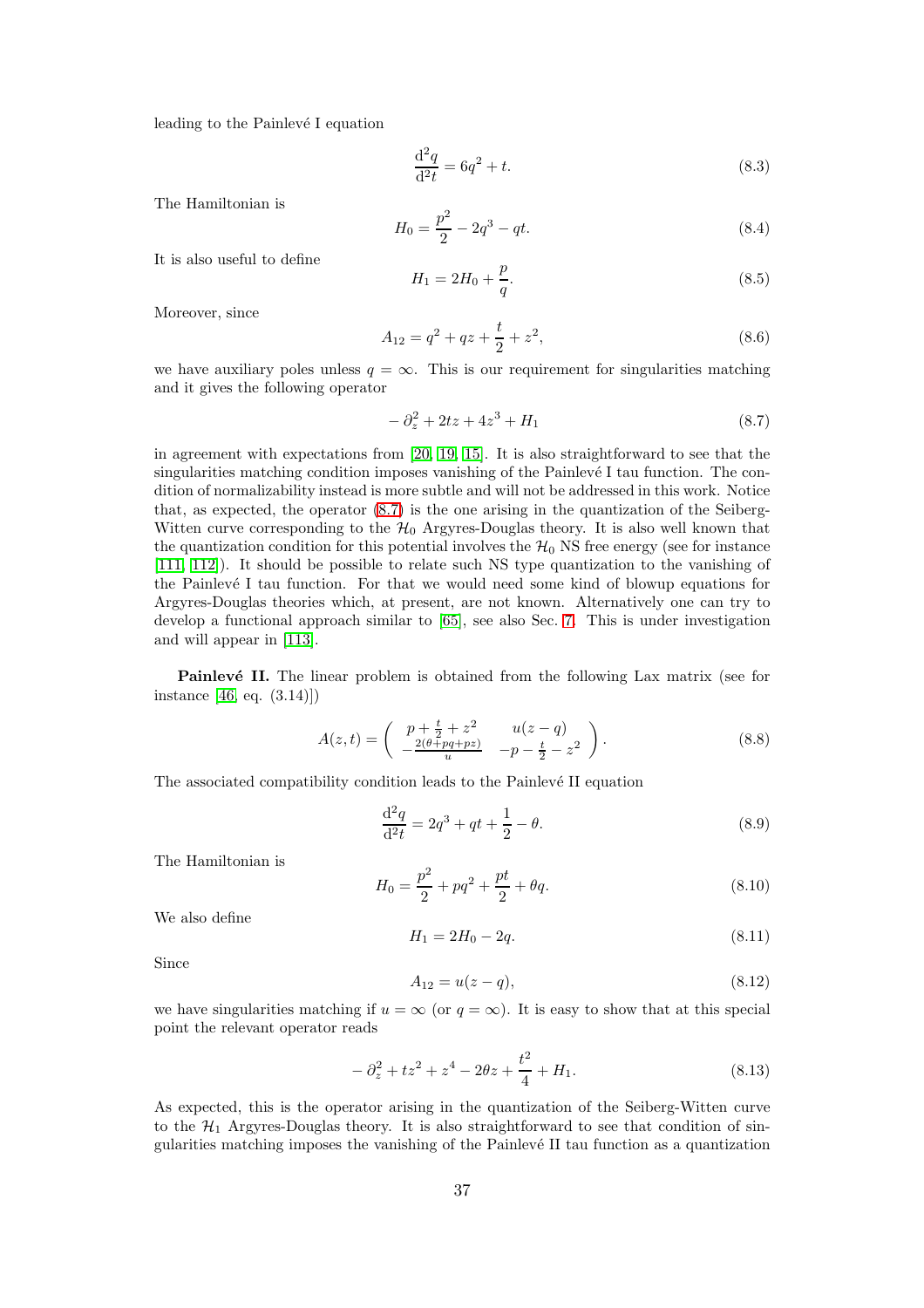condition for the potential [\(8.13\)](#page-36-1). As before, the condition of normalizability instead is more subtle and will not be addressed in this work. Likewise we do not know blowup equations that would link the vanishing of tau function to the NS quantization. Hence it would be nice to develop a functional approach to this problem as done in  $[65]$  for Painlevé III<sub>3</sub> and in Sec. [7](#page-29-0) for the torus.

**Painlevé IV.** The linear problem is obtained from the following Lax matrix (see for instance [\[46,](#page-57-2) eq. (3.36)])

$$
A(z,t) = \begin{pmatrix} \frac{\theta_0 - pq}{z} + t + z & u\left(1 - \frac{q}{2z}\right) \\ \frac{2(-\theta_0 - \theta_\infty + pq)}{u} + \frac{2p(pq - 2\theta_0)}{uz} & -\frac{\theta_0 - pq}{z} - t - z \end{pmatrix}.
$$
 (8.14)

The compatibility condition leads to the Painlevé IV equation:

$$
\frac{\mathrm{d}^2 q}{\mathrm{d}^2 t} = \left(\frac{\mathrm{d} q}{\mathrm{d} t}\right)^2 \frac{1}{2q} + \frac{3q^3}{2} + 4tq^2 + 2q(t^2 - 2\theta_\infty + 1) - \frac{8\theta_0^2}{q}.\tag{8.15}
$$

The Painlevé IV Hamiltonian is defined as

$$
H_0 = 2p^2q - p(4\theta_0 + q^2 + 2qt) + q(\theta_0 + \theta_\infty).
$$
 (8.16)

We also introduce

$$
H_1 = H_0 - 2p + t + 2t\theta_0.
$$
\n(8.17)

After imposing the singularities matching condition we obtain the following operator in agreement with [\[114\]](#page-60-4)

$$
-\partial_z^2 - 2\theta_{\infty} + t^2 + 2tz + \frac{H_1}{z} + \frac{\theta_0^2 - \frac{1}{4}}{z^2} + z^2.
$$
 (8.18)

This is the operator appearing in quantization of SW curve to  $\mathcal{H}_2$  Argyres-Douglas theory.

**Painlevé** III<sub>2</sub>. We follow [\[115\]](#page-60-5). The relevant Lax matrix is

$$
A(z,t) = \begin{pmatrix} -\frac{2p+q^2(-t)-\theta_{\infty}q}{2z^2} - \frac{t}{2} - \frac{\theta_{\infty}}{2z} & -\frac{4p^2-4pq^2t+q^4t^2-\theta_{\infty}^2q^2-4q}{4q^2z} - \frac{(-2p+q^2t+\theta_{\infty}q)^2}{4qz^2} \\ \frac{q}{z^2} - \frac{1}{z} & \frac{2p+q^2(-t)-\theta_{\infty}q}{2z^2} + \frac{t}{2} + \frac{\theta_{\infty}}{2z} \end{pmatrix},
$$
\n(8.19)

leading to the Painlevé  $III<sub>2</sub>$  equation

$$
\frac{\mathrm{d}^2 q}{\mathrm{d}^2 t} = \frac{1}{q} \left( \frac{\mathrm{d} q}{\mathrm{d} t} \right)^2 - \frac{\mathrm{d} q}{\mathrm{d} t} \frac{1}{t} + \frac{q^2 (1 + \theta_{\infty})}{t} + q^3 - \frac{2}{t^2}.
$$
 (8.20)

The Hamiltonian is

$$
H_0 = -\frac{p^2}{q^2t} + \frac{q^2t}{4} + \frac{1}{2}(\theta_\infty + 1)q + \frac{1}{qt}.\tag{8.21}
$$

It is useful to define

$$
H_1 = \frac{1}{2}(qt - \theta_\infty) - H_0 t.
$$
\n(8.22)

Singularities matching leads to

$$
-\partial_z^2 + \frac{t^2}{4} + t\frac{\frac{\theta_\infty}{2} - 1}{z} + \frac{1}{z^3} + \frac{H_1}{z^2}.
$$
 (8.23)

This is precisely the operator corresponding to the quantization of the  $N_f = 1$  SW curve, see for instance [\[116,](#page-60-6) [117\]](#page-60-7).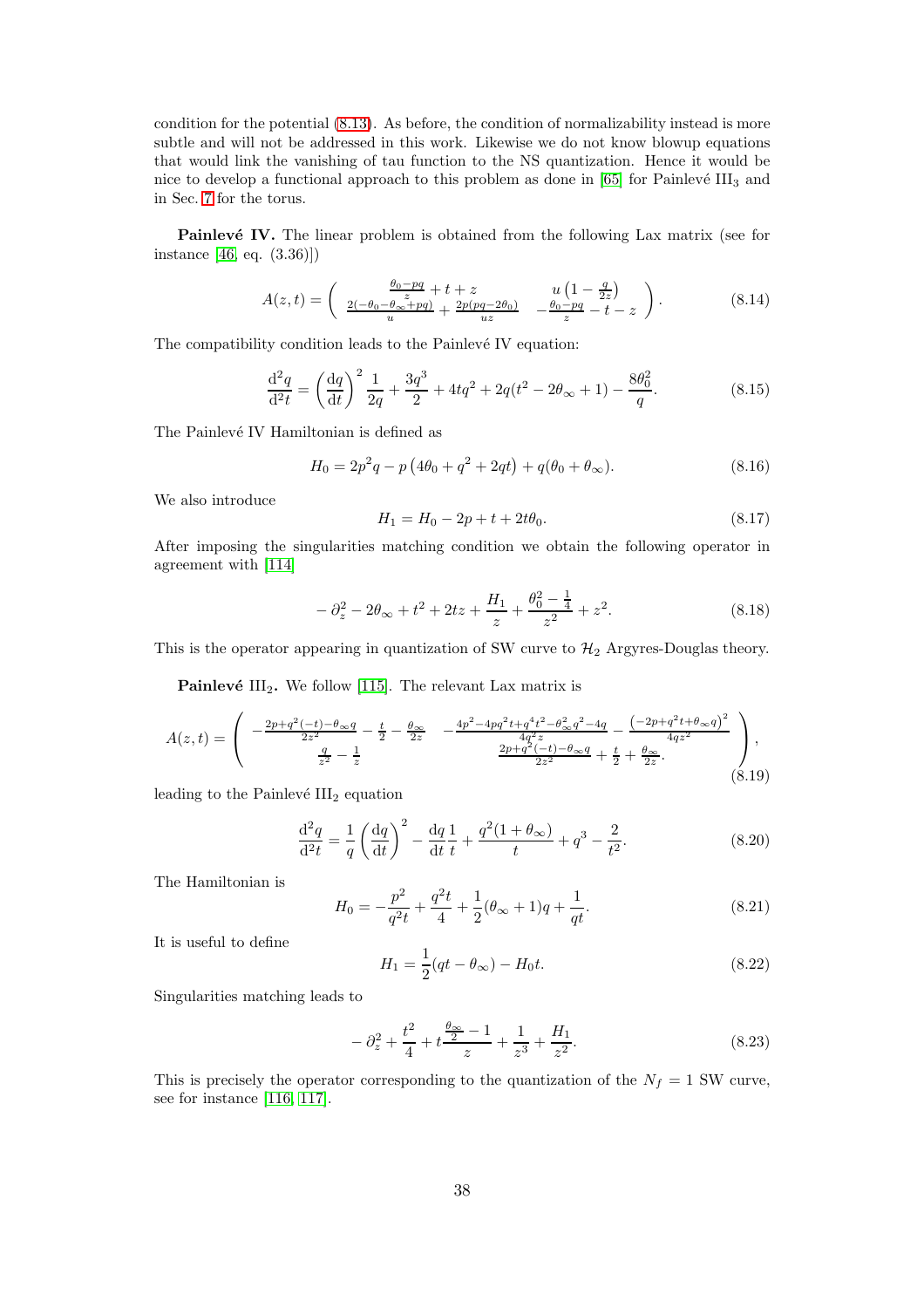**Painlevé** III<sub>1</sub>. The relevant Lax matrix is (see for instance [\[46,](#page-57-2) eq.  $(A.23)$ ]

$$
A(z,t) = \begin{pmatrix} \frac{(2p-1)\sqrt{t}}{2z^2} + \frac{\sqrt{t}}{2} - \frac{\theta_*}{z} & -\frac{pqu}{z} - \frac{p\sqrt{t}u}{z^2} \\ \frac{2(\theta_* + \theta_*) - 2p^2q - 4\theta_*p + 2pq}{2puz} + \frac{(p-1)\sqrt{t}}{uz^2} & -\frac{(2p-1)\sqrt{t}}{2z^2} - \frac{\sqrt{t}}{2} + \frac{\theta_*}{z} \end{pmatrix},
$$
(8.24)

leading to the Painlevé  $III_1$  equation

$$
\frac{\mathrm{d}^2 q}{\mathrm{d}^2 t} = \left(\frac{\mathrm{d} q}{\mathrm{d} t}\right)^2 \frac{1}{q} - \frac{\mathrm{d} q}{\mathrm{d} t} \frac{1}{t} + \frac{q^3}{t^2} + \frac{2q^2 \theta_\star}{t^2} + \frac{1 - 2\theta_\star}{t} - \frac{1}{q}.\tag{8.25}
$$

The Hamiltonian is

$$
H_0 = \theta_*^2 + p^2 q^2 - p q^2 + 2\theta_* p q + p t - q(\theta_* + \theta_*) - \frac{t}{2},
$$
\n(8.26)

and we define

$$
H_1 = H_0 + q - pq - \theta_*.\t\t(8.27)
$$

We have singularities matching if  $p = \infty$ ,  $q = 0$ , such that  $pq = \infty$  and u finite. After some algebra this leads to the following operator

$$
- \partial_z^2 + \frac{H_1}{z^2} + \frac{t}{4z^4} - \frac{\theta_\star \sqrt{t}}{z^3} - \frac{\theta_\star \sqrt{t}}{z} + \frac{t}{4},\tag{8.28}
$$

which is the quantum SW curve with  $N_f = 2$ , see for instance [\[116,](#page-60-6) [117\]](#page-60-7).

**Painlevé** V. The relevant Lax matrix is (see for instance [\[115,](#page-60-5) Sec. 4.3])

$$
A(z,t) = \begin{pmatrix} \frac{2p + (q-z)(\theta_{\infty} + t(q+z-1))}{2(z-1)z} & \frac{(q-1)\left(\left(p + \frac{1}{2}q(\theta_{\infty} + (q-1)t)\right)^2 - \frac{\theta_0^2}{4}\right)}{qz} + \frac{\frac{\theta_1^2}{4} - \left(p + \frac{1}{2}(q-1)(\theta_{\infty} + qt)\right)^2}{z-1} \\ \frac{q}{z-qz} + \frac{1}{z-1} & -\frac{2p + (q-z)(\theta_{\infty} + t(q+z-1))}{2(z-1)z} \end{pmatrix}.
$$
\n
$$
(8.29)
$$

The compatibility condition leads to the Painlevé  $V$  equation:

$$
\frac{\mathrm{d}^2 q}{\mathrm{d}^2 t} = \frac{2q - 1}{2(q - 1)q} \left(\frac{\mathrm{d}q}{\mathrm{d}t}\right)^2 - \frac{1}{t} \frac{\mathrm{d}q}{\mathrm{d}t} + \frac{(q - 1)q(2qt - t + 2\theta_\infty - 2)}{2t} + \frac{\theta_0^2}{2qt^2} + \frac{\theta_1^2}{2(q - 1)t^2}.\tag{8.30}
$$

The Hamiltonian is

$$
H_0 = -\frac{p^2}{(q-1)(qt)} - \frac{\theta_0^2}{(4q)t} + \frac{\theta_1^2}{(q-1)(4t)} + \frac{1}{4}q(2\theta_\infty + qt - t - 2),
$$
 (8.31)

we also define

$$
H_1 = tH_0 + \frac{\theta_0^2}{4} + \frac{\theta_1^2}{4} + \frac{\theta_\infty}{2} + \frac{qt}{2} - \frac{\theta_\infty t}{2} + \frac{t}{2} - \frac{1}{2}.
$$
 (8.32)

Singularities matching leads to confluent Heun equation

$$
-\partial_z^2 + \frac{1}{4z^2(z-1)^2} \left( \theta_0^2 + t^2 z^4 - 1 + z \left( -2\theta_0^2 + 4H_1 + 2(\theta_\infty - 2)t + 2 \right) + z^2 \left( \theta_0^2 + \theta_1^2 - 4H_1 + t^2 - 4(\theta_\infty - 2)t - 2 \right) + z^3 \left( 2(\theta_\infty - 2)t - 2t^2 \right) \right) ,
$$
\n(8.33)

which is the operator appearing in quantization of  $N_f = 3$  SW curve, see for instance [\[116,](#page-60-6) [117\]](#page-60-7). We note that this curve also plays a role in the study of black hole quasinormal modes. By adapting the procedure illustrated in Sec. [2](#page-4-0) to potentials with resonance eigenstates, one should be able to reproduce [\[27,](#page-56-6) [26\]](#page-56-5). In addition by using Sec. [5](#page-20-0) one should be able to provide a more direct link between [\[27,](#page-56-6) [26\]](#page-56-5) and [\[116,](#page-60-6) [118\]](#page-60-8). It would also be interesting to further investigate the connection with the Rabi model [\[119\]](#page-60-9) by using the NS approach.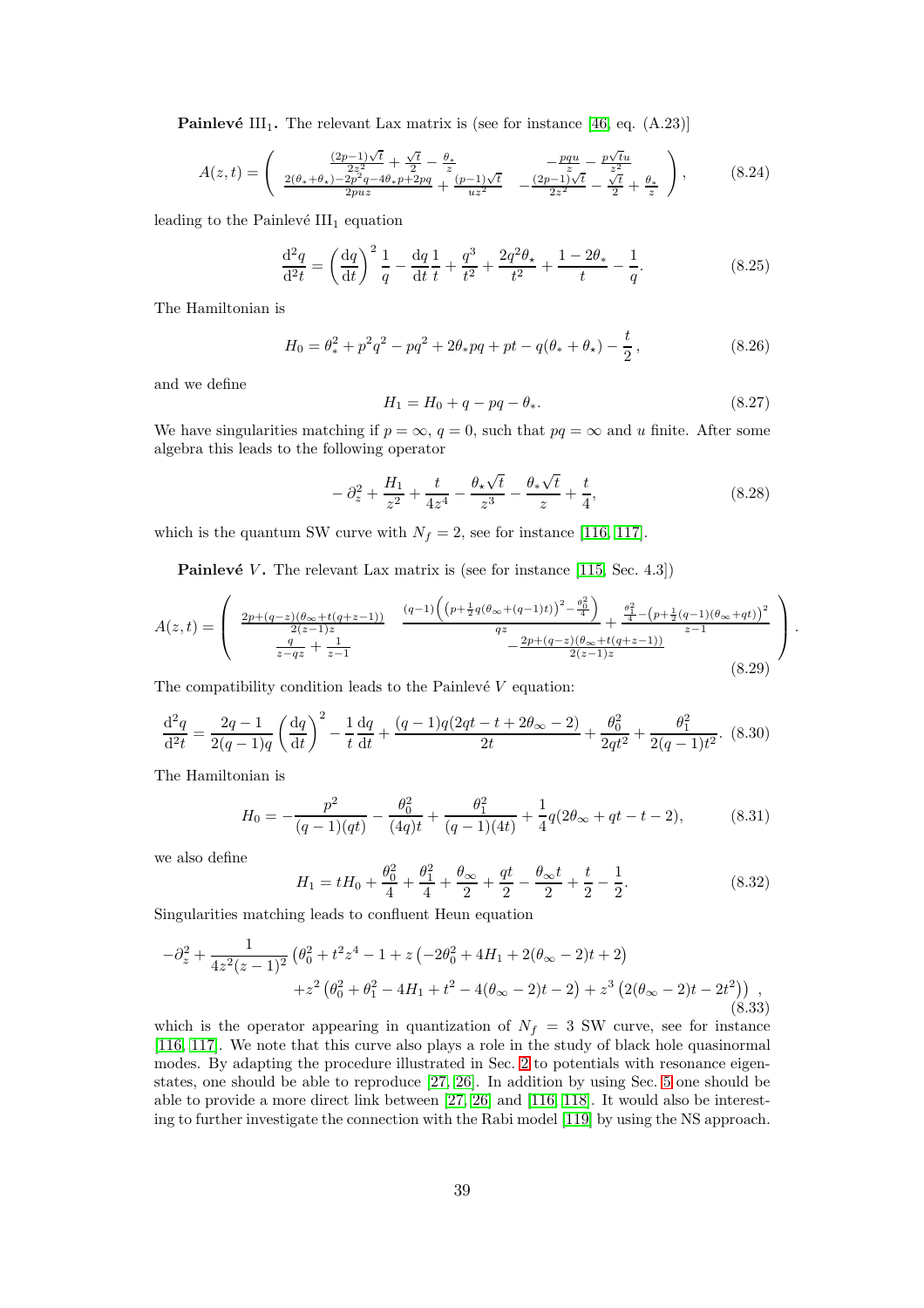**Painlevé VI.** The relevant Lax matrix in this case is quite complicated. We write it as

$$
A(z,t) = \begin{pmatrix} A_{11}(z) & A_{12}(z) \\ A_{21}(z) & -A_{11}(z) \end{pmatrix},
$$
\n(8.34)

where

<span id="page-39-0"></span>
$$
A_{12}(z) = -\frac{(t-1)t(z-q)}{(z-1)z(t-z)}.\t(8.35)
$$

The expressions for  $A_{11}$  and  $A_{21}$  take the following forms

$$
A_{21} = \frac{1}{64\theta_{\infty}^2(t-1)^2 t^2(t-q)^2(q-1)^2 q^2} \left(\sum_{i=0}^7 u_i(t,z,p) q^i\right),\tag{8.36}
$$

$$
A_{11} = \frac{1}{8\theta_{\infty}(z-1)z(t-q)(q-1)q(t-z)} \Big(\sum_{i=0}^{7} s_i(t,z,p)q^i\Big). \tag{8.37}
$$

The expressions for  $u_i(t, z, p)$  and  $s_i(t, z, p)$  are quite cumbersome, hence we do not write them explicitly. Compatibly condition for this system is

$$
\frac{\mathrm{d}}{\mathrm{d}t}q = -\frac{2}{(t-1)t} \left( -pq^3 + pq^2t + pq^2 + pq(-t) \right),\n\frac{\mathrm{d}}{\mathrm{d}t}p = \frac{1}{4t} \left( \frac{4\theta_1^2}{(q-1)^2} + \frac{(2\theta_{\infty}+1)^2}{t-1} \right) + \frac{1-4\theta_t^2}{4(t-q)^2} - \frac{4\left( P(t)^2q^2\left(3q^2 - 2(t+1)q + t\right) + \theta_0^2t\right)}{4(t-1)tq^2},\tag{8.38}
$$

leading to Painlevé VI

$$
\frac{d^2q}{d^2t} = \frac{1}{2} \left( \frac{1}{q-t} + \frac{1}{q} + \frac{1}{q-1} \right) \left( \frac{dq}{dt} \right)^2 - \left( \frac{1}{q-t} + \frac{1}{t} + \frac{1}{t-1} \right) \frac{dq}{dt}
$$
  
+ 
$$
\frac{(q-1)q(q-t)}{2(t-1)^2t^2} \left( (2\theta_{\infty}+1)^2 - \frac{4\theta_0^2 t}{q^2} + \frac{4\theta_1^2(t-1)}{(q-1)^2} - \frac{(4\theta_t^2-1)(t-1)t}{(t-q)^2} \right).
$$
(8.39)

From [\(8.35\)](#page-39-0) is easy to see that the singularities matching condition leads to the Heun operator appearing in the quantization of the  $N_f = 4$  SW curve. This example was studied in [\[21,](#page-56-0) [29,](#page-56-8) [31,](#page-56-10) [25,](#page-56-4) [24,](#page-56-3) [30,](#page-56-9) [23,](#page-56-2) [120,](#page-60-10) [68,](#page-58-4) [69\]](#page-58-5). In particular the self-dual approach to the Heun equation was studied in great details in [\[25,](#page-56-4) [24,](#page-56-3) [30,](#page-56-9) [23\]](#page-56-2).

#### Some further comments and generalisations:

- In this work we took the approach of studying the spectral properties of quantum mechanical operators by using the knowledge about isomonodromic deformations. However, one can read our result by taking the inverse logic and, in line with [\[16\]](#page-55-15), use the spectral properties of quantum operators to study the distribution of movable poles in solutions of second order nonlinear ODEs arising as compatibility conditions of isomonodromic deformations.
- All the examples listed above correspond to isomonodromic problems associated to  $2\times 2$ linear system. Nevertheless, a similar story is expected to hold also for the higher rank situation. In this case some related properties for the corresponding tau function(s) and generalisation of the Kiev formula can be found in [\[121,](#page-60-11) [122,](#page-60-12) [123,](#page-60-13) [124,](#page-60-14) [125,](#page-60-15) [50,](#page-57-6) [126\]](#page-60-16).
- We also note that recently a new class of nonlinear eigenvalue problems has been related to a set of generalized Painlevé equations [\[127\]](#page-60-17). It would be interesting to study these problems and their stability/instability notion within our gauge theoretic framework.
- In this work we studied in detail examples of operators with confining potential. However our formalism can also be applied straightforwardly to study the band structure of periodic potentials, including the band edges and the corresponding energy splitting. These results will appear somewhere else. It would also be interesting to extend our analysis to the study of potentials which admit a spectrum of resonance modes.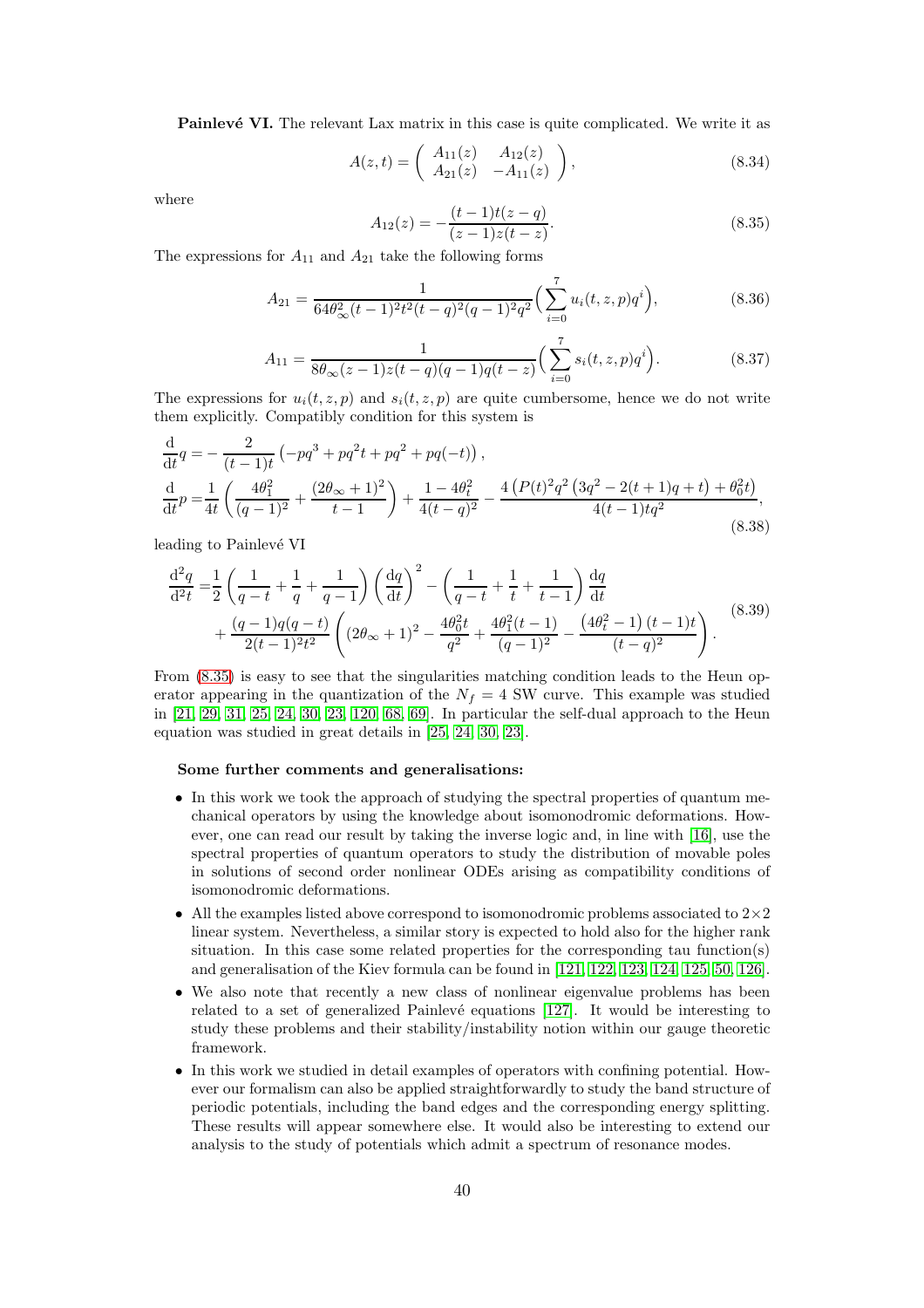- Another set of generalised problems which it would be interesting to investigate are these connected to q-deformed Painlevé equations and five-dimensional gauge theories [\[85,](#page-58-21) [128,](#page-60-18) [123,](#page-60-13) [129,](#page-60-19) [130,](#page-60-20) [131,](#page-60-21) [132,](#page-60-22) [133\]](#page-60-23). In this case the relevant quantum spectral problems are the ones associated to relativistic quantum integrable systems.
- For example, we know that the NS quantization condition does not extend directly to the five-dimensional/relativistic setup. In particular, to compute the exact spectrum of relativistic integrable systems one needs to supply the naive NS quantization [\[57,](#page-57-10) [134\]](#page-61-0) with additional non-perturbative corrections [\[55\]](#page-57-13). Nevertheless, if we think of the four dimensional quantization as the vanishing of Painlevé tau functions, then this fact extends directly to the five dimensional/relativistic integrable system setup. Indeed it was found in  $[128]$  that the zeroes of the tau functions for q-Painlevé compute the exact spectrum of relativistic integrable systems. Hence thinking of the quantization condition as vanishing of  $(q-)$  Painlevé tau functions provides a unifying framework for both relativistic and non-relativistic quantum systems. From that perspective it would be interesting to understand how the quantum mirror map is realised on the q-Painlevé side.

Recent interesting related work in this direction is also [\[135\]](#page-61-1).

• In the Painlevé III<sub>3</sub> example we have an intriguing bridge between the following two operators. On one side we have the modified Mathieu

$$
\partial_x^2 - \sqrt{t} \left( e^x + e^{-x} \right), \tag{8.40}
$$

and on the other side we have a "dual" Fermi gas operator, which reads  $[136, \text{eq } (1.3)]$ 

$$
e^{4t^{1/4}\cosh(x)}\left(e^{\frac{i}{2}\partial_x} + e^{-\frac{i}{2}\partial_x}\right)e^{4t^{1/4}\cosh(x)}.
$$
 (8.41)

In particular, the spectral properties of both operators are encoded in the isomonodromic deformation equations of the linear system [\(3.1\)](#page-6-2). For example, the quantization condition of both operators can be expressed as vanishing of the Painlevé  $III<sub>3</sub>$  tau function. This provided a concrete link between the results of [\[38,](#page-56-20) [137\]](#page-61-3) and [\[41\]](#page-56-12), which was also generalised to the q-deformed/five-dimensional framework, see [\[136\]](#page-61-2) and [\[128\]](#page-60-18) for more details [22](#page-40-0). It would be very interesting to find such "dual" operator for other Painlevé equations by using the geometrical guideline coming from the TS/ST correspondence [\[55\]](#page-57-13). This could provide some concrete realisation of ideas presented in  $[139]$   $^{23}$  $^{23}$  $^{23}$ .

# Acknowledgements

We would like to thank Giulio Bonelli, Bruno Carniero da Cunha, Joao Cavalcante, Fabrizio Del Monte, Jie Gu, Yasuyuki Hatsuda, Oleg Lisovyy, Hiraku Nakajima, Nikita Nekrasov, Anton Shchechkin, Alessandro Tanzini for useful discussions and correspondence. We are especially grateful to Anton Shchechkin for a careful reading of the preliminary version of the paper and many critical remarks. AG would like to thank Skoltech and the HSE Moscow for the kind hospitality during fall 2019 when this project started. The work of AG is partially supported by the Fonds National Suisse, Grant No. 185723 and by the NCCR "The Mathematics of Physics" (SwissMAP). The work was partially carried out in Skolkovo Institute of Science and Technology under financial support of Russian Science Foundation within grant 19-11-00275 (PG).

 $22$ Similarly, relations between Kiev formulas and  $tt^*$  equations are also discussed in [\[138\]](#page-61-5) and forthcoming publications by the same Authors.

<span id="page-40-1"></span><span id="page-40-0"></span> $^{23}$ We thank N. Nekrasov for discussions on this point and bringing our attention to this reference.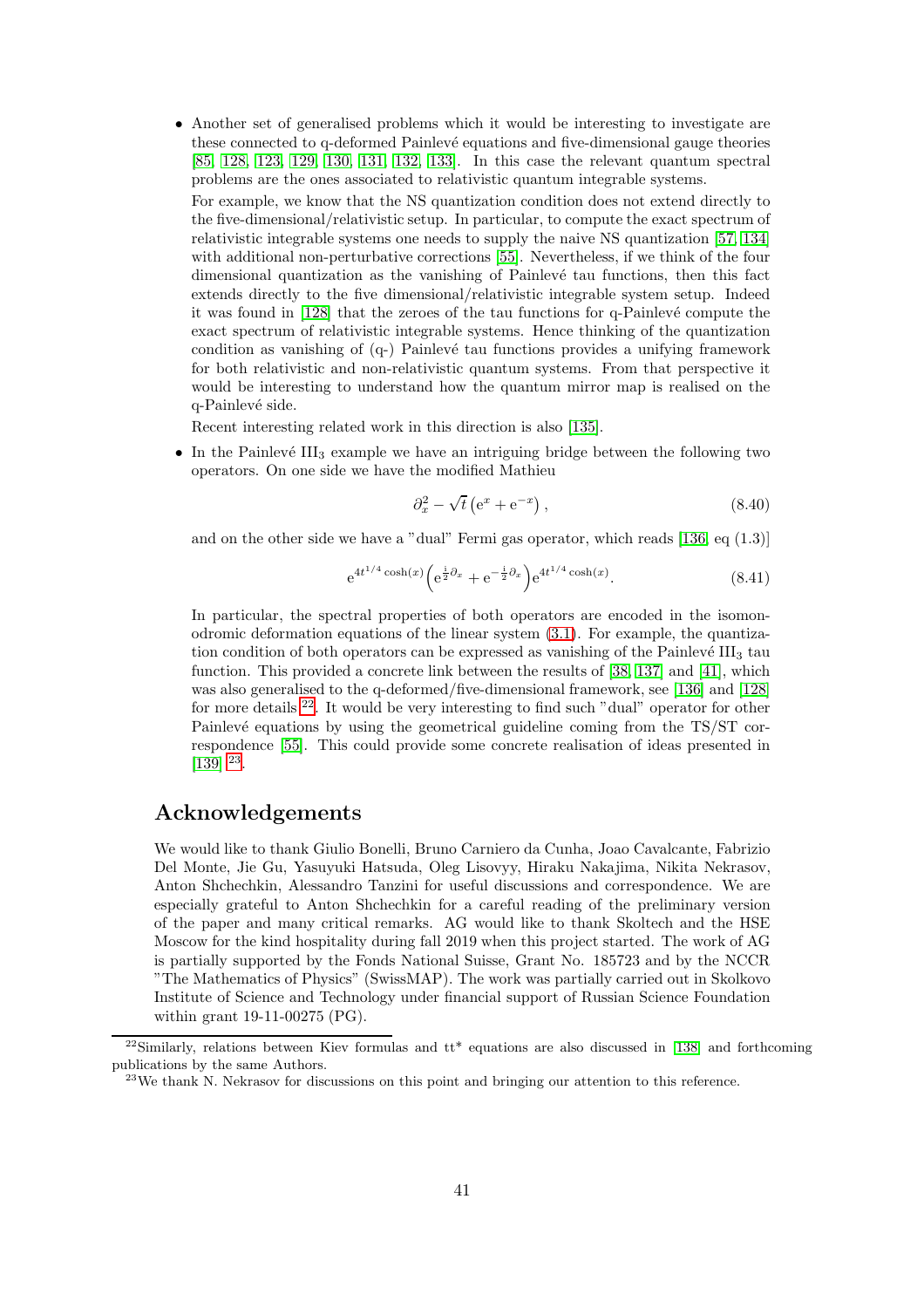# <span id="page-41-0"></span>A Conventions for elliptic functions

For the elliptic functions we use the same conventions and definitions as in Appendix A of [\[49\]](#page-57-5). We always use

$$
\mathfrak{q} = e^{2\pi i \tau}.\tag{A.1}
$$

The conventions for Jacobi theta functions are

$$
\theta_1(z|\tau) = -i \sum_{n \in \mathbb{Z}} (-1)^n e^{i\pi \tau (n + \frac{1}{2})^2} e^{2\pi i z (n + \frac{1}{2})},
$$
  
\n
$$
\theta_2(z|\tau) = \sum_{n \in \mathbb{Z}} e^{i\pi \tau (n + \frac{1}{2})^2} e^{2\pi i z (n + \frac{1}{2})},
$$
  
\n
$$
\theta_3(z|\tau) = \sum_{n \in \mathbb{Z}} e^{i\pi \tau n^2} e^{2\pi i z n},
$$
  
\n
$$
\theta_4(z|\tau) = \sum_{n \in \mathbb{Z}} (-1)^n e^{i\pi \tau n^2} e^{2\pi i z n}.
$$
\n(A.2)

There is also a useful infinite product representation for  $\theta_1$ :

<span id="page-41-7"></span>
$$
\theta_1(z|\tau) = 2\mathfrak{q}^{\frac{1}{4}}\sin \pi z \prod_{k=1}^{\infty} (1 - \mathfrak{q}^k)(1 - \mathfrak{q}^k e^{2\pi i z})(1 - \mathfrak{q}^k e^{-2\pi i z}). \tag{A.3}
$$

The Dedekind  $\eta$  is defined as

<span id="page-41-3"></span>
$$
\eta(\tau) = \mathfrak{q}^{1/24} \prod_{n \ge 1} (1 - \mathfrak{q}^n), \tag{A.4}
$$

and satisfies

$$
\eta(-1/\tau) = \sqrt{-i\tau}\eta(\tau). \tag{A.5}
$$

We also define

$$
\varphi(\mathfrak{q}) = \prod_{k=1}^{\infty} (1 - \mathfrak{q}^k) = \mathfrak{q}^{-1/24} \eta(\tau). \tag{A.6}
$$

One also has a relation

$$
\partial_z \theta_1(z|\tau)|_{z=0} = 2\pi \eta(\tau)^3. \tag{A.7}
$$

The Weierstrass  $\wp$  function is

<span id="page-41-1"></span>
$$
\wp(z|\tau) = -\partial_z^2 \log \theta_1(z|\tau) - 2\eta_1(\tau),\tag{A.8}
$$

where

<span id="page-41-2"></span>
$$
\eta_1(\tau) = -2\pi i \partial_\tau \log \eta(\tau) = -\frac{1}{6} \left( \frac{\partial_z^3 \theta_1(z|\tau)}{\partial_z \theta_1(z|\tau)} \right) \Big|_{z=0}.
$$
\n(A.9)

We also use

<span id="page-41-5"></span>
$$
\zeta(z|\tau) = \partial_z \log \theta_1(z|\tau) + 2z\eta_1(\tau). \tag{A.10}
$$

We now list some useful representations of the Weierstrass function. The first one is

<span id="page-41-6"></span>
$$
\wp(z|\tau) = \frac{1}{z^2} + \sum_{(n,k)\neq(0,0)} \left( \frac{1}{(z - k\tau - n)^2} - \frac{1}{(k\tau + n)^2} \right). \tag{A.11}
$$

This representation makes the modular transformation obvious:

$$
\wp(z|\tau) = \tau^{-2} \wp(z/\tau| - 1/\tau). \tag{A.12}
$$

If we take  $(A.11)$  and we perform the sum in the *n*-direction we get another representation:

<span id="page-41-4"></span>
$$
\wp(z|\tau) = \frac{\pi^2}{\sin^2 \pi z} - \frac{\pi^2}{3} + \sum_{k \neq 0} \left( \frac{\pi^2}{\sin^2 \pi (z - k\tau)} - \frac{\pi^2}{\sin^2(\pi k\tau)} \right). \tag{A.13}
$$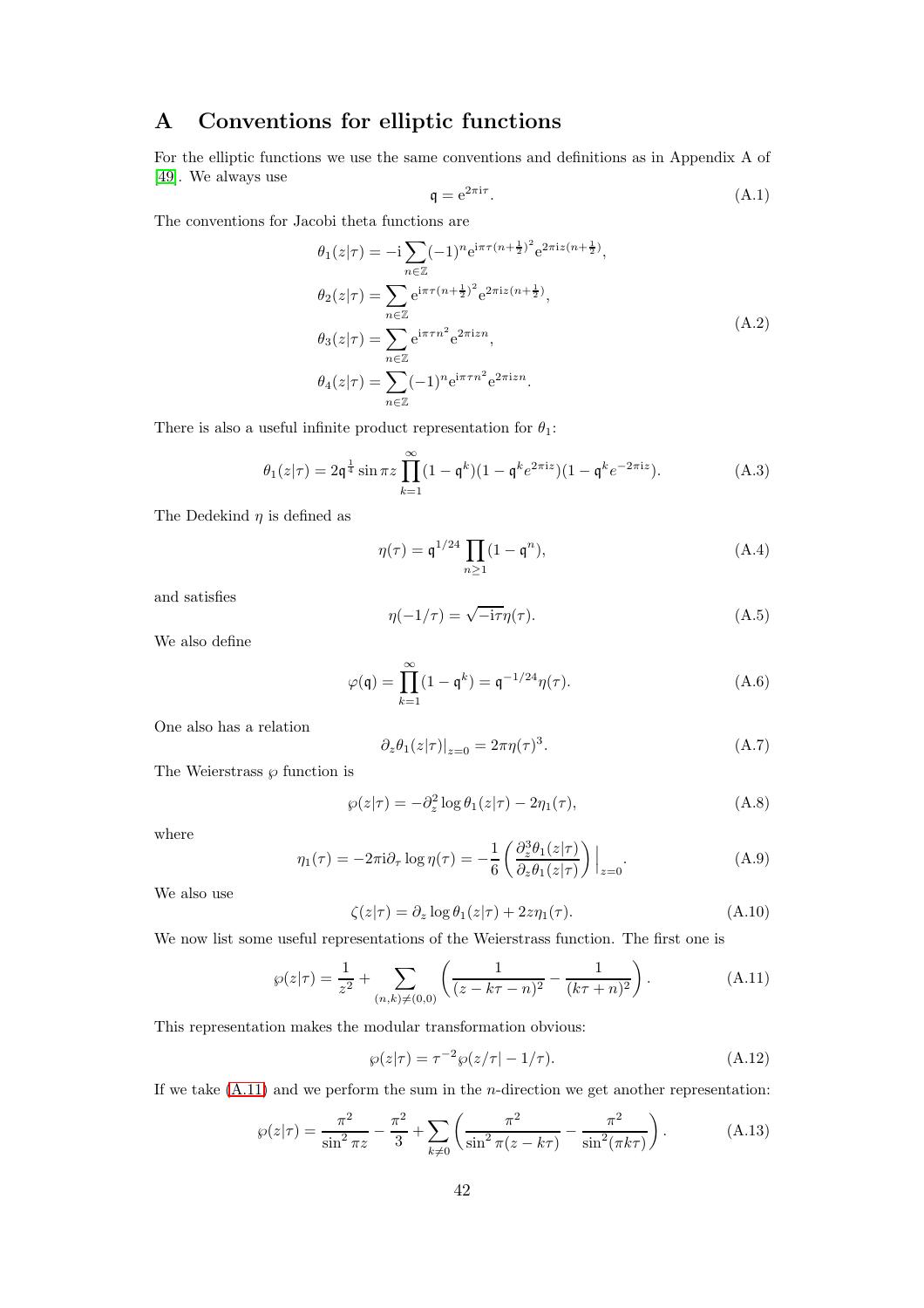From [\(A.13\)](#page-41-4) one can easily get the expansion in the limit  $\tau \to i\infty$ :

<span id="page-42-3"></span>
$$
\wp(z|\tau) = \frac{\pi^2}{\sin^2 \pi z} - \frac{\pi^2}{3} + 16\pi^2 e^{2\pi i \tau} \sin^2 \pi z + \mathcal{O}(e^{4\pi i \tau}).\tag{A.14}
$$

Another option is to compute the sum in  $(A.11)$  along the k-direction:

<span id="page-42-4"></span>
$$
\wp(z|\tau) = \frac{\pi^2/\tau^2}{\sin^2 \frac{\pi z}{\tau}} - \frac{\pi^2}{3\tau^2} + \sum_{n \neq 0} \left( \frac{\pi^2/\tau^2}{\sin^2 \frac{\pi(z-n)}{\tau}} - \frac{\pi^2/\tau^2}{\sin^2 \frac{\pi n}{\tau}} \right). \tag{A.15}
$$

There are also some useful expansions of  $\eta_1(\tau)$ . For example

<span id="page-42-2"></span>
$$
\eta_1(\tau) = \frac{\pi^2}{6} \left( 1 - 24 \sum_{n=1}^{\infty} \sigma_1(n) e^{2\pi i n \tau} \right),
$$
\n(A.16)

where  $\sigma_1(n)$  is sum of all divisors of n:

$$
\sigma_1(n) = \sum_{d|n} d. \tag{A.17}
$$

Another useful expansion can be obtained by using the modular transformation of the Dedekind function:

$$
\eta_1(\tau) = \frac{\pi i}{\tau} + \frac{1}{\tau^2} \eta_1(-1/\tau) = \frac{\pi^2}{6\tau^2} + \frac{\pi i}{\tau} - \frac{4\pi^2}{\tau^2} \sum_{n=1}^{\infty} \sigma_1(n) e^{-2\pi i/\tau}.
$$
 (A.18)

# <span id="page-42-0"></span>B Perturbative study of quantum mechanical potentials

The results presented in this Appendix are not new and can be found in various textbook, as well as in [\[83,](#page-58-19) Sec. 2] where they also discuss them in relation to gauge theory. We added this Appendix in order to perform another verification of the computations done in the main part of the paper, and also to study several limiting cases in more detail.

### <span id="page-42-1"></span>B.1 Perturbed Pöschl–Teller potential

Here we study the quantum mechanical problem of the Weierstrass potential by consid-ering its expansion [\(A.14\)](#page-42-3) in the limit  $\tau \to i\infty$ . The corresponding quantum mechanical Hamiltonian is

$$
O_{-} = -\partial_{x}^{2} + m(m-1)\wp(x|\tau) =
$$
  
=  $-\partial_{x}^{2} + \frac{\pi^{2}m(m-1)}{\sin^{2}\pi x} - \frac{\pi^{2}}{3}m(m-1) + 16\pi^{2}m(m-1)e^{2\pi i\tau} \sin^{2}\pi x + \mathcal{O}(e^{4\pi i\tau}).$  (B.1)

The first term is the well-known trigonometric Pöschl–Teller potential. Its eigenfunctions can be constructed explicitly, for example, using supersymmetric quantum mechanics (we take  $m > 1$  so that the eigenfunctions are well defined for  $x \in [0, 1]$ :

$$
|\Psi_k\rangle = (\partial_x + \pi m \cot \pi x)(\partial_x + \pi (m+1) \cot \pi x) \cdots (\partial_x + \pi (m+k-1) \cot \pi x) (\sin \pi x)^{m+k}.
$$
\n(B.2)

The eigenvalue equation has the form

$$
\left(-\partial_x^2 + \frac{m(m-1)\pi^2}{\sin^2 \pi x}\right) |\Psi_k\rangle = \pi^2 (m+k)^2 |\Psi_k\rangle.
$$
 (B.3)

Now we compute the first order correction to the energy (we computed it for the first few levels and then guessed the general form):

$$
\frac{\langle \Psi_k | \sin^2 \pi x | \Psi_k \rangle}{\langle \Psi_k | \Psi_k \rangle} = \frac{1}{2} + \frac{m(m-1)}{2((m+k)^2 - 1)}.
$$
\n(B.4)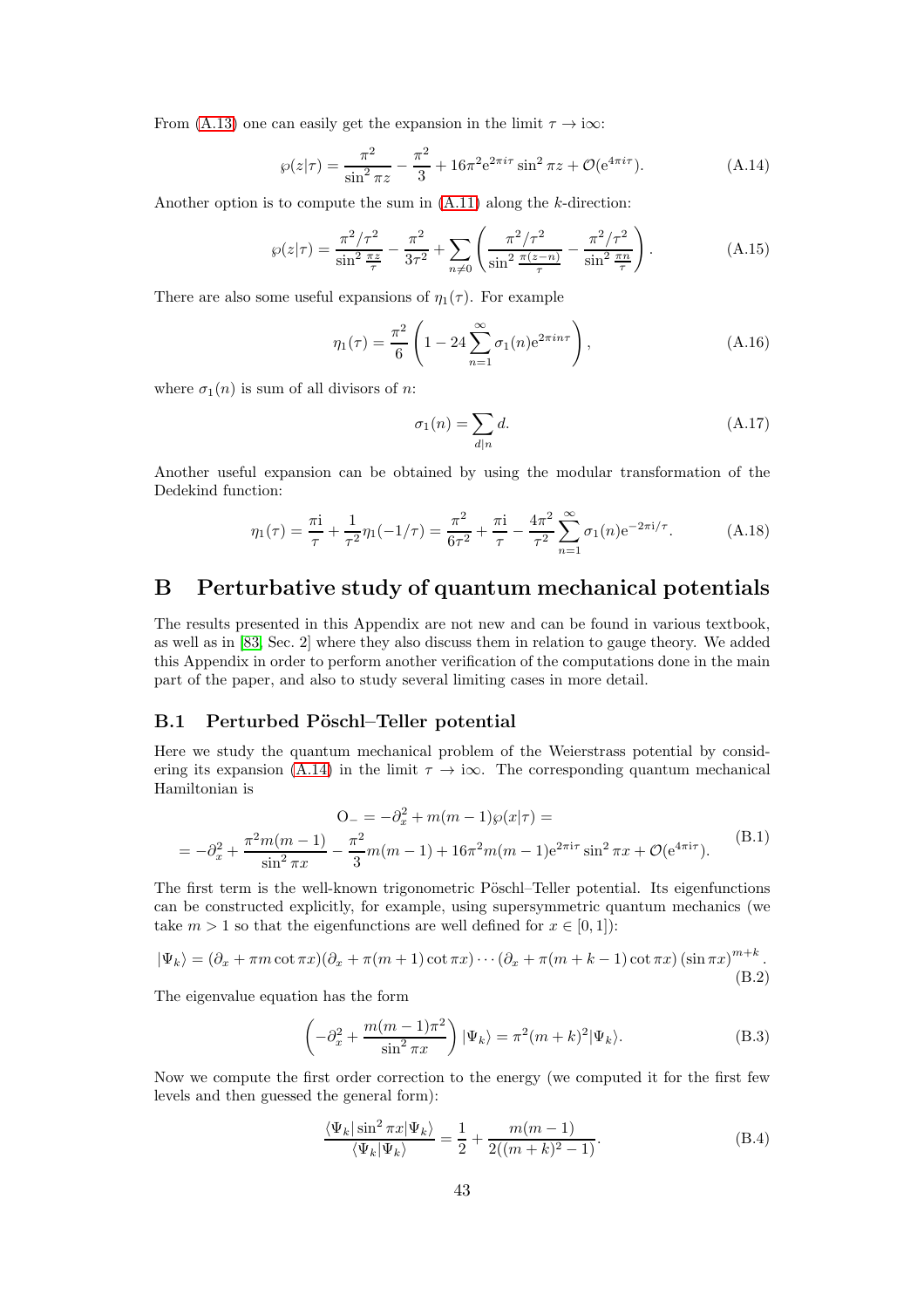Hence

$$
E_k = \frac{\langle \Psi_k | \hat{H} | \Psi_k \rangle}{\langle \Psi_k | \Psi_k \rangle} + \mathcal{O}(e^{4\pi i \tau}) =
$$
  
= 
$$
-\frac{\pi^2}{3}m(m-1) + \pi^2(m+k)^2 + 8\pi^2 e^{2\pi i \tau} \left(1 + \frac{m(m-1)}{(m+k)^2 - 1}\right) + \mathcal{O}(e^{4\pi i \tau}), \quad (B.5)
$$

see also [\[83,](#page-58-19) formula (2.36)]. This is in perfect agreement with the gauge theory computation, see  $(4.80)$ .

We notice that this formula is applicable also for  $\tau \to -\frac{1}{2} + i\infty$ . In this case the potential is still real, and all the formulas for the energy can be applied directly. The only difference is that now  $q = e^{2\pi i \tau}$  will be a small negative real number.

### <span id="page-43-0"></span>B.2 Distant potential walls approximation

We now switch to another approximation. We consider the operator

<span id="page-43-1"></span>
$$
O_{-} = -\partial_{x}^{2} + m(m-1)\wp(x,\hat{\tau}),
$$
\n(B.6)

where

$$
x \in [0, 1], \quad \hat{\tau} \in i\mathbb{R}_+, \quad m > 1. \tag{B.7}
$$

We introduce here  $\hat{\tau}$  to distinguish it from the modular parameter in the conformal blocks, which will be  $\tau = -1/\hat{\tau}$ . We want to study the limit

<span id="page-43-2"></span>
$$
-i\hat{\tau} \to 0. \tag{B.8}
$$

In this regime the potential takes the form of an infinite collection of walls

$$
\frac{\pi^2 m(m-1)/\hat{\tau}^2}{\sin^2 \frac{\pi(x-n)}{\hat{\tau}}}
$$
(B.9)

located at integer points  $n \in \mathbb{Z}$ , see [\(A.15\)](#page-42-4). Each wall decays exponentially at a distance of the order  $-i\hat{\tau}$ . We could naively rescale the x coordinate as

$$
y = \pi x / (-i\hat{\tau}) \tag{B.10}
$$

and say that the limiting potential is  $\frac{m(m-1)}{\sinh^2 y}$ . However, such procedure produces some inconvenient artifacts like a continuous spectrum (it was discrete before the limit). In fact the correct way to solve this problem is to keep also the second neighboring wall before taking the limit  $(B.8)^{24}$  $(B.8)^{24}$  $(B.8)^{24}$ . This procedure will give us a result which is valid up to exponentially small corrections of the form  $\mathcal{O}(e^{-2\pi i/\hat{\tau}})$ .

We proceed as follows. We first consider the scattering on the single potential wall and then glue the two scattered wave functions corresponding to the two neighboring walls. The equation for the  $n = 0$  wall is (hyperbolic Pöschl–Teller)

$$
-\partial_x^2 \Psi + \frac{\pi^2 m(m-1)/\hat{\tau}^2}{\sin^2 \frac{\pi x}{\hat{\tau}}} \Psi = \frac{\pi^2 \kappa^2}{\hat{\tau}^2} \Psi,
$$
\n(B.11)

where  $\kappa$  parameterizes the energy. Two independent solutions of this equation are

$$
\Psi^{(1)}(x) = \left(2i\sin\frac{\pi x}{\hat{\tau}}\right)^m{}_2F_1(m+\kappa, m-\kappa, m+\frac{1}{2}, \sin^2\frac{\pi x}{2\hat{\tau}}),\tag{B.12}
$$

$$
\Psi^{(2)}(x) = \left(\sin\frac{\pi x}{\hat{\tau}}\right)^m \left(\sin\frac{\pi x}{2\hat{\tau}}\right)^{1-2m} {}_2F_1\left(\frac{1}{2}+\kappa,\frac{1}{2}-\kappa,\frac{1}{2}-m,\sin^2\frac{\pi x}{2\hat{\tau}}\right). \tag{B.13}
$$

<span id="page-43-3"></span> $^{24}$ In this limit the second wall goes to infinity in the y-coordinate.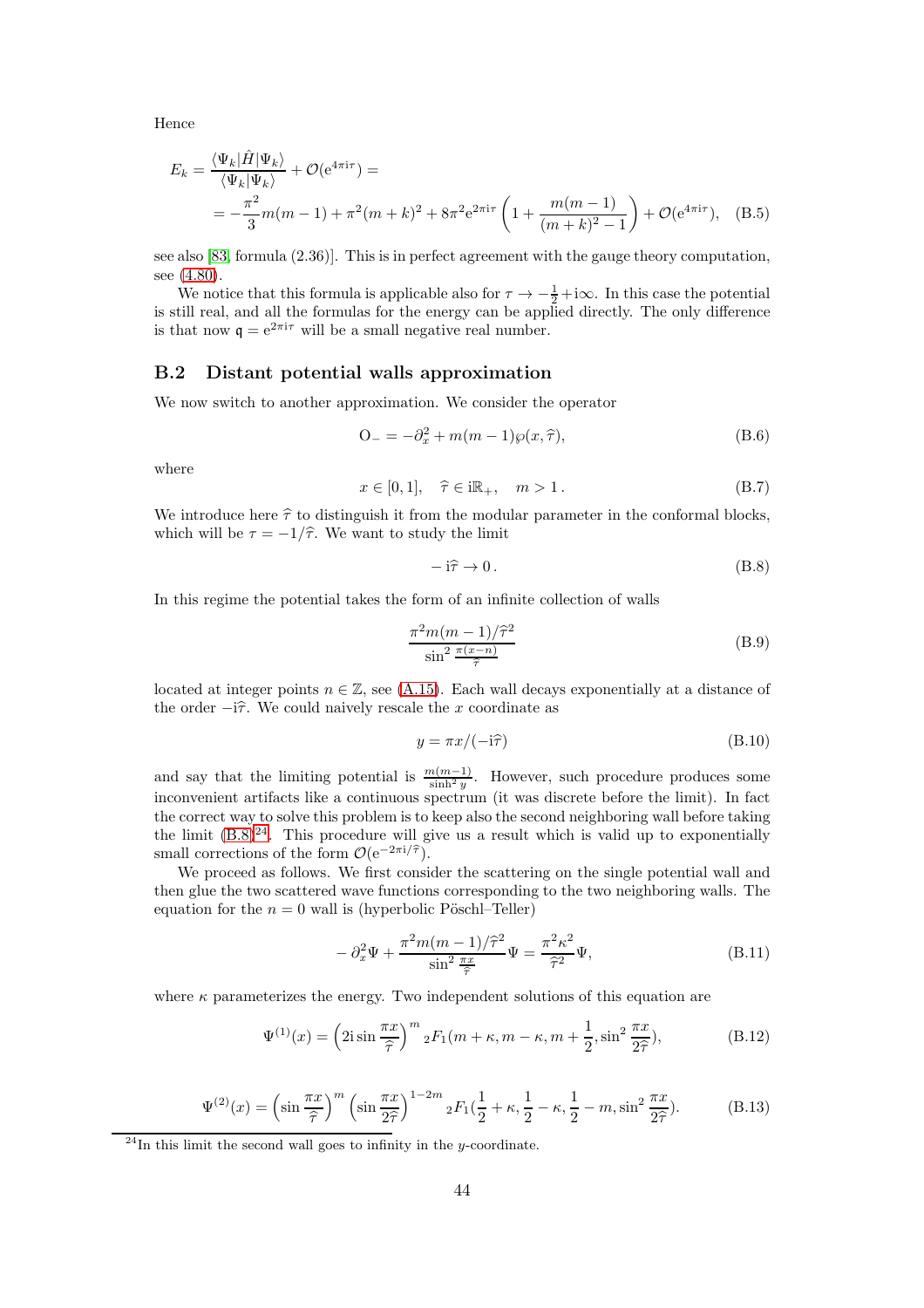We see that if  $m > 1$  only the first one is regular as  $x \to 0$ . So in order to study the scattering on the potential wall it is sufficient to consider  $\Psi^{(1)}(x)$ . We also need to re-expand  $\Psi^{(1)}(x)$ in the limit [\(B.8\)](#page-43-2). This can be done by using the formula [\(C.15\)](#page-47-0). We have

$$
\Psi^{(1)}(x) \approx \frac{\Gamma(-2\kappa)\Gamma(m+1/2)}{\Gamma(m-\kappa)\Gamma(1/2-\kappa)} \left(-\sin^2\frac{\pi x}{2\hat{\tau}}\right)^{-m-\kappa} \left(2i\sin\frac{\pi x}{\hat{\tau}}\right)^m + \n+ \frac{\Gamma(2\kappa)\Gamma(m+1/2)}{\Gamma(m+\kappa)\Gamma(1/2+\kappa)} \left(-\sin^2\frac{\pi x}{2\hat{\tau}}\right)^{-m+\kappa} \left(2i\sin\frac{\pi x}{\hat{\tau}}\right)^m \approx \n\approx \frac{\Gamma(-2\kappa)\Gamma(m+1/2)}{\Gamma(m-\kappa)\Gamma(1/2-\kappa)} 2^{2m+2\kappa} e^{-\kappa\frac{i\pi x}{\hat{\tau}}} + \frac{\Gamma(2\kappa)\Gamma(m+1/2)}{\Gamma(m+\kappa)\Gamma(1/2+\kappa)} 2^{2m-2\kappa} e^{\kappa\frac{i\pi x}{\hat{\tau}}} + \mathcal{O}(e^{-\pi i x/\hat{\tau}}).
$$
\n(B.14)

Likewise the wave function coming from the potential wall at  $x = 1$  should have the form

$$
\Psi^{(\tilde{1})} = \Psi^{(1)}(1-x) \approx \frac{\Gamma(-2\kappa)\Gamma(m+1/2)}{\Gamma(m-\kappa)\Gamma(1/2-\kappa)} 2^{2m+2\kappa} e^{-\frac{\kappa i \pi}{\tilde{\tau}}} e^{\kappa \frac{i\pi x}{\tilde{\tau}}} + \\ + \frac{\Gamma(2\kappa)\Gamma(m+1/2)}{\Gamma(m+\kappa)\Gamma(1/2+\kappa)} 2^{2m-2\kappa} e^{\frac{\kappa i \pi}{\tilde{\tau}}} e^{-\kappa \frac{i\pi x}{\tilde{\tau}}} + \mathcal{O}(e^{-\pi i(1-x)/\tilde{\tau}}). \quad (B.15)
$$

One should have  $\Psi^{(1)}(x) \approx \pm \Psi^{(\tilde{1})}(x)$ , because the potential is symmetric. This gives us the following relation:

$$
e^{\pi i\kappa/\hat{\tau}} \frac{\Gamma(2\kappa)\Gamma(1/2-\kappa)\Gamma(m-\kappa)}{\Gamma(-2\kappa)\Gamma(1/2+\kappa)\Gamma(m+\kappa)} 2^{-4\kappa} \approx \pm 1.
$$
 (B.16)

This can be simplified using Legendre duplication formula

$$
\Gamma(2\kappa) = \frac{2^{2\kappa - 1}}{\sqrt{\pi}} \Gamma(\kappa) \Gamma(1/2 + \kappa).
$$
 (B.17)

We get

$$
e^{\pi i\kappa/\hat{\tau}} \frac{\Gamma(1+\kappa)\Gamma(m-\kappa)}{\Gamma(1-\kappa)\Gamma(m+\kappa)} \approx \mp 1.
$$
 (B.18)

We can also rewrite it in the logarithmic form:

<span id="page-44-0"></span>
$$
\pi i k \approx \frac{\pi i \kappa}{\hat{\tau}} + \log \frac{\Gamma(1+\kappa)\Gamma(m-\kappa)}{\Gamma(1-\kappa)\Gamma(m+\kappa)}, \quad k \in \mathbb{Z}.
$$
 (B.19)

This is in perfect agreement with the gauge theory computation. Indeed this example is case  $# 2$  in Table [1.](#page-14-3) Therefore the quantization condition coming from the gauge theory [\(4.59\)](#page-18-6), [\(4.73\)](#page-19-6) give us

$$
e^{i\pi(k+1)} = -\mathfrak{q}^{-\sigma} \frac{\Gamma(m - 2\sigma)\Gamma(2\sigma)}{\Gamma(m + 2\sigma)\Gamma(-2\sigma)} e^{\partial_{\sigma} F_{\text{inst}}^{\text{NS}}(\sigma, m - 1/2, \mathfrak{q})/2}.
$$
 (B.20)

Taking the logarithm of this equation we get

$$
i\pi k = -2i\pi\tau\sigma + \log\frac{\Gamma(m - 2\sigma)\Gamma(2\sigma)}{\Gamma(m + 2\sigma)\Gamma(-2\sigma)} + \frac{1}{2}\partial_{\sigma}F_{inst}^{NS}(\sigma, m - 1/2, \mathfrak{q}).
$$
 (B.21)

We see that this expression coincides with the approximate quantum mechanical quantization condition [\(B.19\)](#page-44-0) after identification

$$
2\sigma = \kappa, \quad \hat{\tau} = -\frac{1}{\tau}.
$$
 (B.22)

The difference between these two expressions is given by the derivative of the conformal block, which is exponentially small i.e.  $\mathcal{O}(e^{-2\pi i/\hat{\tau}})$ . On the quantum mechanical side this corresponds to the "interaction" between the potential walls.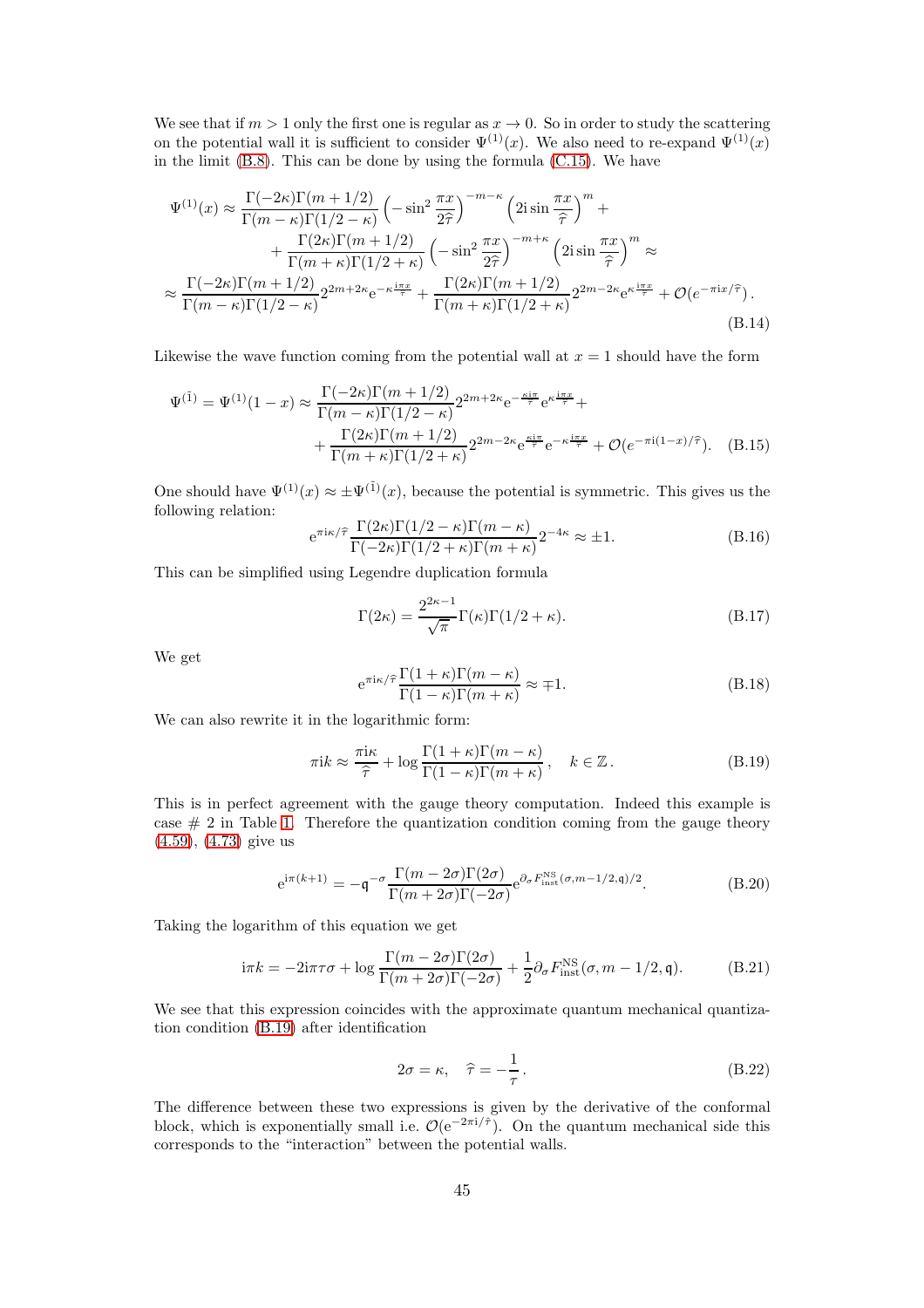We can also try to analyze the spectrum in the limit  $\hat{\tau} \to 0$ . To do this we expand the gamma functions around  $\sigma = 0$  with  $\pi > \arg \sigma \geq 0$ :

$$
\log \frac{\Gamma(m - 2\sigma)\Gamma(2\sigma)}{\Gamma(m + 2\sigma)\Gamma(-2\sigma)} = -i\pi - 4\sigma(\psi^{(0)}(m) + \gamma_{\text{Euler}}) + \frac{8}{3}\sigma^3(\psi^{(2)}(1) - \psi^{(2)}(m)) + O\left(\sigma^5\right),\tag{B.23}
$$

where  $\psi$  is the polygamma function. Now we can find  $\sigma$  in a form of a double series expansion

$$
\sigma = \frac{-k-1}{2\tau} - \frac{i(k+1)(\psi^{(0)}(m) + \gamma_{\text{Euler}})}{\pi\tau^2} + \frac{2(k+1)(\psi^{(0)}(m) + \gamma_{\text{Euler}})^2}{\pi^2\tau^3} + \mathcal{O}(\tau^{-4}) + \mathcal{O}(\mathfrak{q}).
$$
\n(B.24)

By substituting this expression into the formula for the energy of the one-wall problem we  $get^{25}$  $get^{25}$  $get^{25}$ 

$$
E \approx -\frac{\pi^3}{3}m(m-1) + \pi^2\tau^2\kappa^2.
$$
 (B.25)

Hence

<span id="page-45-2"></span>
$$
E = -\frac{\pi^3}{3}m(m-1) + \pi^2(k+1)^2 + \frac{4i\pi(k+1)^2}{\tau}(\gamma_{\text{Euler}} + \psi^{(0)}(m)) + \dots
$$
 (B.26)

At the leading order [\(B.26\)](#page-45-2) coincides with the spectrum of two infinite walls potentials. Corrections of order  $\tau^{-1}$  and higher come from the fact that the potential walls have a non-zero width. Other exponentially small corrections of order  $\mathcal{O}(\mathfrak{q})$  come from all the other terms in the expansion [\(A.15\)](#page-42-4) and also from the fact that we used the one-wall wave functions for the two-wall problem.

We also notice that a similar computation can be done for the case  $#6$  in Table [1.](#page-14-3) In this case the limiting quantum-mechanical potential consists of potential walls  $\frac{m(m-1)}{\sinh^2 y}$  with potential wells  $-\frac{m(m-1)}{\cosh^2 y}$  between them.

# <span id="page-45-0"></span>C Computation of monodromies

To make the exposition self-consistent we report in this Appendix the explicit computations of monodromies in terms of  $\eta$  and  $\sigma$ . These results were obtained in [\[49\]](#page-57-5). We assume everywhere that  $2\sigma \notin \mathbb{Z}$  and the same for m.

### <span id="page-45-1"></span>C.1 B-cycle monodromy  $M_B$

The fundamental solution of the linear system [\(4.1\)](#page-10-1) has the following properties

<span id="page-45-3"></span>
$$
Y(z+1) = T_A Y(z) M_A, \t Y(z+\tau) = T_B Y(z) M_B.
$$
 (C.1)

Here the matrices the  $T_A$ ,  $T_B$  are called twists, they encode nontrivial shifts of the matrix  $A(z)$ . Geometrically they encodes the fact that we have connection in nontrivial holomorphic bundle on  $\mathbb{T}^2$ . It follows from the formula  $(4.2)$  that

$$
T_A = 1, \quad T_B = e^{2\pi i Q \sigma_3}, \tag{C.2}
$$

where  $\sigma_3$  denotes the Pauli matrix.

The matrices  $M_A, M_B$  are called monodromy matrices. In this section we find their explicit expressions for an appropriate choice of  $Y(z)$  (see [\[49,](#page-57-5) eq. (D.32)]), the reader in hurrycan skip the derivation and go to the answers  $(C.20)$ ,  $(C.22)$ ,  $(C.24)$ . We will assume through this derivation that  $\sigma$ , m are generic, then expect possible singularities in these parameters.

Since the monodromies do not depend on  $\tau$  and z, we can consider the system [\(2.1\)](#page-4-3) in the limit

$$
\tau \to i\infty, \quad \text{Re}(\tau) = 0. \tag{C.3}
$$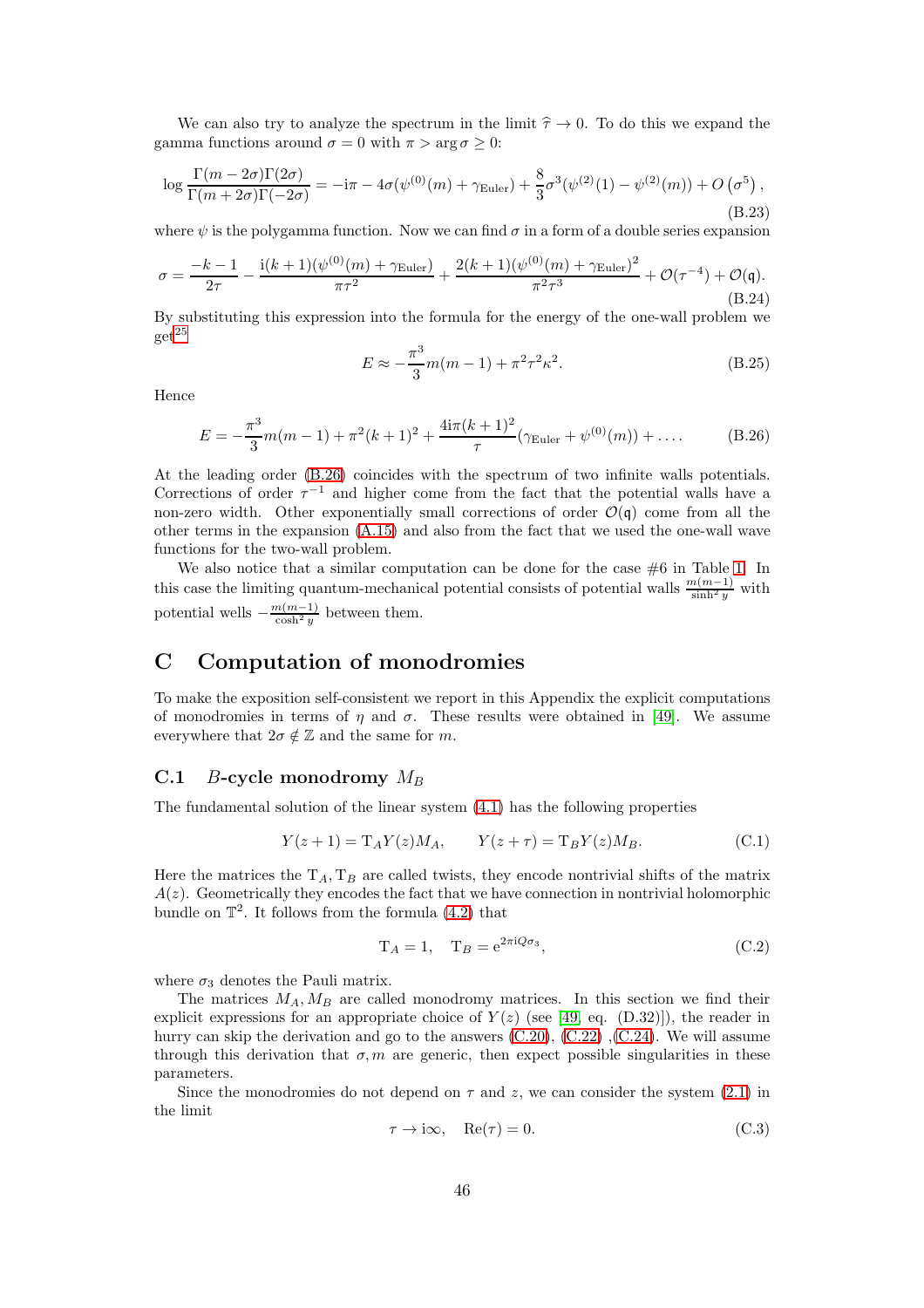

<span id="page-46-4"></span>Figure 2: Degenerate limit of the linear system.

Moreover, we take z in the vicinities of four points,  $\frac{1}{2} - \frac{\tau}{2}$ ,  $\frac{1}{2} + \frac{\tau}{2}$ ,  $-\frac{1}{2} + \frac{\tau}{2}$ ,  $-\frac{1}{2} - \frac{\tau}{2}$ . As a first step we find the asymptotics of  $Q$  in this regime. By using  $(4.9)$  we get the following expansion:

$$
e^{\pi i \tau/2} (e^{2\pi i Q} + e^{-2\pi i Q}) \frac{\prod_{\epsilon=\pm} G(1 - m + 2\epsilon \sigma)}{\prod_{\epsilon=\pm} G(1 + 2\epsilon \sigma)} e^{2\pi i \sigma^2} \approx
$$
  

$$
\approx \frac{\prod_{\epsilon=\pm} G(1 - m + \epsilon(2\sigma + 1))}{\prod_{\epsilon=\pm} G(1 + \epsilon(2\sigma + 1))} e^{i\eta/2} e^{2\pi i \tau(\sigma + 1/2)^2} +
$$
  

$$
+ \frac{\prod_{\epsilon=\pm} G(1 - m + \epsilon(2\sigma - 1))}{\prod_{\epsilon=\pm} G(1 + \epsilon(2\sigma - 1))} e^{-i\eta/2} e^{2\pi i \tau(\sigma - 1/2)^2}.
$$
 (C.4)

The leading term has the following form:

<span id="page-46-0"></span>
$$
e^{2\pi i Q} \approx e^{2\pi i \tau \sigma + i\eta/2} \frac{\Gamma(-m + 2\sigma)\Gamma(1 - 2\sigma)}{\Gamma(1 - m - 2\sigma)\Gamma(2\sigma)} =: e^{2\pi i (\sigma \tau + \beta)}.
$$
 (C.5)

Hence we have  $Q \approx \sigma \tau + \beta$ . The corresponding momentum is  $p \approx 2\pi i \sigma$ . Here we are focusing on the upper sign in [\(4.22\)](#page-13-2), but this does not matter for the computation of the monodromies.

To compute the limit of the Lax matrix we first analyze the element 12 of [\(4.17\)](#page-12-9). Using [\(A.3\)](#page-41-7) we have

$$
A_{12}(z) = m \frac{\left(e^{\pi i (z - 2Q)} - e^{-\pi i (z - 2Q)}\right) \prod_{n=1}^{\infty} (1 - e^{2\pi i n \tau} e^{2\pi i (z - 2Q)}) (1 - e^{2\pi i n \tau} e^{-2\pi i (z - 2Q)})}{\left(e^{\pi i z} - e^{-\pi i z}\right) \prod_{n=1}^{\infty} (1 - e^{2\pi i n \tau} e^{2\pi i z}) (1 - e^{2\pi i n \tau} e^{-2\pi i z})} \times \frac{\prod_{n=1}^{\infty} (1 - e^{2\pi i n \tau})^2}{\left(e^{2\pi i Q} - e^{-2\pi i Q}\right) \prod_{n=1}^{\infty} (1 - e^{2\pi i n \tau} e^{4\pi i Q}) (1 - e^{2\pi i n \tau} e^{-4\pi i Q})} \times 2\pi i. \quad (C.6)
$$

It is convenient to consider

<span id="page-46-3"></span><span id="page-46-2"></span>
$$
\text{Re}\sigma \in (0, 1/4),\tag{C.7}
$$

<span id="page-46-1"></span><sup>&</sup>lt;sup>25</sup>The first term comes from the  $\pi^2/3$  in [\(A.15\)](#page-42-4).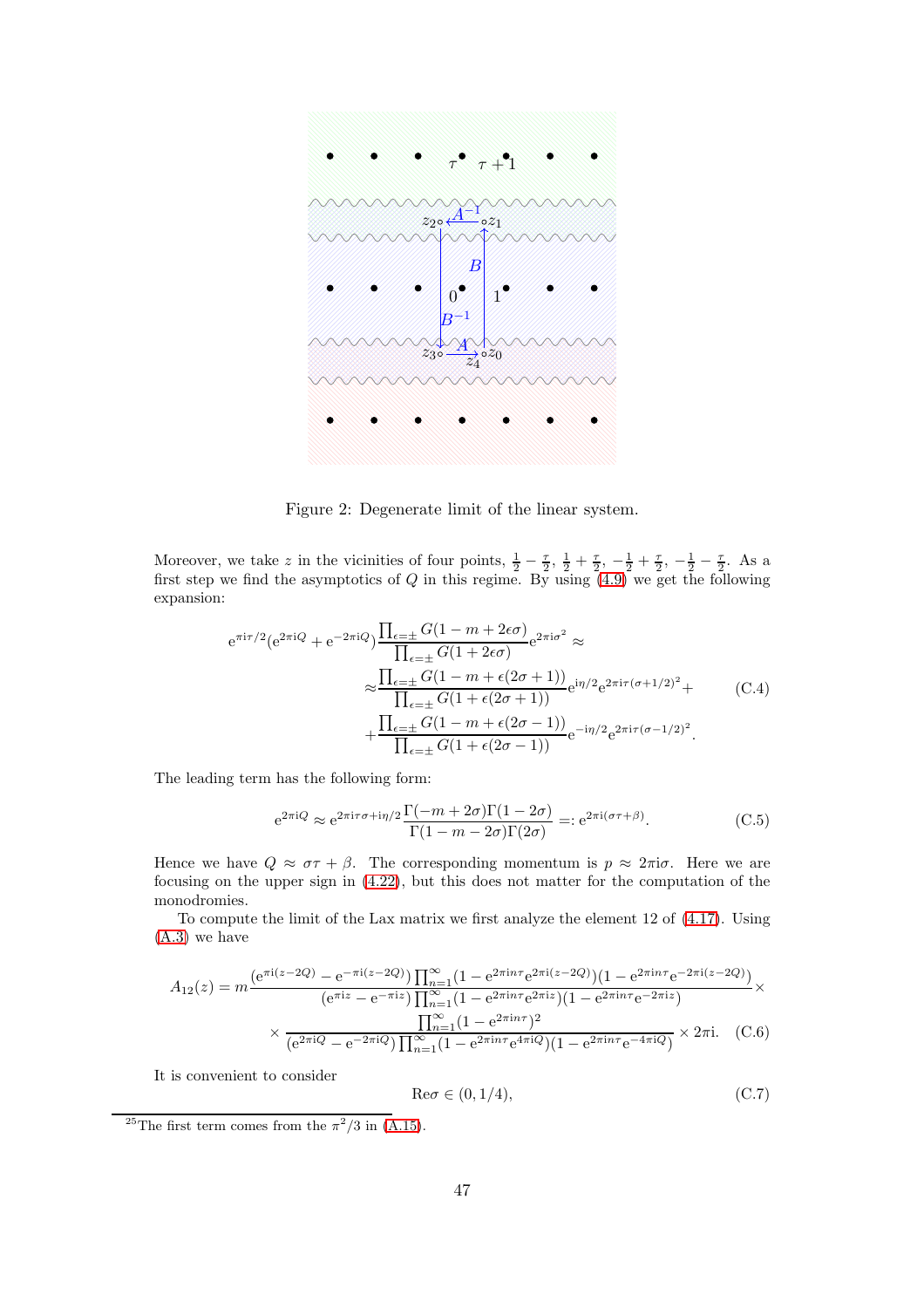and then perform analytic continuation to all values of  $\sigma$ . We also consider z in the following region containing the fundamental domain:

$$
\operatorname{Im} z \in \left(-\frac{1}{2}\operatorname{Im}\tau, \frac{1}{2}\operatorname{Im}\tau\right). \tag{C.8}
$$

Under such assumptions we can just drop the infinite products in  $(C.6)$  and write

$$
A_{12}(z) \approx \frac{2\pi i m (e^{\pi i (z - 2Q)} - e^{-\pi i (z - 2Q)})}{(e^{\pi i z} - e^{-\pi i z})(e^{2\pi i Q} - e^{-2\pi i Q})} = \frac{-2\pi i m}{e^{2\pi i z} - 1} + \frac{2\pi i m}{e^{4\pi i Q} - 1} \approx \frac{-2\pi i m e^{2\pi i z}}{e^{2\pi i z} - 1}.
$$
 (C.9)

The same procedure can be done for  $A_{21}(z)$ :

$$
A_{21}(z) \approx \frac{-2\pi im}{e^{2\pi iz} - 1} + \frac{2\pi im}{e^{-4\pi i Q} - 1} \approx \frac{-2\pi im}{e^{2\pi iz} - 1}.
$$
 (C.10)

Therefore in our approximation the connection matrix has the form

$$
A(z) \approx 2\pi i \begin{pmatrix} \sigma & -\frac{me^{2\pi i z}}{e^{2\pi i z} - 1} \\ -\frac{m}{e^{2\pi i z} - 1} & -\sigma \end{pmatrix}.
$$
 (C.11)

The solution of the linear system [\(4.1\)](#page-10-1) becomes

$$
Y(z) \approx (1 - e^{2\pi i z})^m \times
$$
  
\n
$$
\times \left( \frac{{}_2F_1(m, m + 2\sigma, 2\sigma, e^{2\pi i z})}{\frac{m}{2\sigma^2} F_1(1 + m, m + 2\sigma, 1 + 2\sigma, e^{2\pi i z})} - \frac{-me^{2\pi i z}}{2\sigma - 1} {}_2F_1(1 + m, 1 + m - 2\sigma, 2 - 2\sigma, e^{2\pi i z}) \right) \times
$$
  
\n
$$
\times \text{diag} ((-e^{2\pi i z})^{\sigma}, (-e^{2\pi i z})^{-\sigma}).
$$
 (C.12)

We now compare this solution in the vicinities of the two following points. The first one is

<span id="page-47-1"></span>
$$
z = \frac{1}{2} + \frac{\tau}{2}
$$
 (C.13)

which corresponds to  $e^{2\pi i z} \rightarrow -0$ , so in this case [\(C.12\)](#page-47-1) can be used. The second point is

<span id="page-47-0"></span>
$$
z = \frac{1}{2} - \frac{\tau}{2}.
$$
 (C.14)

In this case  $e^{2\pi i z} \to -\infty$ , so one has to perform analytic continuation of  $Y(z)$  along the straight line from  $\frac{1}{2} + \frac{\tau}{2}$  to  $\frac{1}{2} - \frac{\tau}{2}$ . This can be done by using the standard formula for hypergeometric function:

$$
{}_2F_1(a,b,c,x) = \frac{\Gamma(b-a)\Gamma(c)}{\Gamma(b)\Gamma(c-a)}(-x)^{-a}{}_2F_1(a,a-c+1,a-b+1,x^{-1}) + + \frac{\Gamma(a-b)\Gamma(c)}{\Gamma(a)\Gamma(c-b)}(-x)^{-b}{}_2F_1(b-c+1,b,b-a+1,x^{-1}).
$$
 (C.15)

The result of this analytic continuation  $Y_{cont}(z)$  is given by the following explicit formula

$$
Y_{cont}(z) \approx (1 - e^{-2\pi i z})^m \times
$$
  
\n
$$
\times \left( \frac{{}_2F_1(h, 1 + m - 2\sigma, 1 - 2\sigma, e^{-2\pi i z})}{\frac{-m e^{-2\pi i z}}{2\sigma - 1} {}_2F_1(1 + m, 1 + m - 2\sigma, 2 - 2\sigma, e^{-2\pi i z})} \right) \times
$$
  
\n
$$
\times \text{diag} \left( (-e^{2\pi i z})^{\sigma}, (-e^{2\pi i z})^{-\sigma} \right) \left( \frac{\Gamma(2\sigma)^2}{\Gamma(2\sigma - m)\Gamma(2\sigma + m)} - \frac{\sin \pi m}{\sin 2\pi \sigma} \right) \times
$$
  
\n
$$
\times \text{diag} \left( (-e^{2\pi i z})^{\sigma}, (-e^{2\pi i z})^{-\sigma} \right) \left( \frac{\Gamma(2\sigma)^2}{\sin 2\pi \sigma} - \frac{\sin \pi m}{\Gamma(1 - 2\sigma)^2} \right). \quad (C.16)
$$

Now we rewrite the  $B$ -cycle monodromy equation  $(C.1)$  as

$$
M_B^{(0)} \approx Y_{cont}(z)^{-1} \operatorname{diag} \left( e^{-2\pi i \sigma \tau} e^{-2\pi i \beta}, e^{2\pi i \sigma \tau} e^{2\pi i \beta} \right) Y(z+\tau). \tag{C.17}
$$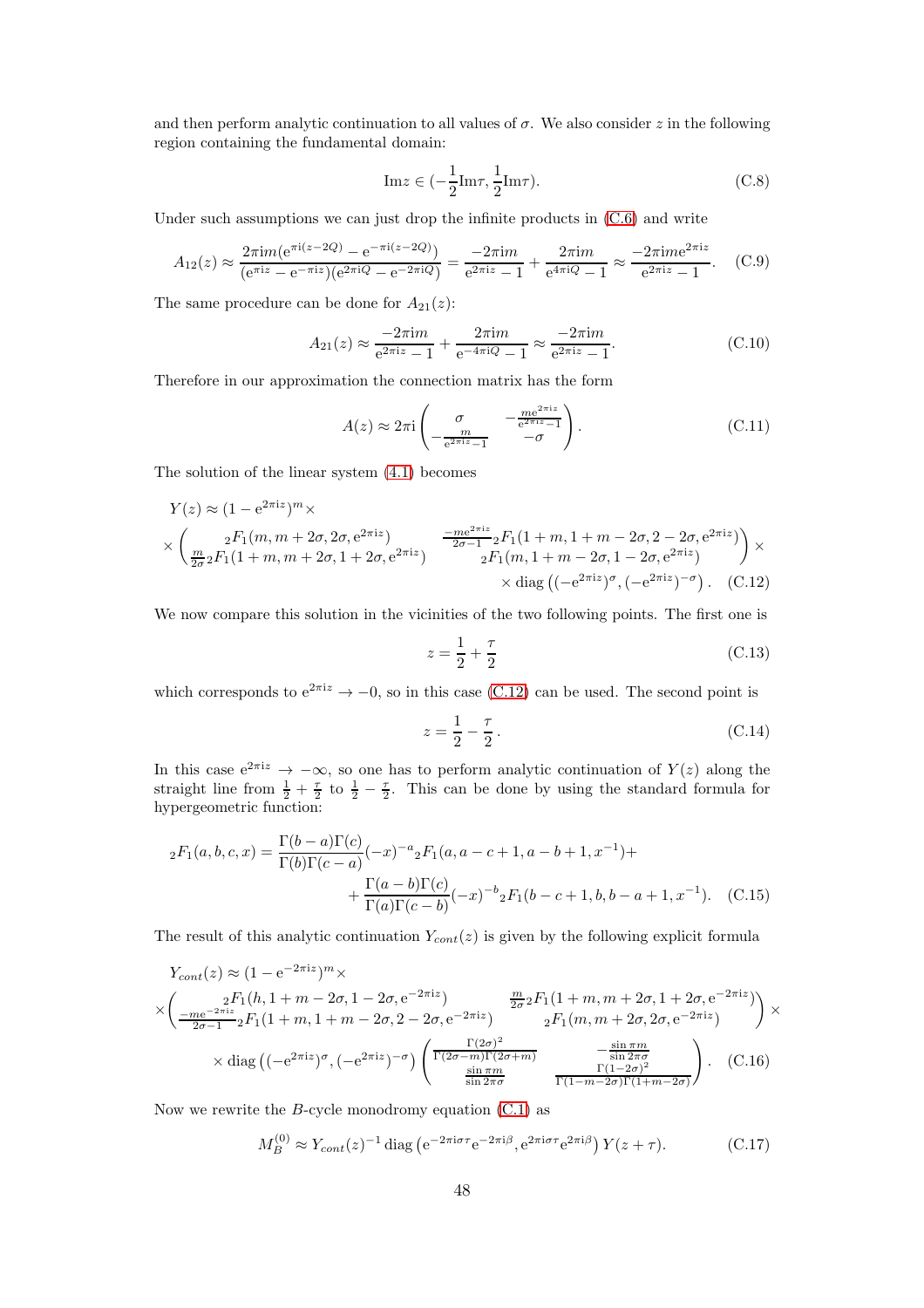We now use this formula for z near  $\frac{1}{2} - \frac{\tau}{2}$ . In this region  $e^{2\pi i z}$  is large and  $e^{2\pi i (z+\tau)}$  is small. Hence we get

$$
M_B^{(0)} \approx \begin{pmatrix} \frac{\Gamma(1-2\sigma)^2}{\Gamma(1-m-2\sigma)\Gamma(1+m-2\sigma)} & \frac{\sin \pi m}{\sin 2\pi\sigma} \\ -\frac{\sin \pi m}{\sin 2\pi\sigma} & \frac{\Gamma(2\sigma)^2}{\Gamma(-m+2\sigma)\Gamma(m+2\sigma)} \end{pmatrix} \begin{pmatrix} 1 & \frac{m}{2\sigma} \left( -e^{2\pi i z} \right)^{-2\sigma} \\ 0 & 1 \end{pmatrix} \times \\ \times \text{diag} \left( e^{-2\pi i \beta}, e^{2\pi i \beta} \right) \begin{pmatrix} 1 & 0 \\ \left( -e^{2\pi i (z+\tau)} \right)^{2\sigma} & 1 \end{pmatrix}. \quad \text{(C.18)}
$$

In this computation we already neglected the terms of order  $e^{-2\pi i z}$  and  $e^{2\pi i (z+\tau)}$ . Therefore, given [\(C.7\)](#page-46-3), we can also neglect the terms of order  $(e^{2\pi i z})^{-2\sigma}$ . Finally, by using the definition of  $\beta$  from [\(C.5\)](#page-46-0) we obtain

$$
M_B^{(0)} = \begin{pmatrix} \frac{\sin \pi (2\sigma - m)}{\sin 2\pi \sigma} e^{-i\eta/2} & \frac{\sin \pi m}{\sin 2\pi \sigma} \frac{\Gamma (1 - 2\sigma) \Gamma (2\sigma - m)}{\Gamma (1 - m - 2\sigma) \Gamma (2\sigma)} e^{-i\eta/2} \\ -\frac{\sin \pi m}{\sin 2\pi \sigma} \frac{\Gamma (1 - m - 2\sigma) \Gamma (2\sigma)}{\Gamma (1 - 2\sigma) \Gamma (2\sigma - m)} e^{i\eta/2} & \frac{\sin \pi (2\sigma + m)}{\sin 2\pi \sigma} e^{i\eta/2} \end{pmatrix}.
$$
 (C.19)

To get rid of the factors with gamma functions and the two  $e^{\pm i\eta/2}$  in the out of diagonal elements, we can perform conjugation by a diagonal matrix. We get

<span id="page-48-1"></span>
$$
M_B = \begin{pmatrix} \frac{\sin \pi (2\sigma - m)}{\sin 2\pi \sigma} e^{-i\eta/2} & \frac{\sin \pi m}{\sin 2\pi \sigma} \\ -\frac{\sin \pi m}{\sin 2\pi \sigma} & \frac{\sin \pi (2\sigma + m)}{\sin 2\pi \sigma} e^{i\eta/2} \end{pmatrix}.
$$
 (C.20)

This matrix can also be written in terms of  $\tilde{\eta}$  defined by

e

$$
\frac{\sin \pi (2\sigma + m)}{\sin \pi (2\sigma - m)} e^{i\eta/2}.
$$
\n(C.21)

We have

<span id="page-48-2"></span>
$$
M_B = \begin{pmatrix} \frac{\sin \pi (2\sigma + m)}{\sin 2\pi \sigma} e^{-i\tilde{\eta}/2} & \frac{\sin \pi m}{\sin 2\pi \sigma} \\ -\frac{\sin \pi m}{\sin 2\pi \sigma} & \frac{\sin \pi (2\sigma - m)}{\sin 2\pi \sigma} e^{i\tilde{\eta}/2} \end{pmatrix}.
$$
 (C.22)

These two representations give different monodromies in the dangerous cases when

<span id="page-48-4"></span>
$$
\sin \pi (2\sigma \pm m) = 0, \qquad (C.23)
$$

which will be explained in Appendix [C.3.](#page-49-0)

### <span id="page-48-0"></span>C.2 Other monodromies:  $M_A$ ,  $M_0$

Now we compute the remaining monodromies  $M_A$ ,  $M_0$ . We take the starting point to be  $z_0$ in the vicinity of  $\frac{1}{2} - \frac{\tau}{2}$ . Using expression [\(C.12\)](#page-47-1) for Y(z) we get

<span id="page-48-3"></span>
$$
M_A = \begin{pmatrix} e^{2\pi i \sigma} & 0\\ 0 & e^{-2\pi i \sigma} \end{pmatrix} .
$$
 (C.24)

Now we compute the analytic continuation around the singular point as in Fig. [2:](#page-46-4)

$$
Y(z_1) = Y(z_0 + \tau) = T_B Y(z_0) M_B,
$$
  
\n
$$
Y(z_2) = Y(z_1 - 1) = T_B Y(z_0 - 1) M_B = T_B Y(z_0) M_A^{-1} M_B,
$$
  
\n
$$
Y(z_3) = Y(z_2 - \tau) = T_B Y(z_0 - \tau) M_A^{-1} M_B = Y(z_0) M_B^{-1} M_A^{-1} M_B,
$$
  
\n
$$
Y(z_4) = Y(z_3 + 1) = Y(z_0 + 1) M_B^{-1} M_A^{-1} M_B = Y(z_0) M_A M_B^{-1} M_A^{-1} M_B = Y(z_0) M_0,
$$
  
\n(C.25)

where  $T_B = e^{2\pi i Q \sigma_3}$ . Thus

$$
M_0 = M_A M_B^{-1} M_A^{-1} M_B. \tag{C.26}
$$

We see from this relation that the monodromies corresponding to consecutive pieces of the path should be written from the right to the left.

Another monodromy which we also need is the one over the straight line C connecting the point 0 with  $2\tau + 1$ , see Fig. [3.](#page-49-1) It corresponds to the self-adjoint operator living on C when  $\tau = -\frac{1}{2} + i\mathfrak{t}$ . Looking at Fig. [3](#page-49-1) we conclude that

$$
M_C = M_A M_B^2. \tag{C.27}
$$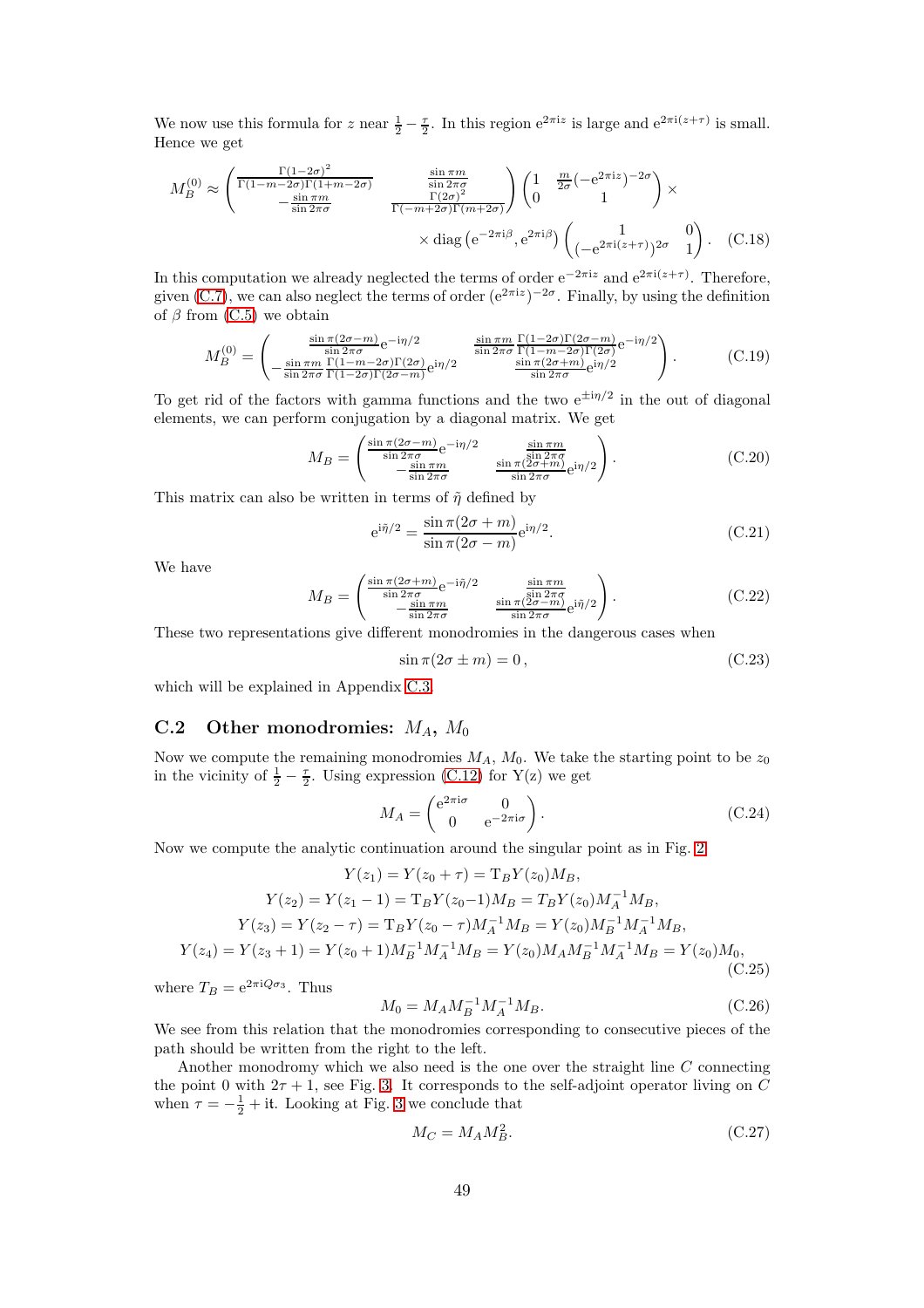

<span id="page-49-1"></span>Figure 3: Monodromy  $M_C$ .

### <span id="page-49-0"></span>C.3 Trace coordinates

Using the formulas [\(C.20\)](#page-48-1), [\(C.22\)](#page-48-2), [\(C.24\)](#page-48-3) we will consider  $(\sigma, \eta)$  or  $(\sigma, \tilde{\eta})$  as coordinates on the moduli space of monodromy data on torus [26](#page-49-2). This monodromy manifold can be described in terms of traces of some products of matrices

$$
p_{AB} = \text{tr } M_A M_B, \quad p_A = \text{tr } M_A, \quad p_B = \text{tr } M_B, \quad p_0 = \text{tr } M_0. \tag{C.28}
$$

Here  $p_0 = 2 \cos 2\pi m$  is considered as a fixed parameter. By using the explicit expressions above we easily get the following formulas:

<span id="page-49-3"></span>
$$
p_{AB} - e^{2\pi i \sigma} p_B = -2i \sin \pi (2\sigma + m) e^{i\frac{\pi}{2}} = -2i \sin \pi (2\sigma - m) e^{i\frac{\pi}{2}},
$$
  
\n
$$
p_{AB} - e^{-2\pi i \sigma} p_B = 2i \sin \pi (2\sigma - m) e^{-i\frac{\pi}{2}} = 2i \sin \pi (2\sigma + m) e^{-i\frac{\pi}{2}},
$$
\n(C.29)

By multiplying the above expressions we get the following relation

$$
(p_{AB} - e^{2\pi i \sigma} p_B) (p_{AB} - e^{-2\pi i \sigma} p_B) = p_0 - p_A^2 + 2,
$$
 (C.30)

or after simplification

$$
p_{AB}^2 + p_A^2 + p_B^2 - p_A p_B p_{AB} = p_0 + 2. \tag{C.31}
$$

This equation defines a surface in  $\mathbb{C}^3$  with coordinates  $p_A, p_B, p_{AB}$ . This surface is the monodromy manifold in our case.

Now we can look to the dangerous points [\(C.23\)](#page-48-4). In terms of trace coordinates this equations reads  $p_A^2 = p_0 + 2$ . Hence it defines two points on the monodromy manifold

<span id="page-49-4"></span>
$$
p_{AB} = e^{\pm 2\pi i \sigma} p_B. \tag{C.32}
$$

It follows from equations [\(C.29\)](#page-49-3) that these two points belong to two different charts, one for finite  $\eta$  and another for finite  $\tilde{\eta}$ . For example for  $\sin(2\sigma + m) = 0$  we have finite  $\eta$  for " + " sign in [\(C.32\)](#page-49-4) and finite  $\eta$  for " – " sign in (C.32).

The consequence of these considerations is that for generic  $m$  the corresponding monodromy manifold (without the very bad points  $2\sigma \in \mathbb{Z}$ ) can be covered by two charts where either  $\eta$  or  $\tilde{\eta}$  is finite.

<span id="page-49-2"></span><sup>&</sup>lt;sup>26</sup>To be precise,  $\eta$  and  $\sigma$  are not actual coordinates. They are defined up to simultaneous sign inversion  $(\eta, \sigma) \sim (-\eta, -\sigma)$ , and also up to integer shifts.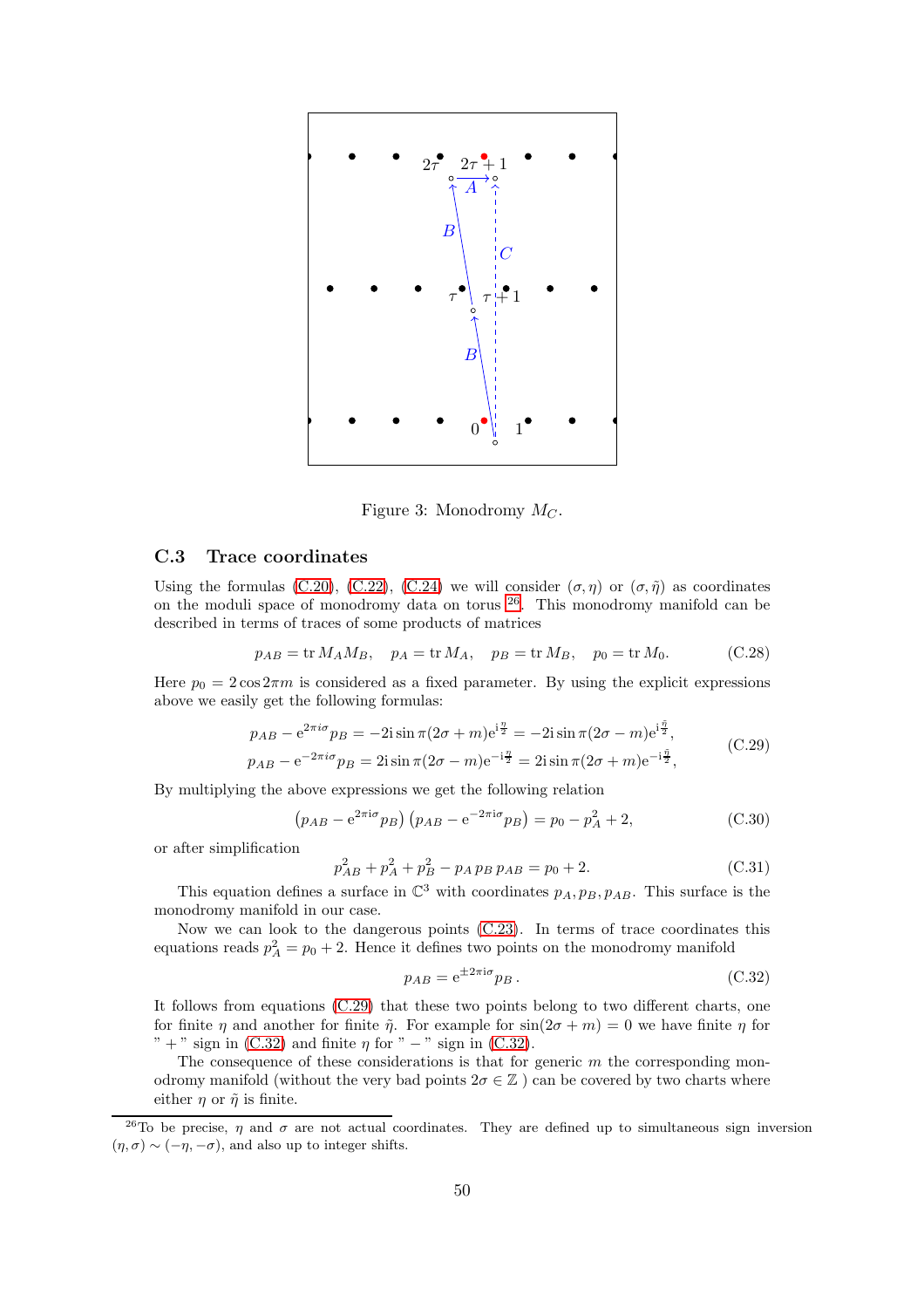### <span id="page-50-0"></span>C.4 Diagonalization of  $M_0$

To study normalizability of the solution to the linear system [\(4.1\)](#page-10-1) we will need to study its asymptotics around 0. To do this it is very convenient to work in a basis where  $M_0$ is diagonal. There are two possible diagonalizations corresponding to two different charts, where either  $\eta$  or  $\tilde{\eta}$  are kept finite. These diagonalizations will be denoted by  $^{(I)}$  and  $^{(II)}$ , respectively:

$$
M_{\nu}^{(I,II)} = \left(T^{(I,II)}\right)^{-1} M_{\nu} T^{(I,II)}.
$$
\n(C.33)

The first diagonalization of  $M_0$  is done by the matrix

$$
T^{(I)} = \begin{pmatrix} e^{i\frac{\eta}{2} + 2\pi i\sigma} \frac{\sin \pi (2\sigma + m)}{\sin 2\pi \sigma \cos \pi m} & 1\\ -\frac{\sin \pi (2\sigma - m)}{\sin 2\pi \sigma \cos \pi m} & e^{-i\frac{\eta}{2} - 2\pi i\sigma} \end{pmatrix}.
$$
 (C.34)

It is always non-degenerate, since  $\det T^{(I)} = 2$ . The corresponding conjugated monodromy matrices are

$$
M_0^{(I)} = M_0^{(II)} = \begin{pmatrix} e^{2\pi im} & 0\\ 0 & e^{-2\pi im} \end{pmatrix},
$$
 (C.35)

$$
M_A^{(I)} = \begin{pmatrix} e^{\pi i m} \frac{\cos 2\pi \sigma}{\cos \pi m} & i e^{-i\frac{\eta}{2} - 2\pi i \sigma} \sin 2\pi \sigma \\ \frac{i \sin \pi (2\sigma + m) \sin \pi (2\sigma - m)}{e^{-i\frac{\eta}{2} - 2\pi i \sigma} \sin 2\pi \sigma \cos^2 \pi m} & e^{-\pi i m} \frac{\cos 2\pi \sigma}{\cos \pi m} \end{pmatrix},
$$
(C.36)

$$
M_B^{(I)} = \begin{pmatrix} \frac{e^{i\frac{\eta}{2}}\sin\pi(2\sigma+m)+e^{-i\frac{\eta}{2}}\sin\pi(2\sigma-m)}{2e^{-\pi im}\cos\pi m\sin 2\pi\sigma} & \frac{e^{-i\eta}-1}{2e^{\pi i(2\sigma+m)}}\\ \frac{\sin^2\pi(2\sigma-m)-e^{i\eta}\sin^2\pi(2\sigma+m)}{2e^{-\pi i(2\sigma+m)}\cos^2\pi m\sin^2 2\pi\sigma} & \frac{e^{i\frac{\eta}{2}}\sin\pi(2\sigma+m)+e^{-i\frac{\eta}{2}}\sin\pi(2\sigma-m)}{2e^{i\pi m}\cos\pi m\sin 2\pi\sigma} \end{pmatrix}.
$$
 (C.37)

The matrix  $M_C$  has a cumbersome expression, so we present here only its off-diagonal entries:

$$
\left(M_C^{(I)}\right)_{12} = \frac{\left(\cos\pi\left(\sigma - \frac{m}{2}\right) - e^{i\eta - 2\pi i\sigma}\cos\pi\left(\sigma + \frac{m}{2}\right)\right)\left(e^{i\eta - 2\pi i\sigma}\sin\pi\left(\sigma + \frac{m}{2}\right) + \sin\pi\left(\sigma - \frac{m}{2}\right)\right)}{e^{3i\frac{\eta}{2} + \pi i m}\sin 2\pi\sigma},\tag{C.38}
$$

$$
\left(M_C^{(I)}\right)_{21} = \frac{\left(e^{i\eta - 2\pi i\sigma}\sin\pi(2\sigma + m)\cos\pi(\sigma + \frac{m}{2}) + \sin\pi(2\sigma - m)\cos\pi(\sigma - \frac{m}{2})\right)}{e^{i\frac{\eta}{2} - \pi i m - 4\pi i\sigma}\sin^3 2\pi\sigma\cos^2 \pi m} \times \left(\sin\pi(2\sigma - m)\sin\pi(\sigma - \frac{m}{2}) - e^{i\eta - 2\pi i\sigma}\sin\pi(2\sigma + m)\sin\pi(\sigma + \frac{m}{2})\right) \quad \text{(C.39)}
$$

The second diagonalization of  $M_0$  is done by the matrix

$$
T^{(II)} = \begin{pmatrix} 1 & e^{i\frac{\tilde{\eta}}{2} + 2\pi i\sigma \frac{\sin \pi (2\sigma - m)}{\sin 2\pi \sigma \cos \pi m}} \\ -e^{-i\frac{\tilde{\eta}}{2} - 2\pi i\sigma} & \frac{\sin (2\sigma + m)}{\sin 2\pi \sigma \cos \pi m} \end{pmatrix} .
$$
 (C.40)

The conjugated monodromy matrices are

$$
M_A^{(II)} = \begin{pmatrix} e^{i\pi m} \frac{\cos 2\pi \sigma}{\cos \pi m} & \frac{i \sin \pi (2\sigma + m) \sin \pi (2\sigma - m)}{e^{-i\frac{\tilde{\eta}}{2} - 2\pi i \sigma} \sin 2\pi \sigma \cos^2 \pi m} \\ i e^{-i\frac{\tilde{\eta}}{2} - 2\pi i \sigma} \sin 2\pi \sigma & e^{-\pi i m} \frac{\cos 2\pi \sigma}{\cos \pi m} \end{pmatrix},
$$
(C.41)

$$
M_B^{(II)} = \begin{pmatrix} \frac{e^{i\frac{\tilde{\eta}}{2}\sin\pi(2\sigma - m) + e^{-i\frac{\tilde{\eta}}{2}\sin\pi(2\sigma + m)}}{2e^{-\pi im\sin 2\pi\sigma\cos\pi m}} & \frac{\sin^2\pi(2\sigma + m) - e^{i\tilde{\eta}}\sin^2\pi(2\sigma - m)}{2e^{\pi i(m-2\sigma)\sin^2 2\pi\sigma\cos^2 \pi m}}\\ \frac{e^{-i\tilde{\eta}} - 1}{2e^{\pi i(2\sigma - m)}} & \frac{e^{i\frac{\tilde{\eta}}{2}\sin\pi(2\sigma - m) + e^{-i\frac{\tilde{\eta}}{2}\sin\pi(2\sigma + m)}}{2e^{\pi im\sin 2\pi\sigma\cos\pi m}} \end{pmatrix}, \quad (C.42)
$$

$$
\left(M_C^{(II)}\right)_{12} = \frac{\left(e^{i\tilde{\eta} - 2\pi i\sigma} \sin \pi (2\sigma - m) \cos \pi (\sigma - \frac{m}{2}) + \sin \pi (2\sigma + m) \cos \pi (\sigma + \frac{m}{2})\right)}{e^{i\frac{\tilde{\eta}}{2} + \pi i m - 4\pi i\sigma} \sin^3 2\pi \sigma \cos^2 \pi m} \times \left(\sin \pi (2\sigma + m) \sin \pi (\sigma + \frac{m}{2}) - e^{i\tilde{\eta} - 2\pi i\sigma} \sin \pi (2\sigma - m) \sin \pi (\sigma - \frac{m}{2})\right), \quad (C.43)
$$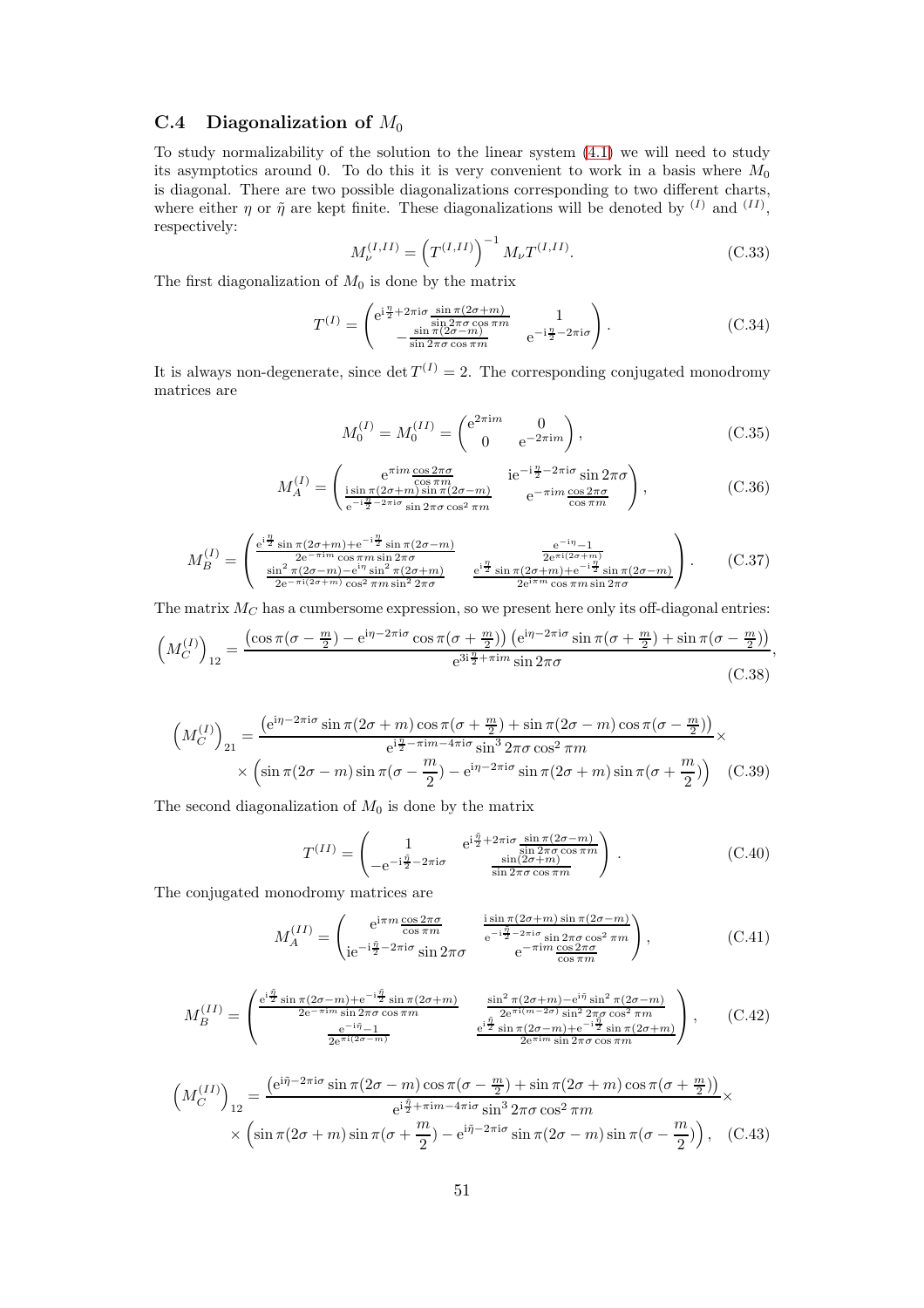$$
\left(M_C^{(II)}\right)_{21} = \frac{\left(\cos\pi(\sigma + \frac{m}{2}) - e^{i\tilde{\eta} - 2\pi i\sigma}\cos\pi(\sigma - \frac{m}{2})\right)\left(e^{i\tilde{\eta} - 2\pi i\sigma}\sin\pi(\sigma - \frac{m}{2}) + \sin\pi(\sigma + \frac{m}{2})\right)}{e^{3i\frac{\tilde{\eta}}{2} - \pi i m}\sin 2\pi\sigma}.
$$
\n(C.44)

# <span id="page-51-0"></span>D Conformal blocks on the torus: conventions

The torus conformal blocks almost coincide with the Nekrasov partition functions for  $\mathcal{N} = 2^*$ four-dimensional theory. Hence here we write the formulas for Nekrasov functions. We follow the notations of [\[84\]](#page-58-20), or rather adopt the notations from loc. cit. since there is no  $\mathcal{N} = 2^*$ there.

The Nekrasov function is a product

<span id="page-51-1"></span>
$$
\mathcal{Z}(a,\alpha;\epsilon_1,\epsilon_2|\mathfrak{q}) = \mathcal{Z}_{\text{cl}}\mathcal{Z}_{1-\text{loop}} \cdot \varphi(\mathfrak{q})^{1-2\frac{\alpha(\epsilon_1+\epsilon_2-\alpha)}{\epsilon_1\epsilon_2}} \mathcal{Z}_{\text{inst}}^{U(2)}(a,\alpha;\epsilon_1,\epsilon_2|\mathfrak{q}),\tag{D.1}
$$

where

$$
\mathcal{Z}_{cl}(a; \epsilon_1, \epsilon_2 | \mathbf{q}) = \mathbf{q}^{-a^2/\epsilon_1 \epsilon_2},
$$
\n
$$
\mathcal{Z}_{1-loop}(a, \alpha; \epsilon_1, \epsilon_2) = \exp(\gamma_{\epsilon_1, \epsilon_2}(2a - \alpha; 1) + \gamma_{\epsilon_1, \epsilon_2}(-2a - \alpha; 1) - \gamma_{\epsilon_1, \epsilon_2}(2a; 1) - \gamma_{\epsilon_1, \epsilon_2}(-2a; 1)),
$$
\n(D.2)\n(D.3)

with [\[10,](#page-55-9) App. E]

$$
\gamma_{\epsilon_1,\epsilon_2}(x,\Lambda) = \frac{\mathrm{d}}{\mathrm{d}s} \frac{\Lambda^s}{\Gamma(s)} \int_0^\infty \frac{\mathrm{d}t}{t} t^s \frac{e^{-tx}}{(e^{\epsilon_1 t} - 1)(e^{\epsilon_2 t} - 1)} \Big|_{s=0}, \quad \text{Re}(x) > 0. \tag{D.4}
$$

The function  $\mathcal{Z}_{\text{inst}}^{U(2)}(a,\alpha;\epsilon_1,\epsilon_2|\mathbf{q})$  is defined as a sum over partitions:

$$
\mathcal{Z}_{inst}(a,\alpha;\epsilon_1,\epsilon_2|\Lambda) = \sum_{\lambda^{(1)},\lambda^{(2)}} \frac{\prod_{i,j=1}^2 \mathsf{N}_{\lambda^{(i)},\lambda^{(j)}}(\alpha+a_i-a_j;\epsilon_1,\epsilon_2)}{\prod_{i,j=1}^2 \mathsf{N}_{\lambda^{(i)},\lambda^{(j)}}(a_i-a_j;\epsilon_1,\epsilon_2)} \mathsf{q}^{|\lambda^{(1)}|+|\lambda^{(2)}|},
$$
  

$$
\mathsf{N}_{\lambda,\mu}(a;\epsilon_1,\epsilon_2) = \prod_{s \in \lambda} (a - \epsilon_2(a_\mu(s) + 1) + \epsilon_1 l_\lambda(s)) \prod_{s \in \mu} (a + \epsilon_2 a_\lambda(s) - \epsilon_1(l_\mu(s) + 1)),
$$
  
(D.5)

where  $\lambda^{(1)}, \lambda^{(2)}$  are partitions and  $|\lambda| = \sum \lambda_j$  denotes the number of boxes. We also use  $a_{\lambda}(s)$ ,  $l_{\lambda}(s)$  to denote the lengths of arms and legs for the box s in the Young diagram corresponding to the partition  $\lambda$ . The parameters  $a_1$  and  $a_2$  satisfy  $a_1 = a, a_2 = -a$ . The first terms of these functions are

$$
\mathcal{Z}^{U(2)}_{\rm inst}(a,\alpha;\epsilon_1,\epsilon_2|\mathfrak{q})=1+\mathfrak{q}\frac{2(\alpha-\epsilon_1)(\alpha-\epsilon_2)\left(-4a^2+\alpha^2-\alpha\epsilon_1-\alpha\epsilon_2+\epsilon_1^2+2\epsilon_1\epsilon_2+\epsilon_2^2\right)}{\epsilon_1\epsilon_2(-2a+\epsilon_1+\epsilon_2)(2a+\epsilon_1+\epsilon_2)}+\mathcal{O}(\mathfrak{q}^2).
$$

It is sometimes convenient to factor out the  $U(1)$  part of the partition function by defining

$$
\mathcal{Z}_{inst}^{SU(2)}(a,\alpha;\epsilon_1,\epsilon_2|\mathfrak{q}) = \varphi(\mathfrak{q})^{1-2\frac{\alpha(\epsilon_1+\epsilon_2-\alpha)}{\epsilon_1\epsilon_2}} \mathcal{Z}_{inst}^{U(2)}(a,\alpha;\epsilon_1,\epsilon_2|\mathfrak{q}). \tag{D.6}
$$

On the CFT side this is the transition from the sum of Virasoro and Heisenberg to Virasoro algebra. The first few terms of this function are

$$
\mathcal{Z}_{\rm inst}^{SU(2)}(a,\alpha;\epsilon_1,\epsilon_2|\mathfrak{q})=1+\mathfrak{q}\left(1-\frac{2\alpha(\epsilon_1-\alpha)(\epsilon_2-\alpha)(-\alpha+\epsilon_1+\epsilon_2)}{\epsilon_1\epsilon_2(-2a+\epsilon_1+\epsilon_2)(2a+\epsilon_1+\epsilon_2)}\right)+\mathcal{O}(\mathfrak{q}^2).
$$

The function  $\mathcal{Z}_{\text{inst}}^{U(2)}$  has the following reflection symmetry

$$
\mathcal{Z}_{\rm inst}^{U(2)}(a,\epsilon_1+\epsilon_2-\alpha;\epsilon_1,\epsilon_2|\mathfrak{q})=\mathcal{Z}_{\rm inst}^{U(2)}(a,\alpha;\epsilon_1,\epsilon_2|\mathfrak{q})\ .
$$
 (D.7)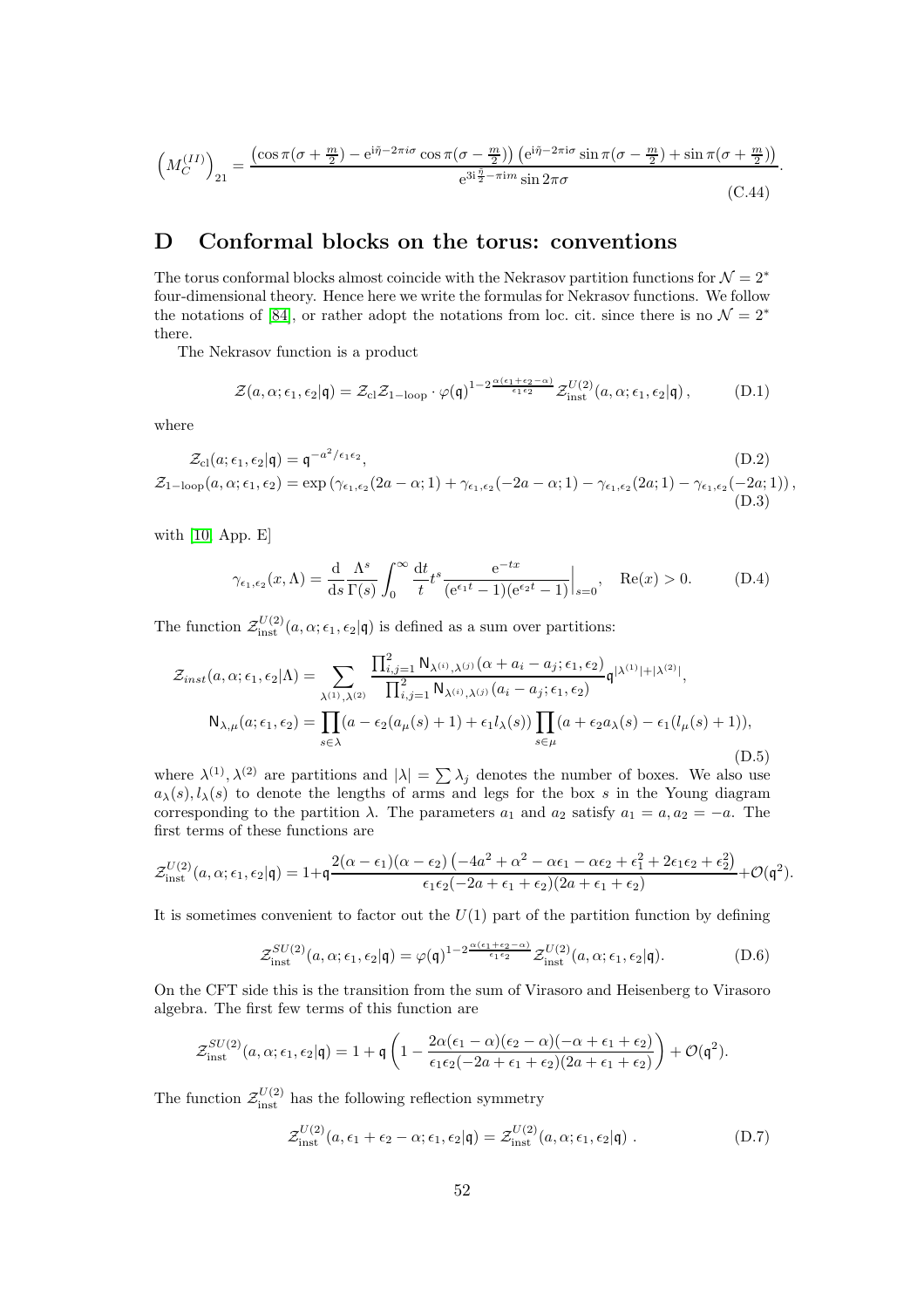This follows from the relation

$$
N_{\lambda,\mu}(2a+\alpha;\epsilon_1,\epsilon_2) = (-1)^{|\lambda|+|\mu|} N_{\mu,\lambda}(\epsilon_1+\epsilon_2-2a-\alpha;\epsilon_1,\epsilon_2)
$$
 (D.8)

The classical part  $\mathcal{Z}_{\text{cl}}(a; \epsilon_1, \epsilon_2|\mathfrak{q})$  also posses such symmetry, but not  $\mathcal{Z}_{1-\text{loop}}(a; \epsilon_1, \epsilon_2|\mathfrak{q})$ . Hence we have

<span id="page-52-2"></span>
$$
\mathcal{Z}(a,\epsilon_1+\epsilon_2-\alpha;\epsilon_1,\epsilon_2|\mathbf{q})=C_{\epsilon_1,\epsilon_2}^{\text{refl}}(a,\alpha)\mathcal{Z}(a,\alpha;\epsilon_1,\epsilon_2|\mathbf{q})
$$
(D.9)

where

$$
C_{\epsilon_1,\epsilon_2}^{\text{refl}}(a,\alpha) = \exp\left(\gamma_{\epsilon_1,\epsilon_2}(2a+\alpha-\epsilon_1-\epsilon_2;1) + \gamma_{\epsilon_1,\epsilon_2}(-2a+\alpha-\epsilon_1-\epsilon_2;1) - \gamma_{\epsilon_1,\epsilon_2}(2a-\alpha;1) - \gamma_{\epsilon_1,\epsilon_2}(-2a-\alpha;1)\right). \tag{D.10}
$$

In the main text we mainly need two special cases of  $\mathcal{Z}(a,\alpha;\epsilon_1,\epsilon_2|\mathfrak{q})$ , namely the self-dual case  $(\epsilon_1 + \epsilon_2 = 0)$  and the Nekrasov-Shatashvili case  $(\epsilon_2 \rightarrow 0)$ .

**Self-dual case.** In this case we impose the condition  $\epsilon_1 + \epsilon_2 = 0$ . It is also convenient to fix some rescaling freedom and impose  $\epsilon_1 = -1$ ,  $\epsilon_2 = 1$ . As a consequence we change the notation and use  $a = \sigma$ ,  $\alpha = m$ . We have

$$
\mathcal{Z}(a,\alpha;1,-1|\mathfrak{q}) = \mathfrak{q}^{\sigma^2} (2\pi)^m \frac{G(1+2\sigma-m)G(1-2\sigma-m)}{G(1+2\sigma)G(1-2\sigma)} \varphi(\mathfrak{q})^{1-2m^2} \mathcal{Z}_{\text{inst}}^{U(2)}(\sigma,m,-1,1|\mathfrak{q}).
$$
\n(D.11)

Here for the  $\gamma_{\epsilon_1,\epsilon_2}$  we used the transformation (see e.g. [\[84,](#page-58-20) App. A,B])

$$
\exp(\gamma_{1,-1}(x;1)) = \exp(-\gamma_{-1,-1}(x+1)) = \Gamma_2(x+1;1;1)^{-1} = G(x)e^{-\zeta'(-1)}(2\pi)^{1-x/2}.
$$
\n(D.12)

In the main text we use the self-dual limit of the function  $\mathcal{Z}_{\text{inst}}^{SU(2)}$  and we denote it by Z:

<span id="page-52-0"></span>
$$
Z(\sigma, m, \mathbf{q}) = \varphi(\mathbf{q})^{1-2m^2} \mathcal{Z}_{\text{inst}}^{U(2)}(\sigma, m|\mathbf{q}) = \mathcal{Z}_{\text{inst}}^{SU(2)}(\sigma, m|\mathbf{q}). \tag{D.13}
$$

The first few orders read

<span id="page-52-3"></span><span id="page-52-1"></span>
$$
Z(\sigma, m, \mathfrak{q}) = 1 + \left(1 + \frac{\left(m^2 - 1\right)m^2}{2\sigma^2}\right)\mathfrak{q} + \mathcal{O}(\mathfrak{q}^2). \tag{D.14}
$$

**Nekrasov-Shatashvili limit.** In the limit  $\epsilon_2 \to 0$ , we have

$$
\lim_{\epsilon_2 \to 0} \epsilon_2 \log \mathcal{Z}(\sigma, \mu + \frac{1}{2}; 1, \epsilon_2 | \mathbf{q}) = F^{\text{NS}}(\sigma, \mu, \mathbf{q})
$$
  
=  $-\sigma^2 \log \mathbf{q} + F^{\text{NS}}_{1-\text{loop}}(\sigma, \mu, \mathbf{q}) + F^{\text{NS}}_{\text{inst}}(\sigma, \mu, \mathbf{q}) + \left(2\mu^2 - \frac{1}{2}\right) \log(\varphi(\mathbf{q})), \quad (D.15)$ 

where

$$
F_{1-\text{loop}}^{\text{NS}}(\sigma,\mu,\mathfrak{q}) = -\psi^{(-2)}\left(\frac{1}{2} + 2\sigma - \mu\right) - \psi^{(-2)}\left(\frac{1}{2} - 2\sigma - \mu\right) + \psi^{(-2)}(1 + 2\sigma) + \psi^{(-2)}(1 - 2\sigma) + (\mu + \frac{1}{2})\log(2\pi), \quad (D.16)
$$

and

$$
F_{\rm inst}^{\rm NS}(\sigma,\mu,\mathfrak{q}) = \lim_{\epsilon_2 \to 0} \mathcal{Z}_{\rm inst}^{U(2)}(\sigma,\mu + \frac{1}{2}; 1, \epsilon_2 | \mathfrak{q}) = \frac{(4\mu^2 - 1)(3 + 4\mu^2 - 16\sigma^2)}{8(1 - 4\sigma^2)} \mathfrak{q}
$$
  
+ 
$$
\left(\frac{3}{4}(4\mu^2 - 1) + \frac{(4\mu^2 - 1)^2}{64} \left(\frac{3(1 - 4\mu^2)^2}{4(1 - 4\sigma^2)^2} - \frac{(1 - 4\mu^2)^2}{(1 - 4\sigma^2)^3} + \frac{16\mu^4 - 72\mu^2 - 15}{4(4\sigma^2 - 1)} + \frac{(9 - 4\mu^2)^2}{16(1 - \sigma^2)}\right)\right) \mathfrak{q}^2 + \mathcal{O}(\mathfrak{q}^3).
$$
(D.17)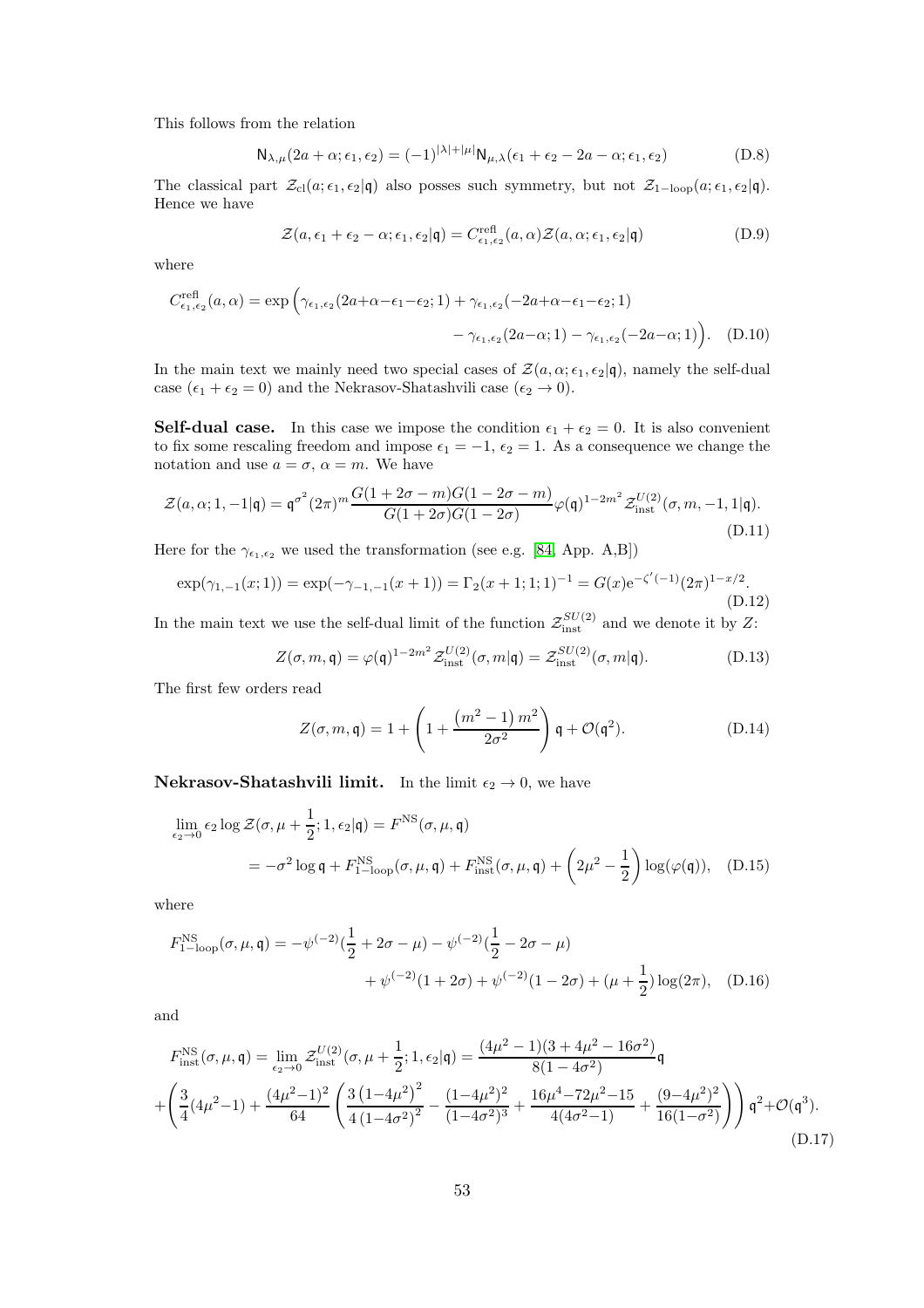The formula for  $F_{1-\text{loop}}^{\text{NS}}$  is somehow ambiguous, it depends on the branch of the function  $\psi^{(-2)}$ . Fortunately  $F^{\text{NS}}$  appears in the main text only through q and  $\sigma$  derivatives. The term  $F_{1-loop}^{NS}$  do not depend on q. For the  $\sigma$  derivative we have

<span id="page-53-2"></span>
$$
\partial_{\sigma} F_{1-\text{loop}}^{\text{NS}}(\sigma,\mu,\mathfrak{q}) = -2\log \Gamma\left(-\mu+2\sigma+\frac{1}{2}\right) + 2\log \Gamma\left(-\mu-2\sigma+\frac{1}{2}\right) -2\log \Gamma(1-2\sigma) + 2\log \Gamma(1+2\sigma).
$$
 (D.18)

Formally speaking, this function also has monodromy, but now its exponent  $\exp(\partial_{\sigma} F_{1-loop}^{NS})$ is well defined, so the eqs.  $(4.73)$  and  $(4.74)$  make sense. The formula  $(D.18)$  is actually used in the main text.

In order to obtain the formula [\(D.16\)](#page-52-3) it is useful to consider  $\gamma^{NS}(x) = \lim_{\epsilon_2 \to 0} \epsilon_2 \gamma_{1,\epsilon_2}(x; 1)$ . By using the expansion of the exponent in terms of Bernoulli numbers, we get the asymptotic series (for  $x > 0$ )

$$
\gamma^{\text{NS}}(x) = \left(\frac{3}{4} - \frac{1}{2}\log x\right)x^2 + \frac{1}{2}(1 - \log x)x - \frac{1}{12}\log x + \sum_{m=3}^{\infty} \frac{B_m}{m(m-1)(m-2)}x^{2-m}
$$

$$
= -\psi^{(-2)}(x+1) + \frac{1}{2}(x+1)\log(2\pi) + \log(A), \quad \text{(D.19)}
$$

where A is Glaisher–Kinkelin constant.

We used the polygamma function  $\psi^{(-2)}(x)$  in the formula [\(D.16\)](#page-52-3), but it can be also written by using Barnes G functions (as in self-dual case) thanks to the formula (for  $x > 0$ )

$$
G(x+1) = \exp\left(-\psi^{(-2)}(x) + x\log\Gamma(x) - \frac{1}{2}x^2 + \frac{1+\log(2\pi)}{2}x\right).
$$
 (D.20)

# <span id="page-53-0"></span>E Some proofs

### <span id="page-53-1"></span>E.1 Proof of the relation [\(6.1\)](#page-25-2)

The proof is similar to the one in [\[102\]](#page-59-12). We will use the notation  $\beta_0^0$  and  $\beta_1^0$  for the functions which appear in the algebraic blowup relations [\(5.16\)](#page-22-4)

<span id="page-53-3"></span>
$$
\beta_0^0(\mathbf{q}) = \frac{\theta_3(0|2\tau)}{\varphi(\mathbf{q})}, \quad \beta_1^0(\mathbf{q}) = \frac{\theta_2(0|2\tau)}{\varphi(\mathbf{q})}.
$$
 (E.1)

It follows from the blowup relations  $(5.16)$  and  $(5.18),(5.19)$  $(5.18),(5.19)$  that for  $j=0,1$ 

$$
\sum_{n \in \mathbb{Z} + \frac{j}{2}} \left( \partial_{\log \mathfrak{q}} \mathcal{Z}(a + n\epsilon_1, \alpha; \epsilon_1, \epsilon_2 - \epsilon_1 | \mathfrak{q}) \right) \mathcal{Z}(a + n\epsilon_2, \alpha; \epsilon_1 - \epsilon_2, \epsilon_2 | \mathfrak{q})
$$

$$
= \frac{1}{\epsilon_1 - \epsilon_2} \left( \epsilon_1 \beta_j^{1,1}(\mathfrak{q}) + \alpha \beta_j^{1,2}(\mathfrak{q}) - \epsilon_2 \beta_j^0(\mathfrak{q}) \partial_{\log \mathfrak{q}} \right) \mathcal{Z}(a, \alpha; \epsilon_1, \epsilon_2 | \mathfrak{q}). \quad (E.2)
$$

We will use Nekrasov functions depending on different  $\epsilon$  parameters. Let us denote

$$
\mathcal{Z}^{(1)}(a) = \mathcal{Z}(a,\alpha;\epsilon_1,\epsilon_2 - \epsilon_1|\mathbf{q}), \qquad \mathcal{Z}^{(2)}(a) = \mathcal{Z}(a,\alpha;\epsilon_1 - \epsilon_2, 2\epsilon_2 - \epsilon_1|\mathbf{q}),\n\mathcal{Z}^{(3)}(a) = \mathcal{Z}(a,\alpha;\epsilon_1 - 2\epsilon_2,\epsilon_2|\mathbf{q}), \qquad \mathcal{Z}^{(4)}(a) = \mathcal{Z}(a,\alpha;\epsilon_1 - \epsilon_2,\epsilon_2|\mathbf{q}).
$$
\n(E.3)

By  $\partial^{(l)}$  we denote the operator  $\partial_{\log q}$  acting on the argument of  $\mathcal{Z}^{(l)}$ , for  $l = 1, 2, 3, 4$ . We also denote

$$
\widehat{\mathcal{Z}}(a) = \sum_{2r \in \mathbb{Z}} \epsilon_1 \partial^{(1)} + (2\epsilon_2 - \epsilon_1) \partial^{(2)} - \epsilon_2 \gamma_0(\mathfrak{q}) \mathfrak{Z}^{(1)}(a + r\epsilon_1) \mathcal{Z}^{(2)}(a + r(2\epsilon_2 - \epsilon_1)).
$$
 (E.4)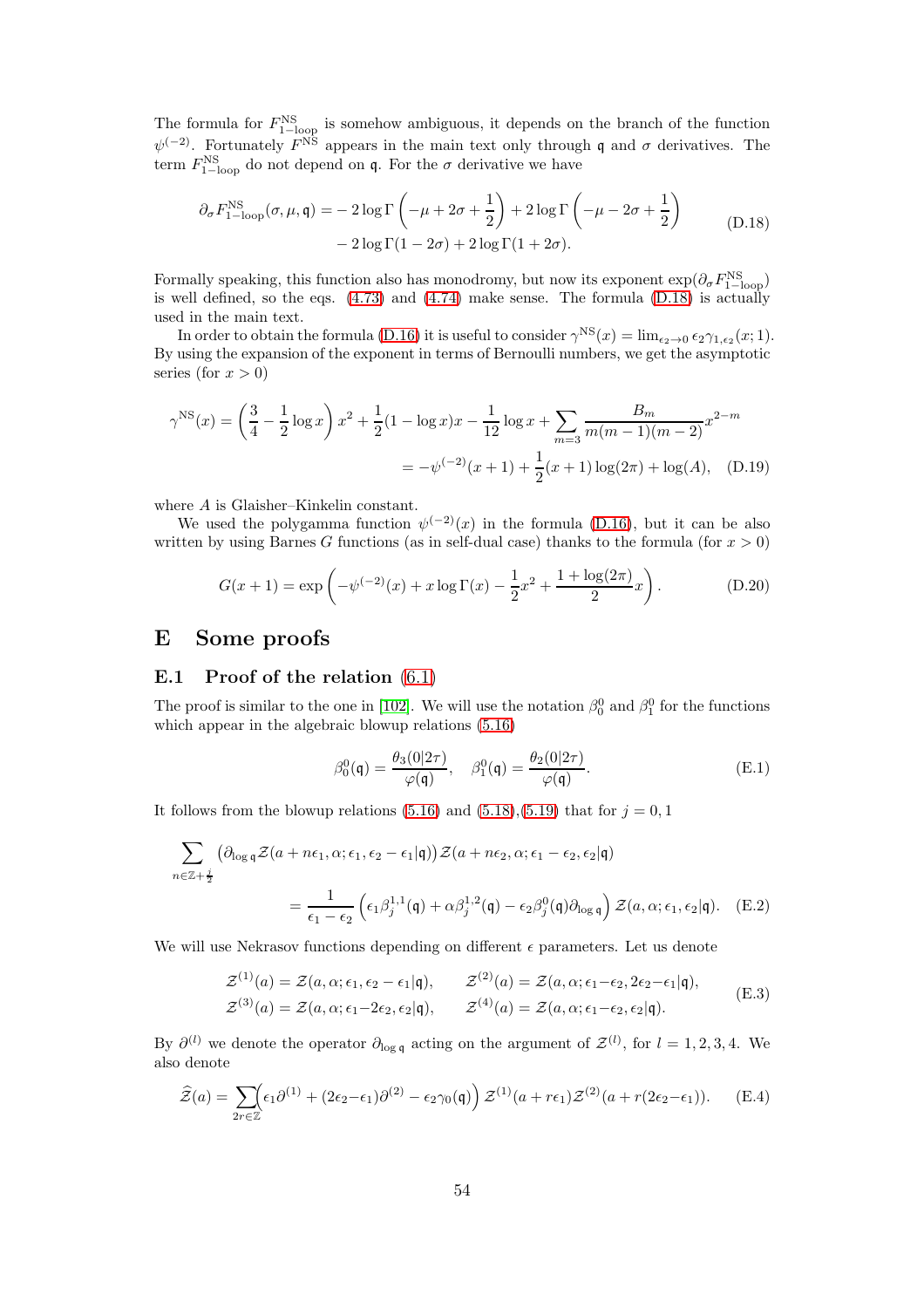Then equation [\(6.1\)](#page-25-2) is equivalent to  $\hat{\mathcal{Z}} = 0$ . We have

$$
\sum_{2s\in\mathbb{Z}} \hat{Z}(a+s\epsilon_1)\mathcal{Z}^{(3)}(a+2s\epsilon_2)
$$
\n
$$
=\sum_{2r,2s\in\mathbb{Z}} \left(\epsilon_1\partial^{(1)} + (2\epsilon_2 - \epsilon_1)\partial^{(2)} - \epsilon_2\gamma_0\right)\mathcal{Z}^{(1)}(a+(r+s)\epsilon_1)\mathcal{Z}^{(2)}(a+r(2\epsilon_2-\epsilon_1)+s\epsilon_1)\mathcal{Z}^{(3)}(a+2s\epsilon_2)
$$
\n
$$
=\sum_{2n\in\mathbb{Z}+j,j=0,1} \left(\epsilon_1\beta_j^0\partial^{(1)} - \left((\epsilon_1-\epsilon_2)\beta_j^{1,1} + \alpha\beta_j^{1,2} - \epsilon_2\beta_j^0\partial^{(4)}\right) - \epsilon_2\gamma_0\beta_j^0\right)\mathcal{Z}^{(1)}(a+n\epsilon_1)\mathcal{Z}^{(4)}(a+n\epsilon_2)
$$
\n
$$
=\sum_{j=0,1} \left(\beta_j^0\left((\epsilon_1+\epsilon_2)\beta_j^{1,1} + \alpha\beta_j^{1,2}\right) - \left((\epsilon_1-\epsilon_2)\beta_j^{1,1} + \alpha\beta_j^{1,2}\right)\beta_j^0 - \epsilon_2\gamma_0(\beta_j^0)^2\right)\mathcal{Z}(a,\alpha;\epsilon_1,\epsilon_2|\mathfrak{q})
$$
\n
$$
=\epsilon_2\left(\partial_{\mathfrak{q}}\left((\beta_0^0)^2 + (\beta_1^0)^2\right) - \gamma_0\left((\beta_0^0)^2 + (\beta_1^0)^2\right)\right)\mathcal{Z}(a,\alpha;\epsilon_1,\epsilon_2|\mathfrak{q}) = 0. \quad \text{(E.5)}
$$

Here for shortness we omit the q dependence in the  $\beta$  and  $\gamma$  functions. In the first transformation we change variables to  $n = r + s$  and use [\(E.2\)](#page-53-3) for  $\partial^{(2)}$ . In the second transformation we used the blowup relations  $(5.16)$ , $(5.18)$ , $(5.19)$ . Then we used the relation  $\beta_j^{1,1}(\mathfrak{q}) = \partial_{\log \mathfrak{q}} \beta_j^0(\mathfrak{q})$  and the definition of  $\gamma_0(\mathfrak{q}), \beta_j^0(\mathfrak{q})$ .

If we decompose

$$
\widehat{\mathcal{Z}}(a) = \mathfrak{q}^{2a^2/(\epsilon_1 - 2\epsilon_2)\epsilon_1} \sum_{2N \in \mathbb{Z}_{\geq 0}} \widehat{\mathcal{Z}}_N(a)\mathfrak{q}^N, \quad \mathcal{Z}^{(3)}(a) = \mathfrak{q}^{a^2/(2\epsilon_2 - \epsilon_1)\epsilon_2} \sum_{N \in \mathbb{Z}_{\geq 0}} \mathcal{Z}_N^{(3)}(a)\mathfrak{q}^N, \quad (E.6)
$$

then using  $\mathcal{Z}_0^{(3)}(a) \neq 0$  and [\(E.5\)](#page-54-1) we get by induction that  $\widehat{\mathcal{Z}}_N(a) = 0$  for any N.

# <span id="page-54-0"></span>E.2 Proofs of the relations  $(6.8)$  and  $(6.10)$

Proof of the relation [\(6.8\)](#page-26-0). The proof is just a computation based on the power series expansion of theta function. Let  $y = e^{2\pi i z}$ 

$$
\theta_{3}(z|2\tau)^{2} (\partial_{\log q}^{2} \log \theta_{3}(z|2\tau)) + \theta_{2}(z|2\tau)^{2} (\partial_{\log q}^{2} \log \theta_{2}(z|2\tau))
$$
\n
$$
= \left(\theta_{3}(z|2\tau)\partial_{\log q}^{2} \theta_{3}(z|2\tau) - (\partial_{\log q} \theta_{3}(z|2\tau))^{2} + \theta_{2}(z|2\tau)\partial_{\log q}^{2} \theta_{2}(z|2\tau) - (\partial_{\log q} \theta_{2}(z|2\tau))^{2}\right)
$$
\n
$$
= \frac{1}{2} \sum_{2m,2n \in \mathbb{Z}+j,j=0,1} \mathfrak{q}^{m^{2}+n^{2}} y^{n+m} \left(n^{4} - 2n^{2}m^{2} + m^{4}\right) = \frac{1}{2} \sum_{a,b \in \mathbb{Z}} \mathfrak{q}^{(a^{2}+b^{2})/2} y^{a} a^{2} b^{2}
$$
\n
$$
= \frac{1}{2} \left(\sum_{a \in \mathbb{Z}} a^{2} \mathfrak{q}^{a^{2}/2} y^{a}\right) \left(\sum_{b \in \mathbb{Z}} b^{2} \mathfrak{q}^{b^{2}/2}\right) = 2(\partial_{\log q} \theta_{3}(z|\tau)) (\partial_{\log q} \theta_{3}(0|\tau)) . \quad (E.7)
$$

Here we changed variables in the sum by  $a = n + m$  and  $b = n - m$ .

<span id="page-54-1"></span>
$$
\Box
$$

Proof of the relation [\(6.10\)](#page-27-1). The notations are as before,

$$
\theta_{3}(z|2\tau)^{2} (\partial_{\log q} \partial_{2\pi iz} \log \theta_{3}(z|2\tau)) + \theta_{2}(z|2\tau)^{2} (\partial_{\log q} \partial_{2\pi iz} \log \theta_{2}(z|2\tau)) =
$$
\n
$$
= (\theta_{3}(z|2\tau) \partial_{2\pi iz} \partial_{\log q} \theta_{3}(z|2\tau) - (\partial_{2\pi iz} \theta_{3}(z|2\tau)) (\partial_{\log q} \theta_{3}(z|2\tau)) + [\theta_{3} \leftrightarrow \theta_{2}])
$$
\n
$$
= \frac{1}{2} \sum_{2m,2n \in \mathbb{Z}+j,j=0,1} q^{m^{2}+n^{2}} y^{n+m} (n^{3} - n^{2}m - nm^{2} + m^{3}) = \frac{1}{2} \sum_{a,b \in \mathbb{Z}} q^{(a^{2}+b^{2})/2} y^{a} ab^{2}
$$
\n
$$
= \frac{1}{2} (\sum_{a \in \mathbb{Z}} a q^{a^{2}/2} y^{a}) (\sum_{b \in \mathbb{Z}} b^{2} q^{b^{2}/2}) = (\partial_{2\pi iz} \theta_{3}(z|\tau)) (\partial_{\log q} \theta_{3}(0|\tau)). \quad (E.8)
$$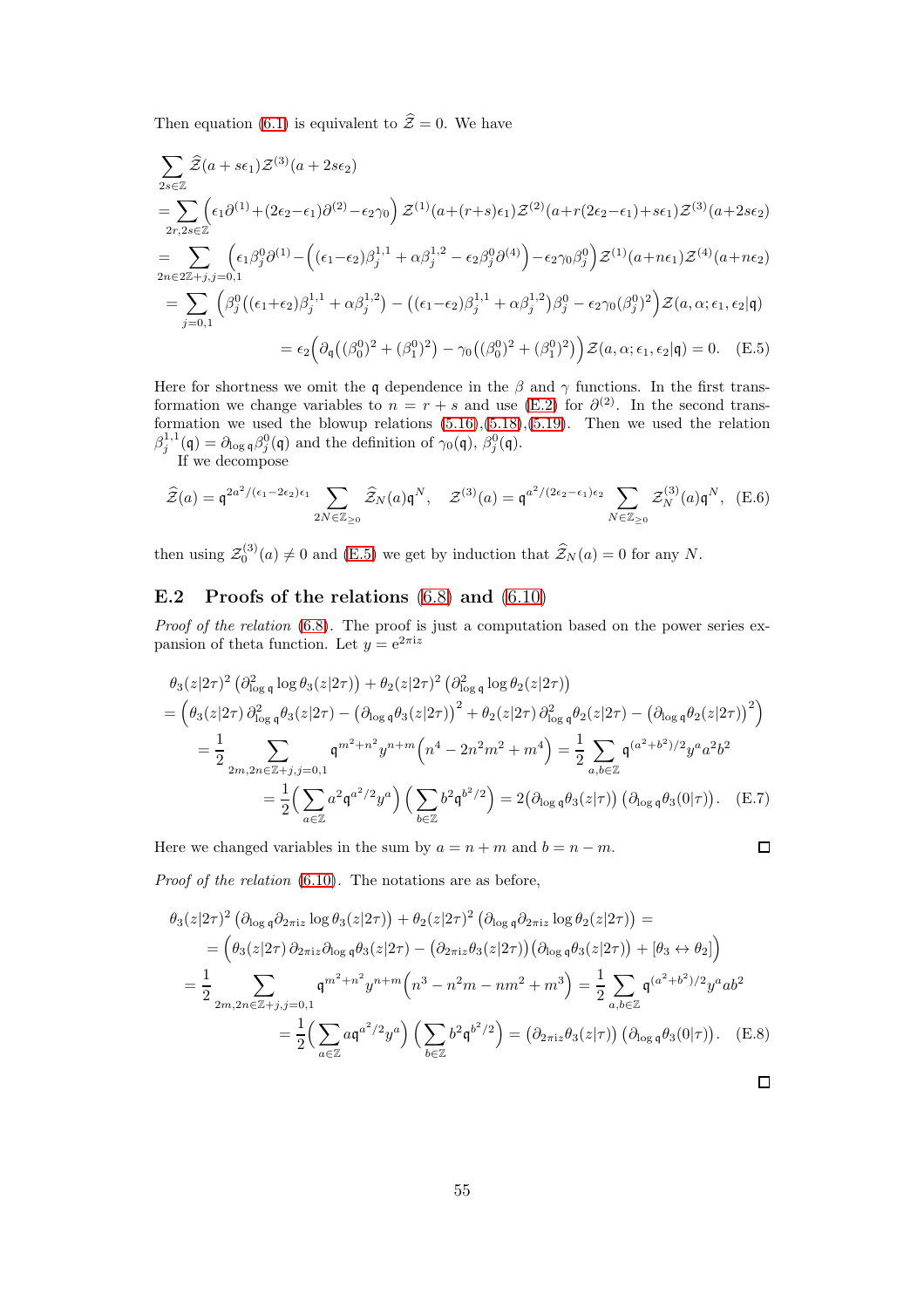# <span id="page-55-0"></span>References

- $[1]$  R. Garnier, Sur des équations différentielles du troisième ordre dont l'intégrale générale est uniforme et sur une classe d'équations nouvelles d'ordre supérieur dont l'intégrale générale a ses points critiques fixes, Annales scientifiques de l'École Normale Supérieure **3e série, 29** (1912) 1.
- <span id="page-55-1"></span>[2] R. Fuchs, Uber lineare homogene differentialgleichungen zweiter ordnung mit drei im endlichen gelegenen wesentlich singulären stellen, [Mathematische Annalen](https://doi.org/10.1007/BF01564511) 70 (1911) 525.
- <span id="page-55-2"></span> $[3]$  L. Schlesinger, Über eine klasse von differentialsystemen beliebiger ordnung mit festen kritischen punkten., Journal für die reine und angewandte Mathematik (Crelles Journal) 1912 145 .
- <span id="page-55-3"></span>[4] H. Flaschka and A. C. Newell, Monodromy- and spectrum-preserving deformations. I, [Communications in Mathematical Physics](https://doi.org/cmp/1103908189) 76 (1980) 65 .
- <span id="page-55-4"></span>[5] M. Jimbo, T. Miwa and K. Ueno, Monodromy preserving deformation of linear ordinary differential equations with rational coefficients: I. General theory and τ-function, [Physica D: Nonlinear Phenomena](https://doi.org/https://doi.org/10.1016/0167-2789(81)90013-0) 2 (1981) 306.
- <span id="page-55-5"></span>[6] B. Malgrange, Sur les déformations isomonodromiques. I. Singularités régulières, Cours de l'institut Fourier 17 (1982) 1.
- <span id="page-55-6"></span>[7] N. A. Nekrasov, Seiberg–Witten prepotential from instanton counting, [Adv. Theor. Math. Phys.](https://doi.org/10.4310/ATMP.2003.v7.n5.a4) 7 (2004) 831 [[hep-th/0206161](https://arxiv.org/abs/hep-th/0206161)].
- <span id="page-55-7"></span>[8] N. Nekrasov and A. Okounkov, Seiberg-Witten theory and random partitions, [Prog. Math.](https://doi.org/10.1007/0-8176-4467-9_15) 244 (2006) 525 [[hep-th/0306238](https://arxiv.org/abs/hep-th/0306238)].
- <span id="page-55-8"></span>[9] H. Nakajima and K. Yoshioka, Instanton counting on blowup. I, [Invent. Math.](https://doi.org/10.1007/s00222-005-0444-1) 162 (2005) 313 [[math/0306198](https://arxiv.org/abs/math/0306198)].
- <span id="page-55-9"></span>[10] H. Nakajima and K. Yoshioka, Lectures on instanton counting, in CRM Workshop on Algebraic Structures and Moduli Spaces, 11, 2003, [math/0311058](https://arxiv.org/abs/math/0311058).
- <span id="page-55-10"></span>[11] A. Belavin, A. Polyakov and A. Zamolodchikov, Infinite conformal symmetry in two-dimensional quantum field theory, [Nuclear Physics B](https://doi.org/https://doi.org/10.1016/0550-3213(84)90052-X) 241 (1984) 333.
- <span id="page-55-11"></span>[12] P. Di Francesco, P. Mathieu and D. Sénéchal, *Conformal field theory*, Graduate texts in contemporary physics. Springer, New York, NY, 1997, [10.1007/978-1-4612-2256-9.](https://doi.org/10.1007/978-1-4612-2256-9)
- <span id="page-55-12"></span>[13] A. B. Zamolodchikov, Al. B. Zamolodchikov, Conformal field theory and critical phenomena in two-dimensional systems, Physics reviews 10 (1989) .
- <span id="page-55-13"></span>[14] A. Fokas, A. Its, A. Kapaev and V. Novokshenov, Painleve Transcendents: The Riemann-Hilbert Approach, Mathematical surveys and monographs. American Mathematical Society, 2006.
- <span id="page-55-14"></span>[15] V. Novokshenov, Poles of Tritronquée Solution to the Painlevé I Equation and Cubic Anharmonic Oscillator, Reg. Chaotic Dyn. 15 (2010) 390.
- <span id="page-55-15"></span>[16] V. Y. Novokshenov, Movable poles of the solutions of Painleve's equation of the third kind and their relation with mathieu functions, [Functional Analysis and Its Applications](https://doi.org/10.1007/BF01077265) 20 (1986) 113.
- <span id="page-55-16"></span>[17] C. M. Bender and J. Komijani, *Painlevé Transcendents and PT-Symmetric* Hamiltonians, J. Phys. A 48 [\(2015\) 475202](https://doi.org/10.1088/1751-8113/48/47/475202) [[1502.04089](https://arxiv.org/abs/1502.04089)].
- <span id="page-55-17"></span>[18] S. L. Lukyanov, Critical values of the Yang-Yang functional in the quantum sine-Gordon model, [Nucl. Phys.](https://doi.org/10.1016/j.nuclphysb.2011.07.028) B853 (2011) 475 [[1105.2836](https://arxiv.org/abs/1105.2836)].
- <span id="page-55-18"></span>[19] D. Masoero, Poles of integrale tritronquée and anharmonic oscillators. A WKB approach, J. Phys. A 43 [\(2010\) 2501](https://doi.org/10.1088/1751-8113/43/9/095201) [[0909.5537](https://arxiv.org/abs/0909.5537)].
- <span id="page-55-19"></span>[20] D. Masoero, Poles of Integrale Tritronquee and Anharmonic Oscillators. Asymptotic localization from WKB analysis, [Nonlinearity](https://doi.org/10.1088/0951-7715/23/10/008) 23 (2010) 2501 [[1002.1042](https://arxiv.org/abs/1002.1042)].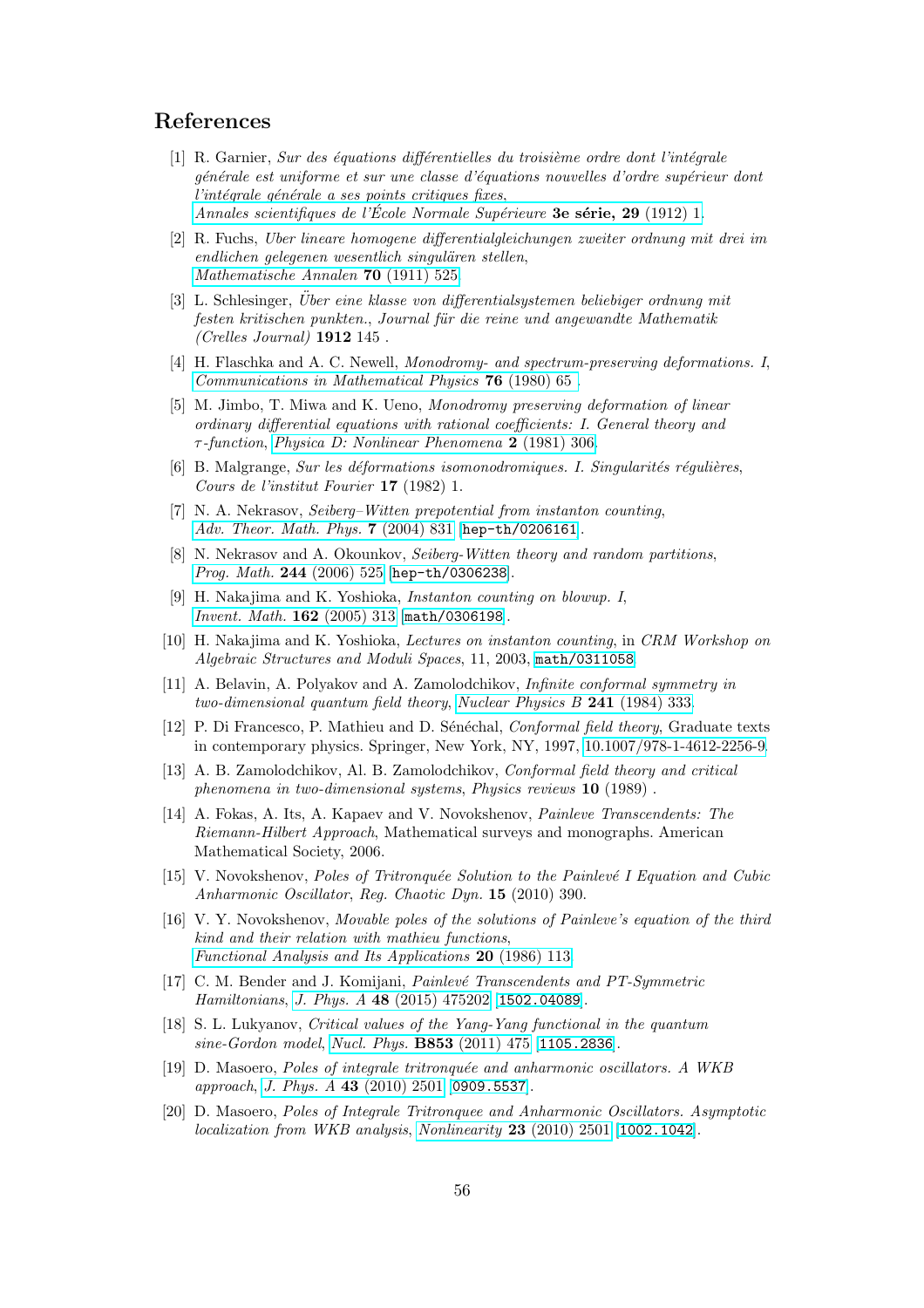- <span id="page-56-1"></span><span id="page-56-0"></span>[21] A. Litvinov, S. Lukyanov, N. Nekrasov and A. Zamolodchikov, Classical Conformal Blocks and Painleve VI, JHEP 07 [\(2014\) 144](https://doi.org/10.1007/JHEP07(2014)144) [[1309.4700](https://arxiv.org/abs/1309.4700)].
- [22] A. Zabrodin and A. Zotov, Quantum Painleve-Calogero Correspondence, [J. Math. Phys.](https://doi.org/10.1063/1.4732532) 53 (2012) 073507 [[1107.5672](https://arxiv.org/abs/1107.5672)].
- <span id="page-56-2"></span>[23] J. B. Amado, B. Carneiro da Cunha and E. Pallante, Vector perturbations of Kerr-Ad $S_5$  and the Painlevé VI transcendent, JHEP 04 [\(2020\) 155](https://doi.org/10.1007/JHEP04(2020)155) [[2002.06108](https://arxiv.org/abs/2002.06108)].
- <span id="page-56-3"></span>[24] T. Anselmo, R. Nelson, B. Carneiro da Cunha and D. G. Crowdy, Accessory parameters in conformal mapping: exploiting the isomonodromic tau function for Painlevé VI, [Proc. Roy. Soc. Lond. A](https://doi.org/10.1098/rspa.2018.0080) 474 (2018) 20180080.
- <span id="page-56-4"></span>[25] J. Barragán Amado, B. Carneiro Da Cunha and E. Pallante, *Scalar quasinormal* modes of Kerr-AdS<sub>5</sub>, Phys. Rev. D **99** [\(2019\) 105006](https://doi.org/10.1103/PhysRevD.99.105006) [[1812.08921](https://arxiv.org/abs/1812.08921)].
- <span id="page-56-5"></span>[26] B. Carneiro da Cunha and J. a. P. Cavalcante, Confluent conformal blocks and the Teukolsky master equation, Phys. Rev. D 102 [\(2020\) 105013](https://doi.org/10.1103/PhysRevD.102.105013) [[1906.10638](https://arxiv.org/abs/1906.10638)].
- <span id="page-56-6"></span>[27] B. Carneiro da Cunha and F. Novaes, Kerr Scattering Coefficients via Isomonodromy, JHEP 11 [\(2015\) 144](https://doi.org/10.1007/JHEP11(2015)144) [[1506.06588](https://arxiv.org/abs/1506.06588)].
- <span id="page-56-7"></span>[28] F. Novaes and B. Carneiro da Cunha, Isomonodromy, Painlevé transcendents and scattering off of black holes, JHEP  $07$  [\(2014\) 132](https://doi.org/10.1007/JHEP07(2014)132) [[1404.5188](https://arxiv.org/abs/1404.5188)].
- <span id="page-56-8"></span>[29] M. Lencsés and F. Novaes, *Classical Conformal Blocks and Accessory Parameters* from Isomonodromic Deformations, JHEP 04 [\(2018\) 096](https://doi.org/10.1007/JHEP04(2018)096) [[1709.03476](https://arxiv.org/abs/1709.03476)].
- <span id="page-56-9"></span>[30] F. Novaes, C. Marinho, M. Lencsés and M. Casals, Kerr-de Sitter Quasinormal Modes via Accessory Parameter Expansion, JHEP 05 [\(2019\) 033](https://doi.org/10.1007/JHEP05(2019)033) [[1811.11912](https://arxiv.org/abs/1811.11912)].
- <span id="page-56-10"></span>[31] A.-K. Kashani-Poor and J. Troost, Transformations of Spherical Blocks, JHEP 10 [\(2013\) 009](https://doi.org/10.1007/JHEP10(2013)009) [[1305.7408](https://arxiv.org/abs/1305.7408)].
- <span id="page-56-11"></span>[32] O. Gamayun, N. Iorgov and O. Lisovyy, Conformal field theory of Painlevé VI, JHEP 10 [\(2012\) 038](https://doi.org/10.1007/JHEP10(2012)183, 10.1007/JHEP10(2012)038) [[1207.0787](https://arxiv.org/abs/1207.0787)].
- <span id="page-56-15"></span>[33] M. Sato, T. Miwa and M. Jimbo, *Holonomic quantum fields I*, [Publications of the Research Institute for Mathematical Sciences](https://doi.org/10.2977/prims/1195189284) 14 (1978) 223.
- <span id="page-56-16"></span>[34] M. Sato, T. Miwa and M. Jimbo, Holonomic quantum fields. II, [Publications of the Research Institute for Mathematical Sciences](https://doi.org/10.2977/prims/1195188429) 15 (1979) 201.
- <span id="page-56-17"></span>[35] M. Sato, T. Miwa and M. Jimbo, Holonomic quantum fields III, [Publications of the Research Institute for Mathematical Sciences](https://doi.org/10.2977/prims/1195188185) 15 (1979) 577.
- <span id="page-56-18"></span>[36] M. Sato, T. Miwa and M. Jimbo, *Holonomic quantum fields. IV*, [Publications of the Research Institute for Mathematical Sciences](https://doi.org/10.2977/prims/1195187881) 15 (1979) 871.
- <span id="page-56-19"></span>[37] M. Sato, T. Miwa and M. Jimbo, *Holonomic quantum fields. V*, [Publications of the Research Institute for Mathematical Sciences](https://doi.org/10.2977/prims/1195187216) 16 (1980) 531.
- <span id="page-56-20"></span>[38] T. T. Wu, B. M. McCoy, C. A. Tracy and E. Barouch, Spin-spin correlation functions for the two-dimensional ising model: Exact theory in the scaling region, [Phys. Rev. B](https://doi.org/10.1103/PhysRevB.13.316) 13 (1976) 316.
- <span id="page-56-21"></span>[39] V. G. Knizhnik, Multiloop amplitudes in the theory of quantum strings and complex geometry, [Soviet Physics Uspekhi](https://doi.org/10.1070/pu1989v032n11abeh002775) 32 (1989) 945.
- <span id="page-56-22"></span>[40] G. Moore, *Geometry of the string equations*, [Communications in Mathematical Physics](https://doi.org/10.1007/BF02097368) 133 (1990) 261.
- <span id="page-56-12"></span>[41] O. Gamayun, N. Iorgov and O. Lisovyy, How instanton combinatorics solves Painlevé VI, V and IIIs, J. Phys. A46 [\(2013\) 335203](https://doi.org/10.1088/1751-8113/46/33/335203) [[1302.1832](https://arxiv.org/abs/1302.1832)].
- <span id="page-56-13"></span>[42] M. Bershtein and A. Shchechkin, Bilinear equations on Painlevé  $\tau$  functions from CFT, [Commun. Math. Phys.](https://doi.org/10.1007/s00220-015-2427-4) 339 (2015) 1021 [[1406.3008](https://arxiv.org/abs/1406.3008)].
- <span id="page-56-14"></span>[43] N. Iorgov, O. Lisovyy and J. Teschner, Isomonodromic tau-functions from Liouville conformal blocks, [Commun. Math. Phys.](https://doi.org/10.1007/s00220-014-2245-0) 336 (2015) 671 [[1401.6104](https://arxiv.org/abs/1401.6104)].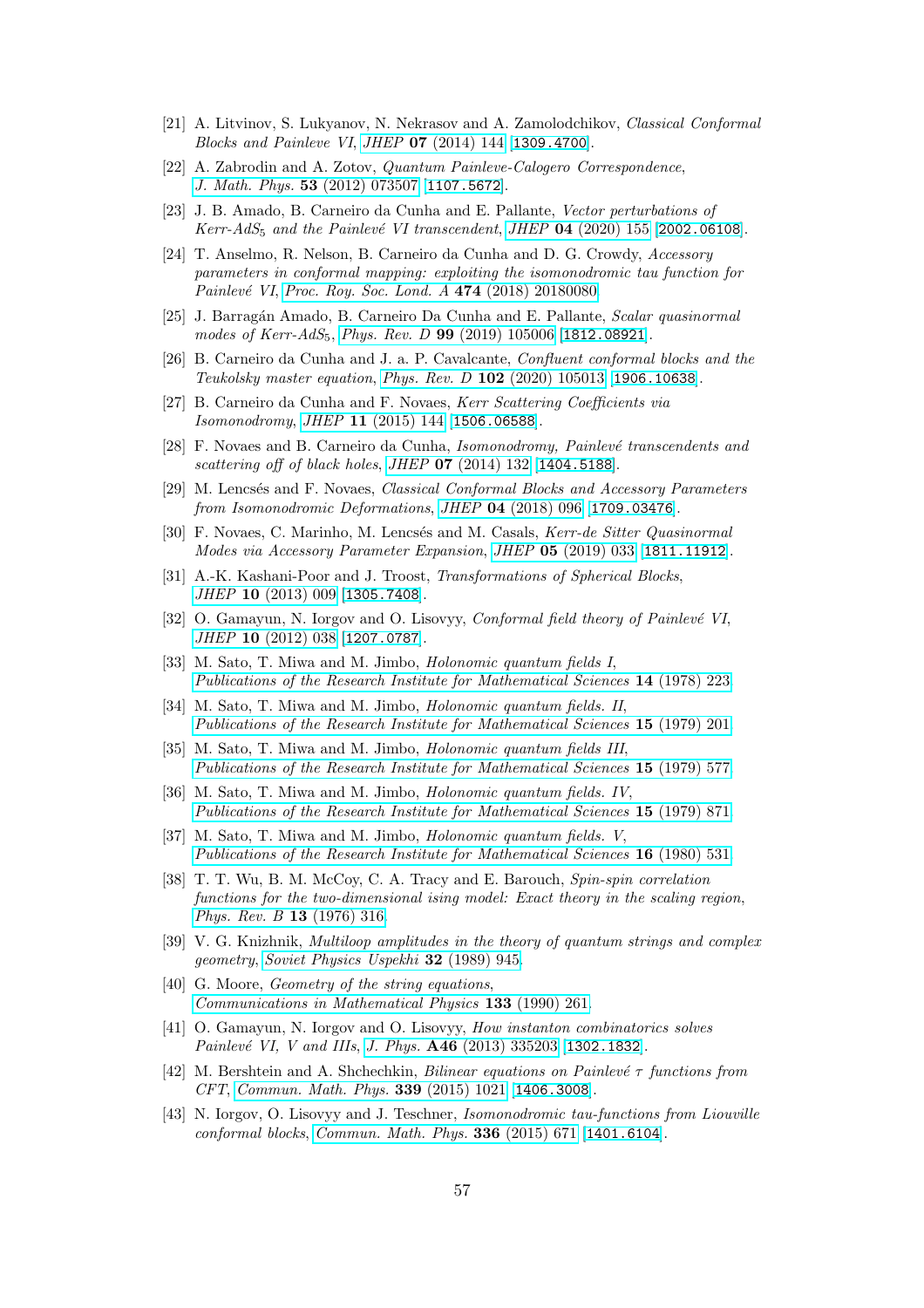- <span id="page-57-0"></span>[44] P. Gavrylenko and O. Lisovyy, Fredholm Determinant and Nekrasov Sum Representations of Isomonodromic Tau Functions, [Commun. Math. Phys.](https://doi.org/10.1007/s00220-018-3224-7) 363 (2018) 1 [[1608.00958](https://arxiv.org/abs/1608.00958)].
- <span id="page-57-1"></span>[45] P. Gavrylenko and O. Lisovyy, Pure SU(2) gauge theory partition function and generalized Bessel kernel, Proc. Symp. Pure Math. 18 (2018) 181 [[1705.01869](https://arxiv.org/abs/1705.01869)].
- <span id="page-57-2"></span>[46] G. Bonelli, O. Lisovyy, K. Maruyoshi, A. Sciarappa and A. Tanzini, On  $Painlevé/gauge$  theory correspondence, [Letters in Mathematical Physics](https://doi.org/10.1007/s11005-017-0983-6) 107 (2017) 2359.
- <span id="page-57-3"></span>[47] H. Nagoya, Irregular conformal blocks, with an application to the fifth and fourth  $Painlevé \; equations, J. \; Math. \; Phys. \; {\bf 56} \; (2015) \; 123505 \; [{\bf 1505.02398}].$  $Painlevé \; equations, J. \; Math. \; Phys. \; {\bf 56} \; (2015) \; 123505 \; [{\bf 1505.02398}].$  $Painlevé \; equations, J. \; Math. \; Phys. \; {\bf 56} \; (2015) \; 123505 \; [{\bf 1505.02398}].$
- <span id="page-57-4"></span>[48] H. Nagoya, Remarks on irregular conformal blocks and Painlevé III and II tau functions, The proceedings of 'Meeting for Study of Number theory, Hopf algebras and related topics, Toyama, 12-15 February 2017' (2018) [[1804.04782](https://arxiv.org/abs/1804.04782)].
- <span id="page-57-5"></span>[49] G. Bonelli, F. Del Monte, P. Gavrylenko and A. Tanzini,  $\mathcal{N} = 2^*$  Gauge Theory, Free Fermions on the Torus and Painlevé VI, [Commun. Math. Phys.](https://doi.org/10.1007/s00220-020-03743-y) 377 (2020) 1381 [[1901.10497](https://arxiv.org/abs/1901.10497)].
- <span id="page-57-6"></span>[50] G. Bonelli, F. Del Monte, P. Gavrylenko and A. Tanzini, Circular quiver gauge theories, isomonodromic deformations and  $W_N$  fermions on the torus, [1909.07990](https://arxiv.org/abs/1909.07990).
- <span id="page-57-7"></span>[51] F. Del Monte, H. Desiraju and P. Gavrylenko, Isomonodromic tau functions on a torus as Fredholm determinants, and charged partitions, [2011.06292](https://arxiv.org/abs/2011.06292).
- <span id="page-57-8"></span>[52] L. F. Alday, D. Gaiotto and Y. Tachikawa, Liouville Correlation Functions from Four-dimensional Gauge Theories, [Lett. Math. Phys.](https://doi.org/10.1007/s11005-010-0369-5) 91 (2010) 167 [[0906.3219](https://arxiv.org/abs/0906.3219)].
- <span id="page-57-14"></span>[53] S. Mizoguchi and Y. Yamada,  $W(E(10))$  symmetry, M theory and Painleve equations, [Phys. Lett.](https://doi.org/10.1016/S0370-2693(02)01870-1) B537 (2002) 130 [[hep-th/0202152](https://arxiv.org/abs/hep-th/0202152)].
- <span id="page-57-15"></span>[54] K. Kajiwara, T. Masuda, M. Noumi, Y. Ohta and Y. Yamada, Cubic pencils and Painlevé Hamiltonians, [Funkcial. Ekvac.](https://doi.org/10.1619/fesi.48.147) 48 (2005) 147 [[nlin/0403009](https://arxiv.org/abs/nlin/0403009)].
- <span id="page-57-13"></span>[55] A. Grassi, Y. Hatsuda and M. Marino, Topological Strings from Quantum Mechanics, [Annales Henri Poincare](https://doi.org/10.1007/s00023-016-0479-4) 17 (2016) 3177 [[1410.3382](https://arxiv.org/abs/1410.3382)].
- <span id="page-57-9"></span>[56] A. Braverman and P. Etingof, Instanton counting via affine Lie algebras II: From Whittaker vectors to the Seiberg-Witten prepotential, in Studies in Lie theory, vol. 243 of Progr. Math., pp. 61-78. Birkhäuser Boston, Boston, MA, 9, 2006. [math/0409441](https://arxiv.org/abs/math/0409441).
- <span id="page-57-10"></span>[57] N. A. Nekrasov and S. L. Shatashvili, *Quantization of integrable systems and four* dimensional gauge theories, in 16th International Congress on Mathematical Physics, Prague, August 2009, 265-289, World Scientific 2010, 2009, [0908.4052](https://arxiv.org/abs/0908.4052).
- <span id="page-57-11"></span>[58] N. Nekrasov, A. Rosly and S. Shatashvili, Darboux coordinates, Yang-Yang functional, and gauge theory, [Theor. Math. Phys.](https://doi.org/10.1007/s11232-014-0209-3) 181 (2014) 1206.
- <span id="page-57-12"></span>[59] G. Başar and G. V. Dunne, Resurgence and the Nekrasov-Shatashvili limit: connecting weak and strong coupling in the Mathieu and Lamé systems, JHEP 02 [\(2015\) 160](https://doi.org/10.1007/JHEP02(2015)160) [[1501.05671](https://arxiv.org/abs/1501.05671)].
- <span id="page-57-16"></span>[60] K. Sun, X. Wang and M.-x. Huang, Exact Quantization Conditions, Toric Calabi-Yau and Nonperturbative Topological String, JHEP 01 [\(2017\) 061](https://doi.org/10.1007/JHEP01(2017)061) [[1606.07330](https://arxiv.org/abs/1606.07330)].
- <span id="page-57-17"></span>[61] A. Grassi and J. Gu, BPS relations from spectral problems and blowup equations, [Lett. Math. Phys.](https://doi.org/10.1007/s11005-019-01163-1) 109 (2019) 1271 [[1609.05914](https://arxiv.org/abs/1609.05914)].
- <span id="page-57-18"></span>[62] M.-x. Huang, K. Sun and X. Wang, Blowup Equations for Refined Topological Strings, JHEP 10 [\(2018\) 196](https://doi.org/10.1007/JHEP10(2018)196) [[1711.09884](https://arxiv.org/abs/1711.09884)].
- <span id="page-57-19"></span>[63] J. Gu, B. Haghighat, A. Klemm, K. Sun and X. Wang, Elliptic blowup equations for 6d SCFTs. Part III. E-strings, M-strings and chains, JHEP 07 [\(2020\) 135](https://doi.org/10.1007/JHEP07(2020)135) [[1911.11724](https://arxiv.org/abs/1911.11724)].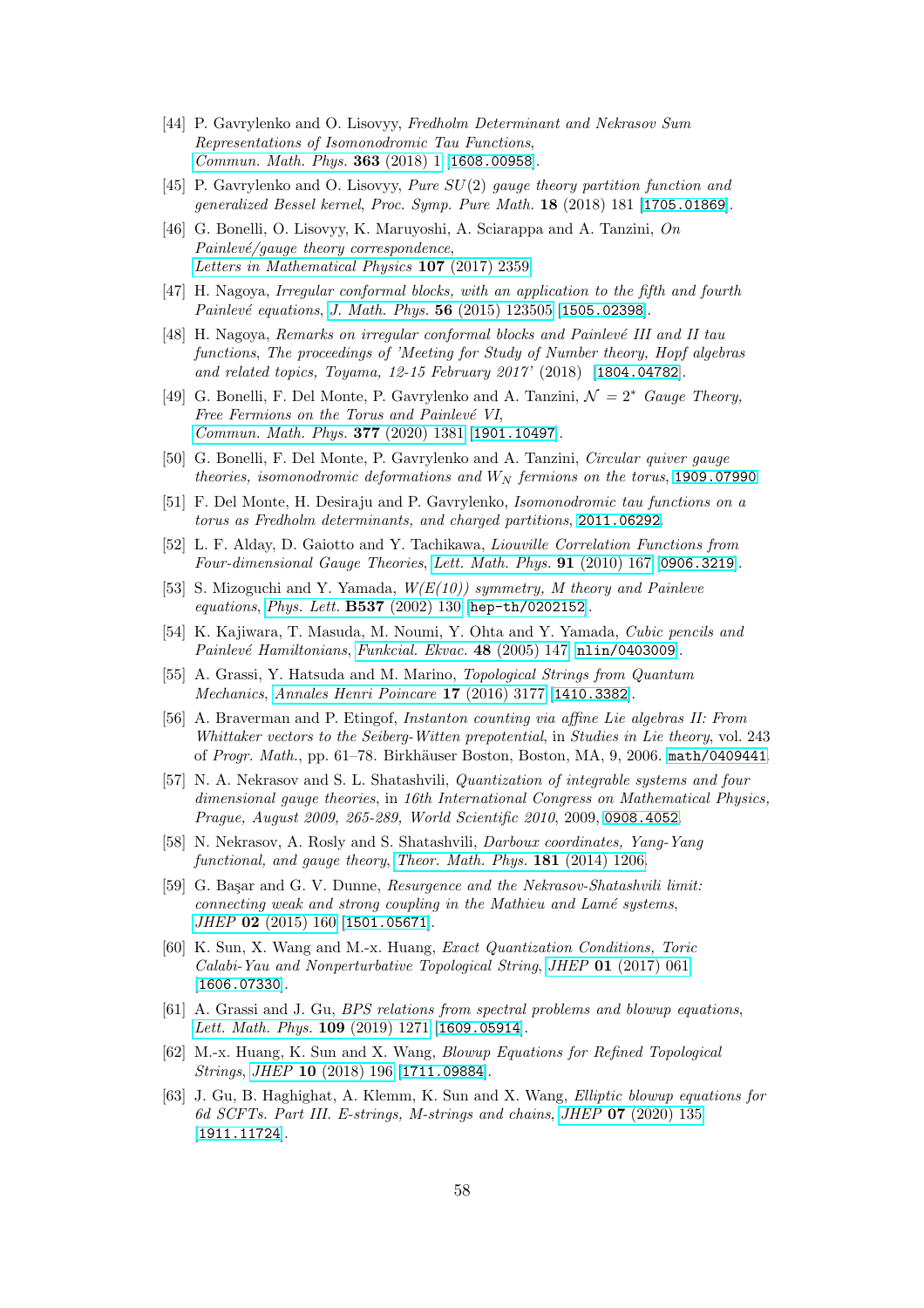- <span id="page-58-1"></span><span id="page-58-0"></span>[64] A. Grassi, J. Gu and M. Mariño, Non-perturbative approaches to the quantum Seiberg-Witten curve, JHEP 07 [\(2020\) 106](https://doi.org/10.1007/JHEP07(2020)106) [[1908.07065](https://arxiv.org/abs/1908.07065)].
- [65] P. Gavrylenko, A. Marshakov and A. Stoyan, Irregular conformal blocks, Painlevé III and the blow-up equations, JHEP 12 [\(2020\) 125](https://doi.org/10.1007/JHEP12(2020)125) [[2006.15652](https://arxiv.org/abs/2006.15652)].
- <span id="page-58-3"></span><span id="page-58-2"></span>[66] O. Lisovyy, "Painlevé functions, accessory parameters and conformal blocks." <https://sms.cam.ac.uk/media/3088980>, October, 2019.
- [67] N. Nekrasov private communication, also remark at min 50:30 during J. Teschner's talk given at the workshop "Gauge theories and integrability", The Euler International Mathematical Institute, St.Petersburg, Russia. <https://www.lektorium.tv/lecture/14804>, 2013.
- <span id="page-58-5"></span><span id="page-58-4"></span>[68] N. Nekrasov, Blowups in BPS/CFT correspondence, and Painlevé VI, [2007.03646](https://arxiv.org/abs/2007.03646).
- <span id="page-58-6"></span>[69] S. Jeong and N. Nekrasov, Riemann-Hilbert correspondence and blown up surface defects, JHEP  $12$  [\(2020\) 006](https://doi.org/10.1007/JHEP12(2020)006) [[2007.03660](https://arxiv.org/abs/2007.03660)].
- <span id="page-58-7"></span>[70] S. L. Lukyanov, unpublished, .
- [71] M. A. Bershtein and A. I. Shchechkin, *Backlund transformation of Painleve III(D<sub>8</sub>)* tau function, J. Phys. A50 [\(2017\) 115205](https://doi.org/10.1088/1751-8121/aa59c9) [[1608.02568](https://arxiv.org/abs/1608.02568)].
- <span id="page-58-8"></span>[72] A. Its, O. Lisovy and Yu. Tykhyy, *Connection problem for the* sine-Gordon/Painlevé III tau function and irregular conformal blocks, Int. Math. Res. Notices 18 (2015) 8903 [[1403.1235](https://arxiv.org/abs/1403.1235)].
- <span id="page-58-9"></span>[73] A. Levin and M. Olshanetsky, Hierarchies of isomonodromic deformations and Hitchin systems, Translations of the American Mathematical Society-Series 2 191 (1999) 223.
- <span id="page-58-10"></span>[74] K. Takasaki, Elliptic Calogero–Moser systems and isomonodromic deformations, Journal of Mathematical Physics 40 (1999) 5787.
- <span id="page-58-11"></span>[75] A. M. Levin and M. A. Olshanetsky,  $\textit{Painlev\'e}-Calogero\ Correspondence,$ pp. 313–332. Springer New York, New York, NY, 2000. 10.1007/978-1-4612-1206-520.
- <span id="page-58-13"></span><span id="page-58-12"></span>[76] Y. I. Manin, Sixth Painlevé Equation, Universal Elliptic Curve, and Mirror of  $\mathbf{P}^2$ .
- [77] M. Jimbo and T. Miwa, Monodromy perserving deformation of linear ordinary differential equations with rational coefficients. II, [Physica D: Nonlinear Phenomena](https://doi.org/https://doi.org/10.1016/0167-2789(81)90021-X) 2 (1981) 407.
- <span id="page-58-14"></span>[78] M. Bertola, The Dependence on the Monodromy Data of the Isomonodromic Tau Function, [Communications in Mathematical Physics](https://doi.org/10.1007/s00220-009-0961-7) 294 (2010) 539 [[0902.4716](https://arxiv.org/abs/0902.4716)].
- <span id="page-58-16"></span><span id="page-58-15"></span>[79] I. Coman, E. Pomoni and J. Teschner, From quantum curves to topological string partition functions, [1811.01978](https://arxiv.org/abs/1811.01978).
- [80] I. Coman, P. Longhi and J. Teschner, From quantum curves to topological string partition functions II, [2004.04585](https://arxiv.org/abs/2004.04585).
- <span id="page-58-17"></span>[81] P. Gavrylenko and R. Santachiara, Crossing invariant correlation functions at  $c = 1$ from isomonodromic  $\tau$  functions, JHEP 11 [\(2019\) 119](https://doi.org/10.1007/JHEP11(2019)119) [[1812.10362](https://arxiv.org/abs/1812.10362)].
- <span id="page-58-18"></span>[82] K. Takemura, Analytic continuation of eigenvalues of the Lamé operator, J. Differential Equations 228 (2006) 1 [[math/0311307](https://arxiv.org/abs/math/0311307)].
- <span id="page-58-19"></span>[83] Y. Hatsuda, A. Sciarappa and S. Zakany, Exact quantization conditions for the elliptic Ruijsenaars-Schneider model, [Journal of High Energy Physics](https://doi.org/10.1007/jhep11(2018)118) 2018 (2018) .
- <span id="page-58-20"></span>[84] M. Bershtein and A. Shchechkin, *Painlevé equations from Nakajima–Yoshioka* blowup relations, [Lett. Math. Phys.](https://doi.org/10.1007/s11005-019-01198-4) 109 (2019) 2359 [[1811.04050](https://arxiv.org/abs/1811.04050)].
- <span id="page-58-21"></span>[85] M. Bershtein and A. Shchechkin, q-deformed Painlevé  $\tau$  function and q-deformed conformal blocks, J. Phys. A 50 [\(2017\) 085202](https://doi.org/10.1088/1751-8121/aa5572) [[1608.02566](https://arxiv.org/abs/1608.02566)].
- <span id="page-58-22"></span>[86] A. Mironov and A. Morozov, Nekrasov functions and exact Bohr–Sommerfeld integrals, JHEP 1004 [\(2010\) 040](https://doi.org/10.1007/JHEP04(2010)040) [[0910.5670](https://arxiv.org/abs/0910.5670)].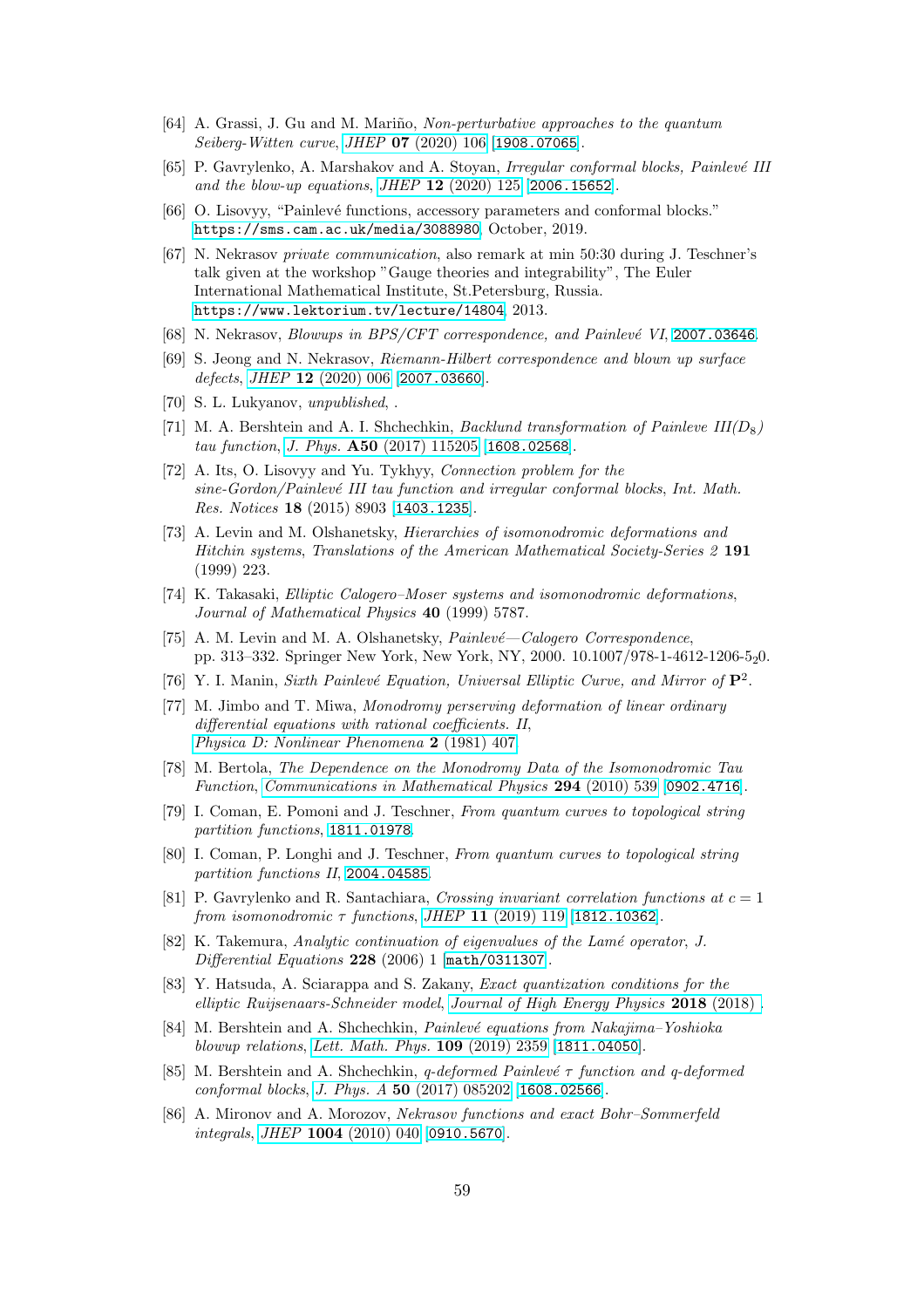- <span id="page-59-1"></span><span id="page-59-0"></span>[87] K. Kozlowski and J. Teschner, TBA for the Toda chain, in New trends in quantum integrable systems, pp. 195–219. World Sci. Publ., Hackensack, NJ, 2011. [1006.2906](https://arxiv.org/abs/1006.2906).
- <span id="page-59-2"></span>[88] M. Matone, Instantons and recursion relations in  $\mathcal{N}=2$  SUSY gauge theory, [Phys. Lett.](https://doi.org/10.1016/0370-2693(95)00920-G) **B357** (1995) 342 [[hep-th/9506102](https://arxiv.org/abs/hep-th/9506102)].
- <span id="page-59-3"></span>[89] R. Flume, F. Fucito, J. F. Morales and R. Poghossian, Matone's relation in the presence of gravitational couplings, JHEP 04 [\(2004\) 008](https://doi.org/10.1088/1126-6708/2004/04/008) [[hep-th/0403057](https://arxiv.org/abs/hep-th/0403057)].
- [90] A. S. Losev, A. Marshakov and N. A. Nekrasov, Small instantons, little strings and free fermions, in From Fields to Strings: Circumnavigating Theoretical Physics: A Conference in Tribute to Ian Kogan, pp.  $581-621$ , 2, 2003, [hep-th/0302191](https://arxiv.org/abs/hep-th/0302191).
- <span id="page-59-4"></span>[91] M. Bullimore, H.-C. Kim and P. Koroteev, Defects and Quantum Seiberg-Witten Geometry, JHEP 05 [\(2015\) 095](https://doi.org/10.1007/JHEP05(2015)095) [[1412.6081](https://arxiv.org/abs/1412.6081)].
- <span id="page-59-5"></span>[92] H. Nakajima and K. Yoshioka, Perverse coherent sheaves on blow-up. III: Blow-up formula from wall-crossing, [Kyoto J. Math.](https://doi.org/10.1215/21562261-1214366) 51 (2011) 263 [[0911.1773](https://arxiv.org/abs/0911.1773)].
- <span id="page-59-6"></span>[93] M. Bershtein, B. Feigin and A. Litvinov, Coupling of two conformal field theories and Nakajima-Yoshioka blow-up equations, [Lett. Math. Phys.](https://doi.org/10.1007/s11005-015-0802-x) 106 (2016) 29 [[1310.7281](https://arxiv.org/abs/1310.7281)].
- <span id="page-59-7"></span>[94] F. Del Monte, *Painlevé/Gauge theory correspondence on the torus*, Talk given at the workshop Topological String Theory and Related Topics (June 2019) .
- <span id="page-59-13"></span>[95] W. He, *Combinatorial approach to Mathieu and Lamé equations*, [J. Math. Phys.](https://doi.org/10.1063/1.4926954) 56 (2015) 072302 [[1108.0300](https://arxiv.org/abs/1108.0300)].
- <span id="page-59-14"></span>[96] M. Piatek, Classical conformal blocks from TBA for the elliptic Calogero-Moser system, JHEP **06** [\(2011\) 050](https://doi.org/10.1007/JHEP06(2011)050) [[1102.5403](https://arxiv.org/abs/1102.5403)].
- <span id="page-59-15"></span>[97] M. Beccaria, On the large  $\Omega$ -deformations in the Nekrasov-Shatashvili limit of  $\mathcal{N}=2^*$  SYM, JHEP 07 [\(2016\) 055](https://doi.org/10.1007/JHEP07(2016)055) [[1605.00077](https://arxiv.org/abs/1605.00077)].
- <span id="page-59-8"></span>[98] U. Bruzzo, M. Pedrini, F. Sala and R. J. Szabo, Framed sheaves on root stacks and supersymmetric gauge theories on ALE spaces, Adv. Math. 288 [\(2016\) 1175](https://doi.org/10.1016/j.aim.2015.11.005) [[1312.5554](https://arxiv.org/abs/1312.5554)].
- <span id="page-59-9"></span>[99] R. Ohkawa, Functional equations of Nekrasov functions proposed by Ito, Maruyoshi, and Okuda, [Moscow Math. J.](https://doi.org/10.17323/1609-4514-2020-20-3-531-573) 20 (2020) 531 [[1804.00771](https://arxiv.org/abs/1804.00771)].
- <span id="page-59-10"></span>[100] R. Fintushel and R. J. Stern, The blowup formula for Donaldson invariants, [Ann. of Math. \(2\)](https://doi.org/10.2307/2118535) 143 (1996) 529 [[alg-geom/9405002](https://arxiv.org/abs/alg-geom/9405002)].
- <span id="page-59-12"></span><span id="page-59-11"></span>[101] R. Brussee,  $Blow-up$  formulas for  $(-2)$ -spheres, [dg-ga/9412004](https://arxiv.org/abs/dg-ga/9412004).
- [102] A. Shchechkin, *Blowup relations on*  $\mathbb{C}^2/\mathbb{Z}_2$  from *Nakajima-Yoshioka blowup* relations, [Teoret. Mat. Fiz.](https://doi.org/10.4213/tmf9957) 206 (2021) 225 [[2006.08582](https://arxiv.org/abs/2006.08582)].
- <span id="page-59-16"></span>[103] K. Maruyoshi and M. Taki, Deformed Prepotential, Quantum Integrable System and Liouville Field Theory, [Nucl. Phys. B](https://doi.org/10.1016/j.nuclphysb.2010.08.008) 841 (2010) 388 [[1006.4505](https://arxiv.org/abs/1006.4505)].
- <span id="page-59-17"></span>[104] V. A. Fateev and A. V. Litvinov, On AGT conjecture, JHEP 02 [\(2010\) 014](https://doi.org/10.1007/JHEP02(2010)014) [[0912.0504](https://arxiv.org/abs/0912.0504)].
- <span id="page-59-18"></span>[105] L. F. Alday, D. Gaiotto, S. Gukov, Y. Tachikawa and H. Verlinde, Loop and surface operators in  $N=2$  gauge theory and Liouville modular geometry, JHEP 01 [\(2010\) 113](https://doi.org/10.1007/JHEP01(2010)113) [[0909.0945](https://arxiv.org/abs/0909.0945)].
- <span id="page-59-19"></span>[106] N. Drukker, J. Gomis, T. Okuda and J. Teschner, Gauge Theory Loop Operators and Liouville Theory, JHEP 02 [\(2010\) 057](https://doi.org/10.1007/JHEP02(2010)057) [[0909.1105](https://arxiv.org/abs/0909.1105)].
- <span id="page-59-20"></span>[107] V. A. Fateev, A. V. Litvinov, A. Neveu and E. Onofri, Differential equation for four-point correlation function in Liouville field theory and elliptic four-point conformal blocks, J. Phys. A 42 [\(2009\) 304011](https://doi.org/10.1088/1751-8113/42/30/304011) [[0902.1331](https://arxiv.org/abs/0902.1331)].
- <span id="page-59-21"></span>[108] T. Eguchi and H. Ooguri, Conformal and current algebras on a general Riemann surface, [Nuclear Physics B](https://doi.org/https://doi.org/10.1016/0550-3213(87)90686-9) 282 (1987) 308.
- <span id="page-59-22"></span>[109] O. Lisovyy and A. Naidiuk, Accessory parameters in confluent Heun equations and classical irregular conformal blocks, [2101.05715](https://arxiv.org/abs/2101.05715).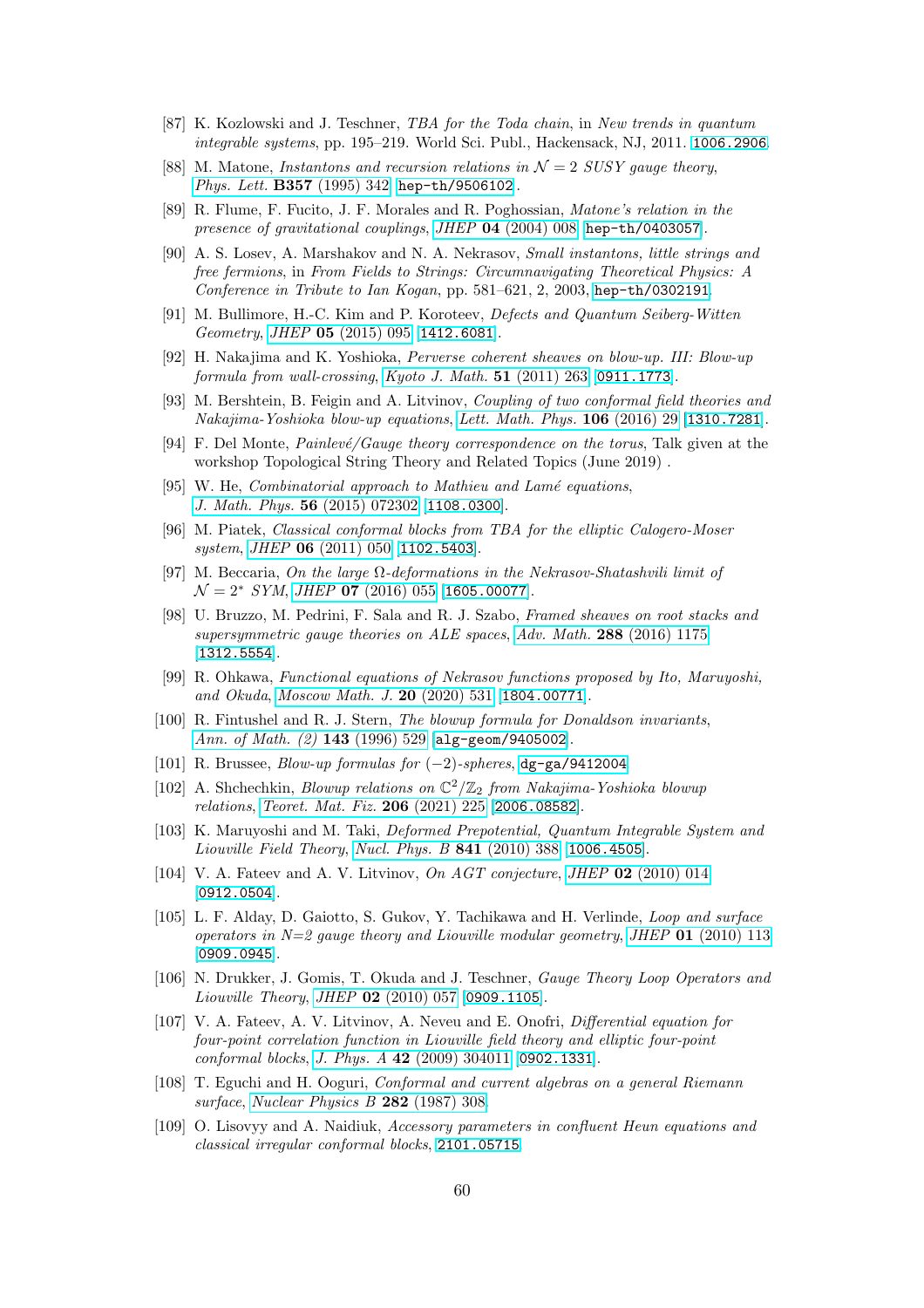- <span id="page-60-1"></span><span id="page-60-0"></span>[110] O. Lisovyy and J. Roussillon, On the connection problem for Painlevé I, [Journal of Physics A: Mathematical and Theoretical](https://doi.org/10.1088/1751-8121/aa6e12) 50 (2017) 255202.
- <span id="page-60-2"></span>[111] K. Ito and H. Shu, ODE/IM correspondence and the Argyres-Douglas theory, JHEP 08 [\(2017\) 071](https://doi.org/10.1007/JHEP08(2017)071) [[1707.03596](https://arxiv.org/abs/1707.03596)].
- [112] A. Grassi and J. Gu, Argyres-Douglas theories, Painlevé II and quantum mechanics, JHEP 02 [\(2019\) 060](https://doi.org/10.1007/JHEP02(2019)060) [[1803.02320](https://arxiv.org/abs/1803.02320)].
- <span id="page-60-4"></span><span id="page-60-3"></span>[113] K. Iwaki, O. Lisovyy and A. Naidiuk, In preparation, .
- <span id="page-60-5"></span>[114] D. Masoero and P. Roffelsen, *Poles of Painlevé IV Rationals and their Distribution*, [Symmetry, Integrability and Geometry: Methods and Applications](https://doi.org/10.3842/sigma.2018.002) (2018) .
- [115] M. van der Put and M.-H. Saito, Moduli spaces for linear differential equations and the Painlevé equations, [Annales de l'Institut Fourier](https://doi.org/10.5802/aif.2502)  $59$  (2009) 2611.
- <span id="page-60-7"></span><span id="page-60-6"></span>[116] Y. Zenkevich, Nekrasov prepotential with fundamental matter from the quantum spin chain, [Phys. Lett.](https://doi.org/10.1016/j.physletb.2011.06.030) B701 (2011) 630 [[1103.4843](https://arxiv.org/abs/1103.4843)].
- [117] K. Ito, S. Kanno and T. Okubo, *Quantum periods and prepotential in*  $\mathcal{N} = 2 \ SU(2)$ SQCD, JHEP 08 [\(2017\) 065](https://doi.org/10.1007/JHEP08(2017)065) [[1705.09120](https://arxiv.org/abs/1705.09120)].
- <span id="page-60-8"></span>[118] G. Aminov, A. Grassi and Y. Hatsuda, Black Hole Quasinormal Modes and Seiberg-Witten Theory, [2006.06111](https://arxiv.org/abs/2006.06111).
- <span id="page-60-9"></span>[119] B. C. da Cunha, M. C. de Almeida and A. R. de Queiroz, On the existence of monodromies for the Rabi model, J. Phys. A 49 [\(2016\) 194002, 13](https://doi.org/10.1088/1751-8113/49/19/194002) [[1508.01342](https://arxiv.org/abs/1508.01342)].
- <span id="page-60-10"></span>[120] B. Dubrovin and A. Kapaev, A Riemann-Hilbert Approach to the Heun Equation, [Symmetry, Integrability and Geometry: Methods and Applications](https://doi.org/10.3842/sigma.2018.093) (2018) .
- <span id="page-60-11"></span>[121] P. Gavrylenko, *Isomonodromic*  $\tau$ -functions and  $W_N$  conformal blocks, JHEP 09 [\(2015\) 167](https://doi.org/10.1007/JHEP09(2015)167) [[1505.00259](https://arxiv.org/abs/1505.00259)].
- <span id="page-60-12"></span>[122] P. Gavrylenko, N. Iorgov and O. Lisovyy, Higher rank isomonodromic deformations and W-algebras, [Lett. Math. Phys.](https://doi.org/10.1007/s11005-019-01207-6) 110 (2019) 327 [[1801.09608](https://arxiv.org/abs/1801.09608)].
- <span id="page-60-13"></span>[123] M. Bershtein, P. Gavrylenko and A. Marshakov, Cluster Toda chains and Nekrasov functions, [Theor. Math. Phys.](https://doi.org/10.1134/S0040577919020016)  $198$  (2019) 157 [[1804.10145](https://arxiv.org/abs/1804.10145)].
- <span id="page-60-14"></span>[124] P. G. Gavrylenko and A. V. Marshakov, Free fermions, W-algebras and isomonodromic deformations, [Theor. Math. Phys.](https://doi.org/10.1134/S0040577916050044)  $187$  (2016) 649 [[1605.04554](https://arxiv.org/abs/1605.04554)].
- <span id="page-60-15"></span>[125] G. Bonelli, A. Grassi and A. Tanzini, New results in  $\mathcal{N}=2$  theories from non-perturbative string, [Annales Henri Poincare](https://doi.org/10.1007/s00023-017-0643-5) 19 (2018) 743 [[1704.01517](https://arxiv.org/abs/1704.01517)].
- <span id="page-60-16"></span>[126] P. Gavrylenko and A. Marshakov, Exact conformal blocks for the W-algebras, twist fields and isomonodromic deformations, JHEP  $02$  [\(2016\) 181](https://doi.org/10.1007/JHEP02(2016)181) [[1507.08794](https://arxiv.org/abs/1507.08794)].
- <span id="page-60-17"></span>[127] C. M. Bender, J. Komijani and Q. hai Wang, Nonlinear eigenvalue problems for generalized Painlevé equations, [Journal of Physics A: Mathematical and Theoretical](https://doi.org/10.1088/1751-8121/ab2bcc) 52 (2019) 315202.
- <span id="page-60-18"></span>[128] G. Bonelli, A. Grassi and A. Tanzini, Quantum curves and q-deformed Painlevé equations, [Lett. Math. Phys.](https://doi.org/10.1007/s11005-019-01174-y) 109 (2019) 1961 [[1710.11603](https://arxiv.org/abs/1710.11603)].
- <span id="page-60-19"></span>[129] Y. Matsuhira and H. Nagoya, Combinatorial Expressions for the Tau Functions of  $q$ -Painlevé V and III Equations, [Symmetry, Integrability and Geometry: Methods and Applications](https://doi.org/10.3842/sigma.2019.074) (2019) .
- <span id="page-60-20"></span>[130] M. Jimbo, H. Nagoya and H. Sakai,  $CFT$  approach to the q-Painlevé VI equation, J. Integrable Syst. 2 [\(2017\) xyx009, 27](https://doi.org/10.1093/integr/xyx009) [[1706.01940](https://arxiv.org/abs/1706.01940)].
- <span id="page-60-21"></span>[131] G. Bonelli, F. Del Monte and A. Tanzini, BPS quivers of five-dimensional SCFTs, Topological Strings and q-Painlevé equations, [2007.11596](https://arxiv.org/abs/2007.11596).
- <span id="page-60-22"></span>[132] T. Nosaka,  $SU(N)$  q-Toda equations from mass deformed ABJM theory, JHEP 06 [\(2021\) 060](https://doi.org/10.1007/JHEP06(2021)060) [[2012.07211](https://arxiv.org/abs/2012.07211)].
- <span id="page-60-23"></span>[133] S. Moriyama and Y. Yamada, Quantum representation of affine Weyl groups and associated quantum curves, [2104.06661](https://arxiv.org/abs/2104.06661).